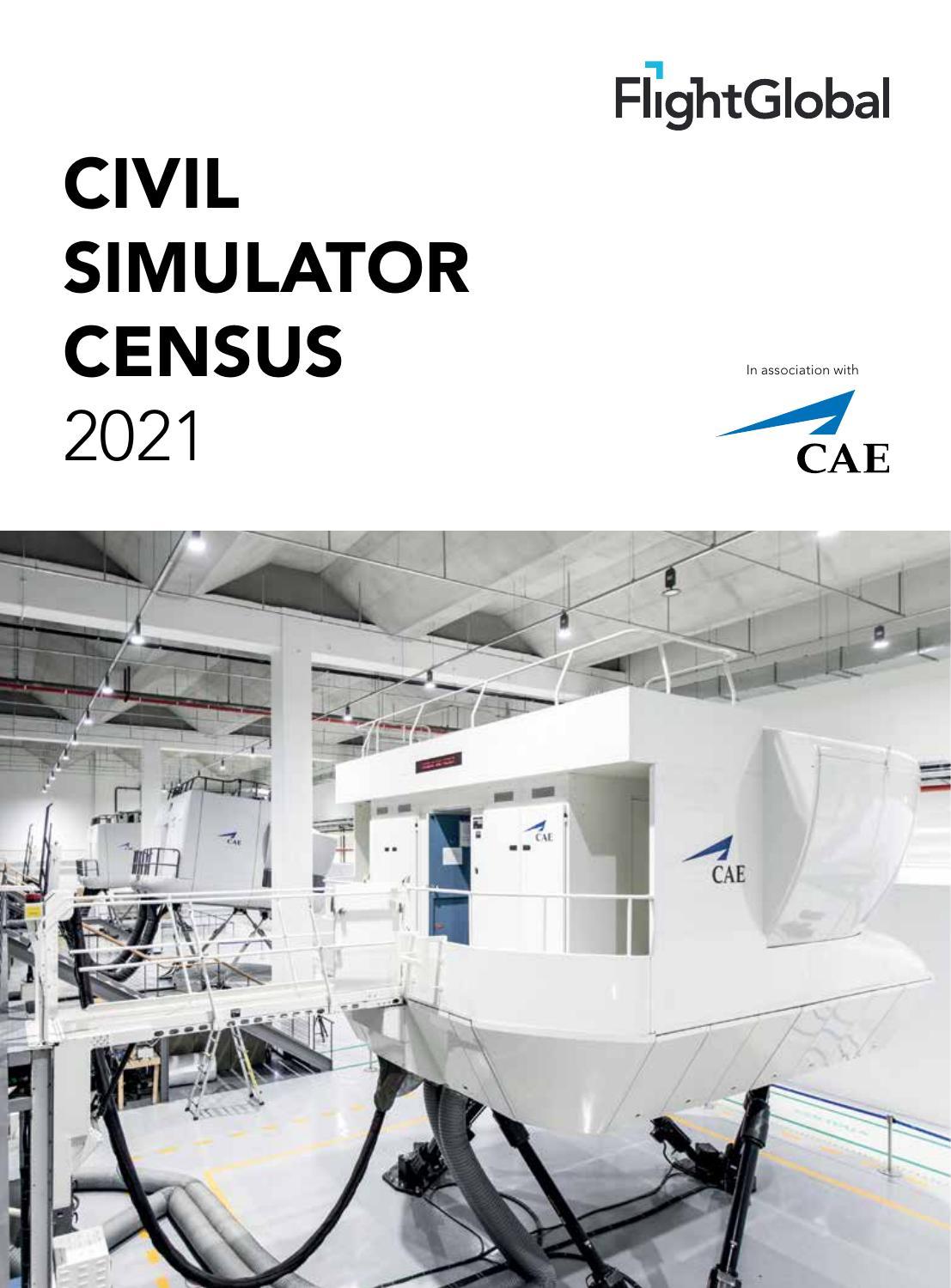# **Who offers comprehensive cadet to captain training?**

# **We do.**

CAE is the training partner of choice for more airlines worldwide than any other organization. Our training programs span the entire lifecycle of the professional pilot, from cadet to captain. Make CAE the first choice for all your pilot training needs.

Your worldwide training partner of choice



# **CONTENTS**

4

ANALYSIS

| <b>AIRBUS</b>                        |                           |
|--------------------------------------|---------------------------|
|                                      |                           |
| A220                                 | 5                         |
| A300/A310                            | 5                         |
| A320 family                          | 5                         |
| A320neo family                       | 8                         |
| A330/340                             | 8                         |
| A350                                 | 9                         |
| A380                                 | 10                        |
| <b>ATR</b>                           |                           |
| ATR 42/72                            | 10                        |
| <b>BAE SYSTEMS</b>                   |                           |
| Avro RJ/146/Jetstream 31             | 11                        |
| <b>BEECHCRAFT</b>                    |                           |
| Beech 1900D                          | 11                        |
| <b>BOEING</b>                        |                           |
| 717                                  | 11                        |
| 737 Classic                          | 11                        |
| 737NG                                | 12                        |
| 737 Max                              | 14                        |
| 747                                  | 14                        |
| 757/767                              | 15                        |
| 777                                  | <b>SAAB</b><br>16         |
| 787                                  | 340/2000<br>17            |
| <b>MD-11</b>                         | <b>SUKHOI</b><br>17       |
| MD-80/90                             | Superjet 100<br>18        |
| <b>BOMBARDIER</b>                    | <b>XIAN</b>               |
| CRJ100/200/700/900/1000              | MA-60<br>18               |
| COMAC                                |                           |
| ARJ21/C919                           | <b>CENSUS: BY 0</b><br>18 |
| DE HAVILLAND CANADA                  | Argentina                 |
| Dash 8 Q100/200/300/400              | Australia<br>18           |
| <b>DORNIER</b>                       | Austria                   |
| 328                                  | Azerbaijan<br>19          |
| <b>EMBRAER</b>                       | Bahrain                   |
| EMB-110 Bandeirante/EMB-120 Brasilia | Belgium<br>19             |
| ERJ-135/145                          | 19<br>Brazil              |
| E-170/175/190/195                    | 19<br>Bulgaria            |
| <b>FOKKER</b>                        | Canada                    |
| 50/70/100                            | Chile<br>20               |
| <b>MCDONNELL DOUGLAS</b>             | China                     |
|                                      |                           |



| 777                                                                                                                                                                                               | 16 | <b>SAAB</b>               |    | Czech Republic | 23 | Netherlands  | 27 |
|---------------------------------------------------------------------------------------------------------------------------------------------------------------------------------------------------|----|---------------------------|----|----------------|----|--------------|----|
| 787                                                                                                                                                                                               | 17 | 340/2000                  | 20 | Denmark        | 24 | New Zealand  | 27 |
| $MD-11$                                                                                                                                                                                           | 17 | <b>SUKHOI</b>             |    | Eqypt          | 24 | Norway       | 27 |
| MD-80/90                                                                                                                                                                                          | 18 | Superjet 100              | 20 | Ethiopia       | 24 | Oman         | 27 |
| <b>BOMBARDIER</b>                                                                                                                                                                                 |    | <b>XIAN</b>               |    | Fiji           | 24 | Pakistan     | 27 |
| CRJ100/200/700/900/1000                                                                                                                                                                           | 18 | MA-60                     | 20 | Finland        | 24 | Panama       | 27 |
| <b>COMAC</b>                                                                                                                                                                                      |    |                           |    | France         | 24 | Peru         | 28 |
| ARJ21/C919                                                                                                                                                                                        | 18 | <b>CENSUS: BY COUNTRY</b> |    | Germany        | 25 | Philippines  | 28 |
| DE HAVILLAND CANADA                                                                                                                                                                               |    | Argentina                 | 21 | Hong Kong      | 25 | Poland       | 28 |
| Dash 8 Q100/200/300/400                                                                                                                                                                           | 18 | Australia                 | 21 | Iceland        | 25 | Qatar        | 28 |
| <b>DORNIER</b>                                                                                                                                                                                    |    | Austria                   | 21 | India          | 25 | Russia       | 28 |
| 328                                                                                                                                                                                               | 19 | Azerbaijan                | 21 | Indonesia      | 25 | Saudi Arabia | 28 |
| <b>EMBRAER</b>                                                                                                                                                                                    |    | Bahrain                   | 21 | Ireland        | 26 | Singapore    | 28 |
| EMB-110 Bandeirante/EMB-120 Brasilia 19                                                                                                                                                           |    | Belgium                   | 21 | Italy          | 26 | South Africa | 29 |
| ERJ-135/145                                                                                                                                                                                       | 19 | Brazil                    | 21 | Japan          | 26 | South Korea  | 29 |
| E-170/175/190/195                                                                                                                                                                                 | 19 | Bulgaria                  | 22 | Jordan         | 26 | Spain        | 29 |
| <b>FOKKER</b>                                                                                                                                                                                     |    | Canada                    | 22 | Kenya          | 26 | Sri Lanka    | 29 |
| 50/70/100                                                                                                                                                                                         | 20 | Chile                     | 22 | Kuwait         | 26 | Sweden       | 29 |
| <b>MCDONNELL DOUGLAS</b>                                                                                                                                                                          |    | China                     | 22 | Latvia         | 26 | Switzerland  | 29 |
| DC-8/9/10                                                                                                                                                                                         | 20 | Colombia                  | 23 | Lebanon        | 26 | Taiwan       | 29 |
|                                                                                                                                                                                                   |    |                           |    | Lithuania      | 26 | Thailand     | 29 |
| The information contained in our databases and used in this presentation has been                                                                                                                 |    |                           |    | Luxembourg     | 27 | Turkey       | 30 |
| assembled from many sources, and whilst reasonable care has been taken to ensure                                                                                                                  |    |                           |    | Malaysia       | 27 | UAE          | 30 |
| accuracy, the information is supplied on the understanding that no legal liability whatsoever<br>shall attach to FlightGlobal, its offices, or employees in respect of any error or omission that |    |                           |    | Malta          | 27 | UK           | 30 |
| may have occurred.                                                                                                                                                                                |    |                           |    | Mexico         | 27 | <b>USA</b>   | 31 |
| © 2021 FlightGlobal, part of DW Media International                                                                                                                                               |    |                           |    | Myanmar        | 27 | Vietnam      | 35 |

© 2021 FlightGlobal, part of DVV Media International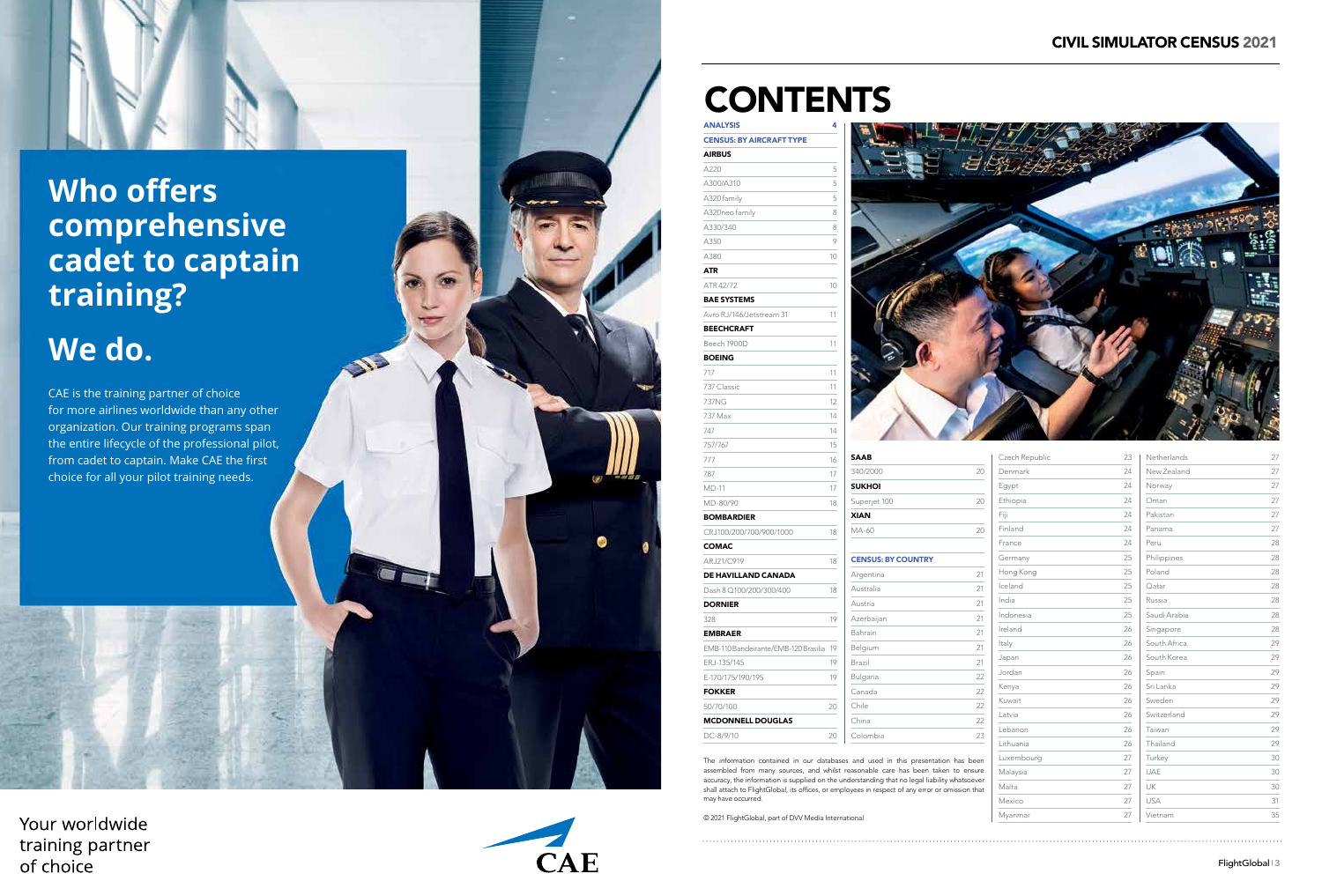# ANALYSIS

CAE holds a share of around 59% of installed civil full-flight simulators and training devices, FlightGlobal's latest annual Civil Simulator Census shows.

That follows the acquisition of the Canadian assets of TRU Simulation + Training, which CAE recently acquired. TRU accounts for a little over 4% of the installed civil simulator market.

The latest Civil Simulator Census covers data for more than 1,500 inservice devices, predominantly full-flight simulators. Manufacturer data is unrecorded for around 12% of these devices. CAE's market share, including TRU, rises to around two-thirds when these are unknown device manufacturers are excluded.

L3Harris remains the second-largest provider of civil aircraft simulators, followed by FlightSafety International.

Narrowbodies account for more than half of the all simulators and training devices covered by the census, and widebodies for around 30%.

Airbus A320-family aircraft – including Neos – account for around onequarter of installed civil flight simulators and devices. Boeing 737-family aircraft, across classic, next-generation and Max models, make up 22%.

Simulator occupancy and demand has been hit hard over the past year as pilots were furloughed, fleets grounded, and deliveries delayed. Like aircraft, hundreds of simulators have sat idle for much of the crisis.

CAE notes that the devices in its own training locations operated at around 50% capacity during the second half of 2020 and into the first three months of 2021. CAE was expecting to deliver 35 full-flight simulators in its fiscal year, which ends on 31 March, compared with 56 in the previous year.

For its part, L3Harris took orders for seven full-flight simulators in 2020, against 10 in 2019. In its full-year financial results, the diversified defence and aerospace technology company said the slump in the market had "significantly reduced" demand for flight training and simulators for its commercial aviation solutions business. This led to L3Harris temporarily closing some of its facilities and launching a "restructuring" drive to "align its resources with the outlook for the commercial aviation market".

The year was notable for further consolidation activity, though, as CAE in November announced plans to buy the Canadian-based commercial aviation arm of Textron's TRU training business – the third player in mainline airliner simulators – for around \$40 million.

Unlike its two competitors, which provide training, as well as making the devices, TRU is purely a manufacturer of commercial simulators. After winning a contract from Boeing to develop the 737 Max device – and installing the first in the airframer's Miami training centre in 2016 – TRU had supplied around three in 10 of all Max simulators. However, the grounding of the re-engined narrowbody in 2019 had put a brake on its growth.

CAE's new addition comes with 80 employees, an installed base of over 60 simulators, and, as well as the production facility in Montreal, training operations in France and Malaysia, and a minority stake in an Icelandair simulator centre. In a message to employees, CAE said the acquisition would boost its order backlog, broaden its airline customer base and strengthen the relationship with Boeing.

#### Market share by simulator manufacturer



Notes: Data for airliner civil simulators in operation \* includes TRU Simulation + Training Source: FlightGlobal Civil Simulator Census

The TRU divestment follows CAE's acquisition last November of Amsterdam-based pilot training firm Flight Simulator Company for \$83 million. That business operates a suite of mainly CAE-built full-flight simulators, including nine 737s and Airbus A320-family devices, a 747 and a 787, and an Embraer 190, operated in partnership with FlightSafety International. CAE followed that with the purchase for \$25 million of Merlot Aero, a crew management software company.

In its latest results, CAE notes that the outlook for the sector has improved since the outset of the pandemic, reflecting "the benefits of a highly regulated aviation industry and the fundamental requirement for aviation training". This gives many in the sector some hope. Even with a modest recovery later this year, the need for furloughed pilots to regain currency, or retrain on different types as the global fleet mix changes, could drive a hike in simulator hours.

"There will be a catch-up of delayed training," maintains Robin Glover-Faure, vice-president sales and marketing, commercial aviation at L3Harris. "Airlines will also be changing the types of aircraft they operate with pilots of the 747-400 or other four-engined types having to learn the ropes on an Airbus A350, perhaps. There is also the return of the Max. All these factors will give a stimulus to demand."

The resumption of Max flights and deliveries should deliver a significant boost to the market as the recovery begins. Training organisation BAA is among those planning to introduce a Max full-flight simulator at its new Spanish facility this year, with the L3Harris-manufactured device arriving in April and operational in the second half. It will join a CAE-manufactured A320 full-flight simulator installed in January, with other 737 and A320 nonfull-flight simulator flight training devices to be added this year.

Unsurprisingly, the past year has seen few high-profile simulator delivery announcements. Among the exceptions, in January L3Harris said that Air China would be acquiring three of its full-flight simulators, which will go into operation at the flag-carrier's Beijing training centre within 18 months.

# CENSUS: BY AIRCRAFT TYPE

| <b>LOCATION</b>                                |                           | <b>OPERATOR</b>                                                              | OTY                            | <b>AIRCRAFT TYPE</b> | <b>TYPE</b>                 | <b>SIM OEM</b>                                     | <b>VISUAL DISPLAY</b>                            | <b>LEVEL</b> |
|------------------------------------------------|---------------------------|------------------------------------------------------------------------------|--------------------------------|----------------------|-----------------------------|----------------------------------------------------|--------------------------------------------------|--------------|
| <b>AIRBUS A220</b>                             |                           |                                                                              |                                |                      |                             |                                                    |                                                  |              |
| <b>EUROPE</b>                                  |                           |                                                                              |                                |                      |                             |                                                    |                                                  |              |
| Germany                                        | Frankfurt                 | CAE Frankfurt - Flight Training Alliance                                     |                                | 1 A220-300           | <b>FFS</b>                  | CAE                                                | Tropos 6022                                      | LD           |
| Latvia                                         | Riga                      | Air Baltic Training                                                          |                                | A220                 | <b>FFS</b>                  | CAE                                                |                                                  | LD           |
| Switzerland                                    | Zurich                    | Lufthansa Aviation Training (Zurich)                                         | $\mathbf{1}$                   | A220-100             | <b>FFS</b>                  | CAE                                                | Tropos 6222 XR                                   | LD           |
| <b>MIDDLE EAST</b>                             | Cairo                     | Egyptair Training Academy                                                    | 1                              | A220-300             | <b>FFS</b>                  | FSI                                                |                                                  | LD           |
| Egypt<br><b>NORTH AMERICA</b>                  |                           |                                                                              |                                |                      |                             |                                                    |                                                  |              |
| Canada                                         | Toronto                   | Air Canada Flight Training Centre (Toronto)                                  |                                | 2 A220               | <b>FTD</b>                  | CAE                                                |                                                  | L4           |
| Canada                                         | Toronto                   | Air Canada Flight Training Centre (Toronto)                                  | $\mathbf{1}$                   | A220-200             | <b>FFS</b>                  | CAE                                                |                                                  | LD           |
| Canada                                         | Montreal                  | CAE Montreal Training Centre                                                 | $\mathbf{1}$                   | A220-100             | <b>FFS</b>                  | CAE                                                | Tropos 6222 XR/200                               | LD           |
| Canada                                         | Montreal                  | CAE Montreal Training Centre                                                 | $\overline{2}$                 | A220-100             | <b>FTD</b>                  | CAE                                                | Tropos 6222 XR/200                               | L6           |
| <b>USA</b>                                     | Atlanta, Georgia          | Delta Air Lines                                                              | $\overline{2}$                 | A220-100             | <b>FFS</b>                  | CAE                                                |                                                  | LD           |
| <b>USA</b>                                     | Atlanta, Georgia          | Delta Air Lines                                                              | $\mathbf{1}$                   | A220-100             | <b>FTD</b>                  |                                                    |                                                  | L7           |
| <b>USA</b>                                     | Orlando, Florida          | JetBlue Airways                                                              |                                | 3 A220-300           | <b>FFS</b>                  | CAE                                                | Tropos 6000XR                                    | LD           |
| <b>AIRBUS A300/A310</b><br><b>ASIA-PACIFIC</b> |                           |                                                                              |                                |                      |                             |                                                    |                                                  |              |
| China                                          | Pudong                    | Shanghai Eastern Flight Training Centre                                      | $\mathbf{1}$                   | A300                 | <b>FFS</b>                  | CAE                                                |                                                  | LD           |
| China                                          | Pudong                    | Shanghai Eastern Flight Training Centre                                      | $\mathbf{1}$                   | A300                 | <b>FTD</b>                  | CAE                                                |                                                  | LD           |
| Thailand                                       | Bangkok                   | Thai Airways Flight Simulator Training Center                                | $\mathbf{1}$                   | A300-600R            | <b>FFS</b>                  | L3Harris                                           | ESIG-3350/180                                    | LD           |
| <b>EUROPE</b>                                  |                           |                                                                              |                                |                      |                             |                                                    |                                                  |              |
| France                                         | Toulouse Blagnac          | Airbus Training Centre                                                       | $\overline{1}$                 | A300-F4600           | <b>FFS</b>                  | L3Harris                                           | Tropos 6000/200                                  | L3           |
| France                                         | Toulouse Blagnac          | Airbus Training Centre                                                       | $\mathbf{1}$                   | A310-300             | <b>FFS</b>                  | L3Harris                                           | Tropos 6000/200                                  | LA           |
| Germany                                        | Berlin                    | Lufthansa Aviation Training (Berlin)                                         | $\mathbf{1}$                   | A300-B4 600          | <b>FFS</b>                  | CAE                                                | EP-1000CT                                        | LCG          |
| Netherlands                                    | Amsterdam                 | CAE Amsterdam Training Centre                                                | $\mathbf{1}$                   | A300                 | <b>FFS</b>                  | CAE                                                | Vital IV                                         | LD           |
| <b>MIDDLE EAST</b>                             |                           |                                                                              |                                |                      |                             |                                                    |                                                  |              |
| Jordan<br><b>NORTH AMERICA</b>                 | Amman                     | Jordan Airline Training and Simulation                                       |                                | 1 A310-300           | <b>FFS</b>                  | L3Harris                                           | EP-1000C/150                                     | LD           |
| Canada                                         | Montreal                  | <b>CAE Montreal Training Centre</b>                                          | $\overline{1}$                 | A310-200             | <b>FFS</b>                  | CAE                                                | Tropos 6000                                      | LC           |
| <b>USA</b>                                     | Memphis, Tennessee        | FedEx (Memphis)                                                              | $\overline{2}$                 | A300-600F            | <b>FFS</b>                  | CAE                                                |                                                  | LD           |
| <b>USA</b>                                     | Memphis, Tennessee        | FedEx (Memphis)                                                              | $\mathbf{1}$                   | A300-600F            | <b>FFS</b>                  | L3Harris                                           | EP-1000CT/150                                    | L6           |
| <b>USA</b>                                     | Memphis, Tennessee        | FedEx (Memphis)                                                              | $\mathbf{1}$                   | A310-300             | <b>FFS</b>                  | CAE                                                |                                                  | LC           |
| <b>USA</b>                                     | Louisville, Kentucky      | <b>UPS Airlines (Louisville)</b>                                             | $\overline{2}$                 | A300-600F            | <b>FFS</b>                  | L3Harris                                           | ESIG-3800/180                                    | LD           |
| <b>USA</b>                                     | Louisville, Kentucky      | <b>UPS Airlines (Louisville)</b>                                             | $\mathbf{1}$                   | A300-B4600           | <b>FTD</b>                  | L3Harris                                           |                                                  | L4           |
|                                                | <b>AIRBUS A320 FAMILY</b> |                                                                              |                                |                      |                             |                                                    |                                                  |              |
| <b>AFRICA</b>                                  |                           |                                                                              |                                |                      |                             |                                                    |                                                  | LD           |
| South Africa<br><b>ASIA-PACIFIC</b>            | Johannesburg              | CAE Johannesburg Training Centre                                             |                                | 1 A320               | <b>FFS</b>                  | L3Harris                                           |                                                  |              |
| Australia                                      | Melbourne                 | Ansett Aviation Training                                                     | $\overline{2}$                 | A320-232             | <b>FFS</b>                  | CAE                                                | EP-1000CT/200                                    | LD           |
| Australia                                      | Melbourne                 | Ansett Aviation Training                                                     | $\mathbf{1}$                   | A320-232             | FFS                         |                                                    | TRU Simulation + Training aXion Front Projection | LD           |
| Australia                                      | Parafield Airport         | Flight Training Adelaide                                                     | $\mathbf{1}$                   | A320-200             | <b>FTD</b>                  | TRU Simulation + Training                          |                                                  | L5           |
| China                                          | Beijing                   | Airbus Training Centre (Beijing)                                             | $\mathbf{1}$                   | A320-200             | <b>FFS</b>                  |                                                    |                                                  | LD           |
| China                                          | Beijing                   | Airbus Training Centre (Beijing)                                             | $\mathbf{1}$                   | A320-200             | <b>FFS</b>                  | L3Harris                                           | EP-8000/200                                      | LD           |
| China                                          | Chongqing                 | Chongqing Yu Xiang Aviation                                                  | $\mathbf{1}$                   | A320 family          | FFS                         | CAE                                                | Tropos 60000XR                                   | LD           |
| China                                          | Guanghan                  | Civil Aviation Flight University of China                                    | $\mathbf{1}$                   | A320                 | <b>FFS</b>                  | CAE                                                |                                                  | LD           |
| China                                          | Guanghan                  | Civil Aviation Flight University of China                                    | $\mathbf{1}$                   | A320                 | FFS                         | TRU Simulation + Training RSi RasterFlite          |                                                  | LD           |
| China<br>China                                 | Guanghan<br>Haikou        | Civil Aviation Flight University of China<br>Hainan Airlines Training Center | $\mathbf{1}$<br>$\overline{2}$ | A320<br>A320         | <b>FTD</b><br><b>FFS</b>    | TRU Simulation + Training RSi RasterFlite<br>Indra | INVIS-2                                          | L5<br>LD     |
| China                                          | Haikou                    | Hainan Airlines Training Center                                              | 3                              | A320                 | <b>FFS</b>                  | L3Harris                                           |                                                  | LD           |
| China                                          | Beijing                   | Hua-Ou Aviation Training Centre                                              | $\mathbf{1}$                   | A320-200             | <b>FFS</b>                  | TRU Simulation + Training EP-8100/200              |                                                  | LD           |
| China                                          | Beijing                   | Hua-Ou Aviation Training Centre                                              | 3                              | A320-200             | <b>FFS</b>                  | L3Harris                                           | ESIG-3350/180                                    | LD           |
| China                                          | Pudong                    | Shanghai Eastern Flight Training Centre                                      | $\overline{4}$                 | A320                 | <b>FFS</b>                  | CAE                                                | Tropos R200                                      | LD           |
| China                                          | Pudong                    | Shanghai Eastern Flight Training Centre                                      | $\overline{2}$                 | A320                 | <b>FTD</b>                  | Atlantis                                           |                                                  | LD           |
| China                                          | Pudong                    | Shanghai Eastern Flight Training Centre                                      | $\mathbf{1}$                   | A320                 | IPT                         | CAE                                                |                                                  |              |
| China                                          | Shenzen                   | Shenzhen Airlines                                                            |                                | 3 A320               | $\ensuremath{\mathsf{FFS}}$ | L3Harris                                           | EP-1000CT/180                                    | LD           |
| China                                          | Chengdu                   | Sichuan Airlines                                                             |                                | 5 A320               | <b>FFS</b>                  | L3Harris                                           |                                                  | LD           |
| China<br>China                                 | Shanghai<br>Zuhai         | <b>Spring Airlines</b><br>Zhuhai Flight Training Center                      | 3<br>$\overline{7}$            | A320<br>A320         | <b>FFS</b><br><b>FFS</b>    | L3Harris<br>CAE                                    | RealitySeven<br>Tropos 6000 (5), Maxvue+CRT      | LD<br>LD     |
| China                                          | Zuhai                     | Zhuhai Flight Training Center                                                | $\overline{c}$                 | A321                 | <b>FFS</b>                  | CAE                                                | Tropos/180, CRT                                  | LD           |
| Hong Kong                                      | Hong Kong                 | CAE Hong Kong Training Centre                                                | $\mathbf{1}$                   | A320 family          | <b>FFS</b>                  | CAE                                                | Tropos 6022                                      | LD           |
| Hong Kong                                      | Hong Kong                 | Cathay Pacific Flight Training Center                                        | $\overline{2}$                 | A320                 | <b>FFS</b>                  | CAE                                                | EP-8000                                          | LD           |
| India                                          | Bangalore                 | CAE Bengaluru Training Centre                                                | $\overline{2}$                 | A320                 | <b>FFS</b>                  | CAE                                                | Tropos 6022/23                                   | LD           |
| India                                          | New Delhi                 | CAE New Delhi Training Centre                                                | 6                              | A320                 | <b>FFS</b>                  | CAE                                                | Tropos 6020/22                                   | LD           |
| India                                          | Gurugram                  | Flight Simulation Technique Centre                                           | $\mathbf{1}$                   | A320-200             | <b>FFS</b>                  | <b>LMCFT</b>                                       | EP-8000/200                                      | LD           |
| Indonesia                                      | Tangerang                 | Angkasa Super Services                                                       | $\mathbf{1}$                   | A320-200             | <b>FFS</b>                  | CAE                                                | Tropos 6200                                      | LD           |
| Indonesia                                      | Jakarta                   | Garuda Indonesia Training Center                                             | $\mathbf{1}$                   | A320                 | <b>FFS</b>                  | CAE                                                | Tropos 6000                                      | LD           |
| Indonesia                                      | Jakarta                   | Global Training & Aviation (Indonesia)                                       | $\mathbf{1}$                   | A320-200             | <b>FFS</b>                  | Indra                                              | Invis-3                                          | LD           |
| Indonesia<br>Indonesia                         | Jakarta<br>Jakarta        | Jakarta Training Centre<br>Lion Air Training Centre                          | $\mathbf{1}$<br>$\overline{4}$ | A320<br>A320 family  | <b>FFS</b><br><b>FFS</b>    | <b>LMCFT</b><br>CAE                                |                                                  |              |
| Japan                                          | Tokyo                     | ANA Flight Academy/PanAm                                                     | $\mathbf{1}$                   | A320                 | <b>FFS</b>                  | CAE                                                | EP-8000/200                                      |              |
| Japan                                          | Tokyo                     | ANA Flight Academy/PanAm                                                     | $\mathbf{1}$                   | A320-200             | <b>FFS</b>                  | L3Harris                                           | EP-8000/200                                      | LD           |
| Japan                                          | Tokyo                     | JAL - CAE Flight Training                                                    | $\mathbf{1}$                   | A320                 | <b>FFS</b>                  | CAE                                                | Tropos 6200/200                                  | LD           |
|                                                |                           |                                                                              |                                |                      |                             |                                                    |                                                  |              |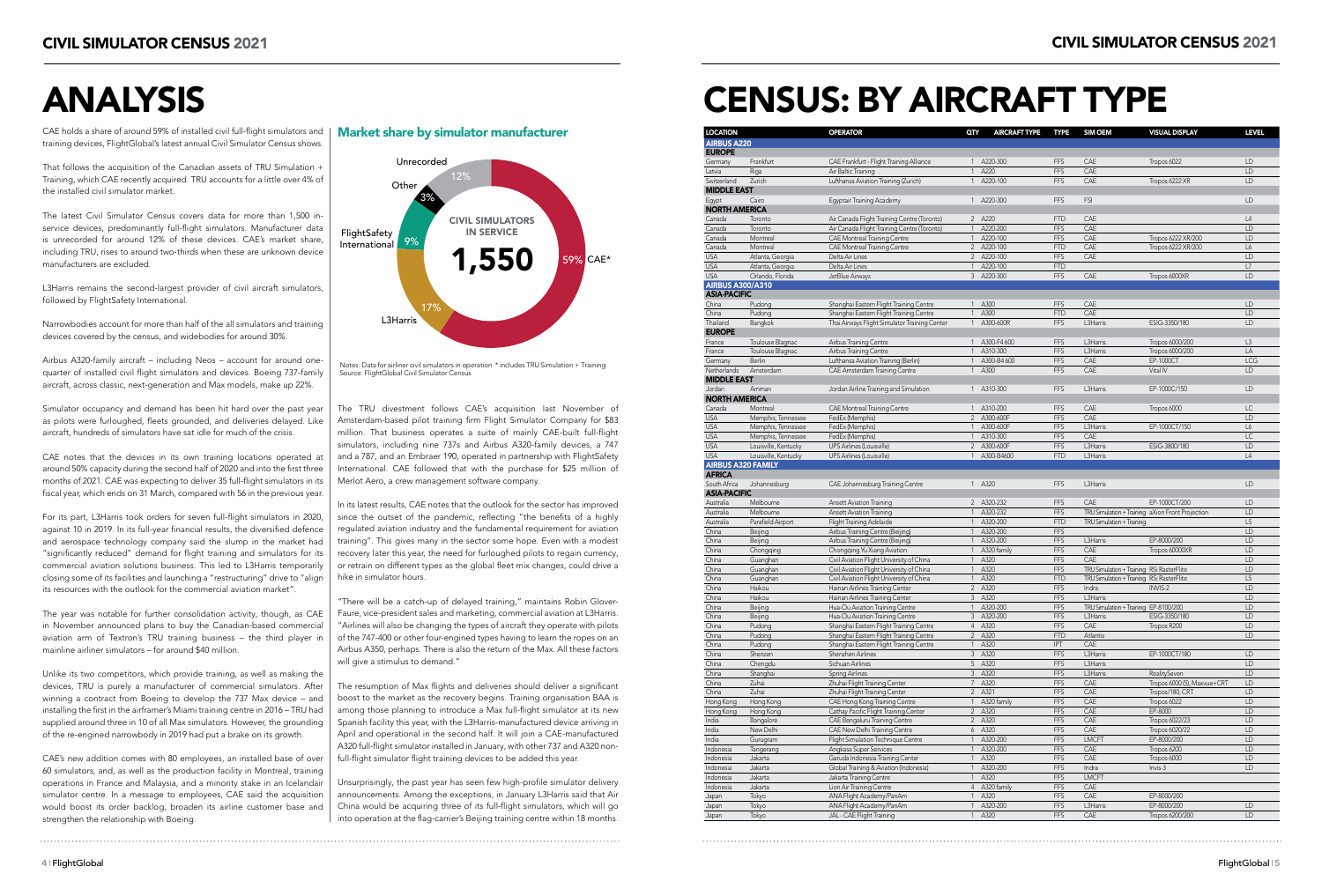#### CIVIL SIMULATOR CENSUS 2021

| <b>LOCATION</b>       |                         | <b>OPERATOR</b>                                    | QTY          | <b>AIRCRAFT TYPE</b> | <b>TYPE</b> | <b>SIM OEM</b>                                | <b>VISUAL DISPLAY</b>        | <b>LEVEL</b> |
|-----------------------|-------------------------|----------------------------------------------------|--------------|----------------------|-------------|-----------------------------------------------|------------------------------|--------------|
| Japan                 | Tokyo                   | Panda Flight Academy                               |              | 1 A320-200           | <b>FFS</b>  | L3Harris                                      | FP-8000                      | LD           |
| India                 | Hyderabad               | Air India                                          |              | 4 A320-200           | <b>FFS</b>  | CAE                                           | Vital VII/150, Tropos 6000XR |              |
| Malaysia              | Kuala Lumpur            | CAE Kuala Lumpur Training Centre                   |              | 5 A320 family        | FFS         | CAE                                           | Tropos 6020                  |              |
| New Zealand           | Auckland                | Air New Zealand Academy of Learning                | 1            | A319/A320/A321       | <b>FFS</b>  | CAE                                           |                              | LD           |
| Philippines           | Clark, Manila           | Alpha Aviation Group (Philippines)                 |              | A320-200             | <b>FFS</b>  | CAE                                           | Tropos 6000/200              | LD           |
|                       | Clark, Manila           |                                                    |              | 1 A320-200           | FFS         | L3Harris                                      | EP-8100/200                  | LD           |
| Philippines           |                         | Alpha Aviation Group (Philippines)                 |              | 2 A320 family        |             |                                               |                              | LD           |
| Philippines           | Clark, Manila           | CAE Clark - Philippine Academy for Av'n Training   |              |                      | <b>FFS</b>  | CAE<br>CAE                                    | Maxvue                       |              |
| Philippines           | Clark, Manila           | CAE Clark - Philippine Academy for Av'n Training   |              | 1 A320neo            | <b>FFS</b>  |                                               | Tropos 6000XR                | LD           |
| Singapore             | Singapore               | Airbus Asia Training Centre                        |              | 1 A320-200           | FFS         | CAE                                           | Tropos 6000XR/200            |              |
| Singapore             | Singapore               | Airbus Asia Training Centre                        |              | 1 A320-200           | <b>FFS</b>  | TRU Simulation + Training EP-8100/200         |                              | LD           |
| Singapore             | Singapore               | Aviation Safety and Training                       |              | A320-200             | <b>FFS</b>  | CAE                                           | Tropos 6221XR/200            | LD           |
| Singapore             | Singapore               | Haite Aviation Training                            |              | 1 A320               | <b>FFS</b>  | CAE                                           | Tropos 6000                  |              |
| Singapore             | Singapore               | Haite Aviation Training                            | $\mathbf{1}$ | A320 family          | FFS         | <b>FSI</b>                                    |                              |              |
| Singapore             | Singapore               | Haite Aviation Training                            | $\mathbf{1}$ | A320 family          | IPT         |                                               |                              |              |
| South Korea           | Seoul                   | <b>CAE Seoul Training Centre</b>                   |              | 2 A320 family        | <b>FFS</b>  | CAE                                           | Tropos 6000/200              | LD           |
| Taiwan                | Taoyuan City            | <b>Ansett Aviation Training</b>                    | $\mathbf{1}$ | A320-200             | <b>FFS</b>  | TRU Simulation + Training EP-8000             |                              | LD           |
| Thailand              | Bangkok                 | Asian Aviation Training Center                     |              | 2 A320-200           | <b>FFS</b>  | L3Harris                                      | RSi Raster XT4/200           | LD           |
| Vietnam               | Ho Chi Minh City        | Airbus Training Centre Vietnam                     |              | 1 A320-200           | <b>FFS</b>  |                                               |                              | LD           |
| Vietnam               | Ho Chi Minh City        | <b>BAA Training (Vietnam)</b>                      | $\mathbf{1}$ | A320 family          | <b>FFS</b>  | L3Harris                                      |                              | LD           |
| Vietnam               | Ho Chi Minh City        | CAE Ho Chi Minh City Training Centre               | 1            | A320-200             | <b>FFS</b>  | CAE                                           | Tropos 6023XR/200            | LD           |
| <b>EUROPE</b>         |                         |                                                    |              |                      |             |                                               |                              |              |
| Austria               | Vienna                  | Lufthansa Aviation Training                        |              | 3 A320-200           | <b>FFS</b>  | CAE                                           | EP-1000CT/150                | LDG          |
| Austria               | Vienna                  | Lufthansa Aviation Training                        |              | 1 A320               | <b>FTD</b>  | L3Harris                                      |                              | LB           |
| Azerbaijan            | Baku                    | Azal Flight Simulator Training Center              |              | 1 A320-200           | <b>FFS</b>  | L3Harris                                      | EP-1000CT                    | LD           |
| Belgium               | <b>Brussels</b>         | <b>CAE Brussels Training Centre</b>                | $\mathbf{1}$ | A320-200             | <b>FFS</b>  | CAE                                           | Tropos 6000                  | LD           |
| Bulgaria              | Sofia                   | Sofia Flight Training                              |              | 2 A320-200           | <b>FFS</b>  | CAE                                           | Tropos 6023XR/180            | LD           |
|                       | Sofia                   |                                                    | $\mathbf{1}$ | A320-200             | <b>FTD</b>  | <b>ECA</b>                                    |                              | L1           |
| Bulgaria              |                         | Sofia Flight Training                              | $\mathbf{1}$ |                      |             |                                               |                              | LD           |
| Czech Republic Prague |                         | Czech Airlines Training Center                     |              | A320-200             | FFS         | L3Harris                                      | Rockwell Collins EP 1000C    |              |
| Denmark               | Copenhagen              | CAE Copenhagen Training Centre                     |              | 1 A320-200           | <b>FFS</b>  | CAE                                           | Tropos 6000                  | LD           |
| Finland               | Helsinki                | Finnair Flight Academy                             | $\mathbf{1}$ | A320-200             | <b>FFS</b>  | CAE                                           | Tropos 6220                  | LD           |
| Finland               | Helsinki                | Finnair Flight Academy                             |              | 2 A320-200           | FFS         | TRU Simulation + Training EP-8100/200         |                              | LD           |
| Finland               | Helsinki                | Finnair Flight Academy                             |              | 1 A320-200           | <b>FTD</b>  | CAE                                           |                              | L1           |
| Finland               | Helsinki                | Patria Pilot Training                              |              | 1 A320-200           | <b>FTD</b>  | <b>MPS</b>                                    | RSI Raster XT4/200           | L2           |
| France                | Paris Charles de Gaulle | Air France Training Centre (CDG)                   | $\mathbf{1}$ | A320-200             | <b>FFS</b>  | Airbus                                        | Tropos 6000XR/200            | LD           |
| France                | Paris Charles de Gaulle | Air France Training Centre (CDG)                   |              | 2 A320-200           | <b>FFS</b>  | CAE                                           | Tropos 6220/180              | LD           |
| France                | Paris Orly              | Air France Training Centre (Orly)                  |              | 3 A320-200           | FFS         | L3Harris                                      | EP-1000CT/180                | LDG          |
| France                | Toulouse Blagnac        | Airbus Training Centre                             |              | 2 A320-200           | FFS         | L3Harris                                      | EP-8000/200                  | LD           |
| France                | Paris Charles de Gaulle | SIMAERO Paris Training Centre                      |              | 1 A320-200           | <b>FFS</b>  | CAE                                           | EP-1000CT                    | LD           |
| Germany               | Berlin                  | Lufthansa Aviation Training (Berlin)               |              | 3 A320-200           | FFS         | CAE                                           | EP-1000CT/180, Tropos 6023   | $D(2)$ , B   |
| Germany               | Berlin                  | Lufthansa Aviation Training (Berlin)               | $\mathbf{1}$ | A320-200             | <b>FTD</b>  | CAE                                           |                              | L1           |
| Germany               | Frankfurt               | Lufthansa Aviation Training (Frankfurt)            |              | 1 A319-100           | <b>FFS</b>  | CAE                                           | EP-1000CT/180                | LD           |
| Germany               | Frankfurt               | Lufthansa Aviation Training (Frankfurt)            |              | 4 A320-200           | FFS         | CAE                                           | Tropos 6000/6400             | LD           |
| Germany               | Frankfurt               | Lufthansa Aviation Training (Frankfurt)            | $\mathbf{1}$ | A320-200             | FFS         | L3Harris                                      | EP-1000CT/200                | LD           |
| Germany               | Frankfurt               | Lufthansa Aviation Training (Frankfurt)            |              | 1 A321-100           | <b>FFS</b>  | CAE                                           | EP-1000CT/150                | LDG          |
| Germany               | Munich                  |                                                    | $\mathbf{1}$ | A320-200             | <b>FFS</b>  | L3Harris                                      | EP-1000CT/200                | LD           |
|                       | Essen                   | Lufthansa Aviation Training (Munich)<br><b>TFC</b> |              | 3 A320-200           | <b>FFS</b>  | CAE                                           |                              | LC           |
| Germany               |                         |                                                    |              |                      |             |                                               | Tropos 6400 (2), Tropos XR   |              |
| Germany               | Essen                   | <b>TFC</b>                                         |              | 1 A320-200           | <b>FTD</b>  | Faros                                         |                              | L1           |
| Germany               | Essen                   | <b>TFC</b>                                         | $\mathbf{1}$ | A320-200             | <b>FTD</b>  | <b>MPS</b>                                    |                              | L2           |
| Ireland               | Dublin                  | Airline Flight Academy                             |              | 2 A320-200           | <b>FFS</b>  | CAE                                           | Tropos 6000                  | LD           |
| Ireland               | Dublin                  | Airline Flight Academy                             |              | 1 A320-200           | <b>FTD</b>  |                                               |                              | L1           |
| Ireland               | Dublin                  | Simtech Aviation                                   | $\mathbf{1}$ | A320-200             | <b>FFS</b>  | CAE                                           | Tropos 6000                  | LD           |
| Italy                 | Rome Fiumicino          | Alitalia                                           |              | 1 A320-200           | <b>FFS</b>  |                                               |                              | LD           |
| Italy                 | Rome Fiumicino          | Alitalia                                           |              | 1 A320-200           | <b>FTD</b>  | Atlantis                                      |                              | L1           |
| Italy                 | Milan Malpensa          | Ansett Aviation Italy                              | $\mathbf{1}$ | A320-200             | FFS         | L3Harris                                      | EP-8100                      | LD           |
| Italy                 | Milan Malpensa          | CAE Milan (EasyJet)                                |              | 3 A320 family        | <b>FFS</b>  | CAE                                           | Tropos 6000XR                |              |
| Italy                 | Milan Malpensa          | CAE Milan (EasyJet)                                |              | 1 A320 family        | <b>FTD</b>  | CAE                                           | Tropos 6000XR                |              |
| Italy                 | Rome Fiumicino          | CAE Rome - Alitalia Flight Training Centre         |              | 1 A320 family        | <b>FFS</b>  | CAE                                           | <b>Tropos R300/180</b>       | LD           |
| Lithuania             | Vilnius                 | <b>BAA Training (Vilnius)</b>                      |              | 2 A320-200           | <b>FFS</b>  | L3Harris                                      |                              |              |
| Malta                 | Luqa                    | Avion Simliner Flight Training                     |              | 1 A320-200           | <b>FFS</b>  | Avion                                         | RSI xt5                      | LD           |
| Netherlands           | Amsterdam               | CAE Amsterdam Training Centre                      |              | 3 A320               | <b>FFS</b>  |                                               |                              | LD           |
| Netherlands           | Amsterdam               | CAE Amsterdam Training Centre                      |              | 1 A320-200           | <b>FFS</b>  | CAE                                           | Tropos 6023XR/200            | LD           |
| Norway                | Oslo                    | CAE Oslo Training Centre                           |              | 1 A320 family        | <b>FFS</b>  | CAE                                           |                              | LD           |
| Russia                | Sheremetyevo Airport    | Aeroflot Flight Training                           |              | 2 A320-200           | <b>FFS</b>  | CAE                                           | Tropos 6200/210              | LD           |
| Russia                | Moscow                  | S7 Training                                        |              | 2 A320-200           | <b>FFS</b>  | L3Harris                                      | EP-1000CP/200                | LD           |
|                       |                         |                                                    |              |                      |             |                                               |                              | LD           |
| Russia                | Ekaterinburg            | Ural Airlines                                      |              | 1 A320-200           | <b>FFS</b>  | <b>LMCFT</b>                                  | EP-8000/180                  |              |
| Spain                 | Madrid                  | Aerodynamics Academy                               |              | 1 A320 family        | <b>FTD</b>  | Simloc                                        |                              | L1           |
| Spain                 | Barcelona               | <b>BAA Training (Spain)</b>                        |              | 1 A320               | <b>FFS</b>  | CAE                                           |                              | LD           |
| Spain                 | Barcelona               | CAE Barcelona Training Centre                      |              | 2 A320-200           | <b>FFS</b>  | CAE                                           | Tropos 6023                  | LD           |
| Spain                 | Madrid                  | CAE Madrid Training Centre                         | $\mathbf{1}$ | A320                 | <b>FFS</b>  | CAE                                           | Tropos 6000                  | LD           |
| Spain                 | Madrid                  | CAE Madrid Training Centre                         |              | 1 A320               | <b>FFS</b>  | L3Harris                                      |                              | LD           |
| Spain                 | Madrid                  | CAE Madrid Training Centre                         |              | 1 A320               | <b>FFS</b>  | <b>LMCFT</b>                                  |                              | LD           |
| Spain                 | Madrid                  | Global Training & Aviation (Spain)                 | $\mathbf{1}$ | A320-200             | <b>FFS</b>  | Indra                                         | Invis <sub>2</sub>           | LD           |
| Sweden                | Stockholm               | CAE Stockholm Training Centre                      |              | 1 A320 family        | <b>FFS</b>  | CAE                                           | Tropos 6023                  |              |
| Switzerland           | Zurich                  | Lufthansa Aviation Training (Zurich)               |              | 1 A320-200           | <b>FTD</b>  | L3Harris                                      |                              | L2           |
| Switzerland           | Zurich                  | Lufthansa Aviation Training (Zurich)               |              | 1 A320-200           | <b>FFS</b>  | L3Harris                                      | Tropos 6222/180              | LD           |
| Turkey                | Istanbul                | IFTC (Istanbul)                                    |              | 1 A320-200           | <b>FFS</b>  | TRU Simulation + Training RSi Raster XT Flite |                              | LD           |
|                       |                         |                                                    |              |                      |             |                                               |                              |              |

| <b>LOCATION</b>          |                           | <b>OPERATOR</b>                               | OTY                            | <b>AIRCRAFT TYPE</b> | <b>TYPE</b>       | <b>SIM OEM</b>                      | <b>VISUAL DISPLAY</b>                                    | <b>LEVEL</b> |
|--------------------------|---------------------------|-----------------------------------------------|--------------------------------|----------------------|-------------------|-------------------------------------|----------------------------------------------------------|--------------|
| Turkey                   | Istanbul                  | IFTC (Istanbul)                               | $\mathbf{1}$                   | A320-200             | <b>FFS</b>        |                                     |                                                          | LD           |
| Turkey                   | Kurtköy                   | Pegasus Aviation Technologies                 | $\mathbf{1}$                   | A320-200             | <b>FFS</b>        | CAE                                 | Tropos 6200XR/200                                        | LD           |
| Turkey                   | Istanbul                  | Turkish Airlines Flight Training Centre       | $\overline{2}$                 | A320-200             | <b>FFS</b>        | CAE                                 | EP-8100/200                                              | LD           |
| Turkey                   | Istanbul                  | Turkish Airlines Flight Training Centre       | 3                              | A320-200             | <b>FFS</b>        | L3Harris                            | EP-8100/1000CT                                           | LD           |
| UK                       | London Gatwick            | Avion IAGO Flight Training                    | $\mathbf{1}$                   | A320-200             | <b>FFS</b>        | Avion                               | RSI xt5                                                  | LD           |
| UK                       | London Heathrow           | British Airways Flight Training               | $\mathbf{1}$                   | A320-200             | <b>FFS</b>        | CAE                                 | RSi Raster XT/200                                        | LD           |
| UK                       | London Heathrow           | British Airways Flight Training               | 3                              | A320-200             | <b>FFS</b>        | L3Harris                            | ESIG-3350/180 (2), RSi Raster XT4/200 LD                 |              |
| UK                       | <b>Burgess Hill</b>       | CAE London Burgess Hill Training Center       | $\mathbf{1}$                   | A320                 | <b>FFS</b>        | CAE                                 | Tropos 6000/200                                          | LD           |
| UK                       | <b>Burgess Hill</b>       | CAE London Burgess Hill Training Center       | $\mathbf{1}$                   | A320                 | <b>FFS</b>        | CAE                                 | Tropos 6000/180                                          | LD           |
| UK                       | London Gatwick            | CAE London Gatwick Training Centre            | $\mathbf{1}$                   | A320                 | <b>FFS</b>        | L3Harris                            | EP-1000CT/200                                            | LD           |
| UK                       | London Gatwick            | CAE London Gatwick Training Centre            | 5                              | A320 family          | <b>FFS</b>        | CAE                                 |                                                          | LD           |
| UK                       | London Gatwick            | CAE London Gatwick Training Centre            | $\mathbf{1}$                   | A320 family          | <b>FFS</b>        |                                     |                                                          | LD           |
| UK                       | Manchester                | CAE Manchester Training Centre                | $\mathbf{1}$                   | A320                 | <b>FFS</b>        | L3Harris                            | ESIG-3350/180                                            | LD           |
| UK                       | Manchester                | CAE Manchester Training Centre                | $\mathbf{1}$                   | A320-200             | <b>FFS</b>        | CAE                                 |                                                          | LD           |
| UK                       | London Gatwick            | L3Harris Commercial Aviation (London)         | $\overline{2}$                 | A320-200             | <b>FFS</b>        | L3Harris                            |                                                          | LD           |
| UK                       | London Gatwick            | L3Harris Commercial Aviation (London)         | $\mathbf{1}$                   | A320-200             | <b>FFS</b>        | <b>LMCFT</b>                        | RSi Raster XT4                                           | LD           |
|                          |                           |                                               |                                |                      |                   |                                     | RSi Raster XT4 Lite/200                                  |              |
| UK                       | London Gatwick            | L3Harris Commercial Aviation (London)         | $\mathbf{1}$                   | A320-200             | <b>FTD</b>        | L3Harris                            |                                                          | L1           |
| UK                       | Southampton               | L3Harris Commercial Aviation (Southampton)    | $\mathbf{1}$                   | A320-200             | FFS               | L3Harris                            | RSi Raster XT4/180                                       | LD           |
| UK                       | Redhill Airport           | PMFlight                                      | $\mathbf{1}$                   | A320                 | <b>FTD</b>        |                                     | 160 degree                                               |              |
| UK                       | <b>Burgess Hill</b>       | Quadrant Systems                              | $\mathbf{1}$                   | A320-200             | <b>FFS</b>        | CAE                                 | EP-1000/180                                              | LD           |
| UK                       | Cambridge                 | VA Airline Training                           | $\mathbf{1}$                   | A320-200             | <b>FTD</b>        | <b>MPS</b>                          | RSIXT5                                                   | L1           |
| <b>MIDDLE EAST</b>       |                           |                                               |                                |                      |                   |                                     |                                                          |              |
| Bahrain                  | Muharraq                  | Gulf Aviation Academy                         | $\mathbf{1}$                   | A320-200             | <b>FFS</b>        | TRU Simulation + Training X2/200    |                                                          | LD           |
| Bahrain                  | Muharraq                  | Gulf Aviation Academy                         | $\mathbf{1}$                   | A320-200             | <b>FFS</b>        | CAE                                 | Tropos 6200/180                                          | LD           |
| Bahrain                  | Muharraq                  | <b>Gulf Aviation Academy</b>                  | $\overline{2}$                 | A320-200             | <b>FFS</b>        |                                     |                                                          | LD           |
| Bahrain                  | Muharraq                  | Gulf Aviation Academy                         | $\mathbf{1}$                   | A320-200             | <b>FTD</b>        | TRU Simulation + Training           |                                                          | L1           |
| Bahrain                  |                           |                                               | $\mathbf{1}$                   | A320-200             | <b>FTD</b>        | CAE                                 |                                                          | L1           |
|                          | Muharraq                  | Gulf Aviation Academy                         | $\mathbf{1}$                   |                      | <b>FTD</b>        |                                     |                                                          | L1           |
| Bahrain                  | Muharraq                  | Gulf Aviation Academy                         |                                | A320-200             |                   |                                     |                                                          |              |
| Egypt                    | Cairo                     | Egyptair Training Academy                     | $\overline{2}$                 | A320-200             | <b>FFS</b>        | L3Harris                            | ESIG-3800GT/180                                          | LD           |
| Jordan                   | Amman                     | Jordan Airline Training and Simulation        | 3                              | A320-200             | FFS               | L3Harris                            | EP-1000C/200                                             | LD           |
| Jordan                   | Amman                     | Jordan Airline Training and Simulation        | $\mathbf{1}$                   | A320-200             | <b>FTD</b>        | L3Harris                            |                                                          |              |
| Kuwait                   | Kuwait                    | Kuwait Airways                                | $\mathbf{1}$                   | A320-200             | <b>FFS</b>        | CAE                                 | Tropos 6023XR/200                                        | LD           |
| Kuwait                   | Kuwait                    | Kuwait Airways                                | $\mathbf{1}$                   | A320-200             | <b>FTD</b>        | CAE                                 | Tropos 6023XR                                            | L1           |
| Kuwait                   | Kuwait                    | Kuwait Airways                                | $\mathbf{1}$                   | A320neo              | <b>FTD</b>        | CAE                                 | Tropos 6023XR                                            | L1           |
| Lebanon                  | Beirut                    | Middle East Airlines                          | $\mathbf{1}$                   | A320-200             | <b>FFS</b>        |                                     |                                                          | LD           |
| Lebanon                  | Beirut                    | Middle East Airlines                          | $\mathbf{1}$                   | A320-200             | <b>FFS</b>        | CAE                                 | Tropos 6000XR/200                                        | LD           |
| Lebanon                  | Beirut                    | Middle East Airlines                          | $\mathbf{1}$                   | A320-200             | <b>FTD</b>        |                                     | Tropos 6000                                              | L1           |
|                          | Doha                      |                                               | $\mathbf{1}$                   | A320-200             | <b>FTD</b>        | TRU Simulation + Training aXion/200 |                                                          | L2           |
| Qatar                    |                           | Qatar Aeronautical College                    |                                |                      |                   |                                     |                                                          |              |
| Qatar                    | Doha                      | Qatar Airways Training                        | $\overline{2}$                 | A320-200             | FFS               | CAE                                 | EP-8000/200                                              | LD           |
| Qatar                    | Doha                      | Qatar Airways Training                        | $\mathbf{1}$                   | A320-200             | <b>FFS</b>        | L3Harris                            | EP-8000/200                                              | LD           |
| Qatar                    | Doha                      | Qatar Airways Training                        | $\mathbf{1}$                   | A320-200             | <b>FTD</b>        | L3Harris                            | EP1                                                      | L1           |
| Saudi Arabia             | Jeddah                    | Prince Sultan Aviation Academy                | $\overline{2}$                 | A320                 | <b>FFS</b>        | CAE                                 | EP-1000/200                                              | LD           |
| UAE                      | Sharjah                   | Air Arabia                                    | $\overline{2}$                 | A320-200             | <b>FFS</b>        |                                     | TRU Simulation + Training Simthetiq/200, Rsi RasterFlite | LD           |
| UAE                      | Dubai                     | CAE Dubai Silicon Oasis - Emirates-CAE FTC    | $\overline{2}$                 | A320-200             | <b>FFS</b>        | CAE                                 | Tropos R300, Tropos 6023                                 | LD           |
| UAE                      | Abu Dhabi                 | Etihad Airways                                | 3                              | A320-200             | <b>FFS</b>        | CAE                                 | Tropos 6221                                              | LD           |
| UAE                      | Abu Dhabi                 | Etihad Airways                                | $\overline{2}$                 | A320-200             | <b>FTD</b>        | CAE                                 |                                                          | L1           |
| <b>UAE</b>               | Sharjah                   | Pier Seven Aviation                           | $\mathbf{1}$                   | A320-200             | FFS               | L3Harris                            | EP-1000/180                                              | LD           |
| <b>NORTH AMERICA</b>     |                           |                                               |                                |                      |                   |                                     |                                                          |              |
| Canada                   | Toronto                   | Air Canada Flight Training Centre (Toronto)   |                                | 2 A320-200           | FFS               | CAE                                 | Maxvue+/150                                              | LD           |
|                          |                           |                                               |                                |                      |                   |                                     |                                                          |              |
| Canada                   | Toronto                   | Air Canada Flight Training Centre (Toronto)   | $\overline{2}$                 | A320-214             | <b>FTD</b>        | CAE                                 |                                                          | L4           |
| Canada                   | Vancouver                 | Air Canada Flight Training Centre (Vancouver) | $\mathbf{1}$                   | A320-200             | FFS               | CAE                                 | Maxvue+/150                                              | LD           |
| Canada                   | Montreal                  | CAE Montreal Training Centre                  | $\overline{4}$                 | A320-200             | <b>FFS</b>        | CAE                                 |                                                          | LD           |
| <b>USA</b>               | Kissimmee, Florida        | AeroStar Training Services                    | $\mathbf{1}$                   | A320-232             | <b>FFS</b>        | CAE                                 | Maxvue+/180                                              | LD           |
| <b>USA</b>               | Denver, Colorado          | Airbus Training Centre (Denver)               | $\mathbf{1}$                   | A320-200             | <b>FFS</b>        | <b>FSI</b>                          |                                                          | LD           |
| <b>USA</b>               | Denver, Colorado          | Airbus Training Centre (Denver)               |                                | 2 A320-200           | <b>FFS</b>        |                                     |                                                          | LD           |
| <b>USA</b>               | Denver, Colorado          | Airbus Training Centre (Denver)               | $\mathbf{1}$                   | A320neo              | <b>FFS</b>        | L3Harris                            |                                                          | LD           |
| <b>USA</b>               | Miami, Florida            | Airbus Training Centre (Miami)                | $\overline{2}$                 | A320-200             | <b>FFS</b>        | CAE                                 |                                                          | LD           |
| <b>USA</b>               | Miami, Florida            | Airbus Training Centre (Miami)                | $\overline{2}$                 | A320-200             | <b>FFS</b>        | <b>FSI</b>                          |                                                          | LD           |
| <b>USA</b>               | Miami, Florida            | Airbus Training Centre (Miami)                | 3                              | A320-200             | <b>FFS</b>        | L3Harris                            | EP-8000CT                                                | LD           |
| <b>USA</b>               | Miami, Florida            | Airbus Training Centre (Miami)                | $\overline{2}$                 | A320-200             | <b>FFS</b>        |                                     |                                                          | LD           |
|                          |                           |                                               |                                |                      |                   |                                     |                                                          |              |
| <b>USA</b>               | Miami, Florida            | Airbus Training Centre (Miami)                | 3                              | A320-200             | <b>FTD</b>        |                                     |                                                          | L4           |
| <b>USA</b>               | Las Vegas, Nevada         | Allegiant Airlines                            | $\mathbf{1}$                   | A320-200             | <b>FFS</b>        |                                     |                                                          | LD           |
| <b>USA</b>               | Charlotte, North Carolina | American Airlines Flight Academy (Charlotte)  | $\overline{4}$                 | A320-200             | <b>FFS</b>        | CAE                                 | SPX200/4w, Tropos 6000 (2), Maxvue+180 LD                |              |
| <b>USA</b>               | Charlotte, North Carolina | American Airlines Flight Academy (Charlotte)  | $\overline{2}$                 | A320-232             | <b>FTD</b>        | CAE                                 |                                                          | L4           |
| <b>USA</b>               | Dallas/Fort Worth, Texas  | American Airlines Flight Academy (Dallas)     | 6                              | A320-200             | <b>FFS</b>        | CAE                                 |                                                          | LD           |
| <b>USA</b>               | Dallas/Fort Worth, Texas  | American Airlines Flight Academy (Dallas)     | $\overline{2}$                 | A320-200             | <b>FFS</b>        |                                     |                                                          | LD           |
| <b>USA</b>               | Dallas/Fort Worth, Texas  | American Airlines Flight Academy (Dallas)     | $\mathbf{1}$                   | A320-232             | <b>FFS</b>        | CAE                                 | Tropos 6000                                              | LD           |
| <b>USA</b>               | Dallas/Fort Worth, Texas  | American Airlines Flight Academy (Dallas)     | $\overline{4}$                 | A320-232             | <b>FTD</b>        | CAE                                 |                                                          | L4           |
| <b>USA</b>               | Fort Lauderdale, Florida  | Avenger Flight Group (Fort Lauderdale)        | $\overline{2}$                 | A320-200             | <b>FFS</b>        | CAE                                 | Tropos 6000XR                                            | LD           |
| <b>USA</b>               | Fort Lauderdale, Florida  | Avenger Flight Group (Fort Lauderdale)        | $\overline{2}$                 | A320-200             | <b>FFS</b>        | L3Harris                            |                                                          | LD           |
|                          |                           |                                               |                                |                      |                   |                                     |                                                          |              |
| <b>USA</b>               | Fort Lauderdale, Florida  | Avenger Flight Group (Fort Lauderdale)        | $\mathbf{1}$                   | A320-200             | <b>FTD</b>        | <b>MPS</b>                          | Raster XT5                                               | L5           |
| <b>USA</b>               | Fort Worth, Texas         | Avenger Flight Group (Fort Worth)             | $\overline{2}$                 | A320-200             | <b>FFS</b>        | CAE                                 | Tropos 6000XR                                            | LD           |
|                          | Fort Worth, Texas         | Avenger Flight Group (Fort Worth)             | $\mathbf{1}$                   | A320-200             | <b>FFS</b>        |                                     |                                                          | LD           |
| <b>USA</b>               |                           |                                               |                                |                      |                   |                                     |                                                          |              |
| <b>USA</b>               | Fort Worth, Texas         | Avenger Flight Group (Fort Worth)             | $\mathbf{1}$                   | A320-200             | <b>FTD</b>        | <b>LMCFT</b>                        | EP-8000                                                  | L5           |
| <b>USA</b><br><b>USA</b> | Las Vegas, Nevada         | Avenger Flight Group (Las Vegas)              | $\mathbf{1}$<br>$\overline{2}$ | A320-200<br>A320-200 | FFS<br><b>FFS</b> | L3Harris                            |                                                          | LD<br>LD     |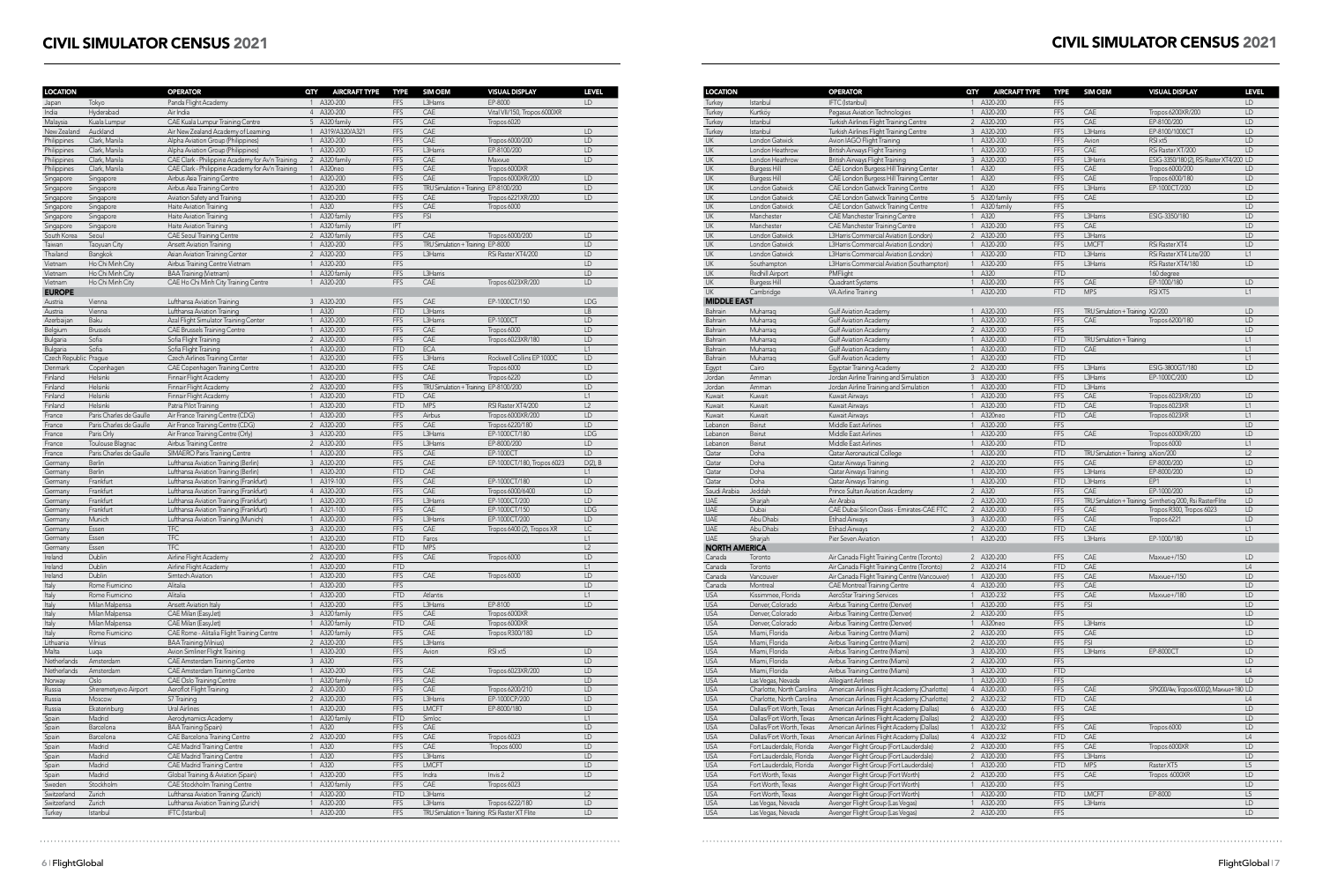#### CIVIL SIMULATOR CENSUS 2021

| <b>LOCATION</b>         |                              | <b>OPERATOR</b>                                      | OTY            | <b>AIRCRAFT TYPE</b>     | <b>TYPE</b>       | <b>SIM OEM</b>                   | <b>VISUAL DISPLAY</b>                 | LEVEL |
|-------------------------|------------------------------|------------------------------------------------------|----------------|--------------------------|-------------------|----------------------------------|---------------------------------------|-------|
| <b>USA</b>              | Dallas/Fort Worth, Texas     | CAE Dallas East Training Centre                      |                | 1 A320                   | <b>FFS</b>        | CAE                              |                                       |       |
| <b>USA</b>              | San Francisco, California    | CAE San Francisco Training Centre                    |                | 1 A320 family            | <b>FFS</b>        | CAE                              | Maxvue+/180                           | LD    |
| <b>USA</b>              | Atlanta, Georgia             | Delta Air Lines                                      | $\mathbf{1}$   | A320-200                 | FFS               | CAE                              | ESIG-3350/180                         | LD    |
| <b>USA</b>              | Atlanta, Georgia             | Delta Air Lines                                      | $\mathbf{1}$   | A320-200                 | <b>FFS</b>        | L3Harris                         | SPX250CT                              | LD    |
| <b>USA</b>              | Atlanta, Georgia             | Delta Air Lines                                      |                | 1 A320-200               | <b>FFS</b>        | L3Harris                         | SPX500HT/150, SPX250CT/4w             | LC    |
| <b>USA</b>              | Atlanta, Georgia             | Delta Air Lines                                      |                | 2 A320-200               | FFS               |                                  |                                       | LD    |
| <b>USA</b>              | Atlanta, Georgia             | Delta Air Lines                                      | $\overline{2}$ | A320-200                 | <b>FTD</b>        |                                  |                                       | L7    |
| <b>USA</b>              | Honolulu, Hawaii             | Hawaiian Airlines                                    |                | 1 A320-200               | <b>FFS</b>        | <b>LMCFT</b>                     |                                       | LD    |
| <b>USA</b>              | Orlando, Florida             | JetBlue Airways                                      |                | 5 A320-232               | <b>FFS</b>        | CAE                              | Tropos/180                            | LD    |
| <b>USA</b>              | Orlando, Florida             | JetBlue Airways                                      |                | 6 A320-232               | <b>FTD</b>        | CAE                              |                                       | L5    |
| <b>USA</b>              | Dallas/Fort Worth, Texas     | L3Harris Commercial Aviation (Dallas)                |                | 1 A320-200               | <b>FTD</b>        | L3Harris                         |                                       | L4    |
| <b>USA</b>              | Sanford, Florida             | L3Harris Commercial Aviation (Sanford)               | $\mathbf{1}$   | A320-200                 | <b>FTD</b>        | L3Harris                         |                                       | L4    |
| <b>USA</b>              | Miami, Florida               | PanAm International Flight Academy (Miami)           | $\overline{2}$ | A320-200                 | <b>FFS</b>        | CAE                              | ESIG-3350GT, Rsi Raster XT4/200       | LD    |
| <b>USA</b>              | West Lafayatte, Indiana      | Purdue University                                    |                | 1 A320-200               | <b>FTD</b>        | <b>MPS</b>                       |                                       | L5    |
| <b>USA</b>              | Miramar, Florida             | <b>Spirit Airlines</b>                               | $\mathbf{1}$   | A320-200                 | <b>FFS</b>        |                                  |                                       | LD    |
| <b>USA</b>              | Miramar, Florida             | <b>Spirit Airlines</b>                               | $\mathbf{1}$   | A320-200                 | <b>FTD</b>        | CAE                              |                                       | L4    |
| <b>USA</b>              | Miramar, Florida             | <b>Spirit Airlines</b>                               |                | 5 A320-200               | <b>FTD</b>        |                                  |                                       | L4    |
| <b>USA</b>              | Denver, Colorado             | United Airlines Training Center (Denver)             | $\mathbf{1}$   | A320-200                 | <b>FFS</b>        | CAE                              | ESIG-3350/150                         | LD    |
| <b>USA</b>              | Denver, Colorado             | United Airlines Training Center (Denver)             |                | 4 A320-200               | <b>FFS</b>        | L3Harris                         | ESIG-3350/150                         | LD    |
| <b>USA</b>              | Denver, Colorado             | United Airlines Training Center (Denver)             |                | 1 A320-200               | <b>FFS</b>        | CAE                              |                                       | LD    |
| <b>USA</b>              | Denver, Colorado             | United Airlines Training Center (Denver)             | $\mathbf{1}$   | A320-200                 | <b>FTD</b>        |                                  |                                       | L5    |
| <b>USA</b>              | Denver, Colorado             | United Airlines Training Center (Denver)             | $\mathbf{1}$   | A320-200                 | <b>FTD</b>        | L3Harris                         |                                       | L5    |
| <b>SOUTH AMERICA</b>    |                              |                                                      |                |                          |                   |                                  |                                       | LD    |
| Brazil                  | Campinas, Sao Paulo          | Airbus Training Center (Brazil)<br>CAE Sao Paulo     |                | 1 A320-100/200           | <b>FFS</b>        |                                  |                                       | LD    |
| Brazil<br>Chile         | Sao Paulo                    |                                                      |                | 3 A320-200<br>3 A320-200 | FFS<br><b>FFS</b> | CAE<br>CAE                       | Tropos 6000/180<br>Tropos 6000/200    | LD    |
|                         | Santiago                     | CAE Santiago Training Centre                         | 1              | A320-200                 | FFS               | TRU Simulation + Training        |                                       | LD    |
| Colombia<br>Colombia    | Medellin                     | Avenger Flight Group (Colombia)                      |                | 3 A320 family            | FFS               | CAE                              | Tropos 6000                           |       |
|                         | Bogota                       | CAE Bogota Training Centre                           |                |                          |                   | TRU Simulation + Training        |                                       |       |
| Colombia                | Bogota                       | CAE Bogota Training Centre                           | $\mathbf{1}$   | 1 A320 family<br>A320    | <b>FFS</b><br>FFS |                                  |                                       | LD    |
| Colombia                | Bogota                       | Global Training & Aviation (Colombia)                | $\mathbf{1}$   | A320-200                 | <b>FFS</b>        | Indra<br>CAE                     | Invis-3                               |       |
| Mexico                  | Monterrey                    | Avenger Flight Group                                 |                | 1 A320-200               | <b>FFS</b>        | TRU Simulation + Training        |                                       |       |
| Mexico                  | Cancun<br>Mexico City        | Avenger Flight Group<br>CAE Mexico Training Centre   | $\mathbf{1}$   | A320 family              | FFS               | CAE                              |                                       |       |
| Mexico<br>Mexico        | Mexico City                  | CAE Mexico Training Centre                           | $\mathbf{1}$   | A320 family              | <b>FFS</b>        | L3Harris                         |                                       | LC    |
|                         | Mexico City                  |                                                      |                | 1 A320                   | <b>FFS</b>        | TRU Simulation + Training        |                                       | LD    |
| Mexico<br>Peru          | Lima                         | InterJet Flight Training<br>CAE Lima Training Centre | $\mathbf{1}$   | A320-200                 | <b>FFS</b>        | CAE                              | ESIG-3350/180                         | LD    |
|                         | <b>AIRBUS A320NEO FAMILY</b> |                                                      |                |                          |                   |                                  |                                       |       |
| <b>ASIA-PACIFIC</b>     |                              |                                                      |                |                          |                   |                                  |                                       |       |
| China                   | Beijing                      | Hua-Ou Aviation Training Centre                      |                | 1 A320neo                | <b>FFS</b>        |                                  | TRU Simulation + Training EP-8100/200 | LD    |
| China                   | Shanghai                     | Juneyao                                              | $\overline{2}$ | A320ceo/neo              | FFS               | China Simulation Sciences        |                                       | LD    |
| China                   | Pudong                       | Shanghai Eastern Flight Training Centre              |                | 1 A320neo                | FFS               | CAE                              | Tropos 6000XR                         | LD    |
| China                   | Shanghai                     | <b>Spring Airlines</b>                               |                | 2 A320neo                | FFS               | L3Harris                         | RealitySeven                          |       |
| India                   | Gurugram                     | Airbus Training Centre (India)                       |                | 2 A320neo                | FFS               |                                  |                                       | LD    |
| India                   | Gurugram                     | Flight Simulation Technique Centre                   |                | 1 A320neo                | FFS               | CAE                              | Tropos 6023XR/201                     | LD    |
| India                   | Hyderabad                    | Flight Simulation Technique Centre                   |                | 1 A320neo                | FFS               | CAE                              | Tropos 6023XR/200                     | LD    |
| Philippines             | Clark, Manila                | Alpha Aviation Group (Philippines)                   | $\mathbf{1}$   | A320neo                  | FFS               | L3Harris                         | EP-8100/200                           | LD    |
| Vietnam                 | Ho Chi Minh City             | <b>BAA Training (Vietnam)</b>                        |                | 1 A320neo                | FFS               | L3Harris                         |                                       | LD    |
| <b>EUROPE</b>           |                              |                                                      |                |                          |                   |                                  |                                       |       |
| Czech Republic Prague   |                              | Czech Airlines Training Center                       |                | 1 A320neo                | <b>FFS</b>        | CAE                              |                                       | LD    |
| Netherlands             | Amsterdam                    | CAE Amsterdam Training Centre                        |                | 1 A320ceo/neo            | FFS               |                                  |                                       | LD    |
| Turkey                  | Kurtköy                      | Pegasus Aviation Technologies                        |                | 2 A320neo                | <b>FFS</b>        | CAE                              | Tropos 6200/200                       | LD    |
| Turkey                  | Istanbul                     | Turkish Airlines Flight Training Centre              |                | 2 A320neo                | FFS               | CAE                              | EP-8100/200                           | LD    |
| <b>MIDDLE EAST</b>      |                              |                                                      |                |                          |                   |                                  |                                       |       |
| Bahrain                 | Muharraq                     | <b>Gulf Aviation Academy</b>                         |                | 2 A320neo                | <b>FFS</b>        | TRU Simulation + Training X2/200 |                                       | LD    |
| Bahrain                 | Muharrad                     | Gulf Aviation Academy                                |                | 1 A320neo                | <b>FTD</b>        |                                  |                                       | L1    |
| Egypt                   | Cairo                        | Egyptair Training Academy                            |                | 1 A320neo                | FFS               | L3Harris                         |                                       | LD    |
| Kuwait                  | Kuwait                       | Kuwait Airways                                       |                | 1 A320neo                | FFS               | CAE                              | Tropos 6023XR/200                     | LD    |
| Lebanon                 | Beirut                       | Middle East Airlines                                 |                | 1 A320neo                | <b>FFS</b>        |                                  |                                       | LD    |
| <b>NORTH AMERICA</b>    |                              |                                                      |                |                          |                   |                                  |                                       |       |
| Canada                  | Montreal                     | CAE Montreal Training Centre                         |                | 1 A320neo                | <b>FTD</b>        | CAE                              |                                       | L4    |
| <b>SOUTH AMERICA</b>    |                              |                                                      |                |                          |                   |                                  |                                       |       |
| Brazil                  | Sao Paulo                    | CAE Sao Paulo                                        |                | 1 A320neo                | <b>FFS</b>        | CAE                              | Tropos 6023                           |       |
| <b>AIRBUS A330/A340</b> |                              |                                                      |                |                          |                   |                                  |                                       |       |
| <b>AFRICA</b>           |                              |                                                      |                |                          |                   |                                  |                                       |       |
| South Africa            | Johannesburg                 | CAE Johannesburg Training Centre                     |                | 1 A330                   | <b>FFS</b>        | CAE                              | Tropos 6000                           | LD    |
| <b>ASIA-PACIFIC</b>     |                              |                                                      |                |                          |                   |                                  |                                       |       |
| Australia               | Melbourne                    | Qantas                                               |                | 1 A330-200/300           | <b>FFS</b>        | CAE                              | Tropos 6000/210                       | LD    |
| Australia               | Sydney                       | Qantas                                               |                | 1 A330-200/300           | <b>FFS</b>        | L3Harris                         | EP-8000/200                           | LD    |
| Australia               | Sydney                       | Qantas                                               |                | 1 A330-200               | <b>FTD</b>        |                                  |                                       | L1    |
| China                   | Beijing                      | Airbus Training Centre (Beijing)                     |                | 1 A330-200               | <b>FFS</b>        | CAE                              | EP-8000/200                           | LD    |
| China                   | Beijing                      | Hua-Ou Aviation Training Centre                      |                | 1 A330/340               | <b>FFS</b>        | CAE                              | Tropos 6000                           | LD    |
| China                   | Pudong                       | Shanghai Eastern Flight Training Centre              |                | 1 A330/340               | FFS               | CAE                              | Tropos R300                           | LD    |
| China                   | Pudong                       | Shanghai Eastern Flight Training Centre              | $\mathbf{1}$   | A330/340                 | IPT               | CAE                              |                                       |       |
| China                   | Zuhai                        | Zhuhai Flight Training Center                        |                | 2 A330                   | <b>FFS</b>        | CAE                              | Tropos 6200/200                       | LD    |
| Fiji                    | Fiji                         | Air Pacific                                          |                | 1 A330-200               | <b>FFS</b>        | CAE                              | Tropos 6223XR/200                     | LD    |
| Hong Kong               | Hong Kong                    | CAE Hong Kong Training Centre                        | $\mathbf{1}$   | A330/A340                | <b>FFS</b>        | CAE                              |                                       | LD    |

| <b>LOCATION</b>      |                           | <b>OPERATOR</b>                               | OTY            | <b>AIRCRAFT TYPE</b> | <b>TYPE</b> | <b>SIM OEM</b>                      | <b>VISUAL DISPLAY</b>                | <b>LEVEL</b> |
|----------------------|---------------------------|-----------------------------------------------|----------------|----------------------|-------------|-------------------------------------|--------------------------------------|--------------|
| Hong Kong            | Hong Kong                 | Cathay Pacific Flight Training Center         |                | 2 A330-300/A340-300  | FFS         | CAE                                 | EP-8000                              | LD           |
| Indonesia            | Jakarta                   | Garuda Indonesia Training Center              | $\mathbf{1}$   | A330                 | <b>FFS</b>  | CAE                                 | Tropos 6000                          | LD           |
| Malaysia             | Kuala Lumpur              | CAE Kuala Lumpur Training Centre              | $\overline{c}$ | A330-300             | FFS         | CAE                                 | Tropos 6000/200                      | LD           |
| Malaysia             | Kuala Lumpur              | MAB Academy                                   | $\mathbf{1}$   | A330-300             | FFS         | L3Harris                            | Image IV-600PT                       |              |
| Philippines          | Clark, Manila             | Alpha Aviation Group (Philippines)            | $\mathbf{1}$   | A330-200E            | FFS         | CAE                                 | EP-8000/200                          | LD           |
| Singapore            | Singapore                 | Airbus Asia Training Centre                   | $\mathbf{1}$   | A330-200             | <b>FFS</b>  | CAE                                 | Tropos 6200/210                      | LD           |
| Singapore            | Singapore                 | Airbus Asia Training Centre                   | $\mathbf{1}$   | A330-200             | FFS         |                                     |                                      | LD           |
| South Korea          | Seoul                     | <b>CAE Seoul Training Centre</b>              | $\mathbf{1}$   | A330-200/A340-300    | FFS         | L3Harris                            | ESIG-3350/180                        | LD           |
| South Korea          | Inchon                    | Korean Air                                    | $\mathbf{1}$   | A330-300             | <b>FFS</b>  | L3Harris                            | ESIG-3350/180                        | LD           |
| Sri Lanka            | Katunayake                | SriLankan Airlines                            | $\mathbf{1}$   | A330-200             | FFS         | <b>LMCFT</b>                        | EP-8000/200                          | LD           |
|                      |                           |                                               | $\overline{2}$ |                      |             | CAE                                 |                                      |              |
| Taiwan               | Taoyuan                   | China Airlines Flight Training Center         |                | A330-200/300         | FFS         |                                     | EP-8000 LCOS, Tropos 6000XR          | LD           |
| Thailand             | Bangkok                   | Asian Aviation Training Center                | $\mathbf{1}$   | A330-200E            | <b>FFS</b>  | L3Harris                            | RSi Raster XT4/200                   | LD           |
| Thailand             | Bangkok                   | Thai Airways Flight Simulator Training Center | $\overline{2}$ | A330/340             | FFS         | L3Harris                            | ESIG-3350GT/180                      | LD           |
| <b>EUROPE</b>        |                           |                                               |                |                      |             |                                     |                                      |              |
| Belgium              | <b>Brussels</b>           | <b>CAE Brussels Training Centre</b>           | $\mathbf{1}$   | A330                 | <b>FFS</b>  | CAE                                 |                                      |              |
| Denmark              | Copenhagen                | CAE Copenhagen Training Centre                | $\mathbf{1}$   | A330                 | FFS         | CAE                                 |                                      | LD           |
| Finland              | Helsinki                  | Finnair Flight Academy                        | $\mathbf{1}$   | A330-200             | FFS         | CAE                                 | EP-1000CT                            | LDG          |
| Finland              | Helsinki                  | Finnair Flight Academy                        | $\mathbf{1}$   | A330-200             | <b>FFS</b>  | Sim International                   |                                      | LD           |
| France               | Paris Charles de Gaulle   | Air France Training Centre (CDG)              | $\mathbf{1}$   | A330-200/A340-300    | FFS         | CAE                                 | Tropos 6220/180                      | LD           |
| France               | Paris Charles de Gaulle   | Air France Training Centre (CDG)              | $\mathbf{1}$   | A340-300             | FFS         | L3Harris                            | Tropos 6220                          | LDG          |
| France               | Toulouse Blagnac          | Airbus Training Centre                        | $\overline{2}$ | A330-200/A340-300    | FFS         | CAE                                 | Tropos 6000/200                      | LD           |
| France               | Paris Charles de Gaulle   | SIMAERO Paris Training Centre                 | $\mathbf{1}$   | A330-200             | FFS         | CAE                                 | Tropos 6222XR2                       | LD           |
|                      |                           |                                               | $\mathbf{1}$   | A330-200             | FFS         |                                     | EP-1000CT                            | LD           |
| France               | Paris Charles de Gaulle   | SIMAERO Paris Training Centre                 |                |                      |             | L3Harris                            |                                      |              |
| France               | Paris Charles de Gaulle   | SIMAERO Paris Training Centre                 | $\mathbf{1}$   | A340-300             | FFS         | L3Harris                            | EP-1000CT                            | LD           |
| Germany              | Frankfurt                 | Lufthansa Aviation Training (Frankfurt)       | $\overline{2}$ | A330-300             | FFS         | CAE                                 | EP-1000CT/200                        | LD           |
| Germany              | Frankfurt                 | Lufthansa Aviation Training (Frankfurt)       | 3              | A340-300/600         | FFS         | CAE                                 | EP-1000CT/150 (2), EP-1000CT/180 LDG |              |
| Germany              | Munich                    | Lufthansa Aviation Training (Munich)          | $\mathbf{1}$   | A330-300E/A340-600   | FFS         | CAE                                 | EP-1000CT/200                        | LD           |
| Italy                | Rome Fiumicino            | CAE Rome - Alitalia Flight Training Centre    | $\mathbf{1}$   | A330-200             | FFS         | L3Harris                            | Tropos 6000/180                      | LD           |
| Netherlands          | Amsterdam                 | <b>KLM</b>                                    | $\mathbf{1}$   | A330-200E            | FFS         | L3Harris                            | EP-1000CT/180                        | LD           |
| Russia               | Sheremetyevo Airport      | Aeroflot Flight Training                      | $\mathbf{1}$   | A330-200             | FFS         | CAE                                 | Tropos 6220/200                      | LD           |
| Spain                | Madrid                    | CAE Madrid Training Centre                    | $\mathbf{1}$   | A330-200             | FFS         |                                     |                                      | LD           |
| Spain                | Madrid                    | CAE Madrid Training Centre                    | $\overline{3}$ | A330-300             | FFS         | CAE                                 | Maxvue+/180, Tropos 6022             | LD           |
| Switzerland          | Zurich                    | Lufthansa Aviation Training (Zurich)          | $\mathbf{1}$   | A330-200/A340-300    | FFS         | CAE                                 | Tropos 6000                          | LD           |
|                      |                           | Turkish Airlines Flight Training Centre       | $\mathbf{1}$   | A330-200             |             | CAE                                 |                                      | LD           |
| Turkey               | Istanbul                  |                                               |                |                      | FFS         |                                     | EP-8100/200                          |              |
| Turkey               | Istanbul                  | Turkish Airlines Flight Training Centre       | $\overline{3}$ | A330-200             | FFS         |                                     |                                      | LD           |
| Turkey               | Istanbul                  | Turkish Airlines Flight Training Centre       | $\mathbf{1}$   | A330-200E            | FFS         | L3Harris                            | EP-8000/200                          | LD           |
| Turkey               | Istanbul                  | Turkish Airlines Flight Training Centre       | $\overline{2}$ | A340-300E            | <b>FTD</b>  | L3Harris                            |                                      | LD           |
| UK                   | London Gatwick            | CAE London Gatwick Training Centre            | $\mathbf{1}$   | A330-200             | FFS         | CAE                                 | Tropos 6023                          | LD           |
| UK                   | Manchester                | CAE Manchester Training Centre                | $\mathbf{1}$   | A330                 | FFS         |                                     |                                      | LD           |
| UK                   | London Gatwick            | L3Harris Commercial Aviation (London)         | $\mathbf{1}$   | A330-200             | <b>FFS</b>  | L3Harris                            | Epic 88 XT5                          | LD           |
| <b>MIDDLE EAST</b>   |                           |                                               |                |                      |             |                                     |                                      |              |
| Bahrain              | Muharraq                  | Gulf Aviation Academy                         | $\mathbf{1}$   | A330-200             | FFS         | CAE                                 | Tropos 6220/210                      | LD           |
| Egypt                | Cairo                     | Egyptair Training Academy                     | $\mathbf{1}$   | A330-200             | <b>FFS</b>  | L3Harris                            | ESIG-3800GT/200                      | LD           |
|                      | Cairo                     |                                               | $\mathbf{1}$   | A340-300             | FFS         | L3Harris                            | ESIG-3800GT/200                      | LD           |
| Egypt                |                           | Egyptair Training Academy                     |                |                      |             |                                     |                                      |              |
| Kuwait               | Kuwait                    | Kuwait Airways                                | $\mathbf{1}$   | A330-200             | <b>FTD</b>  | CAE                                 | Tropos 6023XR                        | L1           |
| Lebanon              | Beirut                    | Middle East Airlines                          | $\mathbf{1}$   | A330-200E            | <b>FTD</b>  |                                     | Tropos 6000                          | L1           |
| Oman                 | Seeb                      | Oman Air Flight Training Centre               | $\mathbf{1}$   | A330-200             | FFS         | TRU Simulation + Training aXion/200 |                                      | LD           |
| Qatar                | Doha                      | Qatar Airways Training                        | $\mathbf{1}$   | A330-200             | FFS         | CAE                                 | EP-8000/200                          | LD           |
| Qatar                | Doha                      | Qatar Airways Training                        | $\mathbf{1}$   | A330-200             | <b>FFS</b>  |                                     |                                      | LD           |
| Qatar                | Doha                      | Qatar Airways Training                        | $\mathbf{1}$   | A330-200             | <b>FTD</b>  | CAE                                 | EP-80                                | L1           |
| Qatar                | Doha                      | Qatar Airways Training                        | $\mathbf{1}$   | A330-200             | <b>FTD</b>  | L3Harris                            |                                      | L1           |
| Saudi Arabia         | Jeddah                    | Prince Sultan Aviation Academy                |                | 2 A330/A340          | <b>FFS</b>  | CAE                                 | EP-1000/200                          | LD           |
| <b>UAE</b>           | Abu Dhabi                 | Etihad Airways                                |                | 1 A330-200E          | FFS         | CAE                                 | Tropos 6222                          | LD           |
|                      |                           |                                               |                | A340-600             | FFS         |                                     |                                      |              |
| <b>UAE</b>           | Abu Dhabi                 | Etihad Airways                                | $\mathbf{1}$   |                      |             | CAE                                 | Tropos 6222                          | LD           |
| <b>UAE</b>           | Abu Dhabi                 | Etihad Airways                                | $\mathbf{1}$   | A330-200             | <b>FTD</b>  | CAE                                 |                                      | L1           |
| <b>NORTH AMERICA</b> |                           |                                               |                |                      |             |                                     |                                      |              |
| Canada               | Toronto                   | Air Canada Flight Training Centre (Toronto)   |                | 1 A330-300           | <b>FFS</b>  | CAE                                 | Maxvue+/180                          | LD           |
| Canada               | Montreal                  | CAE Montreal Training Centre                  | $\mathbf{1}$   | A330-200             | <b>FFS</b>  | CAE                                 | Maxvue+/180                          | LD           |
| Canada               | Montreal                  | CAE Montreal Training Centre                  | $\overline{2}$ | A330-200             | <b>FTD</b>  | CAE                                 |                                      | L4           |
| <b>USA</b>           | Miami, Florida            | Airbus Training Centre (Miami)                |                | 1 A330-200           | FFS         | CAE                                 | Tropos 6000/200                      | LD           |
| <b>USA</b>           | Miami, Florida            | Airbus Training Centre (Miami)                | $\mathbf{1}$   | A340-300             | FFS         | CAE                                 | Tropos 6000/200                      | LD           |
| <b>USA</b>           | Miami, Florida            | Airbus Training Centre (Miami)                | $\overline{2}$ | A330-200             | <b>FTD</b>  |                                     |                                      | L4           |
| <b>USA</b>           | Charlotte, North Carolina | American Airlines Flight Academy (Charlotte)  |                | 2 A330-223/323       | FFS         | CAE                                 | Maxvue+/180, Tropos 6000             | LD           |
|                      |                           |                                               |                | 3 A330-243           |             | CAE                                 |                                      | L4           |
| <b>USA</b>           | Charlotte, North Carolina | American Airlines Flight Academy (Charlotte)  |                |                      | <b>FTD</b>  |                                     |                                      |              |
| <b>USA</b>           | Atlanta, Georgia          | Delta Air Lines                               | $\mathbf{1}$   | A330/A340            | FFS         | CAE                                 | Vital VIII                           | LD           |
| <b>USA</b>           | Atlanta, Georgia          | Delta Air Lines                               |                | 2 A330-300           | FFS         | L3Harris                            | ESIG-3350/180                        | LD           |
| <b>USA</b>           | Oklahoma City, Oklahoma   | FAA, Simulation Branch                        | 1              | A330-200             | FFS         | CAE                                 | Tropos 6000                          | LD           |
| <b>USA</b>           | Honolulu, Hawaii          | Hawaiian Airlines                             | $\mathbf{1}$   | A330-200             | <b>FFS</b>  | <b>LMCFT</b>                        |                                      | LD           |
| <b>SOUTH AMERICA</b> |                           |                                               |                |                      |             |                                     |                                      |              |
| Argentina            | <b>Buenos Aires</b>       | CEFEPRA                                       |                | 1 A340               | FFS         | <b>LMCFT</b>                        |                                      |              |
| Brazil               | Sao Paulo                 | CAE Sao Paulo                                 | $\mathbf{1}$   | A330/A340            | FFS         | CAE                                 | Maxvue+/180                          | LD           |
| Colombia             | Bogota                    | CAE Bogota Training Centre                    |                | 1 A330/340           | FFS         | CAE                                 | Tropos 6023                          |              |
| <b>AIRBUS A350</b>   |                           |                                               |                |                      |             |                                     |                                      |              |
| <b>AFRICA</b>        |                           |                                               |                |                      |             |                                     |                                      |              |
|                      |                           |                                               |                |                      |             |                                     |                                      |              |
| Ethiopia             | Addis Ababa               | Ethiopian Airlines Aviation Academy           |                | 1 A350               | <b>FFS</b>  | CAE                                 |                                      |              |
| <b>ASIA-PACIFIC</b>  |                           |                                               |                |                      |             |                                     |                                      |              |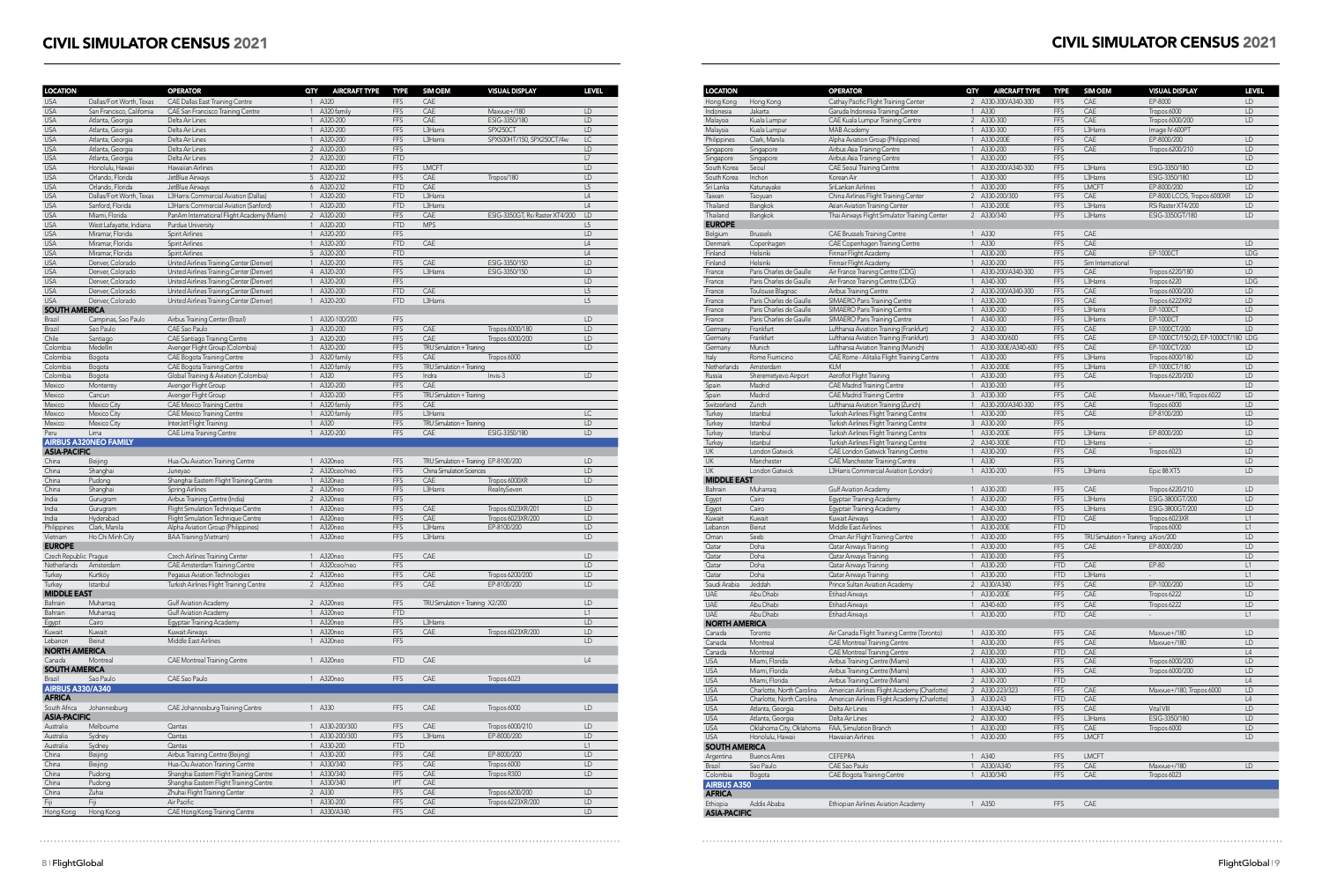| <b>LOCATION</b>       |                         | <b>OPERATOR</b>                                  | OTY            | <b>AIRCRAFT TYPE</b>              | <b>TYPE</b> | <b>SIM OEM</b>                               | <b>VISUAL DISPLAY</b>            | <b>LEVEL</b> |
|-----------------------|-------------------------|--------------------------------------------------|----------------|-----------------------------------|-------------|----------------------------------------------|----------------------------------|--------------|
| Hong Kong             | Hong Kong               | Cathay Pacific Flight Training Center            |                | 2 A350-900                        | <b>FFS</b>  | L3Harris                                     | EP-8000                          | LD           |
| Japan                 | Tokyo                   | JAL - CAE Flight Training                        | $\mathbf{1}$   | A350                              | <b>FFS</b>  | CAE                                          |                                  |              |
| Singapore             | Singapore               | Airbus Asia Training Centre                      |                | A350                              | <b>FFS</b>  |                                              |                                  | LD           |
| Singapore             | Singapore               | Airbus Asia Training Centre                      | $\overline{2}$ | A350-900                          | <b>FFS</b>  | CAE                                          | Tropos 6200XR/200                | LD           |
| Vietnam               | Ho Chi Minh City        | CAE Ho Chi Minh City Training Centre             | $\mathbf{1}$   | A350-900                          | <b>FFS</b>  | CAE                                          | Tropos 6023R/200                 | LD           |
| <b>EUROPE</b>         |                         |                                                  |                |                                   |             |                                              |                                  |              |
| Finland               | Helsinki                | Finnair Flight Academy                           |                | 2 A350-900                        | <b>FFS</b>  | CAE                                          | Tropos 6000XR/200                | LD           |
|                       | Paris Charles de Gaulle |                                                  | $\mathbf{1}$   | A350-900                          | <b>FFS</b>  |                                              | EP-8100/200                      | LD           |
| France                |                         | Air France Training Centre (CDG)                 |                |                                   |             | L3Harris                                     |                                  | LD           |
| France                | Toulouse Blagnac        | Airbus Training Centre                           |                | A350-900                          | <b>FFS</b>  | CAE                                          | Tropos 6200XR/200                |              |
| Germany               | Munich                  | Lufthansa Aviation Training (Munich)             |                | 1 A350-900                        | <b>FFS</b>  | L3Harris                                     |                                  |              |
| Germany               | Munich                  | Lufthansa Aviation Training (Munich)             | $\mathbf{1}$   | A350-900                          | <b>FFS</b>  | TRU Simulation + Training EP-8000/200        |                                  | LD           |
| Spain                 | Madrid                  | <b>CAE Madrid Training Centre</b>                |                | A350-900                          | <b>FFS</b>  | CAE                                          | Tropos 6000                      | LD           |
| Turkey                | Istanbul                | Turkish Airlines Flight Training Centre          | $\mathbf{1}$   | A350-900                          | <b>FFS</b>  | CAE                                          | EP-8100/200                      | LD           |
| UΚ                    | London Heathrow         | British Airways Flight Training                  | $\mathbf{1}$   | A350-900                          | <b>FFS</b>  | L3Harris                                     | <b>RS200</b>                     | LD           |
| UK                    | London Gatwick          | CAE London Gatwick Training Centre               | $\mathbf{1}$   | A350                              | <b>FFS</b>  | CAE                                          | Tropos 6023                      | LD           |
| <b>MIDDLE EAST</b>    |                         |                                                  |                |                                   |             |                                              |                                  |              |
| Qatar                 | Doha                    | Qatar Airways Training                           |                | 2 A350-900                        | <b>FFS</b>  | CAE                                          | EP-8100/200                      | LD           |
| Qatar                 | Doha                    | Qatar Airways Training                           | $\mathbf{1}$   | A350-900                          | <b>FFS</b>  |                                              |                                  | LD           |
| Qatar                 | Doha                    | Qatar Airways Training                           |                | 1 A350-900                        | <b>FTD</b>  | CAE                                          | EP-80                            | L1           |
| UAE                   | Abu Dhabi               | Etihad Airways                                   | $\mathbf{1}$   | A350-900                          | <b>FFS</b>  | CAE                                          | Tropos 6023/200                  | LD           |
| UAE                   | Abu Dhabi               | Etihad Airways                                   | $\mathbf{1}$   | A350-900                          | <b>FTD</b>  | CAE                                          | Tropos 6000                      | L1           |
| NORTH AMERICA         |                         |                                                  |                |                                   |             |                                              |                                  |              |
| USA                   | Miami, Florida          | Airbus Training Centre (Miami)                   |                | 1 A350-900                        | <b>FFS</b>  | FSI                                          | Vital 1100/200                   | LD           |
|                       |                         |                                                  |                | A350-900                          | <b>FFS</b>  |                                              |                                  | LD           |
| USA                   | Atlanta, Georgia        | Delta Air Lines                                  |                |                                   |             |                                              |                                  |              |
| <b>USA</b>            | Atlanta, Georgia        | Delta Air Lines                                  |                | 1 A350-900                        | <b>FTD</b>  |                                              |                                  | L7           |
| <b>SOUTH AMERICA</b>  |                         |                                                  |                |                                   |             |                                              |                                  |              |
| Brazil                | Sao Paulo               | CAE Sao Paulo                                    |                | 1 A350                            | <b>FFS</b>  | CAE                                          | Tropos 6000XR/200                | LD           |
| <b>AIRBUS A380</b>    |                         |                                                  |                |                                   |             |                                              |                                  |              |
| <b>ASIA-PACIFIC</b>   |                         |                                                  |                |                                   |             |                                              |                                  |              |
| Australia             | Sydney                  | Qantas                                           |                | 2 A380-800                        | <b>FFS</b>  | CAE                                          | EP-8000/200                      | LD           |
| Malaysia              | Kuala Lumpur            | MAB Academy                                      |                | 1 A380-800                        | <b>FFS</b>  | L3Harris                                     | EP-1000CT                        |              |
| Singapore             | Singapore               | Airbus Asia Training Centre                      | $\mathbf{1}$   | A380-800                          | <b>FFS</b>  |                                              |                                  | LD           |
| South Korea           | Inchon                  | Korean Air                                       | $\mathbf{1}$   | A380-800                          | <b>FFS</b>  | CAE                                          | Tropos 6000                      | LD           |
| Thailand              | Bangkok                 | Thai Airways Flight Simulator Training Center    |                | 1 A380-800                        | <b>FFS</b>  | CAE                                          | EP-8000/200                      | LD           |
| <b>EUROPE</b>         |                         |                                                  |                |                                   |             |                                              |                                  |              |
| France                | Paris Charles de Gaulle | Air France Training Centre (CDG)                 |                | 1 A380-800                        | <b>FFS</b>  | CAE                                          | Tropos 6000                      | LD           |
| France                | Paris Orly              | Air France Training Centre (Orly)                | $\mathbf{1}$   | A380-800                          | <b>FFS</b>  | CAE                                          | Tropos 6000/200                  | LD           |
|                       | Toulouse Blagnac        | Airbus Training Centre                           | $\mathbf{1}$   | A380-800                          | <b>FFS</b>  | CAE                                          | Tropos 6000/200                  | LD           |
| France                |                         |                                                  |                | A380-800                          | <b>FFS</b>  |                                              | EP-1000CT/200                    | LD           |
| Germany               | Frankfurt               | Lufthansa Aviation Training (Frankfurt)          | $\mathbf{1}$   |                                   |             | L3Harris                                     |                                  |              |
| UK                    | London Heathrow         | British Airways Flight Training                  |                | 1 A380-800                        | <b>FFS</b>  | L3Harris                                     | RSi Raster XT4/200               | LD           |
| <b>MIDDLE EAST</b>    |                         |                                                  |                |                                   |             |                                              |                                  |              |
| Qatar                 | Doha                    | Qatar Airways Training                           |                | 1 A380-800                        | <b>FFS</b>  | CAE                                          | EP-8000/200                      | LD           |
| Qatar                 | Doha                    | Qatar Airways Training                           |                | 1 A380-800                        | <b>FTD</b>  | CAE                                          | EP-80                            | L1           |
| UAE                   | Dubai                   | <b>Emirates Training Center</b>                  |                | 4 A380-800                        | <b>FFS</b>  | CAE                                          | EP-8000/200 (3), Tropos 6220/200 | LD           |
| UAE                   | Dubai                   | <b>Emirates Training Center</b>                  | $\mathbf{1}$   | A380-800                          | <b>FTD</b>  | CAE                                          |                                  | L1           |
| <b>UAE</b>            | Abu Dhabi               | Etihad Airways                                   | $\mathbf{1}$   | A380-800                          | <b>FFS</b>  | CAE                                          | Tropos 6222 XR 2                 | LD           |
| UAE                   | Abu Dhabi               | Etihad Airways                                   | $\mathbf{1}$   | A380-800                          | <b>FTD</b>  | CAE                                          |                                  | L1           |
| NORTH AMERICA         |                         |                                                  |                |                                   |             |                                              |                                  |              |
| Canada                | Montreal                | <b>CAE Montreal Training Centre</b>              |                | 1 A380                            | FFS         |                                              |                                  |              |
| <b>ATR 42/72</b>      |                         |                                                  |                |                                   |             |                                              |                                  |              |
| <b>AFRICA</b>         |                         |                                                  |                |                                   |             |                                              |                                  |              |
| South Africa          | Johannesburg            | SIMAERO Johannesburg Training Centre             |                | 2 ATR 42-300/500                  | <b>FFS</b>  | L3Harris                                     | <b>Tropos R300/180</b>           | LC           |
| South Africa          | Johannesburg            | SIMAERO Johannesburg Training Centre             |                | 2 ATR 72-200                      | <b>FFS</b>  | L3Harris                                     | <b>Tropos R300/180</b>           | LC           |
| <b>ASIA-PACIFIC</b>   |                         |                                                  |                |                                   |             |                                              |                                  |              |
|                       |                         |                                                  |                |                                   |             |                                              |                                  |              |
| Australia             | <b>Brisbane</b>         | <b>Ansett Aviation Training</b>                  |                | ATR72                             | <b>FFS</b>  | TRU Simulation + Training EP-8100            |                                  | LD           |
| India                 | Hyderabad               | Air India                                        | $\mathbf{1}$   | ATR 72-600                        | <b>FFS</b>  | CAE                                          |                                  |              |
| India                 | Hyderabad               | Flight Simulation Technique Centre               |                | 1 ATR 72-200                      | <b>FFS</b>  | TRU Simulation + Training aXion              |                                  | LD           |
| Indonesia             | Jakarta                 | Garuda Indonesia Training Center                 |                | 1 ATR 72-600                      | <b>FFS</b>  | CAE                                          |                                  |              |
| Indonesia             | Jakarta                 | Lion Air Training Centre                         | $\mathbf{1}$   | ATR 72-500                        | <b>FFS</b>  | CAE                                          | Tropos 6000                      | LD           |
| Myanmar               | Yangon                  | Asia Golden Phoenix Consultancy Services         | $\mathbf{1}$   | ATR 72-212A                       | <b>FFS</b>  | AXIS                                         | RSi Raster XT4/200               | LD           |
| New Zealand           | Auckland                | Air New Zealand Academy of Learning              | $\mathbf{1}$   | ATR 72-600                        | <b>FFS</b>  | CAE                                          |                                  | LD           |
| Philippines           | Clark, Manila           | CAE Clark - Philippine Academy for Av'n Training | $\mathbf{1}$   | ATR 72-600                        | <b>FFS</b>  | CAE                                          |                                  | LD           |
| Singapore             | Singapore               | ATR Training Center (Singapore)                  | $\mathbf{1}$   | ATR72                             | <b>FFS</b>  | L3Harris                                     | Tropos R6220/200                 | LD           |
| Taiwan                | Taoyuan City            | Ansett Aviation Training                         | $\mathbf{1}$   | ATR72                             | <b>FFS</b>  | TRU Simulation + Training EP-8100            |                                  | LD           |
| Thailand              | Bangkok                 | Asian Aviation Training Center                   | $\overline{2}$ | ATR 42-300/500                    | <b>FFS</b>  | L3Harris                                     | RSi Raster XT4/185               | LC           |
| Thailand              | Bangkok                 | Asian Aviation Training Center                   |                | 4 ATR 72-212A                     | <b>FFS</b>  | L3Harris                                     | RSi Raster XT4/200               | LD           |
| Thailand              | Bangkok                 | Asian Aviation Training Center                   | $\mathbf{1}$   | ATR 72-212A                       | <b>FTD</b>  | L3Harris                                     |                                  | L1           |
| <b>EUROPE</b>         |                         |                                                  |                |                                   |             |                                              |                                  |              |
|                       |                         |                                                  |                |                                   |             |                                              | RSi Raster XT/200                | LD           |
| Austria               | Neusiedl                | Aviation Academy Austria                         |                | 1 ATR 72-600<br>ATR 42-300/72-500 | <b>FFS</b>  | AXIS                                         |                                  |              |
| Austria               | Neusiedl                | Farnair Training Centre                          | $\mathbf{1}$   |                                   | <b>FFS</b>  | AXIS                                         | RSi Raster XT4/180               | LC, LD       |
| Azerbaijan            | Baku                    | Azal Flight Simulator Training Center            |                | 2 ATR 72-200/500                  | <b>FFS</b>  | L3Harris                                     | EP-1000CT                        | LD           |
| Czech Republic Prague |                         | Czech Airlines Training Center                   |                | 1 ATR 42/72                       | <b>FTD</b>  | TRU Simulation + Training                    |                                  |              |
| France                | Toulouse Blagnac        | <b>ATR Training Center</b>                       | $\mathbf{1}$   | ATR 42-500/72-500                 | <b>FFS</b>  | L3Harris                                     | <b>Tropos R300/180</b>           | LC           |
| France                | Toulouse Blagnac        | ATR Training Center                              |                | 2 ATR 72-200/600                  | <b>FFS</b>  | CAE                                          | Tropos 6220XR/200                | LD           |
| France                | Toulouse Blagnac        | <b>ATR Training Center</b>                       |                | 1 ATR 72-600                      | <b>FFS</b>  | TRU Simulation + Training RSi Raster XT4/200 |                                  | LD           |
| France                | Paris Charles de Gaulle | SIMAERO Paris Training Centre                    | $\mathbf{1}$   | ATR 72-500                        | <b>FFS</b>  | L3Harris                                     | RSI Raster XT4                   | LD           |

### CIVIL SIMULATOR CENSUS 2021

| <b>LOCATION</b>                                                               |                                             | <b>OPERATOR</b>                               | <b>OTY</b>     | <b>AIRCRAFT TYPE</b> | <b>TYPE</b> | <b>SIM OEM</b>                            | <b>VISUAL DISPLAY</b>         | <b>LEVEL</b> |
|-------------------------------------------------------------------------------|---------------------------------------------|-----------------------------------------------|----------------|----------------------|-------------|-------------------------------------------|-------------------------------|--------------|
| Ireland                                                                       | Dublin                                      | Simtech Aviation                              |                | 1 ATR 72-600         | FFS         | Axis                                      |                               | LD           |
| Netherlands                                                                   | Amsterdam                                   | CAE Amsterdam Training Centre                 | 1              | ATR 42/72            | <b>FFS</b>  | CAE                                       | Maxvue+                       | LD           |
| Spain                                                                         | Madrid                                      | CAE Madrid Training Centre                    | $\mathbf{1}$   | ATR 42/72-600        | <b>FFS</b>  |                                           |                               | LD           |
| Spain                                                                         | Madrid                                      | Global Training & Aviation (Spain)            | $\mathbf{1}$   | ATR 72-500           | <b>FFS</b>  | Indra                                     | Invis <sub>2</sub>            | LD           |
| Spain                                                                         | Madrid                                      | Global Training & Aviation (Spain)            | $\mathbf{1}$   | ATR 72-600           | <b>FFS</b>  | TRU Simulation + Training Simthetic Axion |                               | LD           |
| <b>NORTH AMERICA</b>                                                          |                                             |                                               |                |                      |             |                                           |                               |              |
| Canada                                                                        | Toronto                                     | ATR Toronto                                   |                | 1 ATR 42-300         | FFS         |                                           |                               | LC           |
| Canada                                                                        | Montreal                                    | CAE Montreal Training Centre                  | 1              | ATR 42/72            | <b>FFS</b>  |                                           |                               |              |
| <b>USA</b>                                                                    | Miami, Florida                              | ATR Training Center (Miami)                   | $\mathbf{1}$   | ATR 72-212A          | <b>FFS</b>  | CAE                                       | Tropos 6220XR/200             | LD           |
| <b>USA</b>                                                                    | Houston, Texas                              | FlightSafety International (Houston)          | $\overline{2}$ | ATR 42/72            | <b>FFS</b>  | FSI                                       | Vital X/4w                    | LC           |
| <b>USA</b>                                                                    | Houston, Texas                              | FlightSafety International (Houston)          |                | 2 ATR 42/72-500      | <b>FFS</b>  | <b>FSI</b>                                | Vital IX/180                  | LD           |
| <b>SOUTH AMERICA</b>                                                          |                                             |                                               |                |                      |             |                                           |                               |              |
| Brazil                                                                        | Sao Paulo                                   | Azul                                          |                | 2 ATR 72-500/600     | FFS         | <b>FSI</b>                                | Vital X/180                   | LD           |
| Colombia                                                                      | Bogota                                      | CAE Bogota Training Centre                    | 1              | ATR72                | <b>FFS</b>  | TRU Simulation + Training                 |                               |              |
|                                                                               | <b>BAE SYSTEMS AVRO RJ/146/JETSTREAM 31</b> |                                               |                |                      |             |                                           |                               |              |
| <b>ASIA-PACIFIC</b>                                                           |                                             |                                               |                |                      |             |                                           |                               |              |
| Australia                                                                     | Melbourne                                   | <b>Ansett Aviation Training</b>               | $\mathbf{1}$   | BAe 146-300          | <b>FFS</b>  | CAE                                       | EP-1000CT                     | LDG          |
| <b>EUROPE</b>                                                                 |                                             |                                               |                |                      |             |                                           |                               |              |
| Italy                                                                         | Milan Malpensa                              | Ansett Aviation Italy                         |                | 1 Avro RJ85          | <b>FFS</b>  | CAE                                       |                               | LDG          |
| <b>UK</b>                                                                     | London Gatwick                              | CAE London Gatwick Training Centre            | $\mathbf{1}$   | BAe 146-200          | <b>FFS</b>  | CAE                                       | <b>ESIG-3350</b>              | LD           |
| <b>NORTH AMERICA</b>                                                          |                                             |                                               |                |                      |             |                                           |                               |              |
| <b>USA</b>                                                                    | Seattle, Washington                         | FlightSafety International (Seattle)          |                | 2 Jetstream 31/32    | FFS         | <b>FSI</b>                                | Vital IV/4w                   | LC           |
|                                                                               | <b>BEECHCRAFT BEECH 1900D</b>               |                                               |                |                      |             |                                           |                               |              |
| <b>AFRICA</b>                                                                 |                                             |                                               |                |                      |             |                                           |                               |              |
| South Africa                                                                  | Johannesburg                                | SIMAERO Johannesburg Training Centre          |                | 1 Beech 1900D        | <b>FFS</b>  | <b>FSI</b>                                | Vital IX/180                  | LD           |
| <b>EUROPE</b>                                                                 |                                             |                                               |                |                      |             |                                           |                               |              |
| France                                                                        | Aix en Provence                             | Air Qualifications                            | $\mathbf{1}$   | Beech 1900D          | <b>FTD</b>  | 6MOUV                                     |                               | L2           |
| <b>NORTH AMERICA</b>                                                          |                                             |                                               |                |                      |             |                                           |                               |              |
| Canada                                                                        | Toronto                                     | FlightSafety International (Toronto)          | $\mathbf{1}$   | Beech 1900D          | <b>FFS</b>  | <b>FSI</b>                                | Vital X/180                   | LD           |
| <b>USA</b>                                                                    | Denver, Colorado                            | Air Training Support                          | $\mathbf{1}$   | Beech 1900D          | <b>FFS</b>  |                                           |                               | LD           |
| <b>USA</b>                                                                    | Denver, Colorado                            | Air Training Support                          | $\overline{2}$ | Beech 1900D          | <b>FTD</b>  |                                           |                               | LC           |
| <b>USA</b>                                                                    | Seattle, Washington                         | FlightSafety International (Seattle)          | $\mathbf{1}$   | Beech 1900D          | <b>FFS</b>  | FSI                                       | Vital VII/4w                  | LD           |
| <b>BOEING 717</b>                                                             |                                             |                                               |                |                      |             |                                           |                               |              |
| <b>ASIA-PACIFIC</b>                                                           |                                             |                                               |                |                      |             |                                           |                               |              |
| Australia                                                                     | Brisbane                                    | Boeing Flight Services (Brisbane)             |                | 1 717-200            | <b>FFS</b>  | FSI                                       | EP-8000/180                   | LD           |
| <b>NORTH AMERICA</b>                                                          |                                             |                                               |                |                      |             |                                           |                               |              |
| <b>USA</b>                                                                    | Atlanta, Georgia                            | Delta Air Lines                               |                | 1 717-200            | <b>FFS</b>  | CAE                                       | Vital VIII, EP-8000           | LD           |
| <b>USA</b>                                                                    | Atlanta, Georgia                            | Delta Air Lines                               |                | 1 717-200            | <b>FFS</b>  | <b>FSI</b>                                | Vital VIII                    | LD           |
| <b>BOEING 737 CLASSIC</b>                                                     |                                             |                                               |                |                      |             |                                           |                               |              |
| <b>AFRICA</b>                                                                 |                                             |                                               |                |                      |             |                                           |                               |              |
| South Africa                                                                  | Johannesburg                                | Comair Training Centre                        |                | 1 737-200            | <b>FFS</b>  |                                           |                               | LCG          |
| South Africa                                                                  | Johannesburg                                | Comair Training Centre                        | $\mathbf{1}$   | 737-300/400/500      | FFS         |                                           |                               | LDG          |
| <b>ASIA-PACIFIC</b>                                                           |                                             |                                               |                |                      |             |                                           |                               |              |
| Australia                                                                     | Melbourne                                   | <b>Ansett Aviation Training</b>               |                | 1 737-300            | <b>FFS</b>  | L3Harris                                  | SP1T/6w                       | LD           |
| Australia                                                                     | Melbourne                                   | Qantas                                        | $\mathbf{1}$   | 737-400              | FFS         | CAE                                       | Vital VII/150                 | LD           |
| China                                                                         | Guanghan                                    | Civil Aviation Flight University of China     | $\mathbf{1}$   | 737-300/500          | <b>FFS</b>  | CAE                                       | Maxvue/150                    | LD           |
| China                                                                         | Haikou                                      | Hainan Airlines Training Center               | $\mathbf{1}$   | 737-300              | FFS         | <b>FSI</b>                                | Vital VIII/180                | LC           |
| China                                                                         | Zuhai                                       | Zhuhai Flight Training Center                 | $\mathbf{1}$   | 737-300              | <b>FFS</b>  | CAE                                       | Maxvue 2000/150               | LC           |
| Japan                                                                         | Tokyo                                       | ANA Flight Academy/PanAm                      | $\mathbf{1}$   | 737-500              | <b>FFS</b>  | CAE                                       | ChromaView+/200               | LD           |
| Japan                                                                         | Okinawa                                     | Japan TransOcean Air                          | 1              | 737-400              | FFS         | CAE                                       | Vital VIIe/225                |              |
| Malaysia                                                                      | Kuala Lumpur                                | MAB Academy                                   | $\overline{2}$ | 737-400              | <b>FFS</b>  | L3Harris                                  | Image IV-600PT                |              |
| Thailand                                                                      | Bangkok                                     | Thai Airways Flight Simulator Training Center | $\mathbf{1}$   | 737-400              | <b>FFS</b>  | L3Harris                                  | SPX550HT/150                  | LD           |
| <b>EUROPE</b>                                                                 |                                             |                                               |                |                      |             |                                           |                               |              |
| Belgium                                                                       | <b>Brussels</b>                             | <b>CAE Brussels Training Centre</b>           |                | 1 737 Classic        | <b>FFS</b>  | L3Harris                                  |                               |              |
| Bulgaria                                                                      | Sofia                                       | Sofia Flight Training                         |                | 737-400/-500         | FFS         | CAE                                       | Tropos 6000XR/180             | <b>LCG</b>   |
| Czech Republic Prague                                                         |                                             | Czech Airlines Training Center                | 1              | 737-400/500          | <b>FFS</b>  | CAE                                       |                               |              |
| France                                                                        | Paris Charles de Gaulle                     | SIMAERO Paris Training Centre                 | $\mathbf{1}$   | 737-300              | <b>FFS</b>  | CAE                                       | EP-1000CT                     | DG           |
| Latvia                                                                        | Riga                                        | Air Baltic Training                           | $\mathbf{1}$   | 737-300              | <b>FFS</b>  | CAE                                       |                               | LD           |
| Lithuania                                                                     | Vilnius                                     | <b>BAA Training (Vilnius)</b>                 |                | 1 737 Classic        | <b>FFS</b>  | L3Harris                                  |                               |              |
|                                                                               |                                             | CAE Amsterdam Training Centre                 | $\mathbf{1}$   | 737 Classic          | <b>FFS</b>  | CAE                                       |                               | LD           |
|                                                                               | Amsterdam                                   |                                               |                |                      |             |                                           | Tropos 6023                   |              |
|                                                                               | Stockholm                                   | CAE Stockholm Training Centre                 | $\mathbf{1}$   | 737 Classic          | <b>FFS</b>  | CAE                                       |                               |              |
|                                                                               | London Gatwick                              | CAE London Gatwick Training Centre            |                | 1 737 Classic        | <b>FFS</b>  | CAE                                       |                               |              |
|                                                                               | Manchester                                  | CAE Manchester Training Centre                | $\mathbf{1}$   | 737 Classic          | <b>FFS</b>  | L3Harris                                  |                               |              |
|                                                                               |                                             |                                               |                |                      |             |                                           |                               |              |
| Netherlands<br>Sweden<br>UK<br>UK<br><b>MIDDLE EAST</b><br><b>UAE</b>         | Sharjah                                     | Pier Seven Aviation FZC                       |                | 1 737-300            | <b>FFS</b>  | FSI                                       | RSi Raster XT/180             | LCG          |
|                                                                               |                                             |                                               |                |                      |             |                                           |                               |              |
|                                                                               | Miami, Florida                              | Boeing Flight Services (Miami)                |                | 1 737-300            | <b>FFS</b>  | <b>FSI</b>                                | EP-1000/4W                    | LC           |
|                                                                               | Sanford, Florida                            | Global One Training Group                     | $\mathbf{1}$   | 737-3B7              | <b>FFS</b>  | CAE                                       |                               | LC           |
|                                                                               | Miami, Florida                              | PanAm International Flight Academy (Miami)    | $\mathbf{1}$   | 737-200              | <b>FFS</b>  | CAE                                       | RSi Raster NX1/4w             | LC           |
| <b>NORTH AMERICA</b><br><b>USA</b><br><b>USA</b><br><b>USA</b><br><b>USA</b>  | Miami, Florida                              | PanAm International Flight Academy (Miami)    | $\overline{2}$ | 737-400              | <b>FFS</b>  | CAE                                       | RSi Raster XT3/180, SPX200/4W | LC           |
|                                                                               | Denver, Colorado                            | United Airlines Training Center (Denver)      |                | 2 737-300            | <b>FFS</b>  | CAE                                       | SP3-T, SPX550                 | LD           |
|                                                                               |                                             |                                               |                |                      |             |                                           |                               |              |
|                                                                               | Rio de Janeiro                              | Flex Aviation Center                          |                | 2 737-300            | <b>FFS</b>  | CAE                                       | SPT3-T                        | LC           |
| <b>USA</b><br><b>SOUTH AMERICA</b><br>Brazil<br>Mexico<br><b>BOEING 737NG</b> | Mexico City                                 | CAE Mexico Training Centre                    |                | 1 737 Classic        | <b>FFS</b>  | CAE                                       |                               | LC           |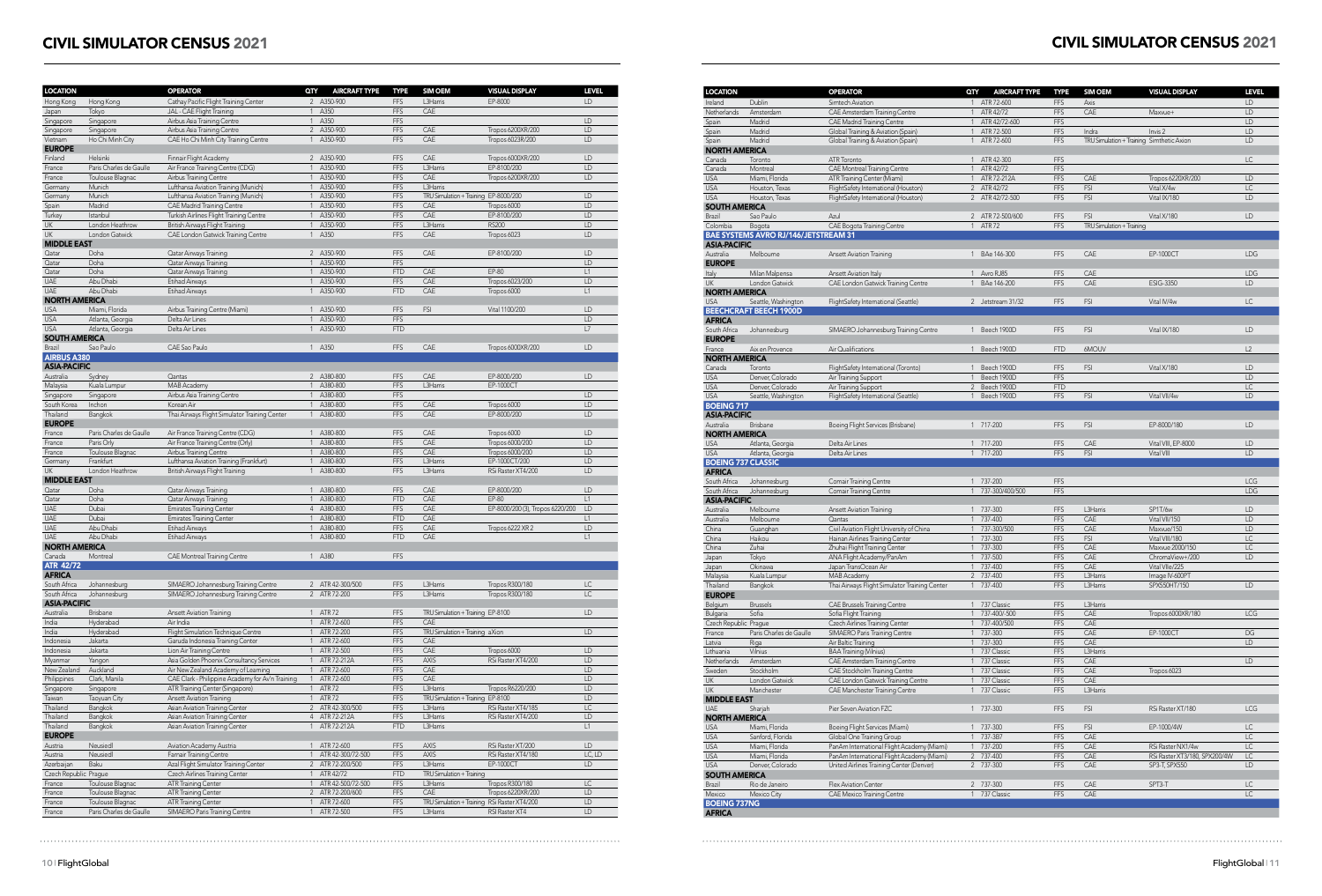|  |  |  | <b>CIVIL SIMULATOR CENSUS 2021</b> |  |
|--|--|--|------------------------------------|--|
|--|--|--|------------------------------------|--|

| <b>LOCATION</b>                   |                         | <b>OPERATOR</b>                           | OTY | <b>AIRCRAFT TYPE</b>          | <b>TYPE</b> | <b>SIM OEM</b>                                | <b>VISUAL DISPLAY</b>                | <b>LEVEL</b> |
|-----------------------------------|-------------------------|-------------------------------------------|-----|-------------------------------|-------------|-----------------------------------------------|--------------------------------------|--------------|
| Ethiopia                          | Addis Ababa             | Ethiopian Airlines Aviation Academy       |     | 1 737NG                       | <b>FFS</b>  | <b>FSI</b>                                    |                                      | LD           |
| Kenya                             | Nairobi                 | Kenya Airways                             |     | 1 737-800W                    | FFS         | CAE                                           | Tropos 6200/180                      | LD           |
| South Africa                      | Johannesburg            | Comair Training Centre                    |     | 1 737-800                     | FFS         |                                               | EP-8000CT/200                        | LD           |
| South Africa                      | Johannesburg            | Comair Training Centre                    |     | 737-800                       | <b>FTD</b>  |                                               |                                      |              |
| <b>ASIA-PACIFIC</b>               |                         |                                           |     |                               |             |                                               |                                      |              |
| Australia                         | Melbourne               | Ansett Aviation Training                  |     | 1 737-800W                    | <b>FFS</b>  | CAE                                           | EP-1000CT                            | LD           |
| Australia                         | Brisbane                | Boeing Flight Services (Brisbane)         |     | 737-700/800                   | FFS         |                                               | EP-8000/180                          | LD           |
| Australia                         | Brisbane                | Boeing Flight Services (Brisbane)         |     | 1 737-700/800                 | FFS         | <b>FSI</b>                                    | EP-1000/180                          | LD           |
| Australia                         | Brisbane                | Boeing Flight Services (Brisbane)         |     | 1 737-800W                    | <b>FTD</b>  |                                               | EP-10/180                            | L2           |
| Australia                         | Melbourne               | Qantas                                    |     | 1 737-800                     | <b>FFS</b>  | L3Harris                                      | EP-1000CT/200                        | LD           |
| Australia                         | Melbourne               | Qantas                                    |     | 1 737-800                     | FFS         | CAE                                           | Tropos 6000                          | LD           |
| Australia                         | Sydney                  | Qantas                                    |     | 1 737-800                     | <b>FFS</b>  |                                               | EP-8100/200                          | LD           |
| China                             | Shanghai                | Boeing Flight Services (Shanghai)         |     | 737-800<br>$\mathbf{1}$       | <b>FFS</b>  | TRU Simulation + Training EP-8000             |                                      | LD           |
| China                             | Shandong                | CAE at Shandong Airlines                  |     | 1 737NG                       | FFS         | CAE                                           | Tropos 6000/LCoS                     | LD           |
| China                             | Chongqing               | Chongqing Yu Xiang Aviation               |     | 1 737NG                       | <b>FFS</b>  | CAE                                           |                                      |              |
| China                             | Guanghan                | Civil Aviation Flight University of China |     | 737-800<br>$\mathbf{1}$       | <b>FFS</b>  | TRU Simulation + Training RSi RasterFlite/180 |                                      | LD           |
| China                             | Haikou                  | Hainan Airlines Training Center           |     | 2 737-800                     | <b>FFS</b>  | L3Harris                                      | ESIG-3800/W                          | LD           |
| China                             | Jinan                   | Shandong Airlines                         |     | 1 737NG                       | <b>FFS</b>  | CAE                                           | Tropos                               | LD           |
| China                             | Pudong                  | Shanghai Eastern Flight Training Centre   |     | 737-800<br>$\mathbf{1}$       | <b>FFS</b>  | CAE                                           | Tropos R200                          | LD           |
| China                             | Pudong                  | Shanghai Eastern Flight Training Centre   |     | 1 737-800                     | IPT         | CAE                                           |                                      |              |
| China                             | Shenzen                 | Shenzhen Airlines                         |     | 4 737NG                       | <b>FFS</b>  | L3Harris                                      | EP-1000CT/180                        | LD           |
| China                             | Shenzen                 | Shenzhen Airlines                         |     | 1 737NG                       | <b>FFS</b>  | TRU Simulation + Training                     |                                      | LB           |
| China                             | Xiamen                  | Xiamen Airlines Training                  |     | 3 737-800                     | <b>FFS</b>  | CAE                                           | Tropos 6000                          | LD           |
| China                             | Zuhai                   | Zhuhai Flight Training Center             |     | 6 737-800                     | <b>FFS</b>  | CAE                                           | Tropos 6200/LCoS,CRT, Maxvue+/180 LD |              |
| India                             | Bangalore               | CAE Bengaluru Training Centre             |     | 737NG<br>$\mathbf{1}$         | <b>FFS</b>  | L3Harris                                      | ESIG-3800/180                        | LD           |
| India                             | Gurugram                | Flight Simulation Technique Centre        |     | 1 737NG                       | <b>FFS</b>  | TRU Simulation + Training aXion               |                                      | LD           |
| Indonesia                         | Jakarta                 | Garuda Indonesia Training Center          |     | $\overline{2}$<br>737NG       | <b>FFS</b>  | CAE                                           | Tropos 6000                          | LD           |
| Indonesia                         | Jakarta                 | Lion Air Training Centre                  |     | 3 737-900ER                   | <b>FFS</b>  | CAE                                           | Tropos 6000                          | LD           |
| Indonesia                         | Jakarta                 | Sriwijaya Air Training Center             |     | 1 737NG                       | <b>FFS</b>  | CAE                                           | Tropos 6000XR                        | LD           |
| Japan                             | Tokyo                   | ANA Flight Academy/PanAm                  |     | 2 737-700W                    | <b>FFS</b>  | L3Harris                                      | EP-1000CT/200                        | LD           |
| Japan                             | Tokyo                   | ANA Flight Academy/PanAm                  |     | 1 737-7W/8W                   | <b>FFS</b>  | <b>LMCFT</b>                                  | EP-8000/180                          | LD           |
| Japan                             | Tokyo                   | JAL - CAE Flight Training                 |     | 3 737-800                     | <b>FFS</b>  | CAE                                           | Tropos 6023                          | LD           |
| Japan                             | Tokyo                   | Panda Flight Academy                      |     | 737-700W/800W<br>$\mathbf{1}$ | <b>FFS</b>  | <b>LMCFT</b>                                  | EP-8000                              | LD           |
| Japan                             | Tokyo                   | Skymark Airlines                          |     | $\overline{2}$<br>737-800     | <b>FFS</b>  | CAE                                           | Tropos 6000                          | LD           |
| Malaysia                          | Kuala Lumpur            | CAE Kuala Lumpur Training Centre          |     | 1 737NG                       | <b>FFS</b>  | CAE                                           | Tropos/180                           | LD           |
| Malaysia                          | Kuala Lumpur            | MAB Academy                               |     | 737-800<br>$\mathbf{1}$       | <b>FFS</b>  | CAE                                           | Tropos 6000                          | LD           |
| Singapore                         | Singapore               | Aviation Safety and Training              |     | 737-800W<br>$\mathbf{1}$      | <b>FFS</b>  | CAE                                           | Tropos 6220XR/200                    | LD           |
| Singapore                         | Singapore               | Boeing Flight Services (Singapore)        |     | 2 737-700/800                 | <b>FFS</b>  | TRU Simulation + Training EP-8000             |                                      | LD           |
| Singapore                         | Singapore               | Haite Aviation Training                   |     | 1 737-800W                    | <b>FFS</b>  | CAE                                           | Tropos 6000                          |              |
| South Korea                       | Seoul                   | <b>CAE Seoul Training Centre</b>          |     | 3 737NG                       | <b>FFS</b>  | L3Harris                                      | EP-1000CT                            | LD           |
| South Korea                       | Inchon                  | Korean Air                                |     | 1 737-900                     | <b>FFS</b>  | CAE                                           | Tropos 6000/180                      | LD           |
| Taiwan                            | Taoyuan                 | China Airlines Flight Training Center     |     | 737-800<br>$\mathbf{1}$       | <b>FFS</b>  | CAE                                           | EP-8000 LCOS                         | LD           |
| Taiwan                            | Taoyuan                 | China Airlines Flight Training Center     |     | 1 737-800                     | <b>FTD</b>  | CAE                                           |                                      | L6           |
| <b>EUROPE</b>                     |                         |                                           |     |                               |             |                                               |                                      |              |
| Belgium                           | <b>Brussels</b>         | CAE Brussels Training Centre              |     | 1 737-800                     | FFS         | CAE                                           | Tropos 6000/180                      | LD           |
|                                   | Sofia                   | Sofia Flight Training                     |     | 1 737-800                     | <b>FFS</b>  | CAE                                           | Tropos 6030                          | LD           |
| Bulgaria<br>Czech Republic Prague |                         | CAE Prague Training Centre                |     | 1 737NG                       | <b>FFS</b>  | CAE                                           | Tropos 6020                          |              |
| Czech Republic Praque             |                         | Czech Airlines Training Center            |     | 1 737-800                     | <b>FFS</b>  | CAE                                           |                                      | LD           |
|                                   |                         |                                           |     | 1 737-700                     | <b>FFS</b>  | CAE                                           | Tropos 6023                          | LD           |
| Denmark                           | Copenhagen              | CAE Copenhagen Training Centre            |     |                               | <b>FFS</b>  | CAE                                           |                                      | LD           |
| France                            | Paris Charles de Gaulle | Air France Training Centre (CDG)          |     | 1 737-800W                    |             |                                               | Tropos 6022XR/200                    |              |
| France                            | Paris Orly              | Air France Training Centre (Orly)         |     | 1 737-800                     | <b>FFS</b>  | CAE                                           | Maxvue+/180                          | LD           |
| France                            | Paris Charles de Gaulle | SIMAERO Paris Training Centre             |     | 1 737-800                     | <b>FFS</b>  | TRU Simulation + Training RSi Raster XT5      |                                      | LD           |
| Germany                           | Berlin                  | Lufthansa Aviation Training (Berlin)      |     | 2 737-800                     | FFS         | L3Harris                                      | EP-1000CT/180                        | LD           |
| Germany                           | Berlin                  | Lufthansa Aviation Training (Berlin)      |     | 1 737-800                     | <b>FFS</b>  | TRU Simulation + Training                     |                                      | LB           |
| Germany                           | Monchengladbach         | RWL German Flight Academy                 |     | $1 / 3/ -800$                 | FFS         | L3Harris                                      | ESIG-3350/180                        | LD           |
| Ireland                           | Dublin                  | East Midlands Training (Ryanair)          |     | 1 737-800                     | <b>FTD</b>  | <b>MPS</b>                                    |                                      |              |
| Ireland                           | Shannon                 | Shannon Flight Sim Centre                 |     | 1 737-800                     | <b>FFS</b>  |                                               |                                      |              |
| Ireland                           | Dublin                  | Simtech Aviation                          |     | 1 737-800                     | <b>FTD</b>  | <b>MPS</b>                                    |                                      | L1           |
| Italy                             | Milan Malpensa          | Ansett Aviation Italy                     |     | 1 737-800                     | <b>FFS</b>  | Rockwell Collins                              | EP-8100                              | LD           |
| Italy                             | Bergamo                 | East Midlands Training (Ryanair)          |     | 2 737-800                     | <b>FFS</b>  | CAE                                           | Tropos 6222/180                      | LD           |
| Italy                             | Bergamo                 | East Midlands Training (Ryanair)          |     | 1 737-800                     | <b>FTD</b>  | <b>MPS</b>                                    | RSi Raster XT                        | L1           |
| Lithuania                         | Vilnius                 | <b>BAA Training (Vilnius)</b>             |     | 1 737NG                       | <b>FFS</b>  | L3Harris                                      |                                      |              |
| Netherlands                       | Amsterdam               | CAE Amsterdam Training Centre             |     | 2 737-800                     | <b>FFS</b>  | CAE                                           | Tropos R300/180                      | LD           |
| Netherlands                       | Amsterdam               | CAE Amsterdam Training Centre             |     | 1 737-800                     | <b>FFS</b>  | SimCom                                        | RSi Q4                               | LD           |
| Netherlands                       | Amsterdam               | CAE Amsterdam Training Centre             |     | 3 737-800                     | <b>FFS</b>  |                                               |                                      | LD           |
| Netherlands                       | Amsterdam               | <b>KLM</b>                                |     | 2 737-800                     | FFS         | CAE                                           | Maxvue+/200, Tropos 6030             | LD           |
| Norway                            | Oslo                    | CAE Oslo Training Centre                  |     | 2 737-800                     | <b>FFS</b>  | CAE                                           | Maxvue+/180, Tropos 6200             | LD           |
| Poland                            | Warsaw                  | Enter Air                                 |     | 1 737-800                     | <b>FFS</b>  | CAE                                           |                                      | LD           |
| Russia                            | Sheremetyevo Airport    | Aeroflot Flight Training                  |     | 1 737-800W                    | <b>FFS</b>  | CAE                                           | Tropos 60220XR/200                   | LD           |
| Russia                            | Moscow                  | <b>Boeing Flight Services (Moscow)</b>    |     | 1 737-800W                    | <b>FFS</b>  | L3Harris                                      | EP-1000CT                            | LD           |
| Russia                            | Moscow                  | S7 Training                               |     | 1 737-800W                    | <b>FFS</b>  | L3Harris                                      | EP-8000/200                          | LD           |
| Spain                             | Mallorca                | Air Europa Training Centre                |     | 1 737NG                       | <b>FFS</b>  | CAE                                           |                                      |              |
|                                   | Madrid                  | Global Training & Aviation (Spain)        |     | 1 737-800                     | <b>FFS</b>  | Indra                                         |                                      | LD           |
| Spain                             |                         |                                           |     | 1 737NG                       | <b>FFS</b>  | CAE                                           | Invis <sub>3</sub>                   |              |
| Turkey                            |                         | CAE Pegasus                               |     |                               |             |                                               |                                      |              |
| Turkey                            | Antalya                 | IFTC (Antalya)                            |     | 1 737-800W                    | FFS         | TRU Simulation + Training RSi Raster XT Flite |                                      | LD           |
| Turkey                            | Istanbul                | IFTC (Istanbul)                           |     | 2 737-800W                    | <b>FFS</b>  | TRU Simulation + Training RSi Raster XT Flite |                                      | LD           |

| Turkey                          |                                                | <b>OPERATOR</b>                                 | OTY            | <b>AIRCRAFT TYPE</b>      | <b>TYPE</b>       | <b>SIM OEM</b>                                | <b>VISUAL DISPLAY</b>          | <b>LEVEL</b>         |
|---------------------------------|------------------------------------------------|-------------------------------------------------|----------------|---------------------------|-------------------|-----------------------------------------------|--------------------------------|----------------------|
|                                 | Istanbul                                       | Turkish Airlines Flight Training Centre         |                | 3 737-800                 | <b>FFS</b>        | CAE                                           | EP-1000CT/8000                 | LD                   |
| Turkey                          | Istanbul                                       | Turkish Airlines Flight Training Centre         | $\mathbf{1}$   | 737-800W SFP              | FFS               | Havelsan                                      | EP-8100/200                    | LD                   |
| Turkey                          | Istanbul                                       | Turkish Airlines Flight Training Centre         |                | 1 737-800W SFP            | FFS               | L3Harris                                      | EP-8100/200                    | LD                   |
| UK                              | London Gatwick                                 | Boeing Flight Services (Gatwick)                |                | 737-700/800               | <b>FFS</b>        | <b>FSI</b>                                    | EP-8000/180                    | LD<br>L <sup>2</sup> |
| UK                              | London Gatwick                                 | Boeing Flight Services (Gatwick)                | $\mathbf{1}$   | 737-800W<br>2 737-700/800 | <b>FTD</b>        | <b>MPS</b>                                    | RSi Raster XT/200              |                      |
| UK                              | London Gatwick                                 | CAE London Gatwick Training Centre              |                |                           | FFS<br><b>FFS</b> | CAE<br>CAE                                    |                                | LB                   |
| UK                              | East Midlands Airport<br>East Midlands Airport | East Midlands Training (Ryanair)                |                | 737-800<br>2 737-800      | <b>FTD</b>        | <b>MPS</b>                                    | Tropos 6200/180<br>RSi XT4/200 | L <sub>2</sub>       |
| UK                              |                                                | East Midlands Training (Ryanair)                |                |                           |                   |                                               |                                |                      |
| UK                              | London Stansted                                | East Midlands Training (Ryanair)                |                | 6 737-800                 | <b>FFS</b>        | CAE                                           | Tropos 6000XR/6200             | LD                   |
| UK                              | London Stansted                                | East Midlands Training (Ryanair)                | $\mathbf{3}$   | 737-800                   | <b>FTD</b>        | <b>MPS</b>                                    | RSi Raster XT4                 | L1<br>L1             |
| UK                              | London Gatwick                                 | Jet Masterclass                                 | $\mathbf{1}$   | 737-800                   | <b>FTD</b>        |                                               | RSi Raster XT                  |                      |
| UK                              | Leeds Bradford Int'l airport                   | Jet2                                            | 1              | 737-800                   | FFS               | L3Harris                                      | RSi Raster XT5                 | LD                   |
| UK                              | Leeds Bradford Int'l airport                   | Jet2                                            |                | 737-800                   | <b>FFS</b>        | TRU Simulation + Training                     | RSi Raster XT4                 | LD                   |
| UK                              | London Gatwick                                 | L3Harris Commercial Aviation (London)           |                | 2 737-800                 | FFS               | L3Harris                                      | RSi Raster XT5/200             | LD                   |
| UK                              | London Gatwick                                 | L3Harris Commercial Aviation (London)           | $\mathbf{1}$   | 737-700                   | <b>FTD</b>        | L3Harris                                      | RSi Raster XT                  | L2                   |
| UK                              | Redhill Airport                                | PMFlight                                        |                | 737-800                   | <b>FTD</b>        |                                               | 4 channel Vital                | LD                   |
| UK                              | <b>Burgess Hill</b>                            | Quadrant Systems                                | $\mathbf{1}$   | 737-800                   | FFS               | <b>LMCFT</b>                                  | EP-8000                        | LD                   |
| UK                              | Cambridge                                      | VA Airline Training                             |                | 1 737-800                 | <b>FTD</b>        | <b>MPS</b>                                    | RSi XT4/200                    | L1                   |
| <b>MIDDLE EAST</b>              |                                                |                                                 |                |                           |                   |                                               |                                |                      |
| Egypt                           | Cairo                                          | Egyptair Training Academy                       |                | 1 737-800W                | FFS               | <b>FSI</b>                                    | Vital X                        | LD                   |
| Oman                            | Seeb                                           | Oman Air Flight Training Centre                 | $\overline{2}$ | 737-800W                  | <b>FFS</b>        | TRU Simulation + Training aXion/200           |                                | LD                   |
| <b>UAE</b>                      | Dubai                                          | CAE Dubai Silicon Oasis - Emirates-CAE FTC      |                | 3 737-800                 | <b>FFS</b>        | CAE                                           | Tropos 6023                    | LD                   |
| <b>NORTH AMERICA</b>            |                                                |                                                 |                |                           |                   |                                               |                                |                      |
| Canada                          | Toronto                                        | Air Canada Flight Training Centre (Toronto)/CAE |                | 1 737-800                 | <b>FTD</b>        | CAE                                           |                                | L4                   |
| Canada                          | Montreal                                       | CAE Montreal Training Centre                    | $\overline{2}$ | 737-800                   | <b>FFS</b>        | CAE                                           | Tropos 6000/200                | LD                   |
| Canada                          | Toronto                                        | CAE Toronto Training Centre                     | $\mathbf{1}$   | 737NG                     | FFS               | CAE                                           | <b>SEOS/180</b>                | LD                   |
| Canada                          | Calgary, Alberta                               | WestJet Airlines                                |                | 3 737-700                 | FFS               | CAE                                           | Tropos 6000XR                  | LD                   |
| Canada                          | Calgary, Alberta                               | WestJet Airlines                                | $\mathbf{1}$   | 737-700                   | <b>FTD</b>        | CAE                                           |                                | L5                   |
| <b>USA</b>                      | Kissimmee, Florida                             | AeroStar Training Services                      |                | 2 737-700/800             | FFS               |                                               |                                | LD                   |
| <b>USA</b>                      | Seattle, Washington                            | Alaska Airlines                                 | 1              | 737-700                   | FFS               | L3Harris                                      |                                | LD                   |
| <b>USA</b>                      | Seattle, Washington                            | Alaska Airlines                                 |                | 737-800                   | <b>FFS</b>        | CAE                                           | Tropos 6000                    | LD                   |
| <b>USA</b>                      | Seattle, Washington                            | Alaska Airlines                                 |                | 2 737-900                 | FFS               |                                               |                                | LD                   |
| <b>USA</b>                      | Seattle, Washington                            | Alaska Airlines                                 | $\mathbf{1}$   | 737NG                     | FFS               | L3Harris                                      | ESIG-3800/180                  | LD                   |
| <b>USA</b>                      | Seattle, Washington                            | Alaska Airlines                                 |                | 737-700                   | <b>FTD</b>        | L3Harris                                      |                                | L5                   |
| <b>USA</b>                      | Seattle, Washington                            | Alaska Airlines                                 | $\mathbf{1}$   | 737-800                   | <b>FTD</b>        |                                               |                                | L5                   |
| <b>USA</b>                      | Dallas/Fort Worth, Texas                       | American Airlines Flight Academy (Dallas)       | $7^{\circ}$    | 737-800                   | FFS               | CAE                                           | ESIG-3350/180 (4), Tropos (1)  | LD                   |
| <b>USA</b>                      | Dallas/Fort Worth, Texas                       | American Airlines Flight Academy (Dallas)       |                | 737-800                   | <b>FFS</b>        |                                               |                                | LD                   |
| <b>USA</b>                      | Fort Worth, Texas                              | Avenger Flight Group (Fort Worth)               |                | 2 737-800                 | FFS               | CAE                                           | Tropos 6000XR                  | LD                   |
| <b>USA</b>                      | Fort Worth, Texas                              | Avenger Flight Group (Fort Worth)               | 1              | 737-800                   | <b>FTD</b>        | <b>MPS</b>                                    | Raster XT4                     | L5                   |
| <b>USA</b>                      | Miami, Florida                                 | Boeing Flight Services (Miami)                  | $\overline{4}$ | 737-700/800               | <b>FFS</b>        | CAE                                           | EP-8000                        | LD                   |
| <b>USA</b>                      | Miami, Florida                                 | Boeing Flight Services (Miami)                  | $\mathbf{1}$   | 737-700/800               | FFS               | FSI                                           | EP-8000                        | LD                   |
| <b>USA</b>                      | Miami, Florida                                 | Boeing Flight Services (Miami)                  | $\mathbf{1}$   | 737-800                   | FFS               |                                               |                                | LD                   |
| <b>USA</b>                      | Dallas/Fort Worth, Texas                       | CAE Dallas East Training Centre                 |                | 737-800                   | <b>FFS</b>        | CAE                                           | Maxvue+/180                    | LD                   |
| <b>USA</b>                      | Phoenix, Arizona                               | CAE Phoenix Training Centre                     | $\mathbf{1}$   | 737-800                   | FFS               | CAE                                           | EP-8000                        | LD                   |
| <b>USA</b>                      | Phoenix, Arizona                               | CAE Phoenix Training Centre                     | $\mathbf{1}$   | 737-800                   | <b>FTD</b>        | CAE                                           |                                | L4                   |
| <b>USA</b>                      | Freeport, Florida                              | Crew Pilot Training                             |                | 737-800                   | <b>FTD</b>        |                                               |                                | L4                   |
| <b>USA</b>                      | Atlanta, Georgia                               | Delta Air Lines                                 |                | 5 737-800                 | FFS               | CAE                                           | ESIG-3350/180(3)               | LD                   |
| <b>USA</b>                      | Atlanta, Georgia                               | Delta Air Lines                                 |                | 2 737-800                 | <b>FTD</b>        | CAE                                           |                                | L5/6                 |
| <b>USA</b>                      | Atlanta, Georgia                               | Delta Air Lines                                 |                | 737-900                   | <b>FTD</b>        |                                               |                                | L7                   |
| <b>USA</b>                      | Oklahoma City, Oklahoma                        | FAA, Simulation Branch                          |                | 1 737-800                 | FFS               | CAE                                           | Tropos/180                     | LD                   |
| <b>USA</b>                      | Denver, Colorado                               | FlightSafety International (Denver)             |                | 1 737-800                 | <b>FFS</b>        | CAE                                           |                                | LD                   |
| <b>USA</b>                      | Arlington, Washington                          | L3Harris Commercial Aviation (Arlington)        |                | 737-800                   | <b>FFS</b>        | L3Harris                                      |                                | LD                   |
| <b>USA</b>                      | Las Vegas, Nevada                              | PanAm International Flight Academy (Las Vegas)  | $\mathbf{1}$   | 737-800W                  | FFS               | <b>LMCFT</b>                                  | EP-1000CT/200                  | LD                   |
| <b>USA</b>                      | Miami, Florida                                 | PanAm International Flight Academy (Miami)      |                | 2 737-800W                | <b>FFS</b>        | <b>LMCFT</b>                                  | EP-1000CT/200                  | LD                   |
| <b>USA</b>                      | West Lafayatte, Indiana                        | Purdue University                               |                | 1 737-800                 | <b>FTD</b>        | <b>MPS</b>                                    |                                | L5                   |
| <b>USA</b>                      | Dallas, Texas                                  | Southwest Airlines                              |                | 4 737-700                 | <b>FFS</b>        | CAE                                           | ESIG-3350/180                  | LD                   |
| <b>USA</b>                      | Dallas, Texas                                  | Southwest Airlines                              |                | 1 737-700                 | <b>FFS</b>        | L3Harris                                      | ESIG-3350/180                  | LD                   |
| <b>USA</b>                      | Dallas, Texas                                  | Southwest Airlines                              |                | 3 737-800                 | <b>FFS</b>        | CAE                                           | Tropos 6000                    | LD                   |
| <b>USA</b>                      | Dallas, Texas                                  | Southwest Airlines                              |                | 8 737-800                 | <b>FFS</b>        |                                               |                                | LD                   |
| <b>USA</b>                      | Dallas, Texas                                  | Southwest Airlines                              |                | 2 737-700                 | <b>FTD</b>        | CAE                                           |                                | L6                   |
| <b>USA</b>                      | Mendota Heights, Minnesota                     | Sun Country Airlines                            | $\mathbf{1}$   | 737-800                   | <b>FFS</b>        |                                               |                                | LD                   |
| <b>USA</b>                      | Denver, Colorado                               | United Airlines Training Center (Denver)        |                | 1 737-800                 | <b>FFS</b>        | CAE                                           |                                | LD                   |
| <b>USA</b>                      | Denver, Colorado                               | United Airlines Training Center (Denver)        |                | 4 737-800                 | <b>FFS</b>        | CAE                                           | Tropos                         | LD                   |
| <b>USA</b>                      | Denver, Colorado                               | United Airlines Training Center (Denver)        |                | 3 737-900ER               | <b>FFS</b>        | CAE                                           |                                | LD                   |
| <b>USA</b>                      | Denver, Colorado                               | United Airlines Training Center (Denver)        |                | 2 737-800                 | <b>FTD</b>        | CAE                                           |                                | L5                   |
| <b>USA</b>                      | Denver, Colorado                               | United Airlines Training Center (Denver)        | $\mathbf{1}$   | 737-800                   | <b>FTD</b>        |                                               |                                | L5                   |
| <b>USA</b>                      | Houston, Texas                                 | United Airlines Training Center (Houston)       |                | 1 737-800                 | <b>FFS</b>        | CAE                                           |                                | LD                   |
| <b>SOUTH AMERICA</b>            |                                                |                                                 |                |                           |                   |                                               |                                |                      |
|                                 | <b>Buenos Aires</b>                            | <b>CEFEPRA</b>                                  |                | 1 737-700                 | FFS               | <b>FSI</b>                                    |                                |                      |
|                                 | <b>Buenos Aires</b>                            | <b>CEFEPRA</b>                                  |                | 737-800                   | <b>FFS</b>        | CAE                                           |                                |                      |
| Argentina                       |                                                | CAE Sao Paulo                                   |                | 3 737NG                   | <b>FFS</b>        | <b>LMCFT</b>                                  | EP-1000                        |                      |
| Argentina                       |                                                |                                                 |                |                           |                   |                                               |                                |                      |
| Brazil                          | Sao Paulo                                      |                                                 |                |                           |                   |                                               |                                |                      |
| Mexico                          | Mexico City                                    | Aeromexico                                      | $\mathbf{1}$   | 737NG                     | <b>FFS</b>        | CAE                                           |                                |                      |
| Panama                          | Panama City                                    | Copa Airlines                                   |                | 2 737NG                   | <b>FFS</b>        | TRU Simulation + Training RSi RasterFlite     |                                | LD                   |
| Panama<br><b>BOEING 737 MAX</b> | Panama City                                    | Copa Airlines                                   |                | 2 737NG                   | <b>FTD</b>        | TRU Simulation + Training RSi RasterFlite/150 |                                |                      |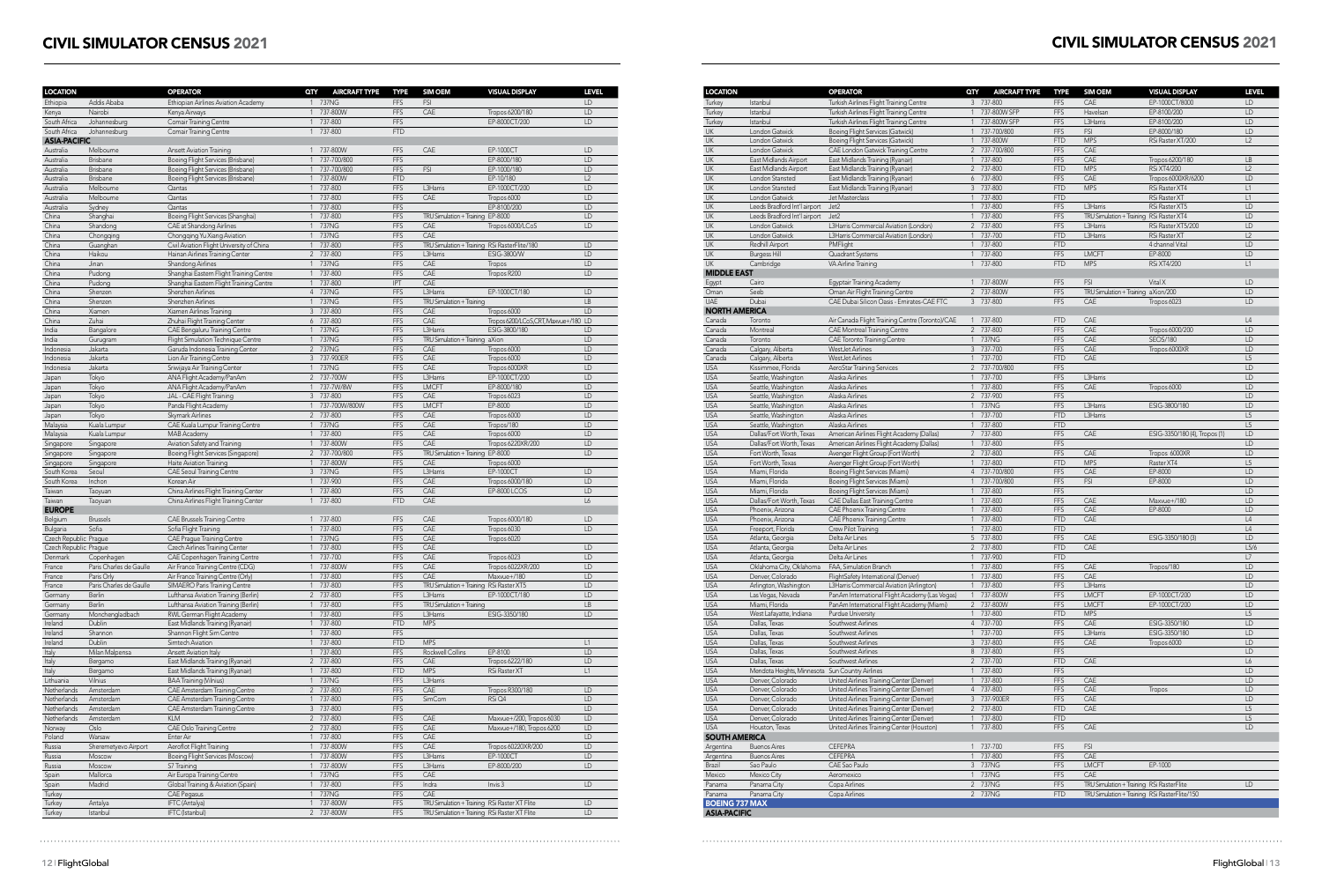#### CIVIL SIMULATOR CENSUS 2021

| <b>LOCATION</b>       |                          | <b>OPERATOR</b>                               | OTY            | <b>AIRCRAFT TYPE</b> | <b>TYPE</b>                 | <b>SIM OEM</b>                        | <b>VISUAL DISPLAY</b>       | <b>LEVEL</b> |
|-----------------------|--------------------------|-----------------------------------------------|----------------|----------------------|-----------------------------|---------------------------------------|-----------------------------|--------------|
| China                 | Shanghai                 | Boeing Flight Services (Shanghai)             |                | 1 737 Max 8          | <b>FFS</b>                  | TRU Simulation + Training EP-8100     |                             | LD           |
| China                 | Pudong                   | Shanghai Eastern Flight Training Centre       |                | 2 737 Max            | <b>FFS</b>                  | CAE                                   | Tropos 6000XR               |              |
| China                 | Xiamen                   | Xiamen Airlines Training                      |                | 2 737-8 Max          | <b>FFS</b>                  | CAE                                   | Tropos 6000XR               |              |
| Fiji                  | Fiji                     | Air Pacific                                   | $\mathbf{1}$   | 737 Max 8            | <b>FFS</b>                  | CAE                                   | Tropos 6223XR/200           | LD           |
| Singapore             | Singapore                | Boeing Flight Services (Singapore)            | $\mathbf{1}$   | 737 Max 8            | <b>FFS</b>                  | TRU Simulation + Training EP-8100     |                             | LC           |
| Singapore             | Singapore                | CAE Singapore - Singapore CAE Flight Training |                | 1 737 Max            | <b>FFS</b>                  | CAE                                   |                             |              |
| <b>EUROPE</b>         |                          |                                               |                |                      |                             |                                       |                             |              |
| Czech Republic Prague |                          | Czech Airlines Training Center                |                | 1 737-8 Max          | <b>FFS</b>                  |                                       | CAE Tropos-6000XR           | LD           |
| Iceland               | Hafnarfjörður            | TRU Flight Training Iceland /Icelandair       | 1              | 737 Max 8            | <b>FFS</b>                  | TRU Simulation + Training EP-8100/200 |                             | LD           |
| Ireland               | Dublin                   | Airline Flight Academy                        | $\mathbf{1}$   | 737 Max 8            | <b>FFS</b>                  | CAE                                   | Tropos 6030                 | LD           |
| Turkey                | Istanbul                 | Turkish Airlines Flight Training Centre       |                | 2 737 Max 8          | <b>FFS</b>                  | TRU Simulation + Training EP-8100/200 |                             | LD           |
| UK                    | London Gatwick           | Boeing Flight Services (Gatwick)              | 1              | 737 Max 8            | <b>FFS</b>                  | CAE                                   |                             | D            |
| UK                    |                          |                                               | $\overline{2}$ | 737 Max 8            | <b>FFS</b>                  | TRU Simulation + Training EP-8100/200 |                             | LD           |
| UK                    | London Gatwick           | Boeing Flight Services (Gatwick)              |                | 3 737 Max 8          | <b>FFS</b>                  | CAE                                   |                             | LD           |
|                       | London Stansted          | East Midlands Training (Ryanair)              |                |                      |                             |                                       | Tropos 6000XR/200           |              |
| <b>MIDDLE EAST</b>    |                          |                                               |                |                      |                             |                                       |                             |              |
| Oman                  | Seeb                     | Oman Air Flight Training Centre               |                | 1 737 Max            | <b>FTD</b>                  | <b>MPS</b>                            |                             | L1           |
| UAE                   | Dubai                    | CAE Dubai Silicon Oasis - Emirates-CAE FTC    | 1              | 737 Max              | <b>FFS</b>                  | CAE                                   | Tropos 6023                 | LD           |
| <b>NORTH AMERICA</b>  |                          |                                               |                |                      |                             |                                       |                             |              |
| Canada                | Toronto                  | Air Canada Flight Training Centre (Toronto)   |                | 2 737 Max 8          | <b>FFS</b>                  | CAE                                   |                             | LC           |
| Canada                | Toronto                  | Air Canada Flight Training Centre (Toronto)   | $\mathbf{1}$   | 737 Max 8            | <b>FTD</b>                  | CAE                                   |                             | L4           |
| Canada                | Vancouver                | Air Canada Flight Training Centre (Vancouver) | $\mathbf{1}$   | 737 Max 8            | <b>FTD</b>                  | CAE                                   |                             | L4           |
| Canada                | Toronto                  | CAE Toronto Training Centre                   | $\mathbf{1}$   | 737 Max 8            | <b>FFS</b>                  | CAE                                   |                             | LD           |
| <b>USA</b>            | Seattle, Washington      | Alaska Airlines                               | $\mathbf{1}$   | 737 Max 9            | <b>FFS</b>                  | CAE                                   |                             | LD           |
| <b>USA</b>            | Dallas/Fort Worth, Texas | American Airlines Flight Academy (Dallas)     | 1              | 737 Max 8            | <b>FFS</b>                  | CAE                                   |                             | D            |
| <b>USA</b>            | Miami, Florida           | Boeing Flight Services (Miami)                |                | 3 737 Max 8          | <b>FFS</b>                  | TRU Simulation + Training EP-8100     |                             | LD           |
| <b>USA</b>            | Dallas/Fort Worth, Texas | CAE Dallas East Training Centre               |                | 2 737 Max            | <b>FFS</b>                  | CAE                                   | Tropos 6023                 | LC interim   |
| <b>USA</b>            | Dallas, Texas            | Southwest Airlines                            |                | 9 737 Max 8          | <b>FFS</b>                  | CAE                                   |                             | LD           |
| <b>USA</b>            | Denver, Colorado         | United Airlines Training Center (Denver)      | 3              | 737 Max 9            | <b>FFS</b>                  | CAE                                   |                             | LD           |
| <b>USA</b>            | Denver, Colorado         | United Airlines Training Center (Denver)      | $\mathbf{3}$   | 737 Max 9            | <b>FTD</b>                  | CAE                                   |                             | L5           |
| <b>SOUTH AMERICA</b>  |                          |                                               |                |                      |                             |                                       |                             |              |
|                       |                          |                                               |                |                      |                             |                                       |                             | LD           |
| Panama                | Panama City              | Copa Airlines                                 |                | 1 737 Max 8          | <b>FFS</b>                  | TRU Simulation + Training             |                             |              |
| <b>BOEING 747</b>     |                          |                                               |                |                      |                             |                                       |                             |              |
| <b>ASIA-PACIFIC</b>   |                          |                                               |                |                      |                             |                                       |                             |              |
| China                 | Shanghai                 | Boeing Flight Services (Shanghai)             |                | 1 747-400            | <b>FFS</b>                  | CAE                                   | EP-1000CT                   | LD           |
| Hong Kong             | Hong Kong                | Cathay Pacific Flight Training Center         | $\mathbf{1}$   | 747-400              | <b>FFS</b>                  | CAE                                   | EP-8000                     | LD           |
| Hong Kong             | Hong Kong                | Cathay Pacific Flight Training Center         | $\mathbf{1}$   | 747-8                | <b>FFS</b>                  | CAE                                   | EP-8000                     | LD           |
| Japan                 | Tokyo                    | ANA Flight Academy/PanAm                      | $\mathbf{1}$   | 747-400              | <b>FFS</b>                  | CAE                                   | SPX550/200                  | LD           |
| Japan                 | Narita                   | Nippon Cargo Airlines                         | $\mathbf{1}$   | 747-400F/8F          | <b>FFS</b>                  | CAE                                   |                             | LD           |
| Malaysia              | Kuala Lumpur             | MAB Academy                                   | 1              | 747-400              | <b>FFS</b>                  | L3Harris                              | EP-1000                     | LD           |
| Pakistan              | Karachi                  | Pakistan International Airlines               | $\mathbf{1}$   | 747-200              | <b>FFS</b>                  | L3Harris                              | SP1/T                       | LGC          |
| Singapore             | Singapore                | CAE Singapore - Singapore CAE Flight Training | $\mathbf{1}$   | 747                  | <b>FFS</b>                  | L3Harris                              |                             |              |
| South Korea           | Inchon                   | Korean Air                                    | $\overline{2}$ | 747-400              | <b>FFS</b>                  | CAE                                   | SPX500HT/150                | LD           |
| Taiwan                | Taoyuan                  | China Airlines Flight Training Center         | $\overline{2}$ | 747-400              | <b>FFS</b>                  | CAE                                   | EP-8000 LCOS, Tropos R300   | LD           |
| Thailand              | Bangkok                  | Thai Airways Flight Simulator Training Center | $\mathbf{1}$   | 747-400              | <b>FFS</b>                  | L3Harris                              | SPX550/150                  | LD           |
| <b>EUROPE</b>         |                          |                                               |                |                      |                             |                                       |                             |              |
| Germany               | Frankfurt                | Lufthansa Aviation Training (Frankfurt)       |                | 1 747-400            | <b>FFS</b>                  | CAE                                   | EP-1000CT/150               | LDG          |
| Germany               | Frankfurt                | Lufthansa Aviation Training (Frankfurt)       | $\mathbf{1}$   | 747-400              | <b>FFS</b>                  | L3Harris                              | EP-1000CT/200               | LD           |
| Germany               | Frankfurt                | Lufthansa Aviation Training (Frankfurt)       | $\mathbf{1}$   | 747-8                | <b>FFS</b>                  | CAE                                   | EP-1000CT/200               | LD           |
|                       | Luxembourg Airport       |                                               | $\mathbf{1}$   | 747-400              | <b>FFS</b>                  | CAE                                   |                             | LD           |
| Luxembourg            |                          | Cargolux                                      |                |                      |                             |                                       | Tropos 6000/200             | LD           |
| Luxembourg            | Luxembourg Airport       | Cargolux                                      | $\mathbf{1}$   | 747-8F               | <b>FFS</b>                  | CAE                                   | Tropos 6000IG               |              |
| Netherlands           | Amsterdam                | CAE Amsterdam Training Centre                 | 1              | 747-400              | <b>FFS</b>                  | CAE                                   | L3Harris                    | LD           |
| Netherlands           | Amsterdam                | <b>FSC</b>                                    |                | 747-400              | <b>FFS</b>                  | CAE                                   | Tropos 6220                 | LD           |
| Netherlands           | Amsterdam                | <b>KLM</b>                                    | $\mathbf{1}$   | 747-400              | <b>FFS</b>                  | CAE                                   | Tropos 6220                 | LD           |
| UK                    | London Heathrow          | British Airways Flight Training               |                | 2 747-400            | <b>FFS</b>                  | CAE                                   | RSi Raster XT4/150          | LCG          |
| UK                    | London Heathrow          | British Airways Flight Training               |                | 1 747-400            | $\ensuremath{\mathsf{FFS}}$ | L3Harris                              | Rsi Raster XT4/150          | LDG          |
| ${\sf UK}$            | <b>Burgess Hill</b>      | CAE London Burgess Hill Training Center       |                | 1 747-400/8          | FFS                         | CAE                                   | SPX500/180                  | LD           |
| UK                    | Cardiff Rhoose           | Cardiff Aviation                              |                | 1 747-400            | <b>FFS</b>                  | L3Harris                              | RSi Raster XT5/150          | LCG          |
| <b>MIDDLE EAST</b>    |                          |                                               |                |                      |                             |                                       |                             |              |
| Saudi Arabia          | Jeddah                   | Prince Sultan Aviation Academy                |                | 1 747-400            | <b>FFS</b>                  | L3Harris                              | EP-1000/200                 | LD           |
| <b>NORTH AMERICA</b>  |                          |                                               |                |                      |                             |                                       |                             |              |
| <b>USA</b>            | Denver, Colorado         | Air Training Support                          |                | 1 747-200            | FFS                         | CAE                                   | EP-1000                     | LC           |
| <b>USA</b>            | Miami, Florida           | Atlas Air                                     | $\mathbf{1}$   | 747-400              | <b>FTD</b>                  | CAE                                   |                             | L4           |
| <b>USA</b>            | Miami, Florida           | Atlas Air                                     |                | 1 747-400            | <b>FTD</b>                  | L3Harris                              |                             | L5           |
| <b>USA</b>            | Miami, Florida           | Atlas Air                                     |                | 747-8                | <b>FTD</b>                  | CAE                                   |                             | L4           |
| <b>USA</b>            | Miami, Florida           | Atlas Air/PanAm (Miami)                       |                | 1 747-200            | <b>FFS</b>                  | L3Harris                              | RSi Raster XT               | LC           |
| <b>USA</b>            | Miami, Florida           | Atlas Air/PanAm (Miami)                       |                | 1 747-400            | <b>FFS</b>                  | CAE                                   | Tropos 6000/Lcos            | LC           |
|                       |                          |                                               |                | 1 747-400F           |                             |                                       |                             |              |
| <b>USA</b>            | Miami, Florida           | Atlas Air/PanAm (Miami)                       |                |                      | <b>FFS</b>                  | L3Harris                              | Tropos                      | LD           |
| <b>USA</b>            | Miami, Florida           | Boeing Flight Services (Miami)                |                | 1 747-400            | <b>FFS</b>                  | CAE                                   |                             | LD           |
| <b>USA</b>            | Miami, Florida           | Boeing Flight Services (Miami)                |                | 1 747-400F           | <b>FFS</b>                  | CAE                                   | EP-1000CT                   | LD           |
| <b>USA</b>            | Miami, Florida           | Boeing Flight Services (Miami)                | $\mathbf{1}$   | 747-8                | <b>FFS</b>                  | CAE                                   | EP-1000CT                   | LD           |
| <b>USA</b>            | Miami, Florida           | Boeing Flight Services (Miami)                |                | 1 747-8F             | <b>FFS</b>                  | CAE                                   | EP-1000CT                   | LD           |
| <b>USA</b>            | Miami, Florida           | Boeing Flight Services (Miami)                |                | 1 747-400F           | <b>FTD</b>                  | CAE                                   |                             | L4           |
| <b>USA</b>            | Miami, Florida           | Boeing Flight Services (Miami)                | $\mathbf{1}$   | 747-8                | <b>FTD</b>                  | CAE                                   |                             | L4           |
| <b>USA</b>            | Miami, Florida           | Boeing Flight Services (Miami)                |                | 1 747-8F             | <b>FTD</b>                  |                                       |                             | L4           |
| <b>USA</b>            | Miami, Florida           | International Aviation Services               |                | 2 747-400            | FFS                         | CAE                                   | SPX500HT/150, ESIG-3350/150 | LD           |
| <b>USA</b>            | Ypsilanti, Michigan      | Kalitta Air                                   |                | 1 747-400            | <b>FFS</b>                  | CAE                                   | SPX500HT/150                | LD           |

|                                                                                                                                                                                                  |                                              | <b>OPERATOR</b>                                                      | <b>OTY</b>     | <b>AIRCRAFT TYPE</b>  | <b>TYPE</b>              | <b>SIM OEM</b>                        | <b>VISUAL DISPLAY</b>       | <b>LEVEL</b> |
|--------------------------------------------------------------------------------------------------------------------------------------------------------------------------------------------------|----------------------------------------------|----------------------------------------------------------------------|----------------|-----------------------|--------------------------|---------------------------------------|-----------------------------|--------------|
| <b>USA</b>                                                                                                                                                                                       | Ypsilanti, Michigan                          | Kalitta Air                                                          |                | 1 747-400             | <b>FFS</b>               | CAE                                   |                             | LC           |
| <b>USA</b>                                                                                                                                                                                       | Ypsilanti, Michigan                          | Kalitta Air                                                          | $\mathbf{1}$   | 747-400               | <b>FTD</b>               | CAE                                   |                             | L5           |
| <b>USA</b>                                                                                                                                                                                       | San Francisco, California                    | NASA Ames Research Center                                            | $\mathbf{1}$   | 747-400               | <b>FFS</b>               | CAE                                   | Vital VIII/180              | LD           |
| <b>USA</b>                                                                                                                                                                                       | Miami, Florida                               | PanAm International Flight Academy (Miami)                           | $\mathbf{1}$   | 747-400               | FFS                      | L3Harris                              | RSi Raster XT4/200          | LD           |
| <b>USA</b>                                                                                                                                                                                       |                                              |                                                                      |                |                       |                          |                                       |                             |              |
|                                                                                                                                                                                                  | Anchorage, Alaska                            | UPS Airlines (Anchorage)                                             | $\mathbf{1}$   | 747-400               | FFS                      | CAE                                   | EP-1000CT                   | LD           |
| <b>USA</b>                                                                                                                                                                                       | Anchorage, Alaska                            | UPS Airlines (Anchorage)                                             | $\mathbf{1}$   | 747-400F              | <b>FTD</b>               | CAE                                   |                             | L4           |
| <b>USA</b>                                                                                                                                                                                       | Anchorage, Alaska                            | UPS Airlines (Anchorage)                                             | $\mathbf{1}$   | 747-8                 | <b>FTD</b>               |                                       |                             | L4           |
| <b>USA</b>                                                                                                                                                                                       | Louisville, Kentucky                         | UPS Airlines (Louisville)                                            | $\mathbf{1}$   | 747-400F              | <b>FTD</b>               | CAE                                   |                             | L4           |
| <b>USA</b>                                                                                                                                                                                       | Louisville, Kentucky                         | UPS Airlines (Louisville)                                            | $\mathbf{1}$   | 747-400F              | <b>FTD</b>               |                                       |                             | LD           |
| <b>USA</b>                                                                                                                                                                                       | Louisville, Kentucky                         | <b>UPS Airlines (Louisville)</b>                                     | $\mathbf{1}$   | 747-8                 | <b>FTD</b>               |                                       |                             | L4           |
| <b>BOEING 757/767</b>                                                                                                                                                                            |                                              |                                                                      |                |                       |                          |                                       |                             |              |
| <b>AFRICA</b>                                                                                                                                                                                    |                                              |                                                                      |                |                       |                          |                                       |                             |              |
| Ethiopia                                                                                                                                                                                         | Addis Ababa                                  | Ethiopian Airlines Aviation Academy                                  |                | 1 757                 | <b>FFS</b>               |                                       |                             |              |
| Ethiopia                                                                                                                                                                                         | Addis Ababa                                  |                                                                      | $\mathbf{1}$   | 767                   | FFS                      |                                       |                             |              |
|                                                                                                                                                                                                  |                                              | Ethiopian Airlines Aviation Academy                                  |                |                       |                          |                                       |                             |              |
| <b>ASIA-PACIFIC</b>                                                                                                                                                                              |                                              |                                                                      |                |                       |                          |                                       |                             |              |
| Australia                                                                                                                                                                                        | Sydney                                       | Qantas                                                               | $\mathbf{1}$   | 767-300ER             | <b>FFS</b>               | L3Harris                              | EP-1000CT/200               | LD           |
| Japan                                                                                                                                                                                            | Tokyo                                        | ANA Flight Academy/PanAm                                             | 3              | 767-300/ER            | FFS                      | L3Harris                              | EP-1000CT                   | LD           |
| Japan                                                                                                                                                                                            | Tokyo                                        | JAL - CAE Flight Training                                            | $\mathbf{1}$   | 767-300ER             | <b>FFS</b>               | CAE                                   |                             | LD           |
| China                                                                                                                                                                                            | Shanghai                                     | Boeing Flight Services (Shanghai)                                    | $\mathbf{1}$   | 757-200/767-300       | FFS                      | FSI                                   | EP-1000CT                   | LD           |
| China                                                                                                                                                                                            | Zuhai                                        | Zhuhai Flight Training Center                                        | $\mathbf{1}$   | 757-200               | FFS                      | CAE                                   | Maxvue+/CRT                 | LC           |
| <b>EUROPE</b>                                                                                                                                                                                    |                                              |                                                                      |                |                       |                          |                                       |                             |              |
| Azerbaijan                                                                                                                                                                                       | Baku                                         | Azal Flight Simulator Training Center                                | $\overline{1}$ | 757-200               | <b>FFS</b>               | L3Harris                              | EP-1000CT                   | LD           |
|                                                                                                                                                                                                  | Baku                                         |                                                                      |                | 767-300ER             |                          | L3Harris                              | EP-1000CT                   | LD           |
| Azerbaijan                                                                                                                                                                                       |                                              | Azal Flight Simulator Training Center                                | $\mathbf{1}$   |                       | FFS                      |                                       |                             |              |
| Belgium                                                                                                                                                                                          | <b>Brussels</b>                              | CAE Brussels Training Centre                                         | $\overline{1}$ | 757/767-300ER         | <b>FFS</b>               | CAE                                   | Maxvue+/180                 | LD           |
| Denmark                                                                                                                                                                                          | Copenhagen                                   | CAE Copenhagen Training Centre                                       | $\mathbf{1}$   | 757-200               | FFS                      | L3Harris                              |                             | LD           |
| France                                                                                                                                                                                           | Paris Charles de Gaulle                      | SIMAERO Paris Training Centre                                        | $\mathbf{1}$   | 757-200               | FFS                      | L3Harris                              | EP-1000CT                   | LCG          |
| France                                                                                                                                                                                           | Paris Charles de Gaulle                      | SIMAERO Paris Training Centre                                        | $\mathbf{1}$   | 767-300               | <b>FFS</b>               | L3Harris                              | EP-1000CT                   | LCG          |
| Germany                                                                                                                                                                                          | Frankfurt                                    | Lufthansa Aviation Training (Frankfurt)                              | $\mathbf{1}$   | 757-200/B767-300 ER   | FFS                      | L3Harris                              | EP-1000CT/150               | LCG          |
|                                                                                                                                                                                                  | Frankfurt                                    | Lufthansa Aviation Training (Frankfurt)                              | $\mathbf{1}$   | 767-300ER             | FFS                      | L3Harris                              | EP-1000CT/180               | LD           |
| Germany                                                                                                                                                                                          |                                              |                                                                      | $\mathbf{1}$   | 757-200               | <b>FFS</b>               |                                       |                             | LD           |
| Iceland                                                                                                                                                                                          | Hafnarfjörður                                | TRU Flight Training Iceland /Icelandair                              |                |                       |                          | TRU Simulation + Training EP-8000     |                             |              |
| Iceland                                                                                                                                                                                          | Hafnarfjörður                                | TRU Flight Training Iceland /Icelandair                              | $\mathbf{1}$   | 767-300ER             | FFS                      | TRU Simulation + Training EP-8100/200 |                             | LD           |
| UK                                                                                                                                                                                               | London Gatwick                               | CAE London Gatwick Training Centre                                   | $\mathbf{1}$   | 767-300               | FFS                      | CAE                                   |                             |              |
| UK                                                                                                                                                                                               | Manchester                                   | CAE Manchester Training Centre                                       | $\mathbf{1}$   | 757                   | <b>FFS</b>               | L3Harris                              | ESIG-3250/150               | LB/LC        |
| UK                                                                                                                                                                                               | Leeds Bradford Int'l airport                 | Jet2                                                                 | $\mathbf{1}$   | 757-200               | FFS                      | CAE                                   | RSi Raster XT4              | LCG          |
| UK                                                                                                                                                                                               | <b>Burgess Hill</b>                          | Quadrant Systems                                                     | $\mathbf{1}$   | 757-200               | FFS                      | <b>FSI</b>                            | EP-1000                     | LD           |
|                                                                                                                                                                                                  |                                              |                                                                      |                |                       |                          |                                       |                             |              |
| <b>NORTH AMERICA</b>                                                                                                                                                                             |                                              |                                                                      |                |                       |                          |                                       |                             |              |
| Canada                                                                                                                                                                                           | Toronto                                      | Air Canada Flight Training Centre (Toronto)                          | $\mathbf{1}$   | 767-300ER             | <b>FFS</b>               | CAE                                   | Maxvue+/180                 | LD           |
| Canada                                                                                                                                                                                           | Toronto                                      | Air Canada Flight Training Centre (Toronto)                          | $\mathbf{1}$   | 767-300ER             | <b>FTD</b>               | CAE                                   |                             | L4           |
| Canada                                                                                                                                                                                           | Vancouver                                    | Air Canada Flight Training Centre (Vancouver)                        | $\mathbf{1}$   | 767-300ER             | <b>FTD</b>               | CAE                                   |                             | L4           |
| Canada                                                                                                                                                                                           | Vancouver                                    | Air Canada Flight Training Centre (Vancouver)                        | $\mathbf{1}$   | 767-300ER             | IPT                      | CAE                                   |                             | LC           |
| <b>USA</b>                                                                                                                                                                                       | Wilmington, Ohio                             | Airborne Training Services                                           | $\mathbf{1}$   | 767-200               | FFS                      | CAE                                   | SP3/4w                      | LC           |
| <b>USA</b>                                                                                                                                                                                       | Charlotte, North Carolina                    | American Airlines Flight Academy (Charlotte)                         | $\mathbf{1}$   | 757-200               | <b>FFS</b>               | CAE                                   | Vital IV/4w                 | LC           |
|                                                                                                                                                                                                  |                                              |                                                                      |                |                       |                          | CAE                                   |                             |              |
| <b>USA</b>                                                                                                                                                                                       | Dallas/Fort Worth, Texas                     | American Airlines Flight Academy (Dallas)                            | $\overline{2}$ | 757-200               | FFS                      |                                       | SPX200T/150, SPX500HT/150   | LD           |
| <b>USA</b>                                                                                                                                                                                       | Dallas/Fort Worth, Texas                     | American Airlines Flight Academy (Dallas)                            | $\mathbf{1}$   | 767-200               | FFS                      | L3Harris                              | SP1/4w, ESIG-3350/4W        | LC           |
| <b>USA</b>                                                                                                                                                                                       | Dallas/Fort Worth, Texas                     | American Airlines Flight Academy (Dallas)                            | $\mathbf{1}$   | 767-300ER             | <b>FFS</b>               | CAE                                   | ESIG-3350/180               | LD           |
| <b>USA</b>                                                                                                                                                                                       | Dallas/Fort Worth, Texas                     | American Airlines Flight Academy (Dallas)                            | $\mathbf{1}$   | 757-200               | <b>FTD</b>               | CAE                                   |                             | L5           |
| <b>USA</b>                                                                                                                                                                                       | Miami, Florida                               | Atlas Air                                                            | $\mathbf{1}$   | 767-300ER             | <b>FTD</b>               |                                       |                             | L4           |
| <b>USA</b>                                                                                                                                                                                       |                                              |                                                                      |                |                       |                          |                                       |                             |              |
|                                                                                                                                                                                                  |                                              |                                                                      |                |                       |                          |                                       |                             |              |
|                                                                                                                                                                                                  | Dallas, Texas                                | Avenger Flight Group                                                 | $\overline{2}$ | 767-300ER             | <b>FFS</b>               | CAE                                   | Tropos 6000XR               | LD           |
|                                                                                                                                                                                                  | Dallas, Texas                                | Avenger Flight Group                                                 | $\mathbf{1}$   | 767-300ER             | <b>FTD</b>               |                                       |                             | L4           |
|                                                                                                                                                                                                  | Miami, Florida                               | Boeing Flight Services (Miami)                                       | $\mathbf{1}$   | 757-200               | FFS                      | CAE                                   | Vital VIII                  | LD           |
|                                                                                                                                                                                                  | Miami, Florida                               | Boeing Flight Services (Miami)                                       | $\mathbf{1}$   | 757-200               | <b>FFS</b>               | <b>FSI</b>                            | EP-1000CT                   | LC           |
|                                                                                                                                                                                                  | Miami, Florida                               | Boeing Flight Services (Miami)                                       | $\overline{2}$ | 767-300ER             | FFS                      | CAE                                   | EP-1000CT, Vital VIII       | LC           |
| <b>USA</b>                                                                                                                                                                                       | Miami, Florida                               | Boeing Flight Services (Miami)                                       | $\mathbf{1}$   | 767-300ER             | FFS                      | FSI                                   | EP-1000CT/4W                | LC           |
|                                                                                                                                                                                                  | Miami, Florida                               | Boeing Flight Services (Miami)                                       | $\mathbf{1}$   | 767-300ER             | <b>FFS</b>               |                                       |                             | LD           |
|                                                                                                                                                                                                  |                                              |                                                                      | $\mathbf{1}$   |                       |                          |                                       |                             |              |
|                                                                                                                                                                                                  | Atlanta, Georgia                             | Delta Air Lines                                                      |                | 757-200               | FFS                      | CAE                                   | SPX500HT/150                | LC           |
|                                                                                                                                                                                                  | Atlanta, Georgia                             | Delta Air Lines                                                      |                | 2 757-200             | <b>FFS</b>               | L3Harris                              | SPX250CT/4w                 | LC           |
|                                                                                                                                                                                                  | Atlanta, Georgia                             | Delta Air Lines                                                      | $\overline{4}$ | 767-300/400ER         | <b>FFS</b>               | CAE                                   | ESIG-3350/180               | LD           |
|                                                                                                                                                                                                  | Atlanta, Georgia                             | Delta Air Lines                                                      | $\mathbf{1}$   | 757-200               | <b>FTD</b>               | CAE                                   |                             | L5           |
| <b>USA</b><br><b>USA</b><br><b>USA</b><br><b>USA</b><br><b>USA</b><br><b>USA</b><br><b>USA</b><br><b>USA</b><br><b>USA</b><br><b>USA</b>                                                         | Atlanta, Georgia                             | Delta Air Lines                                                      | $\overline{2}$ | 767-300ER             | <b>FTD</b>               | CAE                                   |                             | L5/6         |
|                                                                                                                                                                                                  | Memphis, Tennessee                           | FedEx (Memphis)                                                      | $\overline{4}$ | 757-200               | FFS                      | CAE                                   | ESIG-3350/180               | LD           |
|                                                                                                                                                                                                  | Memphis, Tennessee                           | FedEx (Memphis)                                                      | $\mathbf{1}$   | 757-200               | FFS                      |                                       |                             | LD           |
|                                                                                                                                                                                                  |                                              |                                                                      | $\mathbf{1}$   |                       |                          |                                       |                             | LD           |
|                                                                                                                                                                                                  | Memphis, Tennessee                           | FedEx (Memphis)                                                      |                | 767-300               | <b>FFS</b>               | CAE                                   |                             |              |
|                                                                                                                                                                                                  | Memphis, Tennessee                           | FedEx (Memphis)                                                      | $\overline{4}$ | 767-300               | FFS                      |                                       |                             | LD           |
|                                                                                                                                                                                                  | Memphis, Tennessee                           | FedEx (Memphis)                                                      | $\mathbf{1}$   | 757-200               | <b>FTD</b>               | CAE                                   |                             | L6           |
|                                                                                                                                                                                                  | Memphis, Tennessee                           | FedEx (Memphis)                                                      | $\mathbf{1}$   | 757-200               | <b>FTD</b>               |                                       |                             | L6           |
|                                                                                                                                                                                                  | Memphis, Tennessee                           | FedEx (Memphis)                                                      | $\mathbf{1}$   | 767-300               | <b>FTD</b>               |                                       |                             | L6           |
|                                                                                                                                                                                                  | Miami, Florida                               | PanAm International Flight Academy (Miami)                           | $\overline{2}$ | 767-200               | FFS                      | CAE                                   | RSi Raster XT3/150          | LC           |
|                                                                                                                                                                                                  | Denver, Colorado                             | United Airlines Training Center (Denver)                             | 3              | 757-200               | <b>FFS</b>               | CAE                                   | SPX500/150 (2), SPX250/4w   | LD           |
|                                                                                                                                                                                                  |                                              |                                                                      |                |                       |                          |                                       |                             |              |
|                                                                                                                                                                                                  | Denver, Colorado                             | United Airlines Training Center (Denver)                             | $\overline{c}$ | 767-300ER             | <b>FFS</b>               | CAE                                   | SP-X 500/150, ESIG-3350/150 | LC           |
|                                                                                                                                                                                                  | Denver, Colorado                             | United Airlines Training Center (Denver)                             | $\overline{2}$ | 757-200               | <b>FTD</b>               | CAE                                   |                             | L5           |
|                                                                                                                                                                                                  | Louisville, Kentucky                         | UPS Airlines (Louisville)                                            | $\mathbf{1}$   | 757                   | FFS                      | CAE                                   |                             | LD           |
|                                                                                                                                                                                                  | Louisville, Kentucky                         | <b>UPS Airlines (Louisville)</b>                                     | $\mathbf{1}$   | 757-200               | FFS                      |                                       |                             | LD           |
| <b>USA</b><br><b>USA</b><br><b>USA</b><br><b>USA</b><br><b>USA</b><br><b>USA</b><br><b>USA</b><br><b>USA</b><br><b>USA</b><br><b>USA</b><br><b>USA</b><br><b>USA</b><br><b>USA</b><br><b>USA</b> | Louisville, Kentucky                         | <b>UPS Airlines (Louisville)</b>                                     | $\mathbf{1}$   | 757-200PF             | FFS                      | CAE                                   | SPX250/150                  | LD           |
| <b>USA</b>                                                                                                                                                                                       |                                              |                                                                      | $\mathbf{1}$   |                       |                          |                                       |                             | LD           |
| <b>USA</b>                                                                                                                                                                                       | Louisville, Kentucky<br>Louisville, Kentucky | <b>UPS Airlines (Louisville)</b><br><b>UPS Airlines (Louisville)</b> | $\mathbf{1}$   | 767-300ER<br>767-300F | <b>FFS</b><br><b>FFS</b> | L3Harris                              | EP-1000CT                   | LD           |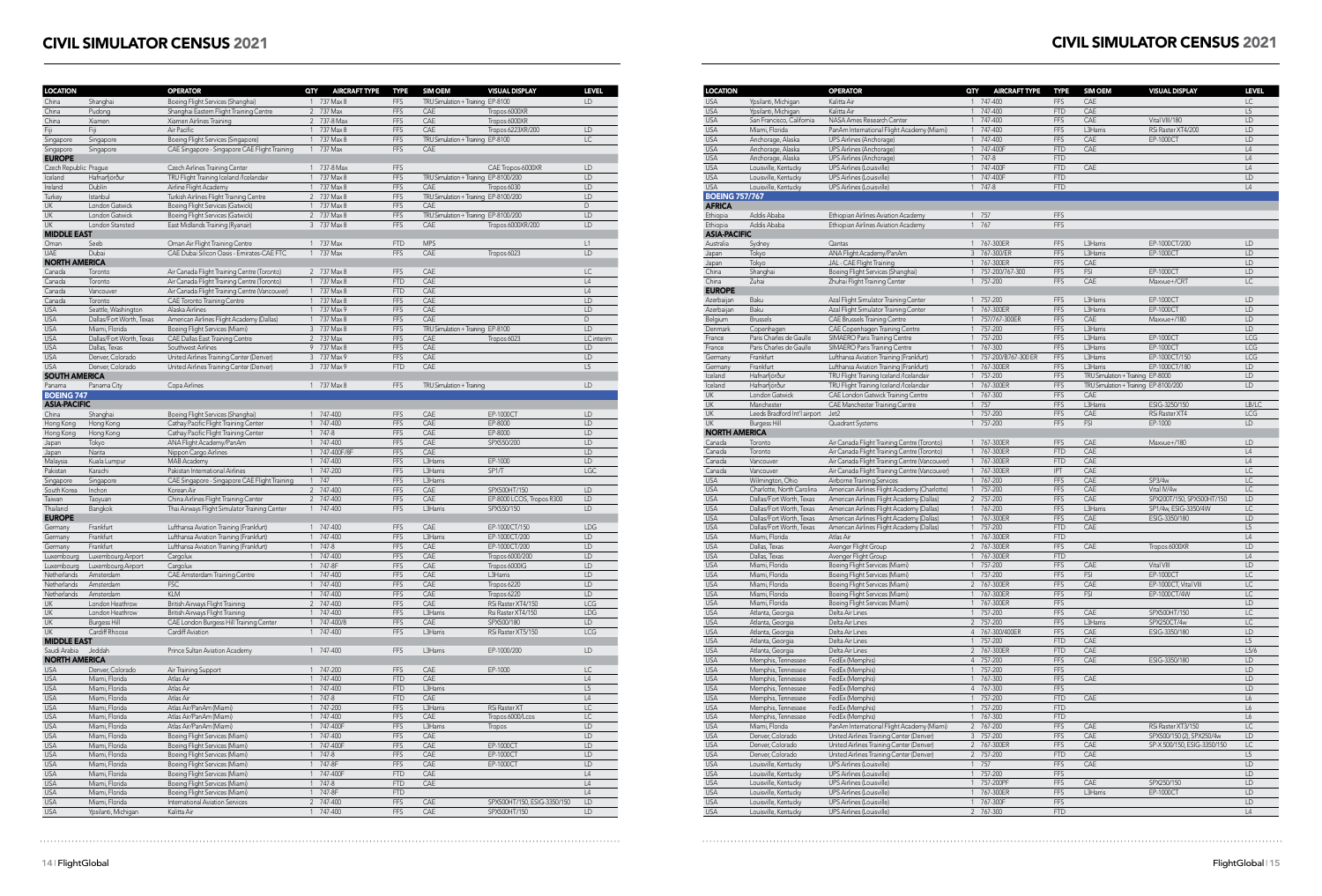#### CIVIL SIMULATOR CENSUS 2021

| <b>LOCATION</b>              |                          | <b>OPERATOR</b>                                                  | OΤY            | <b>AIRCRAFT TYPE</b>   | <b>TYPE</b>       | <b>SIM OEM</b>            | <b>VISUAL DISPLAY</b>                  | <b>LEVEL</b>   |
|------------------------------|--------------------------|------------------------------------------------------------------|----------------|------------------------|-------------------|---------------------------|----------------------------------------|----------------|
| <b>USA</b>                   | Denver, Colorado         | United Airlines Training Center (Denver)                         |                | 2 767-400ER            | <b>FFS</b>        | CAE                       | Maxvue+/180                            | ID             |
| <b>SOUTH AMERICA</b>         |                          |                                                                  |                |                        |                   |                           |                                        |                |
| Brazil                       | Sao Paulo                | CAE Sao Paulo                                                    |                | 1 767                  | <b>FFS</b>        | CAE                       | Maxvue+/180                            | LD             |
| Peru                         | Lima                     | CAE Lima Training Centre                                         |                | 1 767                  | <b>FFS</b>        | L3Harris                  | SPX550HT/180                           |                |
| Mexico                       | Mexico City              | CAE Mexico Training Centre                                       |                | 1 757/767              | FFS               | L3Harris                  |                                        |                |
| <b>BOEING 777</b>            |                          |                                                                  |                |                        |                   |                           |                                        |                |
| <b>AFRICA</b>                |                          |                                                                  |                |                        |                   |                           |                                        |                |
| Ethiopia                     | Addis Ababa              | Ethiopian Airlines Aviation Academy                              |                | 1 777                  | FFS               |                           |                                        | LD             |
| <b>ASIA-PACIFIC</b>          |                          |                                                                  |                |                        |                   |                           |                                        |                |
| Australia                    | Brisbane                 | Boeing Flight Services (Brisbane)/Virgin Australia               |                | 1 777-300ER            | FFS               | CAE                       | EP-1000CT/200                          | LD             |
| China                        | Shanghai                 | Boeing Flight Services (Shanghai)                                |                | 1 777-300ER            | <b>FFS</b>        | CAE                       | EP-1000CT                              | LD             |
| China                        | Beijing                  | CAE Beijing at Air China Training Centre                         | $\mathbf{1}$   | 777-200                | <b>FFS</b>        | CAE                       | Tropos 6000/LCoS                       | LD             |
| China                        | Zuhai                    | Zhuhai Flight Training Center                                    |                | 1 777-200              | <b>FFS</b>        | CAE                       | Maxvue A+/150                          | LD             |
| China                        | Zuhai                    | Zhuhai Flight Training Center                                    |                | 1 777                  | <b>FFS</b>        | CAE                       | Tropos 6200/LCoS                       |                |
| Hong Kong                    | Hong Kong                | Cathay Pacific Flight Training Center                            | $\mathbf{3}$   | 777-200/300            | <b>FFS</b>        | CAE                       | Tropos 6000                            | L5             |
| India                        | Hyderabad                | Air India                                                        |                | 1 777-200/300          | FFS               | L3Harris                  | EP-1000CT                              | LD             |
| Japan                        | Tokyo                    | ANA Flight Academy/PanAm                                         | $\overline{2}$ | 3 777-200ER/300ER      | <b>FFS</b>        | L3Harris                  | EP-8000/200                            | LD<br>L5       |
| Japan                        | Tokyo                    | JAL - CAE Flight Training                                        |                | 777-200<br>1 777-200   | <b>FFS</b><br>FFS | CAE<br>FSI                | Vital VIII+/180                        | LDG            |
| Malaysia<br>New Zealand      | Kuala Lumpur<br>Auckland | MAB Academy<br>Air New Zealand Academy of Learning               |                | 1 777-300              | <b>FFS</b>        | CAE                       | Tropos 6400/200                        | LD             |
| Pakistan                     | Karachi                  | Pakistan International Airlines                                  | 1              | 777-300ER              | <b>FFS</b>        | L3Harris                  | EP-1000CT                              | LD             |
| Singapore                    | Singapore                | Boeing Flight Services (Singapore)                               |                | 1 777-300ER            | <b>FFS</b>        | L3Harris                  | EP-8000/200                            | LD             |
| Singapore                    | Singapore                | CAE Singapore - Singapore CAE Flight Training                    |                | 2 777-200/300          | <b>FFS</b>        | CAE                       | Tropos 6000                            | LD             |
| Singapore                    | Singapore                | CAE Singapore - Singapore CAE Flight Training                    | $\mathbf{1}$   | 777-200ER              | <b>FFS</b>        | L3Harris                  |                                        | LD             |
| South Korea                  | Inchon                   | Korean Air                                                       |                | 1 777-200              | FFS               | CAE                       | Maxvue/180                             | LD             |
| South Korea                  | Inchon                   | Korean Air                                                       |                | 1 777-300ER            | FFS               | CAE                       | Tropos 6000                            | LD             |
| Taiwan                       | Taoyuan                  | China Airlines Flight Training Center                            | $\mathbf{1}$   | 777-300ER              | <b>FFS</b>        | I 3Harris                 | RSi Raster XT4EP, DLP                  | LD             |
| Thailand                     | Bangkok                  | Thai Airways Flight Simulator Training Center                    |                | 2 777-200/300          | FFS               | L3Harris                  | ESIG-3350GT/180, EP-8000/200           | LD             |
| <b>EUROPE</b>                |                          |                                                                  |                |                        |                   |                           |                                        |                |
| France                       | Paris Charles de Gaulle  | Air France Training Centre (CDG)                                 |                | 4 777-300ER            | FFS               | L3Harris                  | EP-8000/180/200                        | L <sub>2</sub> |
| Germany                      | Berlin                   | Lufthansa Aviation Training (Berlin)                             |                | 1 777-200LR            | FFS               | CAE                       | Tropos 6200/200                        | LD             |
| Germany                      | Frankfurt                | Lufthansa Aviation Training (Frankfurt)                          |                | 1 777-300ER            | <b>FFS</b>        | <b>LMCFT</b>              | EP-8000/200                            | LD             |
| Italy                        | Rome Fiumicino           | CAE Rome - Alitalia Flight Training Centre                       | 1              | 777-200ER              | <b>FFS</b>        | CAE                       | Maxvue+                                | L6             |
| Netherlands                  | Amsterdam                | <b>KLM</b>                                                       |                | 2 777-200ER/300ER      | FFS               | L3Harris                  | EP-8100                                | LD             |
| Russia                       | Moscow                   | Boeing Flight Services (Moscow)                                  |                | 1 777-300ER            | <b>FFS</b>        | CAE                       | Tropos                                 | LD             |
| Switzerland                  | Zurich                   | Lufthansa Aviation Training (Zurich)                             | $\mathbf{1}$   | 777-300ER              | <b>FFS</b>        | CAE                       | Tropos 6222XR/180                      | LD             |
| Turkey                       | Istanbul                 | Turkish Airlines Flight Training Centre                          |                | 3 777-300ER            | FFS               | CAE                       | EP-8000/200 (2), EP-1000CT/200         | LD             |
| UK                           | London Gatwick           | Boeing Flight Services (Gatwick)                                 |                | 1 777-200/300          | <b>FFS</b>        | CAE                       |                                        | LD             |
| UK                           | London Gatwick           | Boeing Flight Services (Gatwick)                                 | $\overline{2}$ | 777X                   | <b>FFS</b>        | TRU Simulation + Training |                                        | L1             |
| UK                           | London Heathrow          | British Airways Flight Training                                  |                | 3 777-200ER            | FFS               | CAE                       | RSi Raster XT4/180 (2), EP-1000/150 LD |                |
| UK                           | London Heathrow          | British Airways Flight Training                                  |                | 1 777-200              | <b>FTD</b>        | CAE                       |                                        | LD             |
| <b>MIDDLE EAST</b>           |                          |                                                                  |                |                        |                   |                           |                                        |                |
| Egypt                        | Cairo                    | Egyptair Training Academy                                        |                | 1 777-200ER            | FFS               | L3Harris                  | ESIG-3800GT/180                        | LD             |
| Qatar                        | Doha                     | Qatar Airways Training                                           | 1              | 3 777-300ER            | FFS               |                           |                                        | LD             |
| Qatar                        | Doha                     | Qatar Airways Training                                           |                | 777-300ER              | <b>FTD</b>        |                           |                                        | LD<br>LD       |
| Saudi Arabia<br>Saudi Arabia | Jeddah<br>Jeddah         | Prince Sultan Aviation Academy<br>Prince Sultan Aviation Academy |                | 1 777-200<br>1 777-300 | FFS<br>FFS        | L3Harris<br>CAE           | EP-1000/200<br>EP-8100/200             | LD             |
| <b>UAE</b>                   | Dubai                    | CAE Dubai Silicon Oasis - Emirates-CAE FTC                       | $\mathbf{1}$   | 777-200ER              | <b>FFS</b>        | CAE                       | <b>Tropos R300/200</b>                 | LD             |
| UAE                          | Dubai                    | <b>Emirates Training Center</b>                                  |                | 1 777-200 IGW          | FFS               | CAE                       | EP-8000/180                            | LD             |
| UAE                          | Dubai                    | <b>Emirates Training Center</b>                                  |                | 5 777-300ER            | <b>FFS</b>        | CAE                       | EP-8000/200 (4), EP-8000/180           | LD             |
| <b>UAE</b>                   | Dubai                    | <b>Emirates Training Center</b>                                  | $\mathbf{1}$   | 777-300ER              | <b>FTD</b>        | CAE                       |                                        | LD             |
| UAE                          | Abu Dhabi                | Etihad Airways                                                   |                | 2 777-300ER            | FFS               | CAE                       | Tropos 6221                            | LD             |
| <b>UAE</b>                   | Abu Dhabi                | Etihad Airways                                                   |                | 1 777-300ER            | <b>FTD</b>        | CAE                       |                                        | LD             |
| <b>NORTH AMERICA</b>         |                          |                                                                  |                |                        |                   |                           |                                        |                |
| Canada                       | Toronto                  | Air Canada Flight Training Centre (Toronto)                      |                | 1 777-300ER            | <b>FFS</b>        | CAE                       | Tropos/200                             | LD             |
| <b>USA</b>                   | Dallas/Fort Worth, Texas | American Airlines Flight Academy (Dallas)                        |                | 3 777-200              | FFS               | CAE                       | ESIG-3350/180                          | LD             |
| <b>USA</b>                   | Dallas/Fort Worth, Texas | American Airlines Flight Academy (Dallas)                        |                | 1 777-300ER            | <b>FFS</b>        | CAE                       |                                        | LD             |
| <b>USA</b>                   | Dallas, Texas            | Avenger Flight Group                                             |                | 1 777-300ER            | <b>FFS</b>        | CAE                       | Tropos 6000XR                          | LD             |
| <b>USA</b>                   | Miami, Florida           | Boeing Flight Services (Miami)                                   |                | 2 777-200/300ER        | <b>FFS</b>        | CAE                       | EP-1000CT                              | LD             |
| <b>USA</b>                   | Atlanta, Georgia         | Delta Air Lines                                                  |                | 2 777-200              | <b>FFS</b>        | CAE                       | ESIG-3350/180, EP-1000CT               | LD             |
| <b>USA</b>                   | Atlanta, Georgia         | Delta Air Lines                                                  |                | 1 777-200              | <b>FTD</b>        | CAE                       |                                        | L1             |
| <b>USA</b>                   | Memphis, Tennessee       | FedEx (Memphis)                                                  |                | 4 777F                 | <b>FFS</b>        | CAE                       |                                        | LD             |
| <b>USA</b>                   | Memphis, Tennessee       | FedEx (Memphis)                                                  |                | 1 777F                 | <b>FTD</b>        | CAE                       |                                        | L1             |
| <b>USA</b>                   | Miami, Florida           | PanAm International Flight Academy (Miami)                       |                | 2 777-200ER            | <b>FFS</b>        | CAE                       | RSI Raster XT4/200                     | LD             |
| <b>USA</b>                   | Denver, Colorado         | United Airlines Training Center (Denver)                         |                | 3 777-200              | <b>FFS</b>        | CAE                       | ESIG-3350/150                          | LD             |
| <b>USA</b>                   | Denver, Colorado         | United Airlines Training Center (Denver)                         | 1              | 777-200                | <b>FFS</b>        | L3Harris                  | ESIG-3350/150                          | LD             |
| <b>USA</b>                   | Denver, Colorado         | United Airlines Training Center (Denver)                         |                | 2 777-300ER            | <b>FFS</b>        |                           |                                        | LD             |
| <b>USA</b>                   | Denver, Colorado         | United Airlines Training Center (Denver)                         |                | 1 777-200              | <b>FTD</b>        | $\mathsf{CAE}\xspace$     |                                        | L6             |
| <b>USA</b>                   | Denver, Colorado         | United Airlines Training Center (Denver)                         |                | 1 777-200              | <b>FTD</b>        | L3Harris                  |                                        |                |
| <b>SOUTH AMERICA</b>         | Sao Paulo                |                                                                  |                | 1777                   |                   |                           |                                        | LC             |
| Brazil                       | Rio de Janeiro           | CAE Sao Paulo<br>Flex Aviation Center                            |                | 1 767-200              | FFS<br>FFS        | L3Harris<br>CAE           | ESIG-3350/150<br>SPT3-T                |                |
| Brazil<br><b>BOEING 787</b>  |                          |                                                                  |                |                        |                   |                           |                                        |                |
| <b>AFRICA</b>                |                          |                                                                  |                |                        |                   |                           |                                        |                |
| Ethiopia                     | Addis Ababa              | Ethiopian Airlines Aviation Academy                              |                | 1 787                  | FFS               |                           |                                        |                |
| <b>ASIA-PACIFIC</b>          |                          |                                                                  |                |                        |                   |                           |                                        |                |

| <b>LOCATION</b>        |                          | <b>OPERATOR</b>                               | QTY            | <b>AIRCRAFT TYPE</b> | <b>TYPE</b> | <b>SIM OEM</b> | <b>VISUAL DISPLAY</b>           | <b>LEVEL</b> |
|------------------------|--------------------------|-----------------------------------------------|----------------|----------------------|-------------|----------------|---------------------------------|--------------|
| Australia              | Melbourne                | Qantas                                        |                | 2 787-8              | <b>FFS</b>  | CAE            | Tropos 6000 XR/210              | LD           |
| Australia              | Sydney                   | Qantas                                        | $\overline{2}$ | 787-9                | <b>FFS</b>  | CAE            | Tropos 6000 XR/210              | LD           |
| Australia              | Sydney                   | Qantas                                        | $\mathbf{1}$   | 787-9                | <b>FFS</b>  |                | EP-8100/210                     | LD           |
| China                  | Shanghai                 | Boeing Flight Services (Shanghai)             | $\mathbf{1}$   | 787-8                | <b>FFS</b>  | L3Harris       | EP-1000CT/200                   | LD           |
| China                  | Shanghai                 | Boeing Flight Services (Shanghai)             | $\overline{2}$ | 787-8                | <b>FTD</b>  | L3Harris       | EP1                             | L5           |
|                        | Haikou                   |                                               |                | 787-8                |             | CAE            |                                 | LD           |
| China                  |                          | Hainan Airlines Training Center               | $\mathbf{1}$   |                      | <b>FFS</b>  |                | Tropos 6000XR                   |              |
| China                  | Haikou                   | Hainan Airlines Training Center               | $\mathbf{1}$   | 787                  | <b>FFS</b>  | L3Harris       |                                 | LD           |
| China                  | Pudong                   | Shanghai Eastern Flight Training Centre       | $\mathbf{1}$   | 787-8                | <b>FFS</b>  | CAE            | Tropos R4000                    | LD           |
| China                  | Xiamen                   | Xiamen Airlines Training                      | $\mathbf{1}$   | 787-9                | <b>FFS</b>  | CAE            | Tropos 6000XR                   | LD           |
| China                  | Zuhai                    | Zhuhai Flight Training Center                 | $\mathbf{1}$   | 787                  | <b>FFS</b>  | CAE            | Tropos 6200/LCoS                | LD           |
| Japan                  | Tokyo                    | ANA Flight Academy/PanAm                      | $\mathbf{1}$   | 787-8                | <b>FFS</b>  | L3Harris       | EP-1000CT/200                   | LC           |
| Japan                  | Tokyo                    | JAL - CAE Flight Training                     | $\overline{2}$ | 787-8                | <b>FFS</b>  | CAE            | Tropos 6000/200                 | LC           |
| New Zealand            | Auckland                 | Air New Zealand Academy of Learning           | $\mathbf{1}$   | 787-8                | <b>FFS</b>  | CAE            | Tropos 6000XR/200               | LD           |
| Singapore              | Singapore                | Boeing Flight Services (Singapore)            | $\overline{2}$ | 787-9                | <b>FFS</b>  | L3Harris       | EP-8000                         | LD           |
| Singapore              | Singapore                | Boeing Flight Services (Singapore)            | $\mathbf{1}$   | 787-9                | <b>FFS</b>  |                |                                 | LD           |
| Singapore              | Singapore                | Boeing Flight Services (Singapore)            | $\overline{2}$ | 787-9                | <b>FTD</b>  |                |                                 | L1           |
|                        | Singapore                | CAE Singapore - Singapore CAE Flight Training | $\mathbf{1}$   | 787                  | <b>FFS</b>  | CAE            |                                 |              |
| Singapore              |                          |                                               |                |                      |             |                |                                 |              |
| South Korea            | Inchon                   | Korean Air                                    | $\mathbf{1}$   | 787                  | <b>FFS</b>  | CAE            |                                 | LD           |
| Vietnam                | Ho Chi Minh City         | CAE Ho Chi Minh City Training Centre          | $\mathbf{1}$   | 787-9                | <b>FFS</b>  | CAE            | Tropos 6023XR/200               | LD           |
| <b>EUROPE</b>          |                          |                                               |                |                      |             |                |                                 |              |
| France                 | Paris Charles de Gaulle  | Air France Training Centre (CDG)              | $\mathbf{1}$   | 787-9                | <b>FFS</b>  | L3Harris       | EP-8100/200                     | LD           |
| France                 | Paris Charles de Gaulle  | Air France Training Centre (CDG)              | $\mathbf{1}$   | 787-9                | <b>FTD</b>  | CAE            | Tropos 6000XR                   | L1           |
| Netherlands            | Amsterdam                | CAE Amsterdam Training Centre                 | $\mathbf{1}$   | 787                  | <b>FFS</b>  |                |                                 | LD           |
| Netherlands            | Amsterdam                | <b>KLM</b>                                    | $\overline{2}$ | 787-9                | <b>FFS</b>  | L3Harris       | EP-8000/8100                    | LD           |
| Spain                  | Madrid                   | CAE Madrid Training Centre                    | $\mathbf{1}$   | 787-9                | <b>FFS</b>  | CAE            | Tropos 6023XR/200               | LD           |
| Turkey                 | Istanbul                 | Turkish Airlines Flight Training Centre       | $\mathbf{1}$   | 787-9                | <b>FFS</b>  | CAE            | EP-8100/200                     | LD           |
|                        |                          |                                               | $\mathbf{1}$   | 787-9                |             |                |                                 | LD           |
| Turkey                 | Istanbul                 | Turkish Airlines Flight Training Centre       |                |                      | <b>FFS</b>  |                |                                 |              |
| UK                     | London Gatwick           | Boeing Flight Services (Gatwick)              | $\overline{4}$ | 787-9                | <b>FFS</b>  | L3Harris       | EP-8100CT/200                   | LD           |
| UK                     | London Gatwick           | Boeing Flight Services (Gatwick)              | $\mathbf{3}$   | 787-9                | <b>FTD</b>  | L3Harris       | EP-80                           | L1           |
| UK                     | London Heathrow          | British Airways Flight Training               | $\mathbf{1}$   | 787-8                | <b>FFS</b>  | CAE            | RSi Raster XT4/200              | LD           |
| UK                     | London Heathrow          | British Airways Flight Training               | $\overline{2}$ | 787-9                | <b>FFS</b>  | L3Harris       | EP-8000/200, RSi Raster XT5/200 | LD           |
| <b>UK</b>              | London Gatwick           | CAE London Gatwick Training Centre            | $\mathbf{1}$   | 787                  | <b>FFS</b>  | CAE            |                                 | LD           |
| <b>MIDDLE EAST</b>     |                          |                                               |                |                      |             |                |                                 |              |
| Qatar                  | Doha                     | Qatar Airways Training                        | $\mathbf{1}$   | 787-8                | <b>FTD</b>  | CAE            | EP-8000/200                     | LD           |
| Qatar                  | Doha                     | Qatar Airways Training                        | $\mathbf{1}$   | 787-8                | <b>FTD</b>  | L3Harris       | EP1                             | L2           |
| Saudi Arabia           | Jeddah                   | Prince Sultan Aviation Academy                | $\mathbf{1}$   | 787-9                | <b>FFS</b>  | CAE            | EP-8100/200                     | LD           |
| <b>UAE</b>             | Abu Dhabi                | Etihad Airways                                | $\mathfrak{Z}$ | 787-9                | <b>FFS</b>  | CAE            | Tropos 6000 XR/200              | LD           |
| <b>UAE</b>             |                          |                                               | $\overline{2}$ |                      |             | CAE            |                                 | L1           |
|                        | Abu Dhabi                | Etihad Airways                                |                | 787-9                | <b>FTD</b>  |                | Tropos 6000XR                   |              |
| <b>NORTH AMERICA</b>   |                          |                                               |                |                      |             |                |                                 |              |
| Canada                 | Toronto                  | Air Canada Flight Training Centre (Toronto)   | $\mathbf{3}$   | 787-8/9              | <b>FFS</b>  | CAE            | Tropos 6000/210                 | LD           |
| Canada                 | Toronto                  | Air Canada Flight Training Centre (Toronto)   | $\mathbf{1}$   | 787-8                | <b>FTD</b>  | CAE            |                                 | L4           |
| Canada                 | Vancouver                | Air Canada Flight Training Centre (Vancouver) | $\mathbf{1}$   | 787-8                | <b>FTD</b>  | CAE            |                                 | L4           |
| Canada                 | Toronto                  | Boeing Flight Services (Toronto)              | $\mathbf{1}$   | 787-8                | <b>FFS</b>  |                |                                 | LD           |
| <b>USA</b>             | Dallas/Fort Worth, Texas | American Airlines Flight Academy (Dallas)     | $\overline{2}$ | 787-8                | <b>FFS</b>  | CAE            |                                 | LD           |
| <b>USA</b>             | Dallas/Fort Worth, Texas | American Airlines Flight Academy (Dallas)     | 3              | 787-9                | <b>FFS</b>  |                |                                 | LD           |
| <b>USA</b>             | Fort Worth, Texas        | Avenger Flight Group (Fort Worth)             | $\mathbf{1}$   | 787-9                | <b>FFS</b>  | CAE            | Tropos 6000XR                   | LD           |
| <b>USA</b>             | Fort Worth, Texas        | Avenger Flight Group (Fort Worth)             | $\mathbf{1}$   | 787-9                | <b>FTD</b>  |                |                                 | L5           |
| <b>USA</b>             | Miami, Florida           |                                               | $\overline{4}$ | 787-9                | <b>FFS</b>  | L3Harris       | EP-1000CT/200 (2), EP8100/200   | LD           |
|                        |                          | Boeing Flight Services (Miami)                |                |                      |             |                |                                 |              |
| <b>USA</b>             | Miami, Florida           | Boeing Flight Services (Miami)                | $\overline{2}$ | 787-8/9              | <b>FTD</b>  | L3Harris       | EP1                             | L5           |
| <b>USA</b>             | Miami, Florida           | Boeing Flight Services (Miami)                | $\mathbf{1}$   | 787-9                | <b>FTD</b>  | L3Harris       | $EP-1$                          | L1           |
| <b>USA</b>             | Denver, Colorado         | FlightSafety International (Denver)           | $\mathbf{1}$   | 787-9                | <b>FFS</b>  | CAE            |                                 | LD           |
| <b>USA</b>             | Honolulu, Hawaii         | Hawaiian Airlines                             | $\mathbf{1}$   | 787-9                | <b>FFS</b>  | CAE            |                                 | LD           |
| <b>USA</b>             | Denver, Colorado         | United Airlines Training Center (Denver)      | $\mathbf{1}$   | 787-8                | <b>FFS</b>  | CAE            | Tropos 6000LCos                 | LD           |
| <b>USA</b>             | Denver, Colorado         | United Airlines Training Center (Denver)      | 3              | 787-9                | <b>FFS</b>  |                |                                 | LD           |
| <b>USA</b>             | Denver, Colorado         | United Airlines Training Center (Denver)      | $\overline{2}$ | 787-8                | <b>FTD</b>  | CAE            |                                 | L5           |
| <b>SOUTH AMERICA</b>   |                          |                                               |                |                      |             |                |                                 |              |
| Colombia               | Bogota                   | CAE Bogota Training Centre                    |                | 1 787                | <b>FFS</b>  | CAE            | Tropos 6000                     |              |
| Mexico                 | Mexico City              | Aeromexico                                    |                | 1 787                | FFS         | <b>LMCFT</b>   | EP-8000                         | LD           |
|                        |                          |                                               |                |                      |             |                |                                 |              |
| <b>BOEING MD-11</b>    |                          |                                               |                |                      |             |                |                                 |              |
| <b>EUROPE</b>          |                          |                                               |                |                      |             |                |                                 |              |
| Germany                | Frankfurt                | Lufthansa Aviation Training (Frankfurt)       |                | 1 MD-11/11F          | <b>FFS</b>  | CAE            | EP-1000CT/180                   | LD           |
| <b>NORTH AMERICA</b>   |                          |                                               |                |                      |             |                |                                 |              |
| <b>USA</b>             | Miami, Florida           | Boeing Flight Services (Miami)                |                | 1 MD-11              | <b>FFS</b>  | CAE            | EP-1000CT                       | LD           |
| <b>USA</b>             | Anchorage, Alaska        | FedEx (Anchorage)                             | $\mathbf{1}$   | MD-11F               | <b>FFS</b>  | CAE            | EP-1000CT/150                   | LD           |
| <b>USA</b>             | Memphis, Tennessee       | FedEx (Memphis)                               | $\mathbf{3}$   | MD-11F               | <b>FFS</b>  | CAE            | EP-1000CT/150                   | LD           |
| <b>USA</b>             | Memphis, Tennessee       | FedEx (Memphis)                               | $\overline{2}$ | MD-11F               | <b>FTD</b>  | CAE            | Maxvue+/150                     | L6           |
| <b>USA</b>             | Memphis, Tennessee       | FedEx (Memphis)                               | $\overline{2}$ | MD-10-30F            | <b>FFS</b>  | CAE            | Maxvue+/150, EP-1000CT/150      | LC           |
| <b>USA</b>             | Anchorage, Alaska        | UPS Airlines (Anchorage)                      | $\mathbf{1}$   | MD-11-11F            | <b>FFS</b>  | CAE            | SPX500HT/150                    | LD           |
|                        |                          |                                               |                |                      |             |                |                                 |              |
| <b>USA</b>             | Anchorage, Alaska        | UPS Airlines (Anchorage)                      | $\mathbf{1}$   | MD-11-11F            | <b>FTD</b>  | CAE            |                                 | L4           |
| <b>USA</b>             | Louisville, Kentucky     | <b>UPS Airlines (Louisville)</b>              | $\mathbf{1}$   | MD-11-11             | <b>FFS</b>  | CAE            |                                 | LD           |
| <b>USA</b>             | Louisville, Kentucky     | <b>UPS Airlines (Louisville)</b>              | $\mathbf{1}$   | MD-11-11             | <b>FFS</b>  |                |                                 | LD           |
| <b>USA</b>             | Louisville, Kentucky     | UPS Airlines (Louisville)                     | 1              | MD-11-11F            | <b>FTD</b>  |                |                                 | L4           |
| <b>BOEING MD-80/90</b> |                          |                                               |                |                      |             |                |                                 |              |
| <b>AFRICA</b>          |                          |                                               |                |                      |             |                |                                 |              |
| South Africa           | Johannesburg             | SIMAERO Johannesburg Training Centre          |                | 1 MD-82              | <b>FFS</b>  | CAE            | Vital VIII/180                  | LDG          |
| <b>EUROPE</b>          |                          |                                               |                |                      |             |                |                                 |              |
|                        |                          |                                               |                |                      |             |                |                                 |              |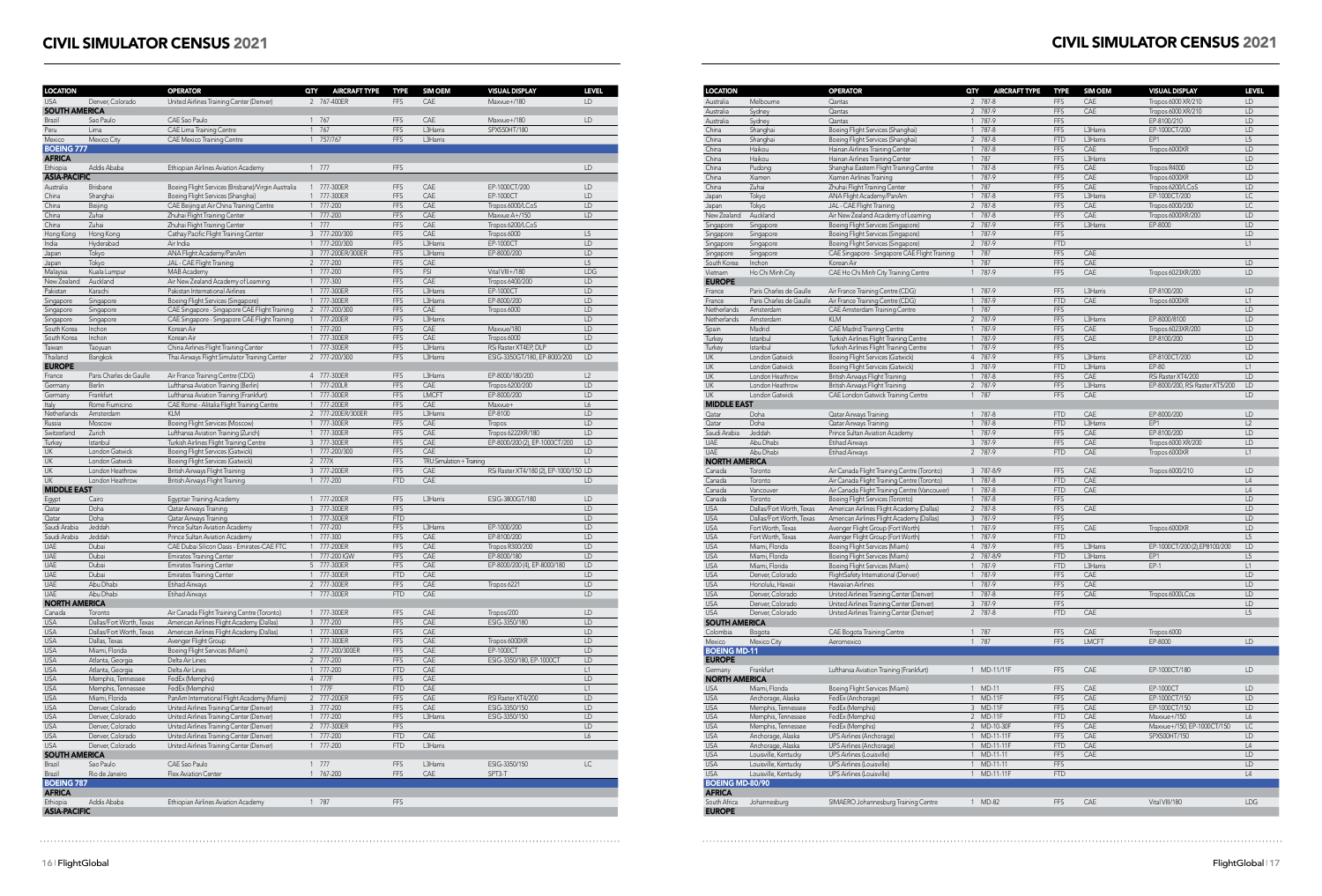| <b>LOCATION</b><br>Sweden        | Stockholm                                   | <b>OPERATOR</b><br>CAE Stockholm Training Centre                               | OTY                            | <b>AIRCRAFT TYPE</b><br>1 MD-82   | <b>TYPE</b><br>FFS | <b>SIM OEM</b><br>L3Harris | <b>VISUAL DISPLAY</b>              | <b>LEVEL</b> |
|----------------------------------|---------------------------------------------|--------------------------------------------------------------------------------|--------------------------------|-----------------------------------|--------------------|----------------------------|------------------------------------|--------------|
| <b>NORTH AMERICA</b>             |                                             |                                                                                |                                |                                   |                    |                            |                                    |              |
| <b>USA</b>                       | Dallas/Fort Worth, Texas                    | American Airlines Flight Academy (Dallas)                                      |                                | 1 MD-82                           | <b>FFS</b>         | CAE                        | ESIG-3350/4w                       | LD           |
| <b>USA</b>                       | Atlanta, Georgia                            | Delta Air Lines                                                                |                                | 2 MD-88/90                        | FFS                | CAE                        | SPX550HT/150                       | LD           |
| <b>USA</b>                       | Las Vegas, Nevada                           | PanAm International Flight Academy (Las Vegas)                                 |                                | 1 MD-87/88                        | <b>FFS</b>         | CAE                        | RSi Raster XT4                     | LC           |
|                                  | BOMBARDIER CRJ100/200/700/900/1000          |                                                                                |                                |                                   |                    |                            |                                    |              |
| <b>ASIA-PACIFIC</b>              |                                             |                                                                                |                                |                                   |                    |                            |                                    |              |
| Indonesia                        | Jakarta<br>Tokyo                            | Garuda Indonesia Training Center                                               | $\mathbf{1}$                   | 1 CRJ1000<br>CRJ200/700           | FFS<br>FFS         | CAE<br>FSI                 | Tropos 6000                        | LD<br>LD     |
| Japan<br><b>EUROPE</b>           |                                             | FlightSafety International (Tokyo)                                             |                                |                                   |                    |                            |                                    |              |
| Denmark                          | Copenhagen                                  | CAE Copenhagen Training Centre                                                 | $\mathbf{1}$                   | CRJ200/900                        | FFS                | CAE                        | Maxvue+                            | LD           |
| France                           | Morlaix                                     | HOP! Training                                                                  | $\mathbf{1}$                   | CRJ100/200/700                    | <b>FFS</b>         | CAE                        | Maxvue+/180                        | LD           |
| France                           | Morlaix                                     | HOP! Training                                                                  | $\overline{2}$                 | <b>CRJ1000</b>                    | FFS                | <b>FSI</b>                 | Vital X/180                        | LD           |
| Germany                          | Berlin                                      | Lufthansa Aviation Training (Berlin)                                           | $\mathbf{1}$                   | <b>CRJ100</b>                     | FFS                | CAE                        | Tropos 6200                        | LD           |
| Germany                          | Berlin                                      | Lufthansa Aviation Training (Berlin)                                           | $\overline{2}$                 | <b>CRJ900</b>                     | FFS                | CAE                        | Tropos 6200/180                    | LD           |
| Netherlands                      | Amsterdam                                   | CAE Amsterdam Training Centre                                                  | $\mathbf{1}$                   | CRJ900/1000                       | <b>FFS</b>         | CAE                        | Tropos 6223                        | LD           |
| Spain                            | Madrid                                      | CAE Madrid Training Centre                                                     | $\mathbf{1}$                   | CRJ200/900/1000                   | FFS                | CAE                        | Maxvue+/150                        | LD           |
| <b>NORTH AMERICA</b>             |                                             |                                                                                |                                |                                   | FFS                | CAE                        |                                    | LD           |
| Canada<br><b>USA</b>             | Toronto<br>Charlotte, North Carolina        | CAE Toronto Training Centre<br>American Airlines Flight Academy (Charlotte)    | $\mathbf{1}$                   | 2 CRJ100/200/700<br><b>CRJ900</b> | FFS                | CAE                        | Tropos 6023                        | LD           |
| <b>USA</b>                       | Dallas Texas                                | ATP Jets                                                                       | 5                              | CRJ100/200                        | <b>FTD</b>         |                            |                                    | L4           |
| <b>USA</b>                       | Eagan, Minneapolis                          | CAE Minneapolis St-Paul Training Centre                                        | 3                              | CRJ200/700/900/1000               | <b>FFS</b>         | CAE                        |                                    | LD           |
| <b>USA</b>                       | Phoenix, Arizona                            | CAE Phoenix Training Centre                                                    | 3                              | CRJ200/700                        | FFS                | CAE                        |                                    | LD           |
| <b>USA</b>                       | Phoenix, Arizona                            | CAE Phoenix Training Centre                                                    | $\mathbf{1}$                   | CRJ700/900                        | <b>FTD</b>         | CAE                        |                                    | L4           |
| <b>USA</b>                       | Atlanta, Georgia                            | FlightSafety International (Atlanta)                                           |                                | 3 CRJ100/200                      | FFS                | FSI                        | Vital VIII+/180                    | LD           |
| <b>USA</b>                       | Atlanta, Georgia                            | FlightSafety International (Atlanta)                                           | $\mathbf{1}$                   | <b>CRJ700</b>                     | FFS                | FSI                        | Vital 1100/180                     | LD           |
| <b>USA</b>                       | Erlanger, Kentucky                          | FlightSafety International (Cincinnati)                                        | $\overline{4}$                 | CRJ100/200/700/900/1000 FFS       |                    | <b>FSI</b>                 | Vital VIII/180 (3), Vital IX/180   | LD           |
| <b>USA</b>                       | Denver, Colorado                            | FlightSafety International (Denver)                                            | $\overline{2}$                 | CRJ100/200/700/900/1000 FFS       |                    | FSI                        | Vital 1100                         | LD           |
| <b>USA</b>                       | Fort Worth, Texas                           | FlightSafety International (Fort Worth)                                        | $\mathbf{1}$                   | <b>CRJ900</b>                     | FFS                | FSI                        |                                    | LD           |
| <b>USA</b>                       | Salt Lake, Utah                             | FlightSafety International (Salt Lake City)                                    | 3                              | CRJ100/200                        | FFS                | <b>FSI</b>                 | Vital VIII/180 (2), Vital VIII/180 | LD           |
| <b>USA</b>                       | Salt Lake, Utah                             | FlightSafety International (Salt Lake City)                                    | $\overline{2}$                 | <b>CRJ700</b>                     | FFS                | FSI                        | Vital X/180                        | LD           |
| <b>USA</b>                       | Salt Lake, Utah                             | FlightSafety International (Salt Lake City)                                    | 3                              | CRJ200/700                        | <b>FTD</b>         | FSI                        |                                    | L4           |
| <b>USA</b><br><b>USA</b>         | St Louis, Missouri<br>St Louis, Missouri    | FlightSafety International (St Louis)<br>FlightSafety International (St Louis) | $\mathbf{1}$<br>$\overline{2}$ | <b>CRJ200</b><br>CRJ550/700       | FFS<br>FFS         | FSI<br>FSI                 | Vital IX/180<br>Vital X            | LD<br>LD     |
| <b>USA</b>                       | St Louis, Missouri                          | FlightSafety International (St Louis)                                          | 3                              | CRJ550/700/900                    | FFS                | FSI                        | Vital 1100                         | LD           |
| COMAC ARJ21/C919                 |                                             |                                                                                |                                |                                   |                    |                            |                                    |              |
|                                  |                                             |                                                                                |                                |                                   |                    |                            |                                    |              |
|                                  |                                             |                                                                                |                                |                                   |                    |                            |                                    |              |
| <b>ASIA-PACIFIC</b>              |                                             | COMAC                                                                          |                                |                                   | FFS                | CAE                        |                                    | LC           |
| China<br>China                   | Shanghai<br>Xi'an                           | Xi'an Aircraft Industry Company                                                | $\mathbf{1}$                   | 2 ARJ21-700<br>C919               | FFS                | Rockwell Collins           | Tropos 6000                        | LD           |
|                                  | DE HAVILLAND CANADA DASH 8 Q100/200/300/400 |                                                                                |                                |                                   |                    |                            |                                    |              |
| <b>AFRICA</b>                    |                                             |                                                                                |                                |                                   |                    |                            |                                    |              |
| Ethiopia                         | Addis Ababa                                 | Ethiopian Airlines Aviation Academy                                            |                                | 1 Dash 8 Q400                     | <b>FFS</b>         |                            |                                    |              |
| Kenya                            | Nairobi                                     | Kenya Airways                                                                  | $\mathbf{1}$                   | Dash 8 Q400                       | FFS                | FSI                        |                                    | LD           |
| South Africa                     | Johannesburg                                | SIMAERO Johannesburg Training Centre                                           | $\overline{2}$                 | Dash 8-100/300                    | FFS                | FSI                        | Vital IX/180                       | LCG          |
| <b>ASIA-PACIFIC</b>              |                                             |                                                                                |                                |                                   |                    |                            |                                    |              |
| Australia                        | Melbourne                                   | Ansett Aviation Training                                                       |                                | 1 Dash 8-Q100/200/300             | FFS                | <b>FSI</b>                 | EP-1000CT                          | LD           |
| Australia                        | Sydney                                      | Qantas                                                                         | $\overline{c}$                 | Dash 8 Q300/401                   | FFS                | FSI                        | EP-1000/180,EP1000CT/200           | LD           |
| Australia                        | Sydney                                      | Qantas                                                                         | $\overline{2}$                 | Dash 8 Q300/400                   | <b>FTD</b>         |                            | Prepar3D                           | L5           |
| India                            | Hyderabad                                   | Flight Simulation Technique Centre                                             | $\mathbf{1}$<br>1              | Dash 8 Q300<br>Dash 8 Q400        | FFS<br><b>FFS</b>  | <b>FSI</b><br>CAE          | Vital 1100/200<br>EP-1000CT/200    | LD<br>LD     |
| Japan<br>Japan                   | Tokyo<br>Tokyo                              | ANA Flight Academy/PanAm<br>FlightSafety International (Tokyo)                 | $\mathbf{1}$                   | Dash 8 Q400                       | FFS                | FSI                        | Vital X/180                        | LD           |
| New Zealand                      | Auckland                                    | Air New Zealand Academy of Learning                                            | $\mathbf{1}$                   | Dash 8 Q300                       | FFS                | FSI                        | Vital IX/180                       | LD           |
| <b>EUROPE</b>                    |                                             |                                                                                |                                |                                   |                    |                            |                                    |              |
| Austria                          | Vienna                                      | Lufthansa Aviation Training                                                    |                                | 1 Dash 8 Q400                     | FFS                | CAE                        | Tropos 6400/180                    | ID           |
| Norway                           | Oslo                                        | CAE Oslo Training Centre                                                       |                                | 1 Dash 8 Q100/300                 | <b>FFS</b>         | CAE                        | Maxvue/180                         | LDG          |
| Spain                            | Madrid                                      | CAE Madrid Training Centre                                                     |                                | Dash 8 100/300                    | FFS                |                            |                                    | LD           |
| Sweden                           | Stockholm                                   | CAE Stockholm Training Centre                                                  | $\mathbf{1}$                   | Dash 8                            | FFS                | CAE                        | Maxvue+                            |              |
| <b>NORTH AMERICA</b>             |                                             |                                                                                |                                |                                   |                    |                            |                                    |              |
| Canada                           | Toronto                                     | Air Canada Flight Training Centre (Toronto)                                    |                                | 2 Dash 8-300                      | <b>FTD</b>         | CAE                        |                                    | L4           |
| Canada                           | Toronto                                     | Air Canada Flight Training Centre (Toronto)/CAE                                | $\overline{2}$                 | Dash 8 Q400                       | <b>FTD</b>         | CAE                        |                                    | L4           |
| Canada                           | Toronto                                     | CAE Toronto Training Centre                                                    | $\overline{2}$                 | Dash 8 Q100/300/400               | FFS                | CAE                        | Tropos 6000/200                    |              |
| Canada                           | Toronto<br>Vancouver                        | CAE Toronto Training Centre                                                    |                                | Dash 8-100<br>1 Dash 8 Q100/300   | <b>FTD</b>         | CAE                        | Maxvue+/180                        | L4           |
| Canada<br>Canada                 | Vancouver                                   | CAE Vancouver Training Centre<br>CAE Vancouver Training Centre                 | $\mathbf{1}$                   | Dash 8 Q400                       | FFS<br>FFS         | CAE<br>CAE                 | Tropos 6023                        | LD<br>LD     |
| Canada                           | Vancouver                                   | CAE Vancouver Training Centre                                                  | $\overline{c}$                 | Dash 8 Q100/300                   | <b>FTD</b>         | CAE                        |                                    | L4           |
| Canada                           | Toronto                                     | FlightSafety International (Toronto)                                           | $\overline{2}$                 | Dash 8 Q400                       | FFS                | FSI                        | Vital X/180                        | LD           |
| Canada                           | Toronto                                     | FlightSafety International (Toronto)                                           |                                | 4 Dash 8-100/200/300              | FFS                | FSI                        | Vital IX/180                       | LC/D         |
| Canada                           | Calgary                                     | WestJet Airlines                                                               | $\mathbf{1}$                   | Dash 8 Q400                       | <b>FFS</b>         | CAE                        | Tropos 6000XR                      | LD           |
| <b>USA</b>                       | Atlanta, Georgia                            | FlightSafety International (Atlanta)                                           |                                | 3 Dash 8-100/200/300              | FFS                | FSI                        | Vital VIII/180                     | LC           |
| <b>USA</b>                       | Seattle, Washington                         | FlightSafety International (Seattle)                                           |                                | 3 Dash 8 Q400                     | FFS                | FSI                        | Vital IX/180                       | LD           |
| <b>USA</b>                       | Seattle, Washington                         | FlightSafety International (Seattle)                                           | $\overline{c}$                 | Dash 8-100/200/300                | <b>FFS</b>         | FSI                        | Vital X/180                        | LD           |
| <b>USA</b>                       | Concord, North Carolina                     | FlyRight                                                                       | $\mathbf{1}$                   | Dash 8-100A                       | FFS                | CAE                        | Image IIT/4w                       | LC           |
| <b>USA</b><br><b>DORNIER 328</b> | Concord, North Carolina                     | FlyRight                                                                       |                                | 2 Dash 8-300                      | FFS                | CAE                        |                                    | LC           |

Canada Toronto CAE Toronto Training Centre 1 Dornier 328 FFS LMCFT LOCK CAE Toronto CAE Toronto Training Centre

| <b>LOCATION</b>                |                                                     | <b>OPERATOR</b>                                                         | OTY                          | <b>AIRCRAFT TYPE</b>          | <b>TYPE</b>              | <b>SIM OEM</b>    | <b>VISUAL DISPLAY</b>            | <b>LEVEL</b> |
|--------------------------------|-----------------------------------------------------|-------------------------------------------------------------------------|------------------------------|-------------------------------|--------------------------|-------------------|----------------------------------|--------------|
| <b>USA</b>                     | Orlando, Florida                                    | SimCom (Orlando)                                                        |                              | 1 Dornier 328-300             | FFS                      | CAE               |                                  | LD           |
|                                | <b>EMBRAER EMB-110 BANDEIRANTE/EMB-120 BRASILIA</b> |                                                                         |                              |                               |                          |                   |                                  |              |
| <b>ASIA-PACIFIC</b>            |                                                     |                                                                         |                              |                               |                          |                   |                                  |              |
| Australia<br><b>EUROPE</b>     | Melbourne                                           | <b>Ansett Aviation Training</b>                                         |                              | 1 EMB-120 Brasilia            | <b>FFS</b>               | <b>FSI</b>        | Vital IV/4w                      | LB           |
| France<br>NORTH AMERICA        | Le Bourget, Paris                                   | FlightSafety International (Le Bourget)                                 |                              | 1 EMB-120 Brasilia            | <b>FFS</b>               | <b>FSI</b>        | Vital VIII+/4w                   | LCG          |
| <b>USA</b><br>SOUTH AMERICA    | Atlanta, Georgia                                    | FlightSafety International (Atlanta)                                    |                              | 1 EMB-120 Brasilia            | <b>FFS</b>               | <b>FSI</b>        | Vital IV/4w                      | LC           |
| Brazil                         | Bacacheri Airport                                   | <b>EPA Training Center</b>                                              |                              | 1 EMB-120 Brasilia            | <b>FFS</b>               |                   |                                  | LB           |
| <b>EMBRAER ERJ-135/145</b>     |                                                     |                                                                         |                              |                               |                          |                   |                                  |              |
| <b>AFRICA</b>                  |                                                     |                                                                         |                              |                               |                          |                   |                                  |              |
| South Africa                   | Johannesburg                                        | FlightSafety International (Johannesburg)                               | $\mathbf{1}$                 | <b>ERJ-145</b>                | <b>FFS</b>               | <b>FSI</b>        | Vital 8                          | LD           |
| South Africa                   | Johannesburg                                        | SIMAERO Johannesburg Training Centre                                    | $\mathbf{1}$                 | ERJ-145                       | <b>FFS</b>               | FSI               | Vital VIII/180                   | LD           |
| <b>ASIA-PACIFIC</b>            | Haikou                                              | Hainan Airlines Training Center                                         |                              | 1 ERJ-145 LR                  | <b>FFS</b>               | CAE               |                                  | LD           |
| China<br><b>EUROPE</b>         |                                                     |                                                                         |                              |                               |                          |                   | Tropos 6000                      |              |
| France                         | Morlaix                                             | HOP! Training                                                           | $\mathbf{1}$                 | <b>ERJ-145</b>                | <b>FFS</b>               | <b>FSI</b>        |                                  | LD           |
| Switzerland                    | Zurich                                              | Lufthansa Aviation Training (Zurich)                                    |                              | ERJ-145                       | <b>FFS</b>               | CAE               | Tropos 6000XR                    | LD           |
| UK                             | <b>Burgess Hill</b>                                 | CAE London Burgess Hill Training Center                                 | $\mathbf{1}$                 | ERJ-135/145                   | <b>FFS</b>               | CAE               | <b>Tropos R300/180</b>           | LD           |
| <b>MIDDLE EAST</b>             |                                                     |                                                                         |                              |                               |                          |                   |                                  |              |
| <b>UAE</b>                     | Abu Dhabi                                           | CAE Abu Dhabi Training Centre                                           |                              | 1 ERJ-135/145                 | <b>FFS</b>               | CAE               | Tropos 6000XR                    | LD           |
| <b>NORTH AMERICA</b>           |                                                     |                                                                         |                              |                               |                          |                   |                                  |              |
| <b>USA</b><br><b>USA</b>       | Houston, Texas<br>Dallas/Fort Worth, Texas          | FlightSafety International (Houston)<br>CAE Dallas East Training Centre | $\mathbf{1}$                 | <b>ERJ-145</b><br>ERJ-135/145 | <b>FTD</b><br><b>FFS</b> | CAE<br>CAE        | Maxvue+/180                      | L6<br>LD     |
| <b>USA</b>                     | Charlotte, North Carolina                           | American Airlines Flight Academy (Charlotte)                            | $\mathbf{1}$                 | <b>ERJ-145</b>                | <b>FFS</b>               | CAE               |                                  | LD           |
| <b>USA</b>                     | Dallas/Fort Worth, Texas                            | American Airlines Flight Academy (Dallas)                               | $\overline{2}$               | <b>ERJ-145</b>                | <b>FFS</b>               | CAE               | ESIG-3350/180                    | LD           |
| <b>USA</b>                     | Dallas, Texas                                       | Avenger Flight Group                                                    | $\mathbf{1}$                 | ERJ-145                       | <b>FFS</b>               | CAE               | Tropos 6000XR                    | LD           |
| <b>USA</b>                     | Dallas, Texas                                       | Avenger Flight Group                                                    | $\mathbf{1}$                 | ERJ-145                       | <b>FTD</b>               | CAE               |                                  | L4           |
| <b>USA</b>                     | Phoenix, Arizona                                    | CAE Phoenix Training Centre                                             | $\mathbf{1}$                 | ERJ-145                       | <b>FFS</b>               | CAE               |                                  | LD           |
| <b>USA</b>                     | Atlanta, Georgia                                    | FlightSafety International (Atlanta)                                    | $\overline{1}$               | <b>ERJ-145</b>                | <b>FFS</b>               | <b>FSI</b>        | Vital VIII+                      | LD           |
| <b>USA</b>                     | Erlanger, Kentucky                                  | FlightSafety International (Cincinnati)                                 | $\mathbf{1}$                 | ERJ-145                       | <b>FFS</b>               | FSI               | Vital VIII/180                   | LD           |
| <b>USA</b>                     | Dallas, Texas                                       | FlightSafety International (Fort Worth)                                 | $\mathbf{1}$                 | ERJ-145                       | <b>FFS</b>               | <b>FSI</b>        | Vital IX/180                     | LD           |
| <b>USA</b><br><b>USA</b>       | Houston, Texas                                      | FlightSafety International (Houston)                                    | 3<br>3                       | ERJ-145<br><b>ERJ-145</b>     | <b>FFS</b><br>FFS        | <b>FSI</b><br>FSI | Vital 1100, Vital VIII, Vital IX | LD<br>LD     |
| <b>SOUTH AMERICA</b>           | St Louis, Missouri                                  | FlightSafety International (St Louis)                                   |                              |                               |                          |                   | Vital VIII, IX, X/180            |              |
| Brazil                         | Bacacheri Airport                                   | <b>EPA Training Center</b>                                              |                              | 1 ERJ-135/145                 | <b>FFS</b>               | <b>FSI</b>        |                                  | LD           |
|                                | EMBRAER E-170/175/190/195                           |                                                                         |                              |                               |                          |                   |                                  |              |
| <b>ASIA-PACIFIC</b>            |                                                     |                                                                         |                              |                               |                          |                   |                                  |              |
| Australia                      | Brisbane                                            | <b>Ansett Aviation Training</b>                                         |                              | 1 E-190                       | <b>FFS</b>               | CAE               | EP-8100                          | LD           |
| China                          | Haikou                                              | Hainan Airlines Training Center                                         | $\mathbf{1}$                 | E-190                         | <b>FFS</b>               | CAE               | Tropos 6000/210                  | LD           |
| China                          | Zuhai                                               | Zhuhai Flight Training Center                                           | $\overline{2}$               | E-170/190                     | <b>FFS</b>               | CAE               | Tropos 6220XR/200                | LD           |
| Japan                          | Tokyo                                               | FlightSafety International (Tokyo)                                      | $\mathbf{1}$                 | E-170/190                     | <b>FFS</b>               | <b>FSI</b>        |                                  | LD           |
| Japan                          | Shizuoka airport                                    | Fuji Dream Airlines                                                     | $\mathbf{1}$                 | $E-170$                       | FFS                      | CAE               | Tropos 6000XR/200                | LD           |
| <b>EUROPE</b><br>Austria       | Vienna                                              | Lufthansa Aviation Training                                             |                              | 1 E-190                       | <b>FFS</b>               | CAE               | Tropos 6000/200                  | LD           |
| Finland                        | Helsinki                                            | Finnair Flight Academy                                                  | $\mathbf{1}$                 | $E-170$                       | <b>FFS</b>               | CAE               | Tropos 6220                      | LD           |
| France                         | Le Bourget, Paris                                   | FlightSafety International (Le Bourget)                                 | $\overline{2}$               | E-170/190                     | <b>FFS</b>               | <b>FSI</b>        | Vital IX/180, Vital 1100/180     | LD           |
| Germany                        | Frankfurt                                           | Lufthansa Aviation Training (Frankfurt)                                 | $\mathbf{1}$                 | E-190                         | <b>FFS</b>               | CAE               | Tropos 6000XR/200                | LD           |
| Netherlands                    | Amsterdam                                           | CAE Amsterdam Training Centre                                           | $\overline{2}$               | E-170-100                     | <b>FFS</b>               | CAE               | Tropos 6200/180                  | LD           |
| Netherlands                    | Amsterdam                                           | CAE Amsterdam Training Centre                                           | $\mathbf{1}$                 | E-190                         | <b>FFS</b>               | CAE               |                                  | LD           |
| Netherlands                    | Amsterdam                                           | <b>KLM</b>                                                              | $\mathbf{1}$                 | E190 E2                       | <b>FFS</b>               | CAE               | Tropos 6230                      | LD           |
| Russia                         | Moscow                                              | S7 Training                                                             | $\mathbf{1}$                 | $E-170$                       | <b>FFS</b>               | FSI               | EP-8100/200                      | LD           |
| UK<br><b>MIDDLE EAST</b>       | London Gatwick                                      | CAE London Gatwick Training Centre                                      |                              | 1 E-170/190                   | <b>FFS</b>               | CAE               | Tropos/180                       | LD           |
|                                |                                                     |                                                                         |                              |                               |                          |                   |                                  |              |
| Jordan<br><b>NORTH AMERICA</b> | Amman                                               | Jordan Airline Training and Simulation                                  |                              | 3 E-170/190                   | <b>FFS</b>               | <b>FSI</b>        | EP-1000Ct/200                    | LD           |
| Canada                         | Toronto                                             | Air Canada Flight Training Centre (Toronto)                             |                              | 2 E-170                       | <b>FTD</b>               | CAE               |                                  | L4           |
| Canada                         | Toronto                                             | Air Canada Flight Training Centre (Toronto)                             | $\mathbf{1}$                 | E-190                         | <b>FFS</b>               | CAE               | Maxvue+                          | LD           |
| Canada                         | Toronto                                             | Air Canada Flight Training Centre (Toronto)/CAE                         |                              | 2 E-190                       | <b>FTD</b>               | CAE               |                                  | L4           |
| Canada                         | Toronto                                             | Sky Regional Airlines                                                   | $\mathbf{1}$                 | $E-170$                       | <b>FTD</b>               |                   |                                  | L4           |
| <b>USA</b>                     | Charlotte, North Carolina                           | American Airlines Flight Academy (Charlotte)                            | $\mathbf{1}$                 | $E-170$                       | <b>FFS</b>               | CAE               | Maxvue                           | LD           |
| <b>USA</b>                     | Charlotte, North Carolina                           | American Airlines Flight Academy (Charlotte)                            | $\overline{2}$               | E-190                         | <b>FTD</b>               | CAE               |                                  | L4           |
| <b>USA</b>                     | Fort Worth, Texas                                   | Avenger Flight Group (Fort Worth)                                       | $\mathbf{1}$                 | $E-170$                       | <b>FFS</b>               | CAE               | EP-8000                          | LD           |
| <b>USA</b>                     | Dallas/Fort Worth, Texas                            | CAE Dallas East Training Centre                                         | $\mathbf{1}$                 | E-170/190                     | <b>FFS</b>               | CAE               | Tropos/180                       | LD           |
| <b>USA</b><br><b>USA</b>       | Dallas/Fort Worth, Texas<br>Phoenix, Arizona        | CAE Dallas East Training Centre<br>CAE Phoenix Training Centre          | $\mathbf{1}$<br>$\mathbf{1}$ | E-170-100<br>$E-170$          | <b>FTD</b><br><b>FFS</b> | CAE               |                                  | LD<br>LD     |
| <b>USA</b>                     | Phoenix, Arizona                                    | CAE Phoenix Training Centre                                             | $\mathbf{1}$                 | $E-170$                       | <b>FTD</b>               | CAE               |                                  | L4           |
| <b>USA</b>                     | Erlanger, Kentucky                                  | FlightSafety International (Cincinnati)                                 | $\overline{2}$               | E-170                         | <b>FFS</b>               | <b>FSI</b>        | Vital X/200, Vital 1100/200      | LD           |
| <b>USA</b>                     | Denver, Colorado                                    | FlightSafety International (Denver)                                     | 3                            | E-170                         | <b>FFS</b>               | <b>FSI</b>        | Vital 1100                       | LD           |
| <b>USA</b>                     | Denver, Colorado                                    | FlightSafety International (Denver)                                     | $\overline{2}$               | $E-170$                       | <b>FTD</b>               | $FSI$             |                                  | L4           |
| <b>USA</b>                     | Dallas, Texas                                       | FlightSafety International (Fort Worth)                                 | $\mathbf{1}$                 | $E-170$                       | <b>FFS</b>               | <b>FSI</b>        | Vital IX                         | LD           |
| <b>USA</b>                     | Salt Lake, Utah                                     | FlightSafety International (Salt Lake City)                             | $\mathbf{1}$                 | ERJ-170                       | <b>FFS</b>               | <b>FSI</b>        | Vital 1100                       | LD           |
| <b>USA</b>                     | Seattle, Washington                                 | FlightSafety International (Seattle)                                    | $\mathbf{1}$                 | $E-170$                       | <b>FFS</b>               | $FSI$             |                                  | LD           |
| <b>USA</b>                     | St Louis, Missouri                                  | FlightSafety International (St Louis)                                   |                              | 8 E-170                       | FFS                      | <b>FSI</b>        | Vital 1100, IX, X/200            | LD           |
| <b>USA</b>                     | St Louis, Missouri                                  | FlightSafety International (St Louis)                                   | $\overline{2}$               | E-170/190                     | <b>FFS</b>               | <b>FSI</b>        | Vital IX/180                     | LD           |

Toronto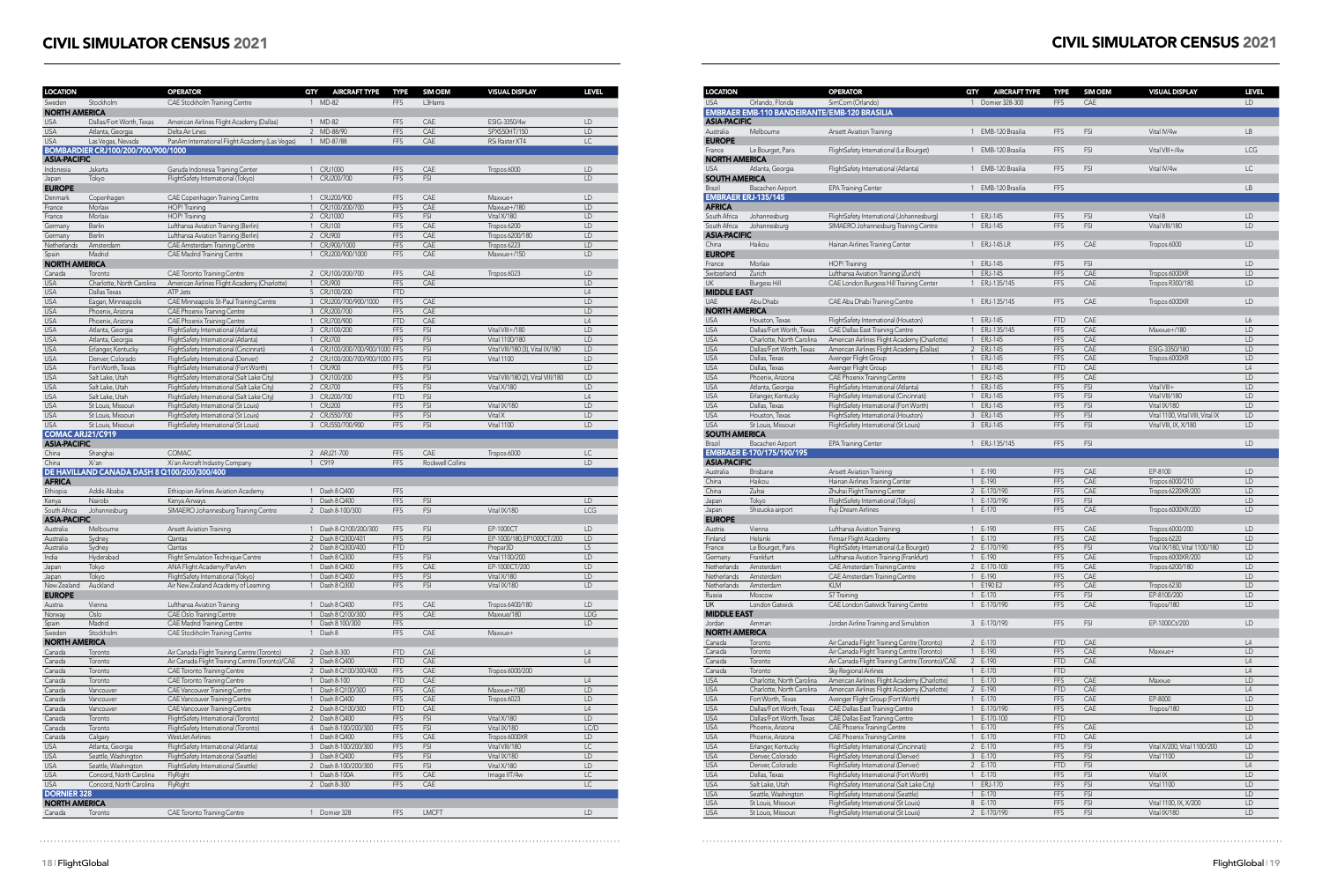| <b>LOCATION</b>         |                             | <b>OPERATOR</b>                              | QTY          | <b>AIRCRAFT TYPE</b> | <b>TYPE</b> | <b>SIM OEM</b>                          | <b>VISUAL DISPLAY</b> | <b>LEVEL</b>   |
|-------------------------|-----------------------------|----------------------------------------------|--------------|----------------------|-------------|-----------------------------------------|-----------------------|----------------|
| <b>USA</b>              | Orlando, Florida            | JetBlue Airways                              |              | 2 E-190              | <b>FFS</b>  | CAE                                     | Tropos/180            | LD             |
| <b>USA</b>              | Orlando, Florida            | JetBlue Airways                              |              | 2 E-190              | <b>FTD</b>  | CAE                                     |                       | L <sub>5</sub> |
| <b>USA</b>              | Indianapolis, Indiana       | Republic Airways                             |              | 5 E-170              | <b>FTD</b>  |                                         |                       | L4             |
| <b>SOUTH AMERICA</b>    |                             |                                              |              |                      |             |                                         |                       |                |
| Argentina               | <b>Buenos Aires</b>         | <b>CEFEPRA</b>                               |              | 1 E-190              | <b>FFS</b>  | <b>FSI</b>                              |                       |                |
| Brazil                  | Sao Paulo                   | Azul                                         |              | 2 E-190/195          | FFS         | FSI                                     | Vital X/180           | ID             |
| Mexico                  | Apodaca                     | Aeromexico Connect                           |              | 2 E-190              | <b>FFS</b>  | FSI                                     |                       | LD             |
| Panama                  | Panama City                 | Copa Airlines                                |              | $E-190$              | <b>FFS</b>  | CAE                                     | Tropos 6000           | LD             |
| <b>FOKKER 50/70/100</b> |                             |                                              |              |                      |             |                                         |                       |                |
| <b>ASIA-PACIFIC</b>     |                             |                                              |              |                      |             |                                         |                       |                |
| Australia               | <b>Brisbane</b>             | Ansett Aviation Training                     |              | 1 Fokker 100         | <b>FFS</b>  | CAE                                     | EP-1000CT             | LC             |
| Australia               | Perth                       | CAE Perth Training Centre                    | $\mathbf{1}$ | Fokker 50            | FFS         | CAE                                     | Tropos 6020           | LCG            |
| Australia               | Perth                       | CAE Perth Training Centre                    |              | Fokker 70/100        | FFS         | CAE                                     | Maxvue/150            | ID             |
| Malaysia                | Kuala Lumpur                | MAB Academy                                  | $\mathbf 1$  | Fokker 50            | <b>FFS</b>  |                                         |                       |                |
| <b>EUROPE</b>           |                             |                                              |              |                      |             |                                         |                       |                |
| Austria                 | Neusiedl                    | Aviation Academy Austria                     |              | 1 Fokker 100         | <b>FFS</b>  | AXIS                                    | Equipe Blue Sky       | LD             |
| France                  | Dinard                      | SIMAERO Dinard Training Centre               | $\mathbf{1}$ | Fokker 100           | FFS         | <b>FSI</b>                              | RSI Raster XT/180     | LCG            |
| Netherlands             | Amsterdam                   | CAE Amsterdam Training Centre                |              | 2 Fokker 70/100      | FFS         | CAE                                     | Maxvue+/180           | ID             |
|                         | MCDONNELL DOUGLAS DC-8/9/10 |                                              |              |                      |             |                                         |                       |                |
| <b>NORTH AMERICA</b>    |                             |                                              |              |                      |             |                                         |                       |                |
| <b>USA</b>              | Wilmington, Ohio            | ABX Air                                      |              | 1 DC-8-62            | <b>FTD</b>  | L3Harris                                | <b>SP1/4w</b>         | LB             |
| <b>USA</b>              | Wilmington, Ohio            | <b>ABX Air</b>                               | $\mathbf{1}$ | DC-9-30              | FFS         | TRU Simulation + Training ESIG-3350/180 |                       | LC             |
| <b>USA</b>              | Sanford, Florida            | Global One Training Group                    |              | 1 DC-10-10           | <b>FFS</b>  | CAE                                     | <b>SP1/4w</b>         | LC             |
| <b>SAAB 340/2000</b>    |                             |                                              |              |                      |             |                                         |                       |                |
| <b>ASIA-PACIFIC</b>     |                             |                                              |              |                      |             |                                         |                       |                |
| Australia               | Melbourne                   | Ansett Aviation Training                     |              | Saab 340A/B          | <b>FFS</b>  | <b>FSI</b>                              | EP-1000CT             | LD             |
| Australia               | Forest Hill                 | Regional Express                             |              | Saab 340A/B          | FFS         | FSI                                     | Vital 9               | LC             |
| Japan                   | Kagoshima                   | Japan Air Commuter                           | 1            | Saab 340B            | <b>FFS</b>  | CAE                                     | SPX500HT/180          | PII            |
| <b>EUROPE</b>           |                             |                                              |              |                      |             |                                         |                       |                |
| Sweden                  | Stockholm                   | CAE Stockholm Training Centre                |              | 1 Saab 340           | FFS         |                                         |                       |                |
| Denmark                 | Copenhagen                  | CAE Copenhagen Training Centre               |              | Saab 2000            | <b>FFS</b>  |                                         |                       |                |
| <b>NORTH AMERICA</b>    |                             |                                              |              |                      |             |                                         |                       |                |
| <b>USA</b>              | Houston, Texas              | FlightSafety International (Houston)         | 1            | Saab 340             | <b>FFS</b>  | <b>FSI</b>                              | Vital VII/4w          | LD             |
| <b>USA</b>              | Miami, Florida              | PanAm International Flight Academy (Miami)   |              | Saab 340B            | <b>FFS</b>  | CAE                                     | MAXVUE+/150           | LD             |
| <b>USA</b>              | Miami, Florida              | PanAm International Flight Academy (Miami)   |              | Saab 340B            | FFS         | CAE                                     | SPX200T               | LC             |
| <b>USA</b>              | Orlando, Florida            | SimCom (Orlando)                             | $\mathbf{1}$ | Saab 2000            | <b>FFS</b>  | FSI                                     | RSi Raster XT/180     | <b>LDG</b>     |
|                         | <b>SUKHOI SUPERJET 100</b>  |                                              |              |                      |             |                                         |                       |                |
| <b>EUROPE</b>           |                             |                                              |              |                      |             |                                         |                       |                |
| Italy                   | Venice                      | SuperJet International (SJI) Training Center |              | Superjet 100         | <b>FFS</b>  | L3Harris                                | EPt-100               | LD             |
| Russia                  | Sheremetyevo Airport        | Aeroflot Flight Training                     |              | 1 Superjet 100       | FFS         | L3Harris                                | EP-1000CT/180         | LD             |
| XIAN MA-60              |                             |                                              |              |                      |             |                                         |                       |                |
| <b>ASIA-PACIFIC</b>     |                             |                                              |              |                      |             |                                         |                       |                |
| China                   | Xi'an                       | Xi'an Aircraft Industry Company              |              | MA60                 | <b>FFS</b>  | Rockwell Collins                        |                       | LD             |
| China                   | Guanghan                    | Civil Aviation Flight University of China    | $\mathbf{1}$ | MA600                | <b>FFS</b>  | TRU Simulation + Training               |                       | LC             |

# CENSUS: BY COUNTRY

| <b>OPERATOR</b>                                                        | <b>LOCATION</b>                | OTY                                                | <b>AIRCRAFT TYPE</b>           | <b>TYPE SIM OEM</b>                             | <b>VISUAL DISPLAY</b>                            | <b>LEVEL</b>   |
|------------------------------------------------------------------------|--------------------------------|----------------------------------------------------|--------------------------------|-------------------------------------------------|--------------------------------------------------|----------------|
| <b>ARGENTINA</b>                                                       |                                |                                                    |                                |                                                 |                                                  |                |
| <b>CEFEPRA</b>                                                         | <b>Buenos Aires</b>            | Airbus<br>$\mathbf{1}$                             | A340                           | <b>FFS</b><br>LMCFT                             |                                                  |                |
| <b>CEFEPRA</b>                                                         | <b>Buenos Aires</b>            | Boeing<br>$\mathbf{1}$                             | 737-700                        | FFS<br>FSI                                      |                                                  |                |
| <b>CEFEPRA</b>                                                         | <b>Buenos Aires</b>            | $\mathbf{1}$<br>Boeing                             | 737-800                        | <b>FFS</b><br>CAE                               |                                                  |                |
| CEFEPRA                                                                | <b>Buenos Aires</b>            | Embraer<br>$\mathbf{1}$                            | E-190                          | <b>FFS</b><br>FSI                               |                                                  |                |
| <b>AUSTRALIA</b>                                                       |                                |                                                    |                                |                                                 |                                                  |                |
| Ansett Aviation Training                                               | Melbourne                      | $\overline{2}$<br>Airbus                           | A320-232                       | <b>FFS</b><br>CAE                               | EP-1000CT/200                                    | LD             |
| <b>Ansett Aviation Training</b>                                        | Melbourne                      | Airbus<br>$\mathbf{1}$                             | A320-232                       | <b>FFS</b>                                      | TRU Simulation + Training aXion Front Projection | LD             |
| Ansett Aviation Training                                               | Brisbane                       | ATR<br>$\mathbf{1}$                                | ATR72                          | <b>FFS</b><br>TRU Simulation + Training EP-8100 |                                                  | LD             |
| <b>Ansett Aviation Training</b>                                        | Melbourne                      | $\mathbf{1}$                                       | BAE Systems BAe 146-300        | <b>FFS</b><br>CAE                               | EP-1000CT                                        | LDG            |
| <b>Ansett Aviation Training</b>                                        | Melbourne                      | Boeing<br>$\mathbf{1}$                             | 737-300                        | L3Harris<br><b>FFS</b>                          | SP1T/6w                                          | LD             |
| Ansett Aviation Training                                               | Melbourne                      | Boeing<br>$\mathbf{1}$                             | 737-800W                       | FFS<br>CAE                                      | EP-1000CT                                        | LD             |
| <b>Ansett Aviation Training</b>                                        | Melbourne                      | $\mathbf{1}$                                       | Bombardier Dash 8-Q100/200/300 | FSI<br><b>FFS</b>                               | EP-1000CT                                        | LD             |
| Ansett Aviation Training                                               | Melbourne                      | $\mathbf{1}$<br>Embraer                            | EMB-120 Brasilia               | FFS<br>FSI                                      | Vital IV/4w                                      | LB             |
| <b>Ansett Aviation Training</b>                                        | Brisbane                       | Embraer<br>$\mathbf{1}$                            | E-190                          | FFS<br>CAE                                      | EP-8100                                          | LD             |
| <b>Ansett Aviation Training</b>                                        | Brisbane                       | $\mathbf{1}$<br>Fokker                             | Fokker 100                     | FFS<br>CAE                                      | EP-1000CT                                        | LC             |
| Ansett Aviation Training                                               | Melbourne                      | Saab<br>$\overline{1}$                             | Saab 340A/B                    | FFS<br>FSI<br>FSI                               | EP-1000CT                                        | LD<br>LD       |
| Boeing Flight Services (Brisbane)                                      | <b>Brisbane</b>                | Boeing<br>$\mathbf{1}$                             | 717-200                        | FFS                                             | EP-8000/180                                      |                |
| Boeing Flight Services (Brisbane)                                      | Brisbane                       | $\mathbf{1}$<br>Boeing                             | 737-700/800<br>737-700/800     | FFS<br>FSI                                      | EP-8000/180                                      | LD<br>LD       |
| Boeing Flight Services (Brisbane)<br>Boeing Flight Services (Brisbane) | Brisbane<br>Brisbane           | Boeing                                             | 737-800W                       | FFS<br><b>FTD</b>                               | EP-1000/180<br>EP-10/180                         | L2             |
|                                                                        |                                | $\mathbf{1}$<br>Boeing                             |                                |                                                 |                                                  |                |
| Boeing Flight Services/Virgin Australia<br>CAE Perth Training Centre   | Brisbane<br>Perth              | $\mathbf{1}$<br>Boeing<br>Fokker<br>$\overline{1}$ | 777-300ER<br>Fokker 50         | FFS<br>CAE<br>FFS<br>CAE                        | EP-1000CT/200                                    | LD<br>LCG      |
| CAE Perth Training Centre                                              | Perth                          | Fokker<br>$\mathbf{1}$                             | Fokker 70/100                  | FFS<br>CAE                                      | Tropos 6020<br>Maxvue/150                        | LD             |
|                                                                        |                                | $\mathbf{1}$                                       | A320-200                       | <b>FTD</b>                                      |                                                  | L5             |
| Flight Training Adelaide<br>Qantas                                     | Parafield Airport<br>Melbourne | Airbus<br>Airbus                                   | A330-200/300                   | TRU Simulation + Training<br>FFS<br>CAE         | Tropos 6000/210                                  | LD             |
| Qantas                                                                 | Melbourne                      | Boeing<br>$\mathbf{1}$                             | 737-400                        | FFS<br>CAE                                      | Vital VII/150                                    | LD             |
| Qantas                                                                 | Melbourne                      | $\mathbf{1}$<br>Boeing                             | 737-800                        | FFS<br>L3Harris                                 | EP-1000CT/200                                    | LD             |
| Qantas                                                                 | Melbourne                      | Boeing<br>$\overline{1}$                           | 737-800                        | CAE<br><b>FFS</b>                               | Tropos 6000                                      | LD             |
| Qantas                                                                 | Melbourne                      | $\overline{2}$<br>Boeing                           | 787-8                          | FFS<br>CAE                                      | Tropos 6000 XR/210                               | LD             |
| Qantas                                                                 | Sydney                         | $\mathbf{1}$<br>Airbus                             | A330-200                       | <b>FTD</b>                                      |                                                  | L1             |
| Qantas                                                                 | Sydney                         | Airbus                                             | A330-200/300                   | FFS<br>L3Harris                                 | EP-8000/200                                      | LD             |
| Qantas                                                                 | Sydney                         | $\overline{2}$<br>Airbus                           | A380-800                       | FFS<br>CAE                                      | EP-8000/200                                      | LD             |
| Qantas                                                                 | Sydney                         | $\mathbf{1}$<br>Boeing                             | 737-800                        | <b>FFS</b>                                      | EP-8100/200                                      | LD             |
| Qantas                                                                 | Sydney                         | $\overline{1}$<br>Boeing                           | 767-300ER                      | <b>FFS</b><br>L3Harris                          | EP-1000CT/200                                    | LD             |
| Qantas                                                                 | Sydney                         | $\overline{2}$<br>Boeing                           | 787-9                          | <b>FFS</b><br>CAE                               | Tropos 6000 XR/210                               | LD             |
| Qantas                                                                 | Sydney                         | $\mathbf{1}$<br>Boeing                             | 787-9                          | <b>FFS</b>                                      | EP-8100/210                                      | LD             |
| Qantas                                                                 | Sydney                         | $\overline{2}$<br>DHC                              | Dash 8 Q300/400                | <b>FTD</b>                                      | Prepar3D                                         | L <sub>5</sub> |
| Qantas                                                                 | Sydney                         | DHC<br>$\overline{2}$                              | Dash 8 Q300/401                | <b>FFS</b><br>FSI                               | EP-1000/180,EP1000CT/200                         | LD             |
| Regional Express                                                       | Forest Hill                    | $\mathbf{1}$<br>Saab                               | Saab 340A/B                    | <b>FFS</b><br>FSI                               | Vital 9                                          | LC             |
| <b>AUSTRIA</b>                                                         |                                |                                                    |                                |                                                 |                                                  |                |
| Aviation Academy Austria                                               | Neusiedl                       | ATR<br>$\mathbf{1}$                                | ATR 72-600                     | <b>FFS</b><br>AXIS                              | RSi Raster XT/200                                | LD             |
| Aviation Academy Austria                                               | Neusiedl                       | $\mathbf{1}$<br>Fokker                             | Fokker 100                     | AXIS<br><b>FFS</b>                              | Equipe Blue Sky                                  | LD             |
| <b>Farnair Training Centre</b>                                         | Neusiedl                       | ATR<br>$\mathbf{1}$                                | ATR 42-300/72-500              | <b>FFS</b><br>AXIS                              | RSi Raster XT4/180                               | LC, LD         |
| Lufthansa Aviation Training                                            | Vienna                         | 3<br>Airbus                                        | A320-200                       | CAE<br><b>FFS</b>                               | EP-1000CT/150                                    | LDG            |
| Lufthansa Aviation Training                                            | Vienna                         | $\mathbf{1}$<br>Airbus                             | A320                           | <b>FTD</b><br>L3Harris                          |                                                  | LB             |
| Lufthansa Aviation Training                                            | Vienna                         | DHC<br>$\mathbf{1}$                                | Dash 8 Q400                    | CAE<br><b>FFS</b>                               | Tropos 6400/180                                  | LD             |
| Lufthansa Aviation Training                                            | Vienna                         | $\mathbf{1}$<br>Embraer                            | E-190                          | FFS<br>CAE                                      | Tropos 6000/200                                  | LD             |
| <b>AZERBAIJAN</b>                                                      |                                |                                                    |                                |                                                 |                                                  |                |
| Azal Flight Simulator Training Center                                  | Baku                           | Airbus<br>$\mathbf{1}$                             | A320-200                       | <b>FFS</b><br>L3Harris                          | EP-1000CT                                        | LD             |
| Azal Flight Simulator Training Center                                  | Baku                           | ATR<br>$\overline{2}$                              | ATR 72-200/500                 | <b>FFS</b><br>L3Harris                          | EP-1000CT                                        | LD             |
| Azal Flight Simulator Training Center                                  | Baku                           | Boeing<br>$\mathbf{1}$                             | 757-200                        | <b>FFS</b><br>L3Harris                          | EP-1000CT                                        | LD             |
| Azal Flight Simulator Training Center                                  | Baku                           | Boeing                                             | 767-300ER                      | <b>FFS</b><br>L3Harris                          | EP-1000CT                                        | LD             |
| <b>BAHRAIN</b>                                                         |                                |                                                    |                                |                                                 |                                                  |                |
| Gulf Aviation Academy                                                  | Muharraq                       | Airbus<br>1                                        | A320-200                       | FFS TRU Simulation + Training X2/200            |                                                  | LD             |
| <b>Gulf Aviation Academy</b>                                           | Muharraq                       | Airbus<br>$\mathbf{1}$                             | A320-200                       | <b>FFS</b><br>CAE                               | Tropos 6200/180                                  | LD             |
| Gulf Aviation Academy                                                  | Muharraq                       | $\overline{2}$<br>Airbus                           | A320-200                       | <b>FFS</b>                                      |                                                  | LD             |
| Gulf Aviation Academy                                                  | Muharraq                       | Airbus<br>$\mathbf{1}$                             | A320-200                       | <b>FTD</b><br>TRU Simulation + Training         |                                                  | L1             |
| <b>Gulf Aviation Academy</b>                                           | Muharraq                       | Airbus<br>$\mathbf{1}$                             | A320-200                       | <b>FTD</b><br>CAE                               |                                                  | L1             |
| Gulf Aviation Academy                                                  | Muharraq                       | $\mathbf{1}$<br>Airbus                             | A320-200                       | <b>FTD</b>                                      |                                                  | L1             |
| Gulf Aviation Academy                                                  | Muharraq                       | $\overline{2}$<br>Airbus                           | A320neo                        | <b>FFS</b><br>TRU Simulation + Training X2/200  |                                                  | LD             |
| <b>Gulf Aviation Academy</b>                                           | Muharraq                       | Airbus                                             | A320neo                        | <b>FTD</b>                                      |                                                  | L1             |
| Gulf Aviation Academy                                                  | Muharraq                       | $\mathbf{1}$<br>Airbus                             | A330-200                       | FFS<br>CAE                                      | Tropos 6220/210                                  | LD             |
| <b>BELGIUM</b>                                                         |                                |                                                    |                                |                                                 |                                                  |                |
| CAE Brussels Training Centre                                           | <b>Brussels</b>                | Airbus<br>$\mathbf{1}$                             | A320-200                       | <b>FFS</b><br>CAE                               | Tropos 6000                                      | LD             |
| <b>CAE Brussels Training Centre</b>                                    | <b>Brussels</b>                | Airbus<br>$\mathbf{1}$                             | A330                           | CAE<br><b>FFS</b>                               |                                                  |                |
| CAE Brussels Training Centre                                           | <b>Brussels</b>                | $\mathbf{1}$<br>Boeing                             | 737 Classic                    | <b>FFS</b><br>L3Harris                          |                                                  |                |
| CAE Brussels Training Centre                                           | <b>Brussels</b>                | $\mathbf{1}$<br>Boeing                             | 737-800                        | CAE<br><b>FFS</b>                               | Tropos 6000/180                                  | LD             |
| CAE Brussels Training Centre                                           | <b>Brussels</b>                | Boeing<br>$\mathbf{1}$                             | 757/767-300ER                  | <b>FFS</b><br>CAE                               | Maxvue+/180                                      | LD             |
| <b>BRAZIL</b>                                                          |                                |                                                    |                                |                                                 |                                                  |                |
| Airbus Training Center (Brazil)                                        | Campinas, Sao Paulo            | Airbus<br>$\mathbf{1}$                             | A320-100/200                   | FFS                                             |                                                  | LD             |
| Azul                                                                   | Sao Paulo                      | 2 ATR                                              | ATR 72-500/600                 | FFS FSI                                         | Vital X/180                                      | LD             |
|                                                                        |                                |                                                    |                                |                                                 |                                                  |                |

Notes: Information for this census is predominantly sourced from regulatory databases and company information/responses from training providers and simulator manufacturers. Where no updated data is available,<br>previously so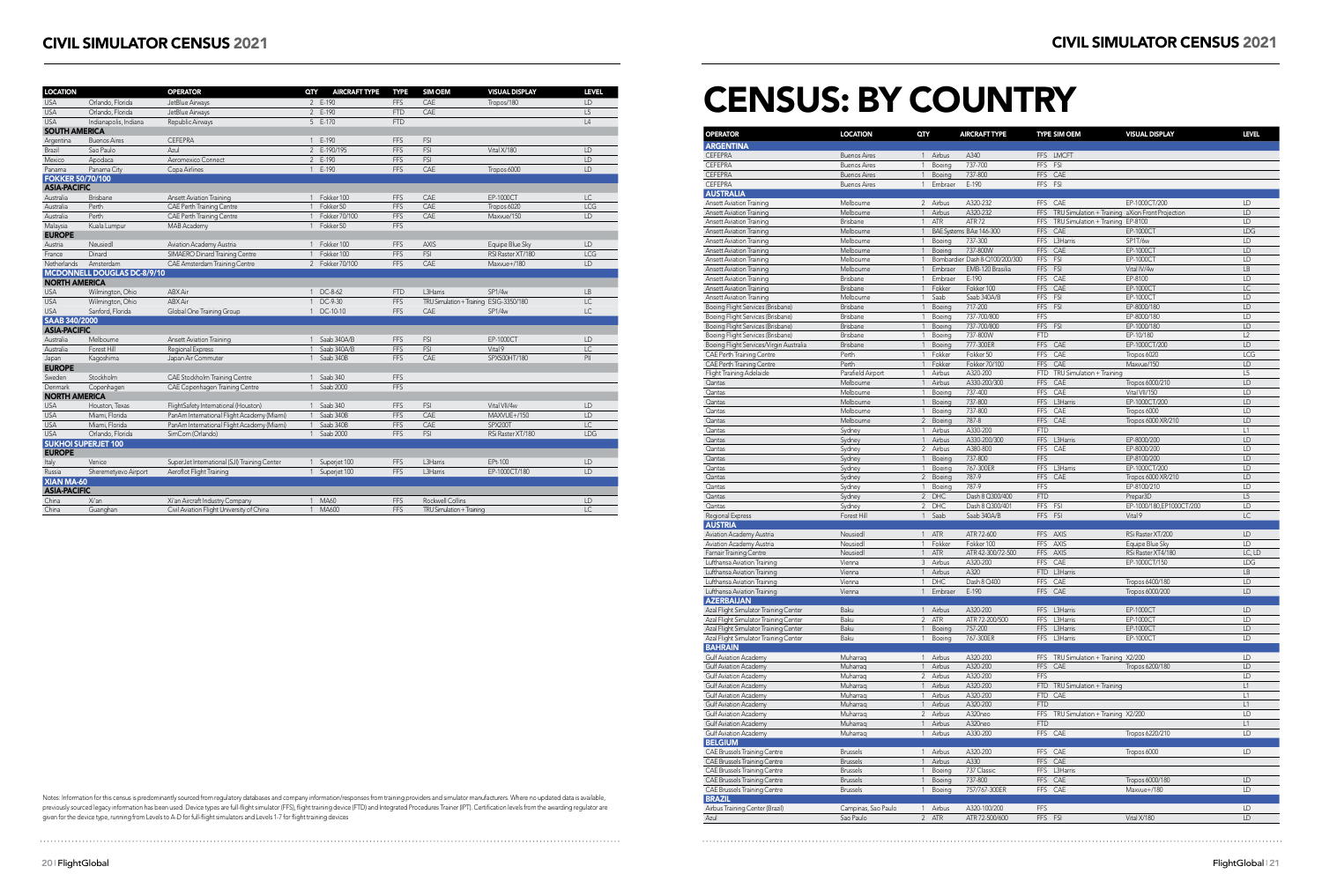|  |  |  | <b>CIVIL SIMULATOR CENSUS 2021</b> |  |
|--|--|--|------------------------------------|--|
|--|--|--|------------------------------------|--|

| <b>OPERATOR</b>                                            | <b>LOCATION</b>    | OTY                            |                  | <b>AIRCRAFT TYPE</b>      |                          | <b>TYPE SIM OEM</b> | <b>VISUAL DISPLAY</b>            | <b>LEVEL</b> |
|------------------------------------------------------------|--------------------|--------------------------------|------------------|---------------------------|--------------------------|---------------------|----------------------------------|--------------|
| Azul                                                       | Sao Paulo          |                                | 2 Embraer        | E-190/195                 | FFS FSI                  |                     | Vital X/180                      | LD           |
| CAE Sao Paulo                                              | Sao Paulo          | $\mathbf{3}$                   | Airbus           | A320-200                  | <b>FFS</b>               | CAE                 | Tropos 6000/180                  | LD           |
| CAE Sao Paulo                                              | Sao Paulo          |                                | Airbus           | A320neo                   | <b>FFS</b>               | CAE                 | Tropos 6023                      |              |
| CAE Sao Paulo                                              | Sao Paulo          | $\mathbf{1}$                   | Airbus           | A330/A340                 | FFS                      | CAE                 | Maxvue+/180                      | LD           |
| CAE Sao Paulo                                              | Sao Paulo          | 1                              | Airbus           | A350                      | FFS                      | CAE                 | Tropos 6000XR/200                | LD           |
| CAE Sao Paulo                                              | Sao Paulo          | 3                              | Boeing           | 737NG                     | FFS                      | <b>LMCFT</b>        | EP-1000                          |              |
| CAE Sao Paulo                                              | Sao Paulo          | $\mathbf{1}$                   | Boeing           | 767                       | <b>FFS</b>               | CAE                 | Maxvue+/180                      | LD           |
| CAE Sao Paulo                                              | Sao Paulo          |                                | Boeing           | 777                       | FFS                      | L3Harris            | ESIG-3350/150                    | LD           |
| <b>EPA Training Center</b>                                 | Bacacheri Airport  |                                | Embraer          | EMB-110 Bandeirante       | FFS                      |                     |                                  | LD           |
| <b>EPA Training Center</b>                                 | Bacacheri Airport  | 1                              | Embraer          | EMB-120 Brasilia          | FFS                      |                     |                                  | LB           |
| <b>EPA Training Center</b>                                 | Bacacheri Airport  | $\mathbf{1}$                   | Embraer          | ERJ-135/145               | <b>FFS</b>               | <b>FSI</b>          |                                  | LD           |
| Flex Aviation Center                                       | Rio de Janeiro     |                                | Boeing           | 767-200                   | <b>FFS</b>               | CAE                 | SPT3-T                           |              |
| Flex Aviation Center                                       | Rio de Janeiro     | $\overline{2}$                 | Boeing           | 737-300                   | <b>FFS</b>               | CAE                 | SPT3-T                           | LC           |
| <b>BULGARIA</b>                                            |                    |                                |                  |                           |                          |                     |                                  |              |
| Sofia Flight Training                                      | Sofia<br>Sofia     | $\overline{2}$<br>$\mathbf{1}$ | Airbus<br>Airbus | A320-200<br>A320-200      | <b>FFS</b>               | CAE<br>ECA          | Tropos 6023XR/180                | LD<br>L1     |
| Sofia Flight Training                                      | Sofia              | $\mathbf{1}$                   | Boeing           | 737-400/-500              | <b>FTD</b><br>FFS        | CAE                 |                                  | LCG          |
| Sofia Flight Training<br>Sofia Flight Training             | Sofia              |                                | Boeing           | 737-800                   | <b>FFS</b>               | CAE                 | Tropos 6000XR/180<br>Tropos 6030 | LD           |
| <b>CANADA</b>                                              |                    |                                |                  |                           |                          |                     |                                  |              |
| Air Canada Flight Training Centre (Toronto)                | Toronto            |                                | 2 Airbus         | A220                      | <b>FTD</b>               | CAE                 |                                  | L4           |
| Air Canada Flight Training Centre (Toronto)                | Toronto            |                                | Airbus           | A220-200                  | FFS                      | CAE                 |                                  | LD           |
| Air Canada Flight Training Centre (Toronto)                | Toronto            |                                | 2 Airbus         | A320-200                  | <b>FFS</b>               | CAE                 | Maxvue+/150                      | LD           |
| Air Canada Flight Training Centre (Toronto)                | Toronto            | $\overline{2}$                 | Airbus           | A320-214                  | <b>FTD</b>               | CAE                 |                                  | L4           |
| Air Canada Flight Training Centre (Toronto)                | Toronto            |                                | Airbus           | A330-300                  | FFS                      | CAE                 | Maxvue+/180                      | LD           |
| Air Canada Flight Training Centre (Toronto)                | Toronto            | $\mathbf{1}$                   | Boeing           | 737 Max 8                 | <b>FTD</b>               | CAE                 |                                  | L4           |
| Air Canada Flight Training Centre (Toronto)                | Toronto            | $\overline{2}$                 | Boeing           | 737 Max 8                 | FFS                      | CAE                 |                                  | LC           |
| Air Canada Flight Training Centre (Toronto)                | Toronto            |                                | Boeing           | 767-300ER                 | FFS                      | CAE                 | Maxvue+/180                      | LD           |
| Air Canada Flight Training Centre (Toronto)                | Toronto            | $\mathbf{1}$                   | Boeing           | 767-300ER                 | <b>FTD</b>               | CAE                 |                                  | L4           |
| Air Canada Flight Training Centre (Toronto)                | Toronto            | $\mathbf{1}$                   | Boeing           | 777-300ER                 | FFS                      | CAE                 | Tropos/200                       | LD           |
| Air Canada Flight Training Centre (Toronto)                | Toronto            |                                | Boeing           | 787-8                     | <b>FTD</b>               | CAE                 |                                  | L4           |
| Air Canada Flight Training Centre (Toronto)                | Toronto            | 3                              | Boeing           | 787-8/9                   | FFS                      | CAE                 | Tropos 6000/210                  | LD           |
| Air Canada Flight Training Centre (Toronto)                | Toronto            | $\overline{2}$                 | DHC              | Dash 8-300                | <b>FTD</b>               | CAE                 |                                  | L4           |
| Air Canada Flight Training Centre (Toronto)                | Toronto            | $\overline{2}$                 | Embraer          | E-170                     | <b>FTD</b>               | CAE                 |                                  | L4           |
| Air Canada Flight Training Centre (Toronto)                | Toronto            | $\mathbf{1}$                   | Embraer          | E-190                     | <b>FFS</b>               | CAE                 | Maxvue+                          | LD           |
| Air Canada Flight Training Centre (Toronto)/CAE            | Toronto            | $\mathbf{1}$                   | Boeing           | 737-800                   | <b>FTD</b>               | CAE                 |                                  | L4           |
| Air Canada Flight Training Centre (Toronto)/CAE            | Toronto            | $\overline{2}$                 | DHC              | Q400                      | <b>FTD</b>               | CAE                 |                                  | L4           |
| Air Canada Flight Training Centre (Toronto)/CAE            | Toronto            | $\overline{2}$                 | Embraer          | E-190                     | <b>FTD</b>               | CAE                 |                                  | L4           |
| Air Canada Flight Training Centre (Vancouver)              | Vancouver          |                                | Airbus           | A320-200                  | <b>FFS</b>               | CAE                 | Maxvue+/150                      | LD           |
| Air Canada Flight Training Centre (Vancouver)              | Vancouver          |                                | Boeing           | 737 Max 8                 | <b>FTD</b>               | CAE                 |                                  | L4           |
| Air Canada Flight Training Centre (Vancouver)              | Vancouver          | $\mathbf{1}$                   | Boeing           | 767-300ER                 | IPT                      | CAE                 |                                  | LC           |
| Air Canada Flight Training Centre (Vancouver)              | Vancouver          | $\mathbf{1}$                   | Boeing           | 767-300ER                 | <b>FTD</b>               | CAE                 |                                  | L4           |
| Air Canada Flight Training Centre (Vancouver)              | Vancouver          | $\mathbf{1}$                   | Boeing           | 787-8                     | <b>FTD</b>               | CAE                 |                                  | L4           |
| <b>ATR</b> Toronto                                         | Toronto            | $\mathbf{1}$                   | ATR              | ATR 42-300                | FFS                      |                     |                                  | LC           |
| Boeing Flight Services (Toronto)                           | Toronto            | $\mathbf{1}$                   | Boeing           | 787-8                     | FFS                      |                     |                                  | LD           |
| <b>CAE Montreal Training Centre</b>                        | Montreal           | $\mathbf{1}$                   | Airbus           | A220-100                  | <b>FFS</b>               | CAE                 | Tropos 6222 XR/200               | LD           |
| CAE Montreal Training Centre                               | Montreal           | $\overline{2}$                 | Airbus           | A220-100                  | <b>FTD</b>               | CAE                 | Tropos 6222 XR/200               | L6           |
| CAE Montreal Training Centre                               | Montreal           | $\mathbf{1}$                   | Airbus           | A310-200                  | FFS                      | CAE                 | Tropos 6000                      | LC           |
| CAE Montreal Training Centre                               | Montreal           | $\overline{4}$                 | Airbus           | A320-200                  | <b>FFS</b>               | CAE                 |                                  | LD           |
| CAE Montreal Training Centre                               | Montreal           | $\mathbf{1}$                   | Airbus           | A320neo                   | <b>FTD</b>               | CAE                 |                                  | L4           |
| CAE Montreal Training Centre                               | Montreal           | $\mathbf{1}$                   | Airbus           | A330-200<br>A330-200      | FFS                      | CAE                 | Maxvue+/180                      | LD           |
| CAE Montreal Training Centre                               | Montreal           | $\overline{2}$                 | Airbus           |                           | <b>FTD</b>               | CAE                 |                                  | L4           |
| CAE Montreal Training Centre                               | Montreal           | $\mathbf{1}$                   | Airbus           | A380                      | <b>FFS</b>               |                     |                                  |              |
| CAE Montreal Training Centre                               | Montreal           | $\mathbf{1}$                   | ATR              | ATR 42/72                 | FFS                      | CAE                 |                                  | LD           |
| CAE Montreal Training Centre                               | Montreal           | $\overline{2}$                 | Boeing           | 737-800                   | <b>FFS</b>               |                     | Tropos 6000/200                  |              |
| CAE Toronto Training Centre<br>CAE Toronto Training Centre | Toronto<br>Toronto | 1                              | Boeing<br>Boeing | 737 Max 8<br>737NG        | <b>FFS</b><br><b>FFS</b> | CAE<br>CAE          | <b>SEOS/180</b>                  | LD<br>LD     |
| CAE Toronto Training Centre                                | Toronto            | $\overline{c}$                 |                  | Bombardier CRJ100/200/700 | FFS                      | CAE                 | Tropos 6023                      | LD           |
| CAE Toronto Training Centre                                | Toronto            | $\overline{2}$                 | DHC              | Dash 8 Q100/300/400       | FFS                      | CAE                 | Tropos 6000/200                  |              |
| CAE Toronto Training Centre                                | Toronto            | $\mathbf{1}$                   | DHC              | Dash 8-100                | <b>FTD</b>               | CAE                 |                                  | L4           |
| CAE Toronto Training Centre                                | Toronto            |                                | Dornier          | Dornier 328               | <b>FFS</b>               | <b>LMCFT</b>        |                                  | LD           |
| CAE Vancouver Training Centre                              | Vancouver          | $\mathbf{1}$                   | DHC              | Dash 8 Q100/300           | <b>FFS</b>               | CAE                 | Maxvue+/180                      | LD           |
| CAE Vancouver Training Centre                              | Vancouver          | $\overline{2}$                 | DHC              | Dash 8 Q100/300           | <b>FTD</b>               | CAE                 |                                  | L4           |
| CAE Vancouver Training Centre                              | Vancouver          | $\mathbf{1}$                   | DHC              | Dash 8 Q400               | <b>FFS</b>               | CAE                 | Tropos 6023                      | LD           |
| FlightSafety International (Toronto)                       | Toronto            | $\mathbf{1}$                   | Beechcraft       | Beech 1900D               | <b>FFS</b>               | FSI                 | Vital X/180                      | LD           |
| FlightSafety International (Toronto)                       | Toronto            | $\overline{2}$                 | DHC              | Dash 8 Q400               | <b>FFS</b>               | FSI                 | Vital X/180                      | LD           |
| FlightSafety International (Toronto)                       | Toronto            | $\overline{4}$                 | DHC              | Dash 8-100/200/300        | FFS                      | $FSI$               | Vital IX/180                     | LC/D         |
| Sky Regional Airlines                                      | Toronto            | $\mathbf{1}$                   | Embraer          | E-170                     | <b>FTD</b>               |                     |                                  | L4           |
| WestJet Airlines                                           | Calgary, Alberta   | 3                              | Boeing           | 737-700                   | <b>FFS</b>               | CAE                 | Tropos 6000XR                    | LD           |
| <b>WestJet Airlines</b>                                    | Calgary, Alberta   |                                | Boeing           | 737-700                   | <b>FTD</b>               | CAE                 |                                  | L5           |
| WestJet Airlines                                           | Calgary, Alberta   | $\mathbf{1}$                   | DHC              | Dash 8 Q400               | <b>FFS</b>               | CAE                 | Tropos 6000XR                    | LD           |
| <b>CHILE</b>                                               |                    |                                |                  |                           |                          |                     |                                  |              |
| CAE Santiago Training Centre                               | Santiago           |                                | 3 Airbus         | A320-200                  | <b>FFS</b>               | CAE                 | Tropos 6000/200                  | LD           |
| <b>CHINA</b>                                               |                    |                                |                  |                           |                          |                     |                                  |              |
| Airbus Training Centre (Beijing)                           | Beijing            |                                | 1 Airbus         | A320-200                  | FFS                      |                     |                                  | LD           |
| Airbus Training Centre (Beijing)                           | Beijing            |                                | Airbus           | A320-200                  |                          | FFS L3Harris        | EP-8000/200                      | LD           |

| <b>OPERATOR</b>                                                                    | <b>LOCATION</b>        | <b>OTY</b>                   |                  | <b>AIRCRAFT TYPE</b>    |                          | <b>TYPE SIM OEM</b>                           | <b>VISUAL DISPLAY</b>                   | <b>LEVEL</b> |
|------------------------------------------------------------------------------------|------------------------|------------------------------|------------------|-------------------------|--------------------------|-----------------------------------------------|-----------------------------------------|--------------|
| Airbus Training Centre (Beijing)                                                   | Beijing                | $\mathbf{1}$                 | Airbus           | A330-200                | <b>FFS</b>               | CAE                                           | EP-8000/200                             | LD           |
| Boeing Flight Services (Shanghai)                                                  | Shanghai               | $\mathbf{1}$                 | Boeing           | 737 Max 8               | FFS                      | TRU Simulation + Training EP-8100             |                                         | LD           |
| Boeing Flight Services (Shanghai)                                                  | Shanghai               | $\mathbf{1}$                 | Boeing           | 737-800                 | <b>FFS</b>               | TRU Simulation + Training EP-8000             |                                         | LD           |
| Boeing Flight Services (Shanghai)                                                  | Shanghai               | $\mathbf{1}$                 | Boeing           | 747-400                 | <b>FFS</b>               | CAE                                           | EP-1000CT                               | LD           |
| Boeing Flight Services (Shanghai)                                                  | Shanghai               | $\mathbf{1}$                 | Boeing           | 757-200/767-300         | <b>FFS</b>               | FSI                                           | EP-1000CT                               | LD           |
| Boeing Flight Services (Shanghai)                                                  | Shanghai               | $\mathbf{1}$                 | Boeing           | 777-300ER               | FFS                      | CAE                                           | EP-1000CT                               | LD           |
| Boeing Flight Services (Shanghai)                                                  | Shanghai               | $\mathbf{1}$                 | Boeing           | 787-8                   | FFS                      | L3Harris                                      | EP-1000CT/200                           | LD           |
| Boeing Flight Services (Shanghai)                                                  | Shanghai               | $\overline{2}$               | Boeing           | 787-8                   | <b>FTD</b>               | L3Harris                                      |                                         | L5           |
| CAE at Shandong Airlines                                                           | Shandong               | $\mathbf{1}$                 | Boeing           | 737NG                   | FFS                      | CAE                                           | Tropos 6000/LCoS                        | LD           |
| CAE Beijing at Air China Training Centre<br>Chongging Yu Xiang Aviation            | Beijing                | $\mathbf{1}$<br>$\mathbf{1}$ | Boeing<br>Airbus | 777-200<br>A320 family  | FFS<br><b>FFS</b>        | CAE<br>CAE                                    | Tropos 6000/LCoS<br>Tropos 60000XR      | LD<br>LD     |
| Chongqing Yu Xiang Aviation                                                        | Chongqing<br>Chongging | $\mathbf{1}$                 | Boeing           | 737NG                   | FFS                      | CAE                                           |                                         |              |
| Civil Aviation Flight University of China                                          | Guanghan               | $\overline{1}$               | Airbus           | A320                    | FFS                      | CAE                                           |                                         | LD           |
| Civil Aviation Flight University of China                                          | Guanghan               | $\mathbf{1}$                 | Airbus           | A320                    | <b>FFS</b>               | TRU Simulation + Training RSi RasterFlite     |                                         | LD           |
| Civil Aviation Flight University of China                                          | Guanghan               | $\mathbf{1}$                 | Airbus           | A320                    | <b>FTD</b>               | TRU Simulation + Training RSi RasterFlite     |                                         | L5           |
| Civil Aviation Flight University of China                                          | Guanghan               | $\mathbf{1}$                 | Boeing           | 737-300/500             | FFS                      | CAE                                           | Maxvue/150                              | LD           |
| Civil Aviation Flight University of China                                          | Guanghan               | $\mathbf{1}$                 | Boeing           | 737-800                 | <b>FFS</b>               | TRU Simulation + Training RSi RasterFlite/180 |                                         | LD           |
| Civil Aviation Flight University of China                                          | Guanghan               | $\mathbf{1}$                 | Xian             | MA600                   | FFS                      | TRU Simulation + Training                     |                                         | LC           |
| COMAC                                                                              | Shanghai               | $\overline{2}$               | Comac            | ARJ21-700               | FFS                      | CAE                                           | Tropos 6000                             | LC           |
| Hainan Airlines Training Center                                                    | Haikou                 | $\overline{2}$               | Airbus           | A320                    | FFS                      | Indra                                         | INVIS-2                                 | LD           |
| Hainan Airlines Training Center                                                    | Haikou                 | 3                            | Airbus           | A320                    | FFS                      | L3Harris                                      |                                         | LD           |
| Hainan Airlines Training Center                                                    | Haikou                 | $\mathbf{1}$                 | Boeing           | 787-8                   | FFS                      | CAE                                           | Tropos 6000XR                           | LD           |
| Hainan Airlines Training Center                                                    | Haikou                 | $\mathbf{1}$                 | Boeing           | 737-300                 | <b>FFS</b>               | FSI                                           | Vital VIII/180                          | LC           |
| Hainan Airlines Training Center                                                    | Haikou                 | $\overline{c}$               | Boeing           | 737-800                 | FFS                      | L3Harris                                      | ESIG-3800/W                             | LD           |
| Hainan Airlines Training Center                                                    | Haikou                 | $\overline{1}$               | Boeing           | 787                     | FFS                      | L3Harris                                      |                                         | LD           |
| Hainan Airlines Training Center                                                    | Haikou                 | $\mathbf{1}$                 | Embraer          | E-190                   | <b>FFS</b>               | CAE                                           | Tropos 6000/210                         | LD           |
| Hainan Airlines Training Center                                                    | Haikou                 | $\overline{1}$               | Embraer          | <b>ERJ-145 LR</b>       | <b>FFS</b>               | CAE                                           | Tropos 6000                             | LD           |
| Hua-Ou Aviation Training Centre                                                    | Beijing                | $\mathbf{1}$                 | Airbus           | A320-200                | <b>FFS</b>               | TRU Simulation + Training EP-8100/200         |                                         | LD           |
| Hua-Ou Aviation Training Centre                                                    | Beijing                | $\mathbf{1}$                 | Airbus           | A320neo                 | <b>FFS</b>               | TRU Simulation + Training EP-8100/200         |                                         | LD           |
| Hua-Ou Aviation Training Centre                                                    | Beijing                | 3                            | Airbus           | A320-200                | FFS                      | L3Harris                                      | ESIG-3350/180                           | LD           |
| Hua-Ou Aviation Training Centre                                                    | Beijing                | $\mathbf{1}$                 | Airbus           | A330/340                | <b>FFS</b>               | CAE                                           | Tropos 6000                             | LD           |
| Juneyao                                                                            | Shanghai               | $\overline{2}$               | Airbus           | A320ceo/neo             | FFS                      | China Simulation Sciences                     |                                         | LD           |
| Shandong Airlines                                                                  | Jinan                  | $\overline{1}$               | Boeing           | 737NG                   | <b>FFS</b>               | CAE                                           | Tropos                                  | LD           |
| Shanghai Eastern Flight Training Centre                                            | Pudong                 | $\mathbf{1}$                 | Airbus           | A300                    | FFS                      | CAE                                           |                                         | LD           |
| Shanghai Eastern Flight Training Centre                                            | Pudong                 | 1                            | Airbus           | A300                    | <b>FTD</b>               | CAE                                           |                                         | LD           |
| Shanghai Eastern Flight Training Centre                                            | Pudong                 | $\overline{4}$               | Airbus           | A320                    | FFS                      | CAE                                           | Tropos R200                             | LD           |
| Shanghai Eastern Flight Training Centre                                            | Pudong                 | $\overline{2}$<br>1          | Airbus           | A320<br>A320            | <b>FTD</b>               | Atlantis<br>CAE                               |                                         | LD           |
| Shanghai Eastern Flight Training Centre                                            | Pudong                 | $\mathbf{1}$                 | Airbus           |                         | IPT                      | CAE                                           |                                         | LD           |
| Shanghai Eastern Flight Training Centre<br>Shanghai Eastern Flight Training Centre | Pudong<br>Pudong       | 1                            | Airbus<br>Airbus | A320neo<br>A330/340     | <b>FFS</b><br>IPT        | CAE                                           | Tropos 6000XR                           |              |
| Shanghai Eastern Flight Training Centre                                            | Pudong                 | 1                            | Airbus           | A330/340                | <b>FFS</b>               | CAE                                           | Tropos R300                             | LD           |
| Shanghai Eastern Flight Training Centre                                            | Pudong                 | $\mathbf{1}$                 | Boeing           | 787-8                   | FFS                      | CAE                                           | Tropos R4000                            | LD           |
| Shanghai Eastern Flight Training Centre                                            | Pudong                 | $\overline{2}$               | Boeing           | 737 Max                 | FFS                      | CAE                                           | Tropos 6000XR                           |              |
| Shanghai Eastern Flight Training Centre                                            | Pudong                 |                              | Boeing           | 737-800                 | <b>FFS</b>               | CAE                                           | Tropos R200                             | LD           |
| Shanghai Eastern Flight Training Centre                                            | Pudong                 | $\mathbf{1}$                 | Boeing           | 737-800                 | IPT                      | CAE                                           |                                         |              |
| Shenzhen Airlines                                                                  | Shenzen                | $\mathbf{3}$                 | Airbus           | A320                    | FFS                      | L3Harris                                      | EP-1000CT/180                           | LD           |
| Shenzhen Airlines                                                                  | Shenzen                | $\overline{4}$               | Boeing           | 737NG                   | <b>FFS</b>               | L3Harris                                      | EP-1000CT/180                           | LD           |
| Shenzhen Airlines                                                                  | Shenzen                | $\mathbf{1}$                 | Boeing           | 737NG                   | <b>FFS</b>               | TRU Simulation + Training                     |                                         | LB           |
| Sichuan Airlines                                                                   | Chengdu                | 5                            | Airbus           | A320                    | FFS                      | L3Harris                                      |                                         | LD           |
| Spring Airlines                                                                    | Shanghai               | 3                            | Airbus           | A320                    | FFS                      | L3Harris                                      | RealitySeven                            | LD           |
| <b>Spring Airlines</b>                                                             | Shanghai               | $\overline{2}$               | Airbus           | A320neo                 | <b>FFS</b>               | L3Harris                                      | RealitySeven                            |              |
| Xiamen Airlines Training                                                           | Xiamen                 | $\mathbf{1}$                 | Boeing           | 787-9                   | FFS                      | CAE                                           | Tropos 6000XR                           | LD           |
| Xiamen Airlines Training                                                           | Xiamen                 | $\overline{2}$               | Boeing           | 737-8 Max               | <b>FFS</b>               | CAE                                           | Tropos 6000XR                           |              |
| Xiamen Airlines Training                                                           | Xiamen                 | 3                            | Boeing           | 737-800                 | <b>FFS</b>               | CAE                                           | Tropos 6000                             | LD           |
| Xi'an Aircraft Industry Company                                                    | Xi'an                  |                              | Comac            | C919                    | <b>FFS</b>               | Rockwell Collins                              |                                         | LD           |
| Xi'an Aircraft Industry Company                                                    | Xi'an                  | $\mathbf{1}$                 | Xian             | MA-60                   | <b>FFS</b>               | Rockwell Collins                              |                                         | LD           |
| Zhuhai Flight Training Center                                                      | Zuhai                  | $\overline{7}$               | Airbus           | A320                    | <b>FFS</b>               | CAE                                           | Tropos 6000 (5), Tropos/180, Maxvue+CRT | LD           |
| Zhuhai Flight Training Center                                                      | Zuhai                  | $\overline{2}$               | Airbus           | A321                    | FFS                      | $\mathsf{CAE}\xspace$                         | Tropos/180, CRT                         | LD           |
| Zhuhai Flight Training Center                                                      | Zuhai                  | $\overline{2}$               | Airbus           | A330                    | <b>FFS</b>               | CAE                                           | Tropos 6200/200                         | LD           |
| Zhuhai Flight Training Center                                                      | Zuhai                  | $\mathbf{1}$                 | Boeing           | 787                     | <b>FFS</b>               | CAE                                           | Tropos 6200/LCoS                        | LD           |
| Zhuhai Flight Training Center                                                      | Zuhai                  |                              | Boeing           | 737-300                 | FFS                      | CAE                                           | Maxvue 2000/150                         | LC           |
| Zhuhai Flight Training Center                                                      | Zuhai                  | 6                            | Boeing           | 737-800                 | <b>FFS</b>               | CAE                                           | Tropos 6200/LCoS, CRT, Maxvue+/180      | LD           |
| Zhuhai Flight Training Center                                                      | Zuhai                  |                              | Boeing           | 757-200                 | <b>FFS</b>               | CAE                                           | Maxvue+/CRT                             | LC           |
| Zhuhai Flight Training Center                                                      | Zuhai                  | $\mathbf{1}$                 | Boeing           | 777-200                 | FFS                      | CAE                                           | Maxvue A+/150                           | LC           |
| Zhuhai Flight Training Center                                                      | Zuhai                  | $\hat{1}$                    | Boeing           | 777                     | FFS                      | CAE                                           | Tropos 6200/LCoS                        | LD           |
| Zhuhai Flight Training Center                                                      | Zuhai                  | $\overline{2}$               | Embraer          | E-170/190               | <b>FFS</b>               | CAE                                           | Tropos 6220XR/200                       | LD           |
| <b>COLOMBIA</b>                                                                    |                        |                              |                  |                         |                          |                                               |                                         |              |
| Avenger Flight Group (Colombia)<br>CAE Bogota Training Centre                      | Medellin<br>Bogota     | $\mathbf{1}$<br>3            | Airbus<br>Airbus | A320-200<br>A320 family | <b>FFS</b><br><b>FFS</b> | TRU Simulation + Training<br>CAE              | Tropos 6000                             | LD           |
| CAE Bogota Training Centre                                                         | Bogota                 | $\mathbf{1}$                 | Airbus           | A320 family             | FFS                      | TRU Simulation + Training                     |                                         |              |
| CAE Bogota Training Centre                                                         | Bogota                 | $\mathbf{1}$                 | Airbus           | A330/340                | <b>FFS</b>               | CAE                                           | Tropos 6023                             |              |
| CAE Bogota Training Centre                                                         | Bogota                 | $\mathbf{1}$                 | ATR              | ATR72                   | <b>FFS</b>               | TRU Simulation + Training                     |                                         |              |
| CAE Bogota Training Centre                                                         | Bogota                 | $\mathbf{1}$                 | Boeing           | 787                     | <b>FFS</b>               | CAE                                           | Tropos 6000                             |              |
| Global Training & Aviation (Colombia)                                              | Bogotá                 | $\mathbf{1}$                 | Airbus           | A320                    |                          | FFS Indra                                     | Invis-3                                 | LD           |
| <b>CZECH REPUBLIC</b>                                                              |                        |                              |                  |                         |                          |                                               |                                         |              |
|                                                                                    |                        |                              |                  |                         |                          |                                               |                                         |              |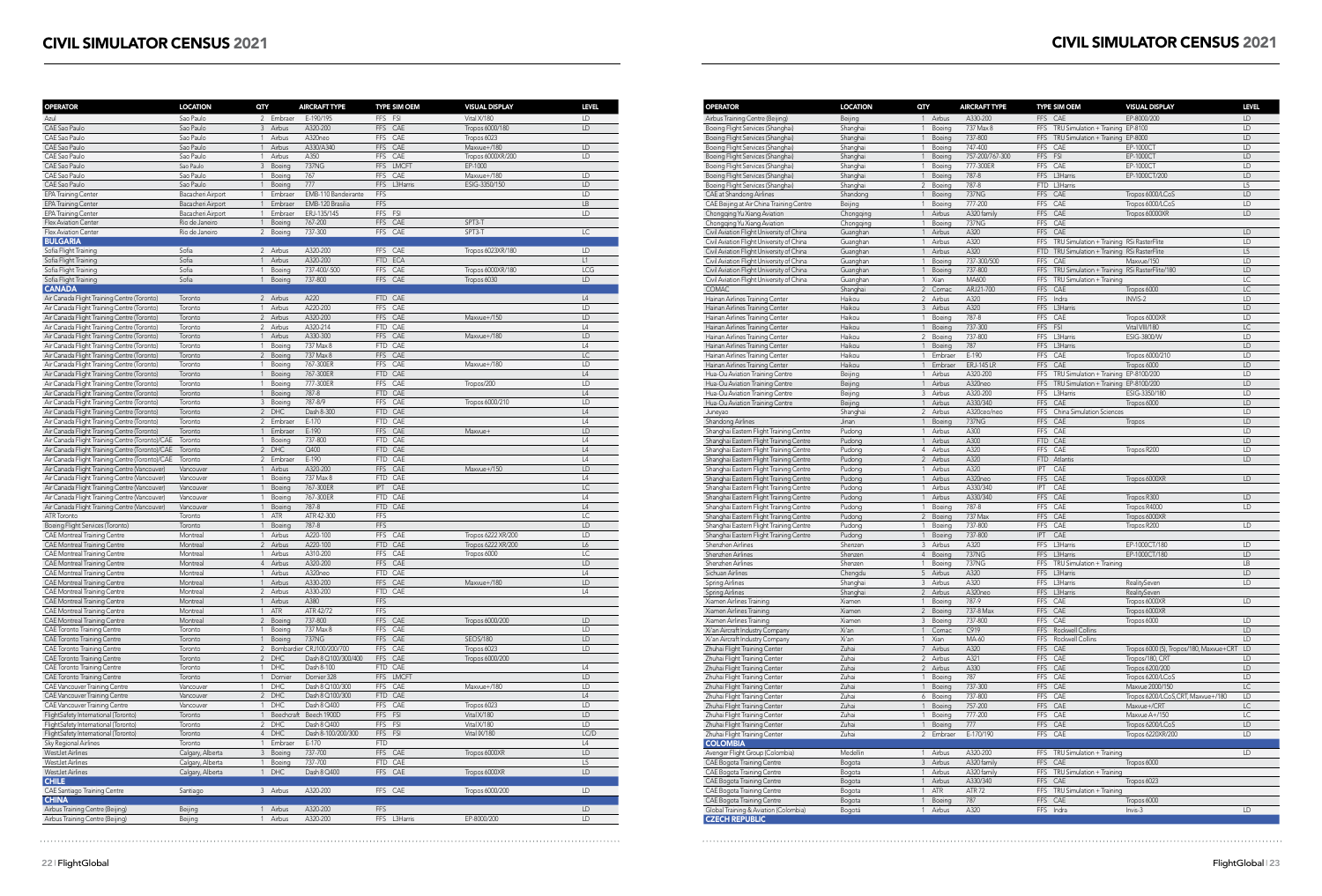| <b>OPERATOR</b>                                  | <b>LOCATION</b>         | OTY            |                    | <b>AIRCRAFT TYPE</b>      |            | <b>TYPE SIM OEM</b>                   | <b>VISUAL DISPLAY</b>        | <b>LEVEL</b> |
|--------------------------------------------------|-------------------------|----------------|--------------------|---------------------------|------------|---------------------------------------|------------------------------|--------------|
| CAE Praque Training Centre                       | Prague                  | $\mathbf{1}$   | Boeing             | 737NG                     | <b>FFS</b> | CAE                                   | Tropos 6020                  |              |
| Czech Airlines Training Center                   | Prague                  | $\mathbf{1}$   | Airbus             | A320-200                  | <b>FFS</b> | L3Harris                              | Rockwell Collins EP 1000C    | LD           |
| Czech Airlines Training Center                   | Prague                  | $\mathbf{1}$   | Airbus             | A320neo                   | <b>FFS</b> | CAE                                   |                              | LD           |
| Czech Airlines Training Center                   | Prague                  | $\mathbf{1}$   | ATR                | ATR 42/72                 | <b>FTD</b> | TRU Simulation + Training             |                              |              |
| Czech Airlines Training Center                   | Prague                  | $\mathbf{1}$   | Boeing             | 737-400/500               | <b>FFS</b> | CAE                                   |                              |              |
| Czech Airlines Training Center                   | Prague                  | $\mathbf{1}$   | Boeing             | 737-800                   | <b>FFS</b> | CAE                                   |                              | LD           |
|                                                  |                         |                |                    |                           |            |                                       |                              |              |
| Czech Airlines Training Center                   | Prague                  | $\mathbf{1}$   | Boeing             | 737-8 Max                 | FFS        |                                       | Tropos-6000XR                | LD           |
| <b>DENMARK</b><br>CAE Copenhagen Training Centre |                         | $\overline{1}$ | Airbus             | A320-200                  | <b>FFS</b> | CAE                                   |                              | LD           |
|                                                  | Copenhagen              | $\mathbf{1}$   | Airbus             | A330                      | <b>FFS</b> | CAE                                   | Tropos 6000                  | LD           |
| CAE Copenhagen Training Centre                   | Copenhagen              |                |                    |                           |            |                                       |                              |              |
| CAE Copenhagen Training Centre                   | Copenhagen              | $\mathbf{1}$   | Airbus             | 737-700                   | <b>FFS</b> | CAE                                   | Tropos 6023                  | LD           |
| CAE Copenhagen Training Centre                   | Copenhagen              | $\mathbf{1}$   | Boeing             | 757-200                   | <b>FFS</b> | L3Harris                              |                              | LD           |
| CAE Copenhagen Training Centre                   | Copenhagen              | $\mathbf{1}$   |                    | Bombardier CRJ200/900     | FFS        | CAE                                   | Maxvue+                      | LD           |
| CAE Copenhagen Training Centre                   | Copenhagen              | $\mathbf{1}$   | Saab               | Saab 2000                 | FFS        |                                       |                              |              |
| <b>EGYPT</b>                                     |                         |                |                    |                           |            |                                       |                              |              |
| Egyptair Training Academy                        | Cairo                   | 1              | Airbus             | A220-300                  | <b>FFS</b> | FSI                                   |                              | LD           |
| Egyptair Training Academy                        | Cairo                   | $\overline{2}$ | Airbus             | A320-200                  | <b>FFS</b> | L3Harris                              | ESIG-3800GT/180              | LD           |
| Egyptair Training Academy                        | Cairo                   | $\mathbf{1}$   | Airbus             | A320neo                   | <b>FFS</b> | L3Harris                              |                              | LD           |
| Egyptair Training Academy                        | Cairo                   | $\mathbf{1}$   | Airbus             | A330-200                  | FFS        | L3Harris                              | ESIG-3800GT/200              | LD           |
| Egyptair Training Academy                        | Cairo                   | $\mathbf{1}$   | Airbus             | A340-300                  | <b>FFS</b> | L3Harris                              | ESIG-3800GT/200              | LD           |
| Egyptair Training Academy                        | Cairo                   | $\mathbf{1}$   | Boeing             | 737-800W                  | <b>FFS</b> | <b>FSI</b>                            | Vital X                      | LD           |
| Egyptair Training Academy                        | Cairo                   | $\mathbf{1}$   | Boeing             | 777-200ER                 | FFS        | L3Harris                              | ESIG-3800GT/180              | LD           |
| <b>ETHIOPIA</b>                                  |                         |                |                    |                           |            |                                       |                              |              |
| Ethiopian Airlines Aviation Academy              | Addis Ababa             | $\mathbf{1}$   | Airbus             | A350                      | <b>FFS</b> | CAE                                   |                              |              |
| Ethiopian Airlines Aviation Academy              | Addis Ababa             | 1              | Boeing             | 737NG                     | <b>FFS</b> | FSI                                   |                              | LD           |
| Ethiopian Airlines Aviation Academy              | Addis Ababa             | $\mathbf{1}$   | Boeing             | 757                       | FFS        |                                       |                              |              |
| Ethiopian Airlines Aviation Academy              | Addis Ababa             | $\mathbf{1}$   | Boeing             | 767                       | FFS        |                                       |                              |              |
| Ethiopian Airlines Aviation Academy              | Addis Ababa             | $\mathbf{1}$   | Boeing             | 777                       | FFS        |                                       |                              |              |
| Ethiopian Airlines Aviation Academy              | Addis Ababa             | $\mathbf{1}$   | Boeing             | 787                       | FFS        |                                       |                              |              |
| Ethiopian Airlines Aviation Academy              | Addis Ababa             | $\mathbf{1}$   | <b>DHC</b>         | Q400                      | FFS        |                                       |                              |              |
| <b>FIJI</b>                                      |                         |                |                    |                           |            |                                       |                              |              |
| Air Pacific                                      | Fiji                    | $\mathbf{1}$   | Airbus             | A330-200                  | <b>FFS</b> | CAE                                   | Tropos 6223XR/200            | LD           |
| Air Pacific                                      | Fiji                    | $\mathbf{1}$   | Boeing             | 737 Max 8                 | FFS        | CAE                                   | Tropos 6223XR/200            | LD           |
| <b>FINLAND</b>                                   |                         |                |                    |                           |            |                                       |                              |              |
| Finnair Flight Academy                           | Helsinki                | $\mathbf{1}$   | Airbus             | A320-200                  | FFS        | CAE                                   | Tropos 6220                  | LD           |
| Finnair Flight Academy                           | Helsinki                | $\overline{2}$ | Airbus             | A320-200                  | <b>FFS</b> | TRU Simulation + Training EP-8100/200 |                              | LD           |
| Finnair Flight Academy                           | Helsinki                | $\mathbf{1}$   | Airbus             | A320-200                  | <b>FTD</b> | CAE                                   |                              | LD           |
| Finnair Flight Academy                           | Helsinki                | $\mathbf{1}$   | Airbus             | A330-200                  | <b>FFS</b> | CAE                                   | EP-1000CT                    | LDG          |
| Finnair Flight Academy                           | Helsinki                | $\mathbf{1}$   | Airbus             | A330-200                  | <b>FFS</b> | Sim International                     |                              | LD           |
| Finnair Flight Academy                           | Helsinki                | $\overline{2}$ | Airbus             | A350-900                  | FFS        | CAE                                   | Tropos 6000XR/200            | LD           |
| Finnair Flight Academy                           | Helsinki                | $\mathbf{1}$   | Embraer            | E-170                     | FFS        | CAE                                   | Tropos 6220                  | LD           |
| Patria Pilot Training                            | Helsinki                | $\mathbf{1}$   | Airbus             | A320-200                  | <b>FTD</b> | <b>MPS</b>                            | RSI Raster XT4/200           | L2           |
| <b>FRANCE</b>                                    |                         |                |                    |                           |            |                                       |                              |              |
| Air France Training Centre (CDG)                 | Paris Charles de Gaulle | $\mathbf{1}$   | Airbus             | A320-200                  | <b>FFS</b> | Airbus                                | Tropos 6000XR/200            | LD           |
| Air France Training Centre (CDG)                 | Paris Charles de Gaulle | $\overline{2}$ | Airbus             | A320-200                  | <b>FFS</b> | CAE                                   | Tropos 6220/180              | LD           |
| Air France Training Centre (CDG)                 | Paris Charles de Gaulle | $\mathbf{1}$   | Airbus             | A330-200/A340-300         | <b>FFS</b> | CAE                                   | Tropos 6220/180              | LD           |
| Air France Training Centre (CDG)                 | Paris Charles de Gaulle | 1              | Airbus             | A340-300                  | FFS        | L3Harris                              | Tropos 6220                  | LDG          |
| Air France Training Centre (CDG)                 | Paris Charles de Gaulle | $\mathbf{1}$   | Airbus             | A350-900                  | <b>FFS</b> | L3Harris                              | EP-8100/200                  | LD           |
| Air France Training Centre (CDG)                 | Paris Charles de Gaulle | $\mathbf{1}$   | Airbus             | A380-800                  | FFS        | CAE                                   | Tropos 6000                  | LD           |
| Air France Training Centre (CDG)                 | Paris Charles de Gaulle | $\mathbf{1}$   | Boeing             | 737-800W                  | <b>FFS</b> | CAE                                   | Tropos 6022XR/200            | LD           |
| Air France Training Centre (CDG)                 | Paris Charles de Gaulle | $\overline{4}$ | Boeing             | 777-300ER                 | <b>FFS</b> | L3Harris                              | EP-8000/180/200              | LD           |
| Air France Training Centre (CDG)                 | Paris Charles de Gaulle | $\mathbf{1}$   | Boeing             | 787-9                     | <b>FTD</b> | CAE                                   | Tropos 6000XR                | L1           |
| Air France Training Centre (CDG)                 | Paris Charles de Gaulle | $\mathbf{1}$   | Boeing             | 787-9                     | FFS        | L3Harris                              | EP-8100/200                  | LD           |
| Air France Training Centre (Orly)                | Paris Orly              | 3              | Airbus             | A320-200                  | <b>FFS</b> | L3Harris                              | EP-1000CT/180                | LDG          |
| Air France Training Centre (Orly)                | Paris Orly              |                | Airbus             | A380-800                  | FFS        | CAE                                   | Tropos 6000/200              | LD           |
| Air France Training Centre (Orly)                | Paris Orly              | $\mathbf{1}$   | Boeing             | 737-800                   | <b>FFS</b> | CAE                                   | Maxvue+/180                  | LD           |
| Air Qualifications                               | Aix en Provence         | $\mathbf{1}$   | Beechcraft         | Beech 1900D               | <b>FTD</b> | 6MOUV                                 | $L^2$                        |              |
| Airbus Training Centre                           | Toulouse Blagnac        | $\mathbf{1}$   | Airbus             | A300-F4 600               | FFS        | L3Harris                              | Tropos 6000/200              | L3           |
| Airbus Training Centre                           | Toulouse Blagnac        | $\mathbf{1}$   | Airbus             | A310-300                  | FFS        | L3Harris                              | Tropos 6000/200              | LA           |
| Airbus Training Centre                           | Toulouse Blagnac        | $\overline{2}$ | Airbus             | A320-200                  | <b>FFS</b> | L3Harris                              | EP-8000/200                  | LD           |
| Airbus Training Centre                           | Toulouse Blagnac        | $\overline{2}$ | Airbus             | A330-200/A340-300         | <b>FFS</b> | CAE                                   | Tropos 6000/200              | LD           |
| Airbus Training Centre                           | Toulouse Blagnac        | $\mathbf{1}$   | Airbus             | A350-900                  | <b>FFS</b> | CAE                                   | Tropos 6200XR/200            | LD           |
| Airbus Training Centre                           | Toulouse Blagnac        | $\mathbf{1}$   | Airbus             | A380-800                  | FFS        | CAE                                   | Tropos 6000/200              | LD           |
| ATR Training Center                              | Toulouse Blagnac        | $\mathbf{1}$   | ATR                | ATR 42-500/72-500         | FFS        | L3Harris                              | <b>Tropos R300/180</b>       | LC           |
| ATR Training Center                              | Toulouse Blagnac        |                | 2 ATR              | ATR 72-200/600            | FFS        | CAE                                   | Tropos 6220XR/200            | LD           |
| <b>ATR Training Center</b>                       | Toulouse Blagnac        | $\mathbf{1}$   | ATR                | ATR 72-600                | <b>FFS</b> | TRU Simulation + Training             | RSi Raster XT4/200           | LD           |
| FlightSafety International (Le Bourget)          | Le Bourget, Paris       | $\sqrt{2}$     | Embraer            | E-170/190                 | <b>FFS</b> | FSI                                   | Vital IX/180, Vital 1100/180 | LD           |
| FlightSafety International (Le Bourget)          | Le Bourget, Paris       | $\mathbf{1}$   | Embraer            | EMB-120 Brasilia          | <b>FFS</b> | FSI                                   | Vital VIII+/4w               | LCG          |
| HOP! Training                                    | Morlaix                 | $\mathbf{1}$   |                    | Bombardier CRJ100/200/700 | <b>FFS</b> | CAE                                   | Maxvue+/180                  | LD           |
| HOP! Training                                    | Morlaix                 | $\sqrt{2}$     | Bombardier CRJ1000 |                           | <b>FFS</b> | FSI                                   | Vital X/180                  | LD           |
| HOP! Training                                    | Morlaix                 | $\mathbf{1}$   | Embraer            | ERJ-145                   | <b>FFS</b> | <b>FSI</b>                            | LD                           |              |
| SIMAERO Dinard Training Centre                   | Dinard                  | $\mathbf{1}$   | Fokker             | Fokker 100                | <b>FFS</b> | FSI                                   | RSI Raster XT/180            | LCG          |
| SIMAERO Paris Training Centre                    | Paris Charles de Gaulle | $\mathbf{1}$   | Airbus             | A320-200                  | FFS        | CAE                                   | EP-1000CT                    | LD           |
| SIMAERO Paris Training Centre                    | Paris Charles de Gaulle | 1              | Airbus             | A330-200                  | <b>FFS</b> | CAE                                   | Tropos 6222XR2               | LD           |
| SIMAERO Paris Training Centre                    | Paris Charles de Gaulle |                | Airbus             | A330-200                  | <b>FFS</b> | L3Harris                              | EP-1000CT                    | LD           |

| <b>OPERATOR</b>                                                                    | <b>LOCATION</b>         | QTY                            |                             | <b>AIRCRAFT TYPE</b> |                          | <b>TYPE SIM OEM</b>                      | <b>VISUAL DISPLAY</b>             | LEVEL      |
|------------------------------------------------------------------------------------|-------------------------|--------------------------------|-----------------------------|----------------------|--------------------------|------------------------------------------|-----------------------------------|------------|
| SIMAERO Paris Training Centre                                                      | Paris Charles de Gaulle |                                | 1 Airbus                    | A340-300             | FFS                      | L3Harris                                 | EP-1000CT                         | LD         |
| SIMAERO Paris Training Centre                                                      | Paris Charles de Gaulle | $\mathbf{1}$                   | ATR                         | ATR 72-500           | <b>FFS</b>               | L3Harris                                 | RSI Raster XT4                    | LD         |
| SIMAERO Paris Training Centre                                                      | Paris Charles de Gaulle | $\mathbf{1}$                   | Boeing                      | 737-300              | <b>FFS</b>               | CAE                                      | EP-1000CT                         | LDG        |
| SIMAERO Paris Training Centre                                                      | Paris Charles de Gaulle | $\mathbf{1}$                   | Boeing                      | 737-800              | <b>FFS</b>               | TRU Simulation + Training RSi Raster XT5 |                                   | LD         |
| SIMAERO Paris Training Centre                                                      | Paris Charles de Gaulle | $\mathbf{1}$                   | Boeing                      | 757-200              | <b>FFS</b>               | L3Harris                                 | EP-1000CT                         | LCG        |
| SIMAERO Paris Training Centre                                                      | Paris Charles de Gaulle | $\mathbf{1}$                   | Boeing                      | 767-300              | <b>FFS</b>               | L3Harris                                 | EP-1000CT                         | LCG        |
| <b>GERMANY</b>                                                                     |                         |                                |                             |                      |                          |                                          |                                   |            |
| CAE Frankfurt - Flight Training Alliance                                           | Frankfurt               |                                | 1 Airbus                    | A220-300             | <b>FFS</b>               | CAE                                      | Tropos 6022                       | LD         |
| Lufthansa Aviation Training (Berlin)                                               | Berlin                  | $\mathbf{1}$                   | Airbus                      | A300-B4 600          | <b>FFS</b>               | CAE                                      | EP-1000CT                         | LCG        |
| Lufthansa Aviation Training (Berlin)                                               | Berlin                  | $\mathbf{3}$                   | Airbus                      | A320-200             | <b>FFS</b>               | CAE                                      | EP-1000CT/180, Tropos 6023        | $D(2)$ , B |
| Lufthansa Aviation Training (Berlin)                                               | Berlin                  | $\mathbf{1}$                   | Airbus                      | A320-200             | <b>FTD</b>               | CAE                                      |                                   | L1         |
| Lufthansa Aviation Training (Berlin)                                               | Berlin                  | 2                              | Boeing                      | 737-800              | <b>FFS</b>               | L3Harris                                 | EP-1000CT/180                     | LD         |
| Lufthansa Aviation Training (Berlin)                                               | Berlin                  | 1                              | Boeing                      | 737-800              | <b>FFS</b>               | TRU Simulation + Training                |                                   | B          |
| Lufthansa Aviation Training (Berlin)                                               | Berlin                  | $\mathbf{1}$                   | Boeing                      | 777-200LR            | FFS                      | CAE                                      | Tropos 6200/200                   | LD         |
| Lufthansa Aviation Training (Berlin)                                               | Berlin                  | $\mathbf{1}$<br>$\overline{2}$ | Bombardier CRJ100           |                      | <b>FFS</b><br><b>FFS</b> | CAE<br>CAE                               | Tropos 6200<br>Tropos 6200/180    | LD<br>LD   |
| Lufthansa Aviation Training (Berlin)                                               | Berlin<br>Frankfurt     | $\mathbf{1}$                   | Bombardier CRJ900<br>Airbus | A319-100             | FFS                      | CAE                                      | EP-1000CT/180                     | LD         |
| Lufthansa Aviation Training (Frankfurt)                                            |                         |                                | Airbus                      |                      | <b>FFS</b>               | CAE                                      |                                   | LD         |
| Lufthansa Aviation Training (Frankfurt)                                            | Frankfurt<br>Frankfurt  | $\overline{4}$<br>$\mathbf{1}$ | Airbus                      | A320-200<br>A320-200 | <b>FFS</b>               | L3Harris                                 | Tropos 6000/6400<br>EP-1000CT/200 | LD         |
| Lufthansa Aviation Training (Frankfurt)<br>Lufthansa Aviation Training (Frankfurt) | Frankfurt               | $\mathbf{1}$                   | Airbus                      | A321-100             | FFS                      | CAE                                      | EP-1000CT/150                     | LDG        |
| Lufthansa Aviation Training (Frankfurt)                                            | Frankfurt               | $\overline{2}$                 | Airbus                      | A330-300             | <b>FFS</b>               | CAE                                      | EP-1000CT/200                     | LD         |
| Lufthansa Aviation Training (Frankfurt)                                            | Frankfurt               | $\mathbf{3}$                   | Airbus                      | A340-300/600         | FFS                      | CAE                                      | EP-1000CT/150 (2), EP-1000CT/180  | LDG        |
| Lufthansa Aviation Training (Frankfurt)                                            | Frankfurt               | $\mathbf{1}$                   | Airbus                      | A380-800             | FFS                      | L3Harris                                 | EP-1000CT/200                     | LD         |
| Lufthansa Aviation Training (Frankfurt)                                            | Frankfurt               | $\mathbf{1}$                   | Boeing                      | 747-400              | <b>FFS</b>               | CAE                                      | EP-1000CT/150                     | LDG        |
| Lufthansa Aviation Training (Frankfurt)                                            | Frankfurt               | $\mathbf{1}$                   | Boeing                      | 747-400              | <b>FFS</b>               | L3Harris                                 | EP-1000CT/200                     | LD         |
| Lufthansa Aviation Training (Frankfurt)                                            | Frankfurt               | $\mathbf{1}$                   | Boeing                      | 747-8                | FFS                      | CAE                                      | EP-1000CT/200                     | LD         |
| Lufthansa Aviation Training (Frankfurt)                                            | Frankfurt               | $\mathbf{1}$                   | Boeing                      | 757-200/B767-300 ER  | <b>FFS</b>               | L3Harris                                 | EP-1000CT/150                     | LCG        |
| Lufthansa Aviation Training (Frankfurt)                                            | Frankfurt               | $\mathbf{1}$                   | Boeing                      | 767-300ER            | FFS                      | L3Harris                                 | EP-1000CT/180                     | LD         |
| Lufthansa Aviation Training (Frankfurt)                                            | Frankfurt               | $\overline{1}$                 | Boeing                      | 777-300ER            | FFS                      | <b>LMCFT</b>                             | EP-8000/200                       | LD         |
| Lufthansa Aviation Training (Frankfurt)                                            | Frankfurt               | $\mathbf{1}$                   | Boeing                      | MD-11/11F            | <b>FFS</b>               | CAE                                      | EP-1000CT/180                     | LD         |
| Lufthansa Aviation Training (Frankfurt)                                            | Frankfurt               | $\mathbf{1}$                   | Embraer                     | $E-190$              | <b>FFS</b>               | CAE                                      | Tropos 6000XR/200                 | LD         |
| Lufthansa Aviation Training (Munich)                                               | Munich                  | $\mathbf{1}$                   | Airbus                      | A320-200             | <b>FFS</b>               | L3Harris                                 | EP-1000CT/200                     | LD         |
| Lufthansa Aviation Training (Munich)                                               | Munich                  | $\mathbf{1}$                   | Airbus                      | A330-300E/A340-600   | <b>FFS</b>               | CAE                                      | EP-1000CT/200                     | LD         |
| Lufthansa Aviation Training (Munich)                                               | Munich                  | $\mathbf{1}$                   | Airbus                      | A350-900             | <b>FFS</b>               | L3Harris                                 |                                   |            |
| Lufthansa Aviation Training (Munich)                                               | Munich                  | $\overline{1}$                 | Airbus                      | A350-900             | <b>FFS</b>               | TRU Simulation + Training EP-8000/200    |                                   | LD         |
| RWL German Flight Academy                                                          | Monchengladbach         | $\mathbf{1}$                   | Boeing                      | 737-800              | <b>FFS</b>               | L3Harris                                 | ESIG-3350/180                     | LD         |
| <b>TFC</b>                                                                         | Essen                   | $\mathbf{3}$                   | Airbus                      | A320-200             | <b>FFS</b>               | CAE                                      | Tropos 6400 (2), Tropos XR        | LC         |
| <b>TFC</b>                                                                         | Essen                   | $\mathbf{1}$                   | Airbus                      | A320-200             | <b>FTD</b>               | Faros                                    |                                   | L1         |
| <b>TFC</b>                                                                         | Essen                   | $\mathbf{1}$                   | Airbus                      | A320-200             | <b>FTD</b>               | <b>MPS</b>                               |                                   | L2         |
| <b>HONG KONG</b>                                                                   |                         |                                |                             |                      |                          |                                          |                                   |            |
| CAE Hong Kong Training Centre                                                      | Hong Kong               |                                | 1 Airbus                    | A320 family          | <b>FFS</b>               | CAE                                      | Tropos 6022                       | LD         |
| CAE Hong Kong Training Centre                                                      | Hong Kong               | $\mathbf{1}$                   | Airbus                      | A330/A340            | <b>FFS</b>               | CAE                                      |                                   | LD         |
| Cathay Pacific Flight Training Center                                              | Hong Kong               |                                | 2 Airbus                    | A320                 | <b>FFS</b>               | CAE                                      | EP-8000                           | LD         |
| Cathay Pacific Flight Training Center                                              | Hong Kong               | 2                              | Airbus                      | A330-300/A340-300    | <b>FFS</b>               | CAE                                      | EP-8000                           | LD         |
| Cathay Pacific Flight Training Center                                              | Hong Kong               | $\overline{2}$                 | Airbus                      | A350-900             | <b>FFS</b>               | L3Harris                                 | EP-8000                           | LD         |
| Cathay Pacific Flight Training Center                                              | Hong Kong               | $\mathbf{1}$                   | Boeing                      | 747-400              | <b>FFS</b>               | CAE                                      | EP-8000                           | LD         |
| Cathay Pacific Flight Training Center                                              | Hong Kong               | $\mathbf{1}$                   | Boeing                      | 747-8                | <b>FFS</b>               | CAE                                      | EP-8000                           | LD         |
| Cathay Pacific Flight Training Center                                              | Hong Kong               |                                | 3 Boeing                    | 777-200/300          | <b>FFS</b>               | CAE                                      | Tropos 6000                       | LD         |
| <b>ICELAND</b>                                                                     |                         |                                |                             |                      |                          |                                          |                                   |            |
| TRU Flight Training Iceland /Icelandair                                            | Hafnarfjörður           | $\mathbf{1}$                   | Boeing                      | 737 Max 8            | <b>FFS</b>               | TRU Simulation + Training EP-8100/200    |                                   | LD         |
| TRU Flight Training Iceland /Icelandair                                            | Hafnarfiörður           | $\mathbf{1}$                   | Boeing                      | 767-300ER            | <b>FFS</b>               | TRU Simulation + Training EP-8100/200    |                                   | LD         |
| TRU Flight Training Iceland /Icelandair                                            | Hafnarfjörður           | $\mathbf{1}$                   | Boeing                      | 757-200              | <b>FFS</b>               | TRU Simulation + Training EP-8000        |                                   | LD         |
| <b>INDIA</b>                                                                       |                         |                                |                             |                      |                          |                                          |                                   |            |
| Air India                                                                          | Hyderabad               |                                | 4 Airbus                    | A320-200             |                          | FFS CAE                                  | Vital VII/150, Tropos 6000XR      |            |
| Air India                                                                          | Hyderabad               |                                | 1 ATR                       | ATR 72-600           | <b>FFS</b>               | CAE                                      |                                   |            |
| Air India                                                                          | Hyderabad               | $\mathbf{1}$                   | Boeing                      | 777-200/300          | <b>FFS</b>               | L3Harris                                 | EP-1000CT                         | LD         |
| Airbus Training Centre (India)                                                     | Gurugram                | $\overline{2}$                 | Airbus                      | A320neo              | <b>FFS</b>               |                                          |                                   | LD         |
|                                                                                    |                         |                                |                             |                      |                          | CAE                                      | Tropos 6022/23                    | LD         |
| CAE Bengaluru Training Centre                                                      | Bangalore               |                                | 2 Airbus                    | A320                 | <b>FFS</b>               |                                          |                                   |            |
| CAE Bengaluru Training Centre                                                      | Bangalore               | $\mathbf{1}$                   | Boeing                      | 737NG                | <b>FFS</b>               | L3Harris                                 | ESIG-3800/180                     | LD         |
| CAE New Delhi Training Centre                                                      | New Delhi               | 6                              | Airbus                      | A320                 | <b>FFS</b>               | CAE                                      | Tropos 6020/22                    | LD         |
| Flight Simulation Technique Centre                                                 | Gurugram                | $\mathbf{1}$                   | Airbus                      | A320-200             | <b>FFS</b>               | <b>LMCFT</b>                             | EP-8000/200                       | LD         |
| Flight Simulation Technique Centre                                                 | Gurugram                | $\mathbf{1}$                   | Airbus                      | A320neo              | <b>FFS</b>               | CAE                                      | Tropos 6023XR/201                 | LD         |
| Flight Simulation Technique Centre                                                 | Gurugram                | $\mathbf{1}$                   | Boeing                      | 737NG                | <b>FFS</b>               | TRU Simulation + Training aXion          |                                   | LD         |
| Flight Simulation Technique Centre                                                 | Hyderabad               | $\mathbf{1}$                   | Airbus                      | A320neo              | <b>FFS</b>               | CAE                                      | Tropos 6023XR/200                 | LD         |
| Flight Simulation Technique Centre                                                 | Hyderabad               | $\mathbf{1}$                   | ATR                         | ATR 72-200           | <b>FFS</b>               | TRU Simulation + Training aXion          |                                   | LD         |
| Flight Simulation Technique Centre                                                 | Hyderabad               | $\mathbf{1}$                   | DHC                         | Dash 8 Q300          | <b>FFS</b>               | FSI                                      | Vital 1100/200                    | LD         |
| <b>INDONESIA</b>                                                                   |                         |                                |                             |                      |                          |                                          |                                   |            |
| Angkasa Super Services                                                             | Tangerang               | $\mathbf{1}$                   | Airbus                      | A320-200             | <b>FFS</b>               | CAE                                      | Tropos 6200                       | LD         |
| Garuda Indonesia Training Center                                                   | Jakarta                 | $\mathbf{1}$                   | Airbus                      | A320                 | <b>FFS</b>               | CAE                                      | Tropos 6000                       | LD         |
| Garuda Indonesia Training Center                                                   | Jakarta                 | $\mathbf{1}$                   | Airbus                      | A330                 | <b>FFS</b>               | CAE                                      | Tropos 6000                       | LD         |
| Garuda Indonesia Training Center                                                   | Jakarta                 | $\mathbf{1}$                   | ATR                         | ATR 72-600           | <b>FFS</b>               | CAE                                      |                                   |            |
| Garuda Indonesia Training Center                                                   | Jakarta                 | $\overline{2}$                 | Boeing                      | 737NG                | <b>FFS</b>               | CAE                                      | Tropos 6000                       | LD         |
| Garuda Indonesia Training Center                                                   | Jakarta                 | $\mathbf{1}$                   | Bombardier CRJ1000          |                      | <b>FFS</b>               | CAE                                      | Tropos 6000                       | LD         |
| Global Training & Aviation (Indonesia)<br>Jakarta Training Centre                  | Jakarta<br>Jakarta      | $\mathbf{1}$<br>$\mathbf{1}$   | Airbus<br>Airbus            | A320-200<br>A320     | <b>FFS</b><br><b>FFS</b> | Indra<br><b>LMCFT</b>                    | Invis-3                           | LD         |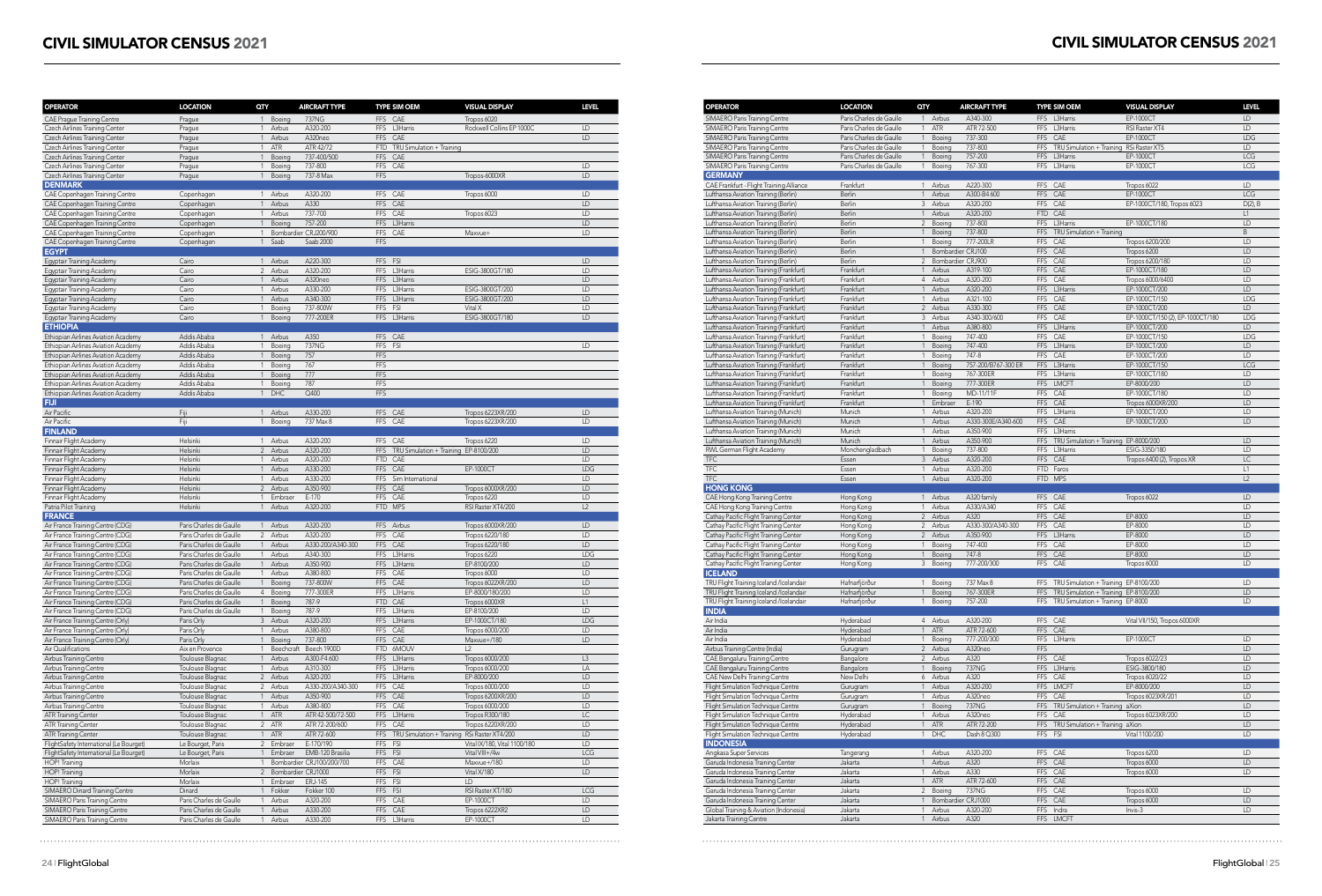| <b>OPERATOR</b>                                                                | <b>LOCATION</b>                  | OTY                                                | <b>AIRCRAFT TYPE</b>         | <b>TYPE SIM OEM</b>                    | <b>VISUAL DISPLAY</b>             | <b>LEVEL</b> |
|--------------------------------------------------------------------------------|----------------------------------|----------------------------------------------------|------------------------------|----------------------------------------|-----------------------------------|--------------|
| Lion Air Training Centre                                                       | Jakarta                          | 4 Airbus                                           | A320 family                  | <b>FFS</b><br>CAE                      |                                   |              |
| Lion Air Training Centre                                                       | Jakarta                          | $\mathbf{1}$<br>ATR                                | ATR 72-500                   | FFS<br>CAE                             | Tropos 6000                       | LD           |
| Lion Air Training Centre                                                       | Jakarta                          | 3<br>Boeing                                        | 737-900ER                    | CAE<br><b>FFS</b>                      | Tropos 6000                       | LD           |
| Sriwijaya Air Training Center                                                  | Jakarta                          | Boeing<br>$\mathbf{1}$                             | 737NG                        | CAE<br><b>FFS</b>                      | Tropos 6000XR                     | LD           |
| <b>IRELAND</b>                                                                 |                                  |                                                    |                              |                                        |                                   |              |
| Airline Flight Academy<br>Airline Flight Academy                               | Dublin<br>Dublin                 | Boeing<br>$\mathbf{1}$<br>$\overline{2}$<br>Airbus | 737 Max 8<br>A320 family     | FFS<br>CAE<br>CAE<br>FFS               | Tropos 6030<br>Tropos 6030        | LD<br>LD     |
| Airline Flight Academy                                                         | Dublin                           | $\mathbf{1}$<br>Airbus                             | A320 family                  | <b>FTD</b>                             |                                   | L1           |
| East Midlands Training (Ryanair)                                               | Dublin                           | Boeing<br>$\mathbf{1}$                             | 737-800                      | <b>MPS</b><br><b>FTD</b>               |                                   |              |
| Shannon Flight Sim Centre                                                      | Shannon                          | Boeing<br>$\mathbf{1}$                             | 737-800                      | FFS                                    |                                   |              |
| Simtech Aviation                                                               | Dublin                           | $\mathbf{1}$<br>Airbus                             | A320-200                     | FFS<br>CAE                             | Tropos 6000                       | LD           |
| Simtech Aviation                                                               | Dublin                           | ATR<br>$\mathbf{1}$                                | ATR 72-600                   | <b>FFS</b><br>Axis                     |                                   | LD           |
| Simtech Aviation                                                               | Dublin                           | Boeing<br>$\mathbf{1}$                             | 737-800                      | <b>MPS</b><br><b>FTD</b>               |                                   | L1           |
| <b>ITALY</b>                                                                   |                                  |                                                    |                              |                                        |                                   |              |
| Alitalia<br>Alitalia                                                           | Rome Fiumicino<br>Rome Fiumicino | 1 Airbus<br>Airbus<br>1                            | A320-200<br>A320-200         | FFS<br>Atlantis<br><b>FTD</b>          |                                   | LD<br>L1     |
| Ansett Aviation Italy                                                          | Milan Malpensa                   | $\mathbf{1}$                                       | <b>BAE Systems Avro RJ85</b> | FFS<br>CAE                             |                                   | LDG          |
| Ansett Aviation Italy                                                          | Milan Malpensa                   | $\mathbf{1}$<br>Airbus                             | A320-200                     | <b>FFS</b><br>L3Harris                 | EP-8100                           | LD           |
| <b>Ansett Aviation Italy</b>                                                   | Milan Malpensa                   | Boeing<br>1                                        | 737-800                      | FFS<br>Rockwell Collins                | EP-8100                           | LD           |
| CAE Milan (EasyJet)                                                            | Milan Malpensa                   | $\mathbf{3}$<br>Airbus                             | A320 family                  | FFS<br>CAE                             | Tropos 6000XR                     |              |
| CAE Milan (EasyJet)                                                            | Milan Malpensa                   | $\mathbf{1}$<br>Airbus                             | A320 family                  | CAE<br><b>FTD</b>                      | Tropos 6000XR                     |              |
| CAE Rome - Alitalia Flight Training Centre                                     | Rome Fiumicino                   | Airbus<br>$\mathbf{1}$                             | A320 family                  | CAE<br><b>FFS</b>                      | <b>Tropos R300/180</b>            | LD           |
| CAE Rome - Alitalia Flight Training Centre                                     | Rome Fiumicino                   | $\mathbf{1}$<br>Airbus                             | A330-200                     | FFS<br>L3Harris                        | Tropos 6000/180                   | LD           |
| CAE Rome - Alitalia Flight Training Centre<br>East Midlands Training (Ryanair) | Rome Fiumicino<br>Bergamo        | Boeing<br>$\mathbf{1}$<br>$\overline{c}$<br>Boeing | 777-200ER<br>737-800         | CAE<br><b>FFS</b><br>CAE<br><b>FFS</b> | Maxvue+<br>Tropos 6222/180        | LD<br>LD     |
| East Midlands Training (Ryanair)                                               | Bergamo                          | 1<br>Boeing                                        | 737-800                      | <b>MPS</b><br><b>FTD</b>               | RSi Raster XT                     | L1           |
| SuperJet International (SJI) Training Center                                   | Venice                           | $\mathbf{1}$<br>Sukhoi                             | Superjet 100                 | FFS<br>L3Harris                        | EPt-100                           | LD           |
| <b>JAPAN</b>                                                                   |                                  |                                                    |                              |                                        |                                   |              |
| ANA Flight Academy/PanAm                                                       | Tokyo                            | 1 Airbus                                           | A320                         | FFS<br>CAE                             | EP-8000/200                       |              |
| ANA Flight Academy/PanAm                                                       | Tokyo                            | Airbus<br>$\mathbf{1}$                             | A320-200                     | L3Harris<br><b>FFS</b>                 | EP-8000/200                       | LD           |
| ANA Flight Academy/PanAm                                                       | Tokyo                            | Boeing<br>1                                        | 737-500                      | CAE<br>FFS                             | ChromaView+/200                   | LD           |
| ANA Flight Academy/PanAm                                                       | Tokyo                            | $\overline{c}$<br>Boeing<br>$\mathbf{1}$           | 737-700W                     | FFS<br>L3Harris                        | EP-1000CT/200                     | LD<br>LD     |
| ANA Flight Academy/PanAm<br>ANA Flight Academy/PanAm                           | Tokyo<br>Tokyo                   | Boeing<br>Boeing<br>1                              | 737-7W/8W<br>747-400         | FFS<br><b>LMCFT</b><br>CAE<br>FFS      | EP-8000/180<br>SPX550/200         | LD           |
| ANA Flight Academy/PanAm                                                       | Tokyo                            | 3<br>Boeing                                        | 767-300/ER                   | L3Harris<br><b>FFS</b>                 | EP-1000CT                         | LD           |
| ANA Flight Academy/PanAm                                                       | Tokyo                            | 3<br>Boeing                                        | 777-200ER/300ER              | <b>FFS</b><br>L3Harris                 | EP-8000/200                       | LD           |
| ANA Flight Academy/PanAm                                                       | Tokyo                            | Boeing<br>1                                        | 787-8                        | FFS<br>L3Harris                        | EP-1000CT/200                     | LC           |
| ANA Flight Academy/PanAm                                                       | Tokyo                            | $\mathbf{1}$<br>DHC                                | Dash 8 Q400                  | CAE<br><b>FFS</b>                      | EP-1000CT/200                     | LD           |
| JAL - CAE Flight Training                                                      | Tokyo                            | Airbus<br>$\mathbf{1}$                             | A320                         | FFS<br>CAE                             | Tropos 6200/200                   | LD           |
| JAL - CAE Flight Training<br>JAL - CAE Flight Training                         | Tokyo                            | Airbus<br>$\mathbf{1}$<br>3<br>Boeing              | A350<br>737-800              | CAE<br>FFS<br>CAE<br>FFS               | Tropos 6023                       | LD           |
| JAL - CAE Flight Training                                                      | Tokyo<br>Tokyo                   | Boeing<br>$\mathbf{1}$                             | 767-300ER                    | <b>FFS</b><br>CAE                      |                                   | LD           |
| JAL - CAE Flight Training                                                      | Tokyo                            | $\overline{c}$<br>Boeing                           | 777-200                      | CAE<br><b>FFS</b>                      |                                   | LD           |
| JAL - CAE Flight Training                                                      | Tokyo                            | $\sqrt{2}$<br>Boeing                               | 787-8                        | <b>FFS</b><br>CAE                      | Tropos 6000/200                   | LC           |
| FlightSafety International (Tokyo)                                             | Tokyo                            | $\mathbf{1}$                                       | Bombardier CRJ200/700        | FFS<br><b>FSI</b>                      |                                   | LD           |
| FlightSafety International (Tokyo)                                             | Tokyo                            | <b>DHC</b><br>$\mathbf{1}$                         | Dash 8 Q400                  | FSI<br><b>FFS</b>                      | Vital X/180                       | LD           |
| FlightSafety International (Tokyo)                                             | Tokyo                            | $\mathbf{1}$<br>Embraer<br>$\mathbf{1}$            | E-170/190                    | FSI<br><b>FFS</b>                      |                                   | LD           |
| Fuji Dream Airlines<br>Japan Air Commuter                                      | Shizuoka airport<br>Kagoshima    | Embraer<br>Saab<br>1                               | E-170<br>Saab 340B           | FFS<br>CAE<br>CAE<br><b>FFS</b>        | Tropos 6000XR/200<br>SPX500HT/180 | LD<br>PII    |
| Japan TransOcean Air                                                           | Okinawa                          | $\mathbf{1}$<br>Boeing                             | 737-400                      | CAE<br>FFS                             | Vital VIIe/225                    |              |
| Nippon Cargo Airlines                                                          | Narita                           | Boeing<br>$\mathbf{1}$                             | 747-400F/8F                  | CAE<br>FFS                             |                                   | LD           |
| Panda Flight Academy                                                           | Tokyo                            | Airbus<br>$\mathbf{1}$                             | A320-200                     | <b>FFS</b><br>L3Harris                 | EP-8000                           | LD           |
| Panda Flight Academy                                                           | Tokyo                            | $\mathbf{1}$<br>Boeing                             | 737-700W/800W                | FFS<br><b>LMCFT</b>                    | EP-8000                           | LD           |
| Skymark Airlines                                                               | Tokyo                            | $\overline{2}$<br>Boeing                           | 737-800                      | CAE<br><b>FFS</b>                      | Tropos 6000                       | LD           |
| <b>JORDAN</b><br>Jordan Airline Training and Simulation                        | Amman                            | 1 Airbus                                           | A310-300                     | <b>FFS</b><br>L3Harris                 | EP-1000C/150                      | LD           |
| Jordan Airline Training and Simulation                                         | Amman                            | 3<br>Airbus                                        | A320-200                     | L3Harris<br><b>FFS</b>                 | EP-1000C/200                      | LD           |
| Jordan Airline Training and Simulation                                         | Amman                            | Airbus<br>$\mathbf{1}$                             | A320-200                     | <b>FTD</b><br>L3Harris                 |                                   |              |
| Jordan Airline Training and Simulation                                         | Amman                            | 3 Embraer                                          | E-170/190                    | FFS FSI                                | EP-1000Ct/200                     | LD           |
| <b>KENYA</b>                                                                   |                                  |                                                    |                              |                                        |                                   |              |
| Kenya Airways                                                                  | Nairobi                          | $\mathbf{1}$                                       | Bombardier Dash 8 Q400       | FFS FSI                                |                                   | LD           |
| Kenya Airways                                                                  | Nairobi                          | 1<br>Boeing                                        | 737-800W                     | FFS CAE                                | Tropos 6200/180                   | LD           |
| <b>KUWAIT</b><br>Kuwait Airways                                                | Kuwait                           | 1 Airbus                                           | A320-200                     | CAE<br><b>FFS</b>                      | Tropos 6023XR/200                 | LD           |
| Kuwait Airways                                                                 | Kuwait                           | 1 Airbus                                           | A320-200                     | CAE<br><b>FTD</b>                      | Tropos 6023XR                     | L1           |
| Kuwait Airways                                                                 | Kuwait                           | Airbus<br>1                                        | A320neo                      | FFS<br>CAE                             | Tropos 6023XR/200                 | LD           |
| Kuwait Airways                                                                 | Kuwait                           | Airbus<br>1                                        | A320neo                      | <b>FTD</b><br>CAE                      | Tropos 6023XR                     | L1           |
| Kuwait Airways                                                                 | Kuwait                           | 1 Airbus                                           | A330-200                     | FTD CAE                                | Tropos 6023XR                     | L1           |
| <b>LATVIA</b>                                                                  |                                  |                                                    |                              |                                        |                                   |              |
| Air Baltic Training                                                            | Riga                             | 1 Airbus                                           | A220                         | <b>FFS</b><br>CAE                      |                                   | LD           |
| Air Baltic Training<br><b>LEBANON</b>                                          | Riga                             | 1 Boeing                                           | 737-300                      | <b>FFS</b><br>CAE                      |                                   | LD           |
| Middle East Airlines                                                           | Beirut                           | 1 Airbus                                           | A320-200                     | FFS                                    |                                   | LD           |
| Middle East Airlines                                                           | Beirut                           | 1 Airbus                                           | A320-200                     | <b>FFS</b><br>CAE                      | Tropos 6000XR/200                 | LD           |
| Middle East Airlines                                                           | Beirut                           | Airbus<br>$\mathbf{1}$                             | A320-200                     | <b>FTD</b>                             | Tropos 6000                       | L1           |

| <b>OPERATOR</b>                                                            | <b>LOCATION</b>              | QTY                             |                   | <b>AIRCRAFT TYPE</b>         |                          | <b>TYPE SIM OEM</b>                               | <b>VISUAL DISPLAY</b>       | <b>LEVEL</b> |
|----------------------------------------------------------------------------|------------------------------|---------------------------------|-------------------|------------------------------|--------------------------|---------------------------------------------------|-----------------------------|--------------|
| Middle East Airlines                                                       | Beirut                       | $\mathbf{1}$                    | Airbus            | A320neo                      | <b>FFS</b>               |                                                   |                             | LD           |
| Middle Fast Airlines                                                       | Beirut                       | $\mathbf{1}$                    | Airbus            | A330-200F                    | <b>FTD</b>               |                                                   | Tropos 6000                 | L1           |
| <b>LITHUANIA</b>                                                           |                              |                                 |                   |                              |                          |                                                   |                             |              |
| <b>BAA Training (Vilnius)</b>                                              | Vilnius                      | 2 Airbus                        |                   | A320-200                     | <b>FFS</b>               | L3Harris                                          |                             |              |
| <b>BAA Training (Vilnius)</b>                                              | Vilnius                      | $\mathbf{1}$                    | Boeing            | 737 Classic                  | <b>FFS</b>               | L3Harris                                          |                             |              |
| <b>BAA Training (Vilnius)</b><br><b>LUXEMBOURG</b>                         | Vilnius                      | $\mathbf{1}$                    | Boeing            | 737NG                        | <b>FFS</b>               | L3Harris                                          |                             |              |
| Cargolux                                                                   | Luxembourg Airport           | $\mathbf{1}$                    | Boeing            | 747-400                      | <b>FFS</b>               | CAE                                               | Tropos 6000/200             | LD           |
| Cargolux                                                                   | Luxembourg Airport           | $\mathbf{1}$                    | Boeing            | 747-8F                       | <b>FFS</b>               | CAE                                               | Tropos 6000IG               | LD           |
| <b>MALAYSIA</b>                                                            |                              |                                 |                   |                              |                          |                                                   |                             |              |
| CAE Kuala Lumpur Training Centre                                           | Kuala Lumpur                 | 5 Airbus                        |                   | A320 family                  | <b>FFS</b>               | CAE                                               | Tropos 6020                 |              |
| CAE Kuala Lumpur Training Centre                                           | Kuala Lumpur                 | $\overline{2}$                  | Airbus            | A330-300                     | <b>FFS</b>               | CAE                                               | Tropos 6000/200             | LD           |
| CAE Kuala Lumpur Training Centre                                           | Kuala Lumpur                 | $\mathbf{1}$                    | Boeing            | 737NG                        | <b>FFS</b>               | CAE                                               | Tropos/180                  | LD           |
| MAB Academy                                                                | Kuala Lumpur                 | $\mathbf{1}$                    | Airbus            | A330-300<br>A380-800         | <b>FFS</b>               | L3Harris<br>L3Harris                              | Image IV-600PT              |              |
| MAB Academy<br>MAB Academy                                                 | Kuala Lumpur<br>Kuala Lumpur | $\mathbf{1}$<br>$\overline{2}$  | Airbus<br>Boeing  | 737-400                      | <b>FFS</b><br><b>FFS</b> | L3Harris                                          | EP-1000CT<br>Image IV-600PT |              |
| MAB Academy                                                                | Kuala Lumpur                 | $\mathbf{1}$                    | Boeing            | 737-800                      | <b>FFS</b>               | CAE                                               | Tropos 6000                 | LD           |
| MAB Academy                                                                | Kuala Lumpur                 | $\mathbf{1}$                    | Boeing            | 747-400                      | <b>FFS</b>               | L3Harris                                          | EP-1000                     | LD           |
| MAB Academy                                                                | Kuala Lumpur                 | $\mathbf{1}$                    | Boeing            | 777-200                      | <b>FFS</b>               | FSI                                               | Vital VIII+/180             | LD           |
| MAB Academy                                                                | Kuala Lumpur                 | $\mathbf{1}$                    | Fokker            | Fokker 50                    | <b>FFS</b>               |                                                   |                             |              |
| <b>MALTA</b>                                                               |                              |                                 |                   |                              |                          |                                                   |                             |              |
| Avion Simliner Flight Training                                             | Luqa                         | 1                               | Airbus            | A320-200                     | <b>FFS</b>               | Avion                                             | RSI xt5                     | LD           |
| <b>MEXICO</b><br>Aeromexico                                                | Mexico City                  | $\mathbf{1}$                    | Boeing            | 787                          | <b>FFS</b>               | <b>LMCFT</b>                                      | EP-8000                     | LD           |
| Aeromexico                                                                 | Mexico City                  | $\mathbf{1}$                    | Boeing            | 737NG                        | <b>FFS</b>               | CAE                                               |                             |              |
| Aeromexico Connect                                                         | Apodaca                      | $\overline{2}$                  | Embraer           | $E-190$                      | <b>FFS</b>               | FSI                                               |                             | LD           |
| Avenger Flight Group                                                       | Cancun                       | $\mathbf{1}$                    | Airbus            | A320-200                     | <b>FFS</b>               | TRU Simulation + Training                         |                             |              |
| Avenger Flight Group                                                       | Monterrey                    | $\mathbf{1}$                    | Airbus            | A320-200                     | <b>FFS</b>               | CAE                                               |                             |              |
| CAE Mexico Training Centre                                                 | Mexico City                  | $\mathbf{1}$                    | Airbus            | A320 family                  | <b>FFS</b>               | CAE                                               |                             |              |
| CAE Mexico Training Centre                                                 | Mexico City                  | $\mathbf{1}$                    | Airbus            | A320 family                  | <b>FFS</b>               | L3Harris                                          |                             | LC           |
| CAE Mexico Training Centre                                                 | Mexico City                  | $\mathbf{1}$                    | Boeing            | 737 Classic                  | <b>FFS</b>               | CAE                                               |                             | LC           |
| CAE Mexico Training Centre<br>InterJet Flight Training                     | Mexico City<br>Mexico City   | $\mathbf{1}$<br>$\mathbf{1}$    | Boeing<br>Airbus  | 757/767<br>A320              | <b>FFS</b><br><b>FFS</b> | L3Harris<br>TRU Simulation + Training             |                             | LD           |
| <b>MYANMAR</b>                                                             |                              |                                 |                   |                              |                          |                                                   |                             |              |
| Asia Golden Phoenix Consultancy Services                                   | Yangon                       | 1 ATR                           |                   | ATR 72-212A                  | <b>FFS</b>               | AXIS                                              | RSi Raster XT4/200          | LD           |
| <b>NETHERLANDS</b>                                                         |                              |                                 |                   |                              |                          |                                                   |                             |              |
| CAE Amsterdam Training Centre                                              | Amsterdam                    | 1 Airbus                        |                   | A300                         | <b>FFS</b>               | CAE                                               | Vital IV                    | LD           |
| CAE Amsterdam Training Centre                                              | Amsterdam                    | $\mathbf{1}$                    | Airbus            | A320-200                     | <b>FFS</b>               | CAE                                               | Tropos 6023XR/200           | LD           |
| CAE Amsterdam Training Centre                                              | Amsterdam                    | $\mathbf{3}$                    | Airbus            | A320                         | <b>FFS</b>               |                                                   |                             | LD           |
| CAE Amsterdam Training Centre                                              | Amsterdam                    | $\mathbf{1}$<br>ATR             | Airbus            | A320ceo/neo                  | <b>FFS</b>               |                                                   |                             | LD<br>LD     |
| CAE Amsterdam Training Centre<br>CAE Amsterdam Training Centre             | Amsterdam<br>Amsterdam       | $\mathbf{1}$<br>$\mathbf{1}$    | Boeing            | ATR 42/72<br>737 Classic     | <b>FFS</b><br><b>FFS</b> | CAE<br>CAE                                        | Maxvue+                     | LD           |
| CAE Amsterdam Training Centre                                              | Amsterdam                    | $\overline{2}$                  | Boeing            | 737-800                      | <b>FFS</b>               | CAE                                               | Tropos R300/180             | LD           |
| CAE Amsterdam Training Centre                                              | Amsterdam                    | $\mathbf{1}$                    | Boeing            | 737-800                      | <b>FFS</b>               | SimCom                                            | RSi Q4                      | LD           |
| CAE Amsterdam Training Centre                                              | Amsterdam                    | 3                               | Boeing            | 737-800                      | <b>FFS</b>               |                                                   |                             | LD           |
| CAE Amsterdam Training Centre                                              | Amsterdam                    | $\mathbf{1}$                    | Boeing            | 747-400                      | <b>FFS</b>               | CAE                                               |                             | LD           |
| CAE Amsterdam Training Centre                                              | Amsterdam                    | $\mathbf{1}$                    | Boeing            | 787                          | FFS                      |                                                   | L3Harris                    | LD           |
| CAE Amsterdam Training Centre                                              | Amsterdam                    | $\mathbf{1}$                    |                   | Bombardier CRJ900/1000       | <b>FFS</b>               | CAE                                               | Tropos 6223                 | LD           |
| CAE Amsterdam Training Centre                                              | Amsterdam                    | $\overline{2}$                  | Embraer           | E-170-100                    | <b>FFS</b>               | CAE                                               | Tropos 6200/180             | LD           |
| CAE Amsterdam Training Centre<br>CAE Amsterdam Training Centre             | Amsterdam<br>Amsterdam       | $\mathbf{1}$<br>$\overline{2}$  | Embraer<br>Fokker | E-190<br>Fokker 70/100       | <b>FFS</b><br><b>FFS</b> | CAE<br>CAE                                        | Maxvue+/180                 | LD<br>LD     |
| <b>KLM</b>                                                                 | Amsterdam                    | $\mathbf{1}$                    | Airbus            | A330-200E                    | <b>FFS</b>               | L3Harris                                          | EP-1000CT/180               | LD           |
| <b>KLM</b>                                                                 | Amsterdam                    | $\overline{2}$                  | Boeing            | 737-800                      | <b>FFS</b>               | CAE                                               | Maxvue+/200, Tropos 6030    | LD           |
| <b>KLM</b>                                                                 | Amsterdam                    | $\mathbf{1}$                    | Boeing            | 747-400                      | <b>FFS</b>               | CAE                                               | Tropos 6220                 | LD           |
| KLM                                                                        | Amsterdam                    | $\overline{2}$                  | Boeing            | 777-200ER/300ER              | FFS                      | L3Harris                                          | EP-8100                     | LD           |
| <b>KLM</b>                                                                 | Amsterdam                    | $\overline{2}$                  | Boeing            | 787-9                        | <b>FFS</b>               | L3Harris                                          | EP-8000/8100                | LD           |
| <b>KLM</b>                                                                 | Amsterdam                    | $\mathbf{1}$                    | Embraer           | E190 E2                      | <b>FFS</b>               | CAE                                               | Tropos 6230                 | LD           |
| <b>NEW ZEALAND</b>                                                         |                              |                                 |                   |                              |                          |                                                   |                             |              |
| Air New Zealand Academy of Learning                                        | Auckland                     | 1 Airbus<br>ATR<br>$\mathbf{1}$ |                   | A319/A320/A321<br>ATR 72-600 | <b>FFS</b>               | CAE<br>CAE                                        |                             | LD<br>LD     |
| Air New Zealand Academy of Learning<br>Air New Zealand Academy of Learning | Auckland<br>Auckland         | 1                               | Boeing            | 777-300                      | <b>FFS</b><br><b>FFS</b> | CAE                                               | Tropos 6400/200             | LD           |
| Air New Zealand Academy of Learning                                        | Auckland                     | $\mathbf{1}$                    | Boeing            | 787-8                        | <b>FFS</b>               | CAE                                               | Tropos 6000XR/200           | LD           |
| Air New Zealand Academy of Learning                                        | Auckland                     | $\mathbf{1}$                    | DHC               | Dash 8 Q300                  | <b>FFS</b>               | FSI                                               | Vital IX/180                | LD           |
| <b>NORWAY</b>                                                              |                              |                                 |                   |                              |                          |                                                   |                             |              |
| CAE Oslo Training Centre                                                   | Oslo                         | $\mathbf{1}$                    | Airbus            | A320 family                  | <b>FFS</b>               | CAE                                               |                             | LD           |
| CAE Oslo Training Centre                                                   | Oslo                         | $\overline{2}$                  | Boeing            | 737-800                      | <b>FFS</b>               | CAE                                               | Maxvue+/180, Tropos 6200    | LD           |
| CAE Oslo Training Centre                                                   | Oslo                         | DHC<br>1                        |                   | Dash 8 Q100/300              | <b>FFS</b>               | CAE                                               | Maxvue/180                  | LDG          |
| <b>OMAN</b>                                                                |                              |                                 |                   |                              |                          |                                                   |                             |              |
| Oman Air Flight Training Centre                                            | Seeb                         | 1 Airbus                        |                   | A330-200                     | <b>FFS</b>               | TRU Simulation + Training aXion/200               |                             | LD           |
| Oman Air Flight Training Centre<br>Oman Air Flight Training Centre         | Seeb<br>Seeb                 | $\mathbf{1}$<br>$\overline{2}$  | Boeing<br>Boeing  | 737 Max<br>737-800W          | FTD<br><b>FFS</b>        | <b>MPS</b><br>TRU Simulation + Training aXion/200 |                             | L1<br>LD     |
| <b>PAKISTAN</b>                                                            |                              |                                 |                   |                              |                          |                                                   |                             |              |
| Pakistan International Airlines                                            | Karachi                      | 1 Boeing                        |                   | 747-200                      | <b>FFS</b>               | L3Harris                                          | SP1/T                       | <b>LGC</b>   |
| Pakistan International Airlines                                            | Karachi                      | $\mathbf{1}$                    | Boeing            | 777-300ER                    |                          | FFS L3Harris                                      | EP-1000CT                   | LD           |
| <b>PANAMA</b>                                                              |                              |                                 |                   |                              |                          |                                                   |                             |              |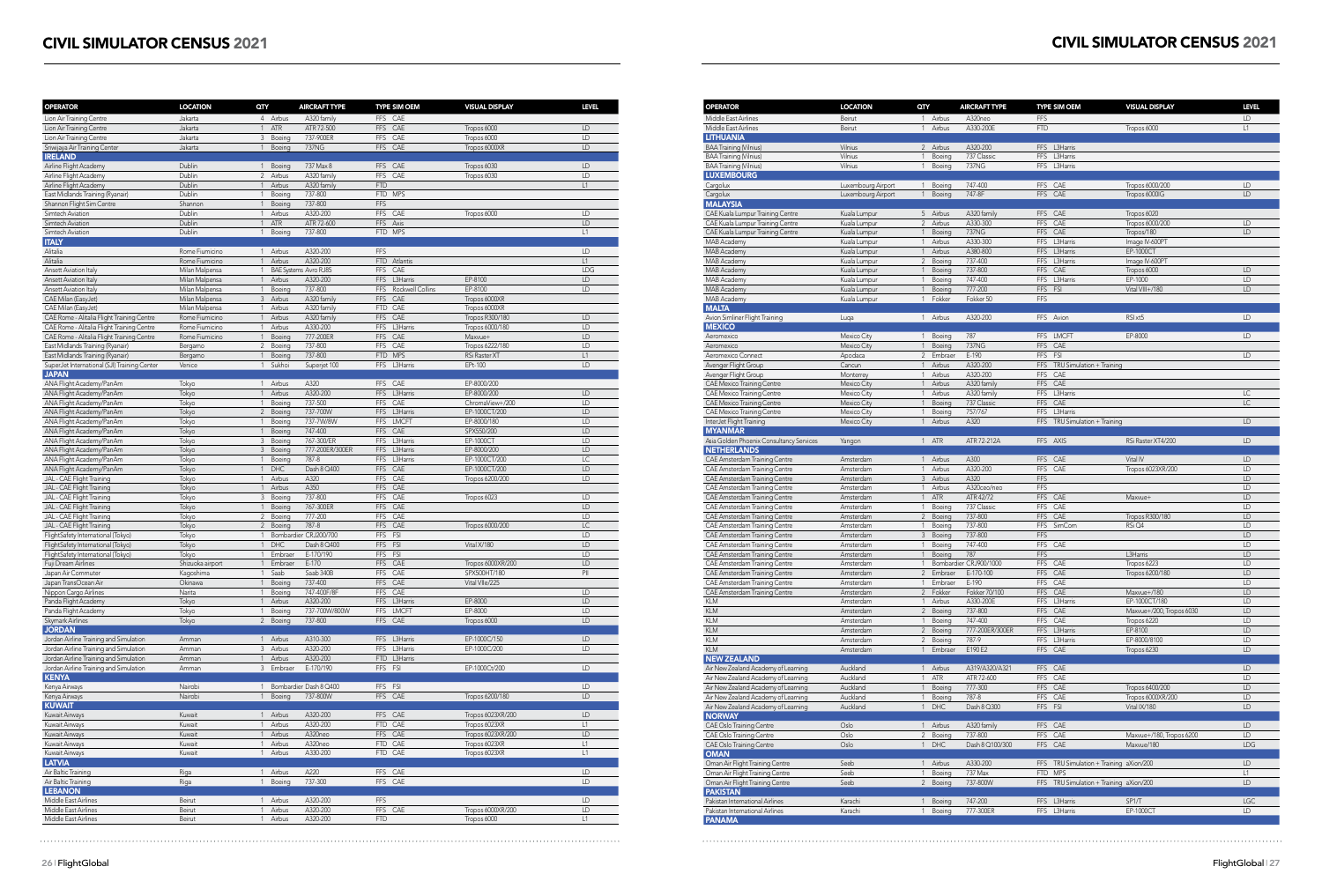| <b>OPERATOR</b>                                    | <b>LOCATION</b>      | OTY                            |          | <b>AIRCRAFT TYPE</b> |            | <b>TYPE SIM OEM</b>                           | <b>VISUAL DISPLAY</b>    | <b>LEVEL</b> |
|----------------------------------------------------|----------------------|--------------------------------|----------|----------------------|------------|-----------------------------------------------|--------------------------|--------------|
| Copa Airlines                                      | Panama City          | $\mathbf{1}$                   | Boeing   | 737 Max 8            | <b>FFS</b> | TRU Simulation + Training                     |                          | LD           |
| Copa Airlines                                      | Panama City          | $\overline{2}$                 | Boeing   | 737NG                | <b>FFS</b> | TRU Simulation + Training RSi RasterFlite     |                          | LD           |
| Copa Airlines                                      | Panama City          | $\overline{2}$                 | Boeing   | 737NG                | <b>FTD</b> | TRU Simulation + Training RSi RasterFlite/150 |                          |              |
| Copa Airlines                                      | Panama City          | 1                              | Embraer  | E-190                | <b>FFS</b> | CAE                                           | Tropos 6000              | LD           |
| <b>PERU</b>                                        |                      |                                |          |                      |            |                                               |                          |              |
| CAE Lima Training Centre                           | Lima                 | $\mathbf{1}$                   | Airbus   | A320-200             | <b>FFS</b> | CAE                                           | ESIG-3350/180            | LD           |
| CAE Lima Training Centre                           | Lima                 |                                | Boeing   | 767                  | <b>FFS</b> | L3Harris                                      | SPX550HT/180             |              |
| <b>PHILIPPINES</b>                                 |                      |                                |          |                      |            |                                               |                          |              |
| Alpha Aviation Group (Philippines)                 | Clark, Manila        | $\mathbf{1}$                   | Airbus   | A320-200             | <b>FFS</b> | CAE                                           | Tropos 6000/200          | LD           |
| Alpha Aviation Group (Philippines)                 | Clark, Manila        | $\mathbf{1}$                   | Airbus   | A320-200             | <b>FFS</b> | L3Harris                                      | EP-8100/200              | LD           |
| Alpha Aviation Group (Philippines)                 | Clark, Manila        | $\mathbf{1}$                   | Airbus   | A320neo              | <b>FFS</b> | L3Harris                                      | EP-8100/200              | LD           |
| Alpha Aviation Group (Philippines)                 | Clark, Manila        | $\mathbf{1}$                   | Airbus   | A330-200E            | <b>FFS</b> | CAE                                           | EP-8000/200              | LD           |
| CAE Clark - Philippine Academy for Av'n Training   | Clark, Manila        | $\overline{2}$                 | Airbus   | A320 family          | <b>FFS</b> | CAE                                           | Maxvue                   | LD           |
| CAE Clark - Philippine Academy for Av'n Training   | Clark, Manila        | $\mathbf{1}$                   | Airbus   | A320neo              | <b>FFS</b> | CAE                                           | Tropos 6000XR            |              |
| CAE Clark - Philippine Academy for Av'n Training   | Clark, Manila        | $\mathbf{1}$                   | ATR      | ATR 72-600           | <b>FFS</b> | CAE                                           |                          | LD           |
| <b>POLAND</b>                                      |                      |                                |          |                      |            |                                               |                          |              |
| Enter Air<br><b>QATAR</b>                          | Warsaw               |                                | 1 Boeing | 737-800              | <b>FFS</b> | CAE                                           |                          | LD           |
|                                                    |                      |                                |          |                      |            |                                               |                          |              |
| Qatar Aeronautical College                         | Doha                 | $\mathbf{1}$                   | Airbus   | A320-200             | <b>FTD</b> | TRU Simulation + Training aXion/200           |                          | L2           |
| Qatar Airways Training                             | Doha                 | $\overline{2}$                 | Airbus   | A320-200             | <b>FFS</b> | CAE                                           | EP-8000/200              | LD           |
| Qatar Airways Training                             | Doha                 | $\mathbf{1}$                   | Airbus   | A320-200             | <b>FFS</b> | L3Harris                                      | EP-8000/200              | LD           |
| Qatar Airways Training                             | Doha                 | $\mathbf{1}$                   | Airbus   | A320-200             | <b>FTD</b> | L3Harris                                      | EP1                      | L1           |
| Qatar Airways Training                             | Doha                 | $\mathbf{1}$                   | Airbus   | A330-200             | <b>FFS</b> | CAE                                           | EP-8000/200              | LD           |
| Qatar Airways Training                             | Doha                 | $\mathbf{1}$                   | Airbus   | A330-200             | <b>FTD</b> | CAE                                           | EP-80                    | L1           |
| Qatar Airways Training                             | Doha                 | $\mathbf{1}$                   | Airbus   | A330-200             | <b>FTD</b> | L3Harris                                      | $\overline{\phantom{a}}$ | L1           |
| Qatar Airways Training                             | Doha                 | $\mathbf{1}$                   | Airbus   | A330-200             | FFS        |                                               |                          | LD           |
| Qatar Airways Training                             | Doha                 | $\overline{2}$                 | Airbus   | A350-900             | <b>FFS</b> | CAE                                           | EP-8100/200              | LD           |
| Qatar Airways Training                             | Doha                 | $\mathbf{1}$                   | Airbus   | A350-900             | <b>FTD</b> | CAE                                           | EP-80                    | L1           |
| Qatar Airways Training                             | Doha                 | $\mathbf{1}$                   | Airbus   | A350-900             | FFS        |                                               |                          | D            |
| Qatar Airways Training                             | Doha                 | $\mathbf{1}$                   | Airbus   | A380-800             | <b>FFS</b> | CAE                                           | EP-8000/200              | LD           |
| Qatar Airways Training                             | Doha                 | $\mathbf{1}$                   | Airbus   | A380-800             | <b>FTD</b> | CAE                                           | EP-80                    | L1           |
| Qatar Airways Training                             | Doha                 | $\mathfrak{Z}$                 | Boeing   | 777-300ER            | FFS        |                                               |                          | LD           |
| Qatar Airways Training                             | Doha                 | $\mathbf{1}$                   | Boeing   | 777-300ER            | <b>FTD</b> |                                               |                          | L1           |
| Qatar Airways Training                             | Doha                 | $\mathbf{1}$                   | Boeing   | 787-8                | <b>FTD</b> | CAE                                           | EP-8000/200              | LD           |
| Qatar Airways Training                             | Doha                 | $\mathbf{1}$                   | Boeing   | 787-8                | <b>FTD</b> | L3Harris                                      | EP1                      | L2           |
| <b>RUSSIA</b>                                      |                      |                                |          |                      |            |                                               |                          |              |
| Aeroflot Flight Training                           | Sheremetyevo Airport |                                | 2 Airbus | A320-200             | <b>FFS</b> | CAE                                           | Tropos 6200/210          | LD           |
| Aeroflot Flight Training                           | Sheremetyevo Airport | $\mathbf{1}$                   | Airbus   | A330-200             | <b>FFS</b> | CAE                                           | Tropos 6220/200          | LD           |
| Aeroflot Flight Training                           | Sheremetyevo Airport | $\mathbf{1}$                   | Boeing   | 737-800W             | <b>FFS</b> | CAE                                           | Tropos 60220XR/200       | LD           |
| Aeroflot Flight Training                           | Sheremetyevo Airport | $\mathbf{1}$                   | Sukhoi   | Superjet 100         | <b>FFS</b> | L3Harris                                      | EP-1000CT/180            | LD           |
| Boeing Flight Services (Moscow)                    | Moscow               | $\mathbf{1}$                   | Boeing   | 737-800W             | <b>FFS</b> | L3Harris                                      | EP-1000CT                | LD           |
| Boeing Flight Services (Moscow)                    | Moscow               | $\mathbf{1}$                   | Boeing   | 777-300ER            | <b>FFS</b> | CAE                                           | Tropos                   | LD           |
| S7 Training                                        | Moscow               | $\overline{c}$                 | Airbus   | A320-200             | FFS        | L3Harris                                      | EP-1000CP/200            | LD           |
| S7 Training                                        | Moscow               | $\mathbf{1}$                   | Boeing   | 737-800W             | <b>FFS</b> | L3Harris                                      | EP-8000/200              | LD           |
| S7 Training                                        | Moscow               | $\mathbf{1}$                   | Embraer  | E-170                | <b>FFS</b> | FSI                                           | EP-8100/200              | LD           |
| Ural Airlines                                      | Ekaterinburg         | $\mathbf{1}$                   | Airbus   | A320-200             | <b>FFS</b> | <b>LMCFT</b>                                  | EP-8000/180              | LD           |
| <b>SAUDI ARABIA</b>                                |                      |                                |          |                      |            |                                               |                          |              |
| Prince Sultan Aviation Academy                     | Jeddah               |                                | 2 Airbus | A320                 | <b>FFS</b> | CAE                                           | EP-1000/200              | LD           |
| Prince Sultan Aviation Academy                     | Jeddah               |                                | Airbus   | A330/A340            | <b>FFS</b> | CAE                                           | EP-1000/200              | LD           |
| Prince Sultan Aviation Academy                     | Jeddah               | $\overline{c}$<br>$\mathbf{1}$ | Boeing   | 747-400              | <b>FFS</b> | L3Harris                                      | EP-1000/200              | LD           |
|                                                    |                      |                                |          | 777-200              |            |                                               |                          | LD           |
| Prince Sultan Aviation Academy                     | Jeddah               | $\mathbf{1}$                   | Boeing   |                      | <b>FFS</b> | L3Harris                                      | EP-1000/200              |              |
| Prince Sultan Aviation Academy                     | Jeddah               | $\mathbf{1}$                   | Boeing   | 777-300              | FFS        | CAE                                           | EP-8100/200              | LD<br>LD     |
| Prince Sultan Aviation Academy<br><b>SINGAPORE</b> | Jeddah               | $\mathbf{1}$                   | Boeing   | 787-9                | <b>FFS</b> | CAE                                           | EP-8100/200              |              |
|                                                    |                      |                                |          |                      |            |                                               |                          |              |
| Airbus Asia Training Centre                        | Singapore            |                                | 1 Airbus | A320-200             | FFS        | CAE                                           | Iropos 6000XK/Z00        | LD           |
| Airbus Asia Training Centre                        | Singapore            | $\mathbf{1}$                   | Airbus   | A320-200             | <b>FFS</b> | TRU Simulation + Training EP-8100/200         |                          | LD           |
| Airbus Asia Training Centre                        | Singapore            | $\mathbf{1}$                   | Airbus   | A330-200             | <b>FFS</b> | CAE                                           | Tropos 6200/210          | LD           |
| Airbus Asia Training Centre                        | Singapore            | $\mathbf{1}$                   | Airbus   | A330-200             | FFS        |                                               |                          | LD           |
| Airbus Asia Training Centre                        | Singapore            | $\mathbf{1}$                   | Airbus   | A350                 | FFS        |                                               |                          | LD           |
| Airbus Asia Training Centre                        | Singapore            | $\overline{2}$                 | Airbus   | A350-900             | <b>FFS</b> | CAE                                           | Tropos 6200XR/200        | LD           |
| Airbus Asia Training Centre                        | Singapore            | $\mathbf{1}$                   | Airbus   | A380-800             | FFS        |                                               |                          | LD           |
| ATR Training Center (Singapore)                    | Singapore            | $\mathbf{1}$                   | ATR      | ATR72                | <b>FFS</b> | L3Harris                                      | Tropos R6220/200         | LD           |
| Aviation Safety and Training                       | Singapore            | $\mathbf{1}$                   | Airbus   | A320-200             | <b>FFS</b> | CAE                                           | Tropos 6221XR/200        | LD           |
| Aviation Safety and Training                       | Singapore            | $\mathbf{1}$                   | Boeing   | 737-800W             | <b>FFS</b> | CAE                                           | Tropos 6220XR/200        | LD           |
| Boeing Flight Services (Singapore)                 | Singapore            | $\mathbf{1}$                   | Boeing   | 737 Max 8            | <b>FFS</b> | TRU Simulation + Training EP-8100             |                          | LC           |
| Boeing Flight Services (Singapore)                 | Singapore            | $\overline{c}$                 | Boeing   | 737-700/800          | <b>FFS</b> | TRU Simulation + Training EP-8000             |                          | LD           |
| Boeing Flight Services (Singapore)                 | Singapore            | 1                              | Boeing   | 777-300ER            | <b>FFS</b> | L3Harris                                      | EP-8000/200              | LD           |
| Boeing Flight Services (Singapore)                 | Singapore            | $\overline{c}$                 | Boeing   | 787-9                | <b>FFS</b> | L3Harris                                      | EP-8000                  | LD           |
| Boeing Flight Services (Singapore)                 | Singapore            | 1                              | Boeing   | 787-9                | FFS        |                                               |                          | LD           |
| Boeing Flight Services (Singapore)                 | Singapore            | $\overline{c}$                 | Boeing   | 787-9                | <b>FTD</b> |                                               |                          | L1           |
| CAE Singapore - Singapore CAE Flight Training      | Singapore            | $\mathbf{1}$                   | Boeing   | 737 Max              | <b>FFS</b> | CAE                                           |                          |              |
| CAE Singapore - Singapore CAE Flight Training      | Singapore            | $\mathbf{1}$                   | Boeing   | 747                  | <b>FFS</b> | L3Harris                                      |                          |              |
| CAE Singapore - Singapore CAE Flight Training      | Singapore            | 1                              | Boeing   | 787                  | <b>FFS</b> | CAE                                           |                          |              |
| CAE Singapore - Singapore CAE Flight Training      | Singapore            | $\overline{c}$                 | Boeing   | 777-200/300          | <b>FFS</b> | CAE                                           | Tropos 6000              | LD           |
| CAE Singapore - Singapore CAE Flight Training      | Singapore            | $\mathbf{1}$                   | Boeing   | 777-200ER            | <b>FFS</b> | L3Harris                                      |                          | LD           |

| <b>OPERATOR</b><br><b>LOCATION</b><br>QTY<br><b>VISUAL DISPLAY</b><br><b>AIRCRAFT TYPE</b><br><b>TYPE SIM OEM</b><br>Airbus<br>A320<br><b>FFS</b><br>CAE<br>Haite Aviation Training<br>Tropos 6000<br>Singapore<br>$\mathbf{1}$<br>Airbus<br><b>FFS</b><br>FSI<br>A320 family<br>Haite Aviation Training<br>Singapore<br>1<br>Airbus<br>A320 family<br>Singapore<br>IPT<br>Haite Aviation Training<br>1<br>737-800W<br><b>FFS</b><br>CAE<br>Haite Aviation Training<br>Singapore<br>$\mathbf{1}$<br>Boeing<br>Tropos 6000<br><b>SOUTH AFRICA</b><br>CAE Johannesburg Training Centre<br>Airbus<br>A320<br><b>FFS</b><br>L3Harris<br>Johannesburg<br>$\mathbf{1}$<br>Airbus<br>A330<br><b>FFS</b><br>CAE<br>CAE Johannesburg Training Centre<br>$\mathbf{1}$<br>Tropos 6000<br>Johannesburg<br><b>FFS</b><br>Comair Training Centre<br>$\mathbf{1}$<br>Boeing<br>737-200<br>Johannesburg<br>737-300/400/500<br><b>FFS</b><br>Comair Training Centre<br>Johannesburg<br>Boeing<br>$\mathbf{1}$<br><b>FFS</b><br>Comair Training Centre<br>Johannesburg<br>$\mathbf{1}$<br>Boeing<br>737-800<br>EP-8000CT/200<br><b>FTD</b><br>Johannesburg<br>$\mathbf{1}$<br>Boeing<br>737-800<br>Comair Training Centre<br><b>FFS</b><br>FlightSafety International (Johannesburg)<br>Johannesburg<br>Embraer<br>ERJ-145<br>FSI<br>Vital 8<br>1<br>$\overline{c}$<br><b>ATR</b><br>ATR 42-300/500<br><b>FFS</b><br>SIMAERO Johannesburg Training Centre<br>L3Harris<br><b>Tropos R300/180</b><br>Johannesburg<br>$\overline{2}$<br>ATR<br>ATR 72-200<br><b>FFS</b><br>L3Harris<br><b>Tropos R300/180</b><br>SIMAERO Johannesburg Training Centre<br>Johannesburg<br>FSI<br>SIMAERO Johannesburg Training Centre<br>Johannesburg<br>Beechcraft<br>Beech 1900D<br><b>FFS</b><br>Vital IX/180<br>$\mathbf{1}$<br>MD-82<br><b>FFS</b><br>CAE<br>SIMAERO Johannesburg Training Centre<br>Johannesburg<br>$\mathbf{1}$<br>Boeing<br>Vital VIII/180<br>DHC<br>$\overline{c}$<br>FSI<br>Johannesburg<br>Dash 8-100/300<br><b>FFS</b><br>Vital IX/180<br>SIMAERO Johannesburg Training Centre<br><b>FFS</b><br>FSI<br>SIMAERO Johannesburg Training Centre<br>Johannesburg<br>Embraer<br>ERJ-145<br>Vital VIII/180<br>1<br><b>SOUTH KOREA</b><br><b>CAE Seoul Training Centre</b><br>2 Airbus<br>A320 family<br><b>FFS</b><br>CAE<br>Seoul<br>Tropos 6000/200<br>A330-200/A340-300<br>L3Harris<br>ESIG-3350/180<br><b>CAE Seoul Training Centre</b><br>Seoul<br>Airbus<br><b>FFS</b><br>$\mathbf{1}$<br>Seoul<br>3<br>CAE Seoul Training Centre<br>Boeing<br>737NG<br><b>FFS</b><br>L3Harris<br>EP-1000CT<br>787<br>CAE<br>Korean Air<br>$\mathbf{1}$<br>Airbus<br><b>FFS</b><br>Inchon<br>Korean Air<br>Inchon<br>Airbus<br>A330-300<br><b>FFS</b><br>L3Harris<br>ESIG-3350/180<br>1<br><b>FFS</b><br>Korean Air<br>Inchon<br>$\mathbf{1}$<br>Airbus<br>A380-800<br>CAE<br>Tropos 6000<br>Korean Air<br>Inchon<br>Boeing<br>737-900<br><b>FFS</b><br>CAE<br>Tropos 6000/180<br>$\mathbf{1}$<br>747-400<br><b>FFS</b><br>CAE<br>SPX500HT/150<br>Korean Air<br>Inchon<br>$\overline{c}$<br>Boeing<br>777-200<br>Korean Air<br>Inchon<br>$\mathbf{1}$<br>Boeing<br><b>FFS</b><br>CAE<br>Maxvue/180<br>CAE<br>Korean Air<br>Inchon<br>$\mathbf{1}$<br>Boeing<br>777-300ER<br><b>FFS</b><br>Tropos 6000<br><b>SPAIN</b><br>Mallorca<br>737NG<br><b>FFS</b><br>CAE<br>Boeing<br>Air Europa Training Centre<br>$\mathbf{1}$<br>Madrid<br>$\mathbf{1}$<br>Airbus<br>A320 family<br><b>FTD</b><br>Simloc<br>Aerodynamics Academy<br><b>BAA Training (Spain)</b><br>Airbus<br>A320<br><b>FFS</b><br>CAE<br>Barcelona<br>$\mathbf{1}$<br>$\overline{c}$<br>CAE<br>CAE Barcelona Training Centre<br>Airbus<br>A320-200<br><b>FFS</b><br>Tropos 6023<br>Barcelona<br>CAE<br>CAE Madrid Training Centre<br>Madrid<br>$\mathbf{1}$<br>Airbus<br>A320<br><b>FFS</b><br>Tropos 6000<br>Madrid<br>Airbus<br>A320<br><b>FFS</b><br>L3Harris<br><b>CAE Madrid Training Centre</b><br>1<br>Airbus<br>A320<br>CAE Madrid Training Centre<br>Madrid<br>1<br><b>FFS</b><br><b>LMCFT</b><br>CAE Madrid Training Centre<br>Madrid<br>3<br>Airbus<br>A330-300<br><b>FFS</b><br>CAE<br>Maxvue+/180, Tropos 6022<br>Madrid<br>Airbus<br>A330-200<br><b>FFS</b><br><b>CAE Madrid Training Centre</b><br>$\mathbf{1}$<br><b>FFS</b><br>CAE<br>CAE Madrid Training Centre<br>Madrid<br>$\mathbf{1}$<br>Airbus<br>A350-900<br>Tropos 6000<br>ATR<br>CAE Madrid Training Centre<br>Madrid<br>$\mathbf{1}$<br>ATR 42/72-600<br><b>FFS</b><br>Madrid<br>Boeing<br>787-9<br><b>FFS</b><br>CAE<br>Tropos 6023XR/200<br><b>CAE Madrid Training Centre</b><br>1<br>Bombardier CRJ200/900/1000<br><b>FFS</b><br>CAE<br>CAE Madrid Training Centre<br>Madrid<br>Maxvue+/150<br>DHC<br>CAE Madrid Training Centre<br>Madrid<br>$\mathbf{1}$<br>Dash 8 100/300<br>FFS<br>A320-200<br>Global Training & Aviation (Spain)<br>Madrid<br>Airbus<br><b>FFS</b><br>Indra<br>Invis <sub>2</sub><br>ATR<br>ATR 72-500<br><b>FFS</b><br>Global Training & Aviation (Spain)<br>Madrid<br>Indra<br>Invis <sub>2</sub><br>$\mathbf{1}$ | <b>LEVEL</b><br>LD<br>LD<br>LCG<br>LDG<br>LD<br>LD<br>LC<br>LC<br>LD<br>LDG<br>LCG<br>LD<br>LD<br>LD<br>LD<br>LD<br>LD<br>LD<br>LD<br>LD<br>LD<br>LD |
|--------------------------------------------------------------------------------------------------------------------------------------------------------------------------------------------------------------------------------------------------------------------------------------------------------------------------------------------------------------------------------------------------------------------------------------------------------------------------------------------------------------------------------------------------------------------------------------------------------------------------------------------------------------------------------------------------------------------------------------------------------------------------------------------------------------------------------------------------------------------------------------------------------------------------------------------------------------------------------------------------------------------------------------------------------------------------------------------------------------------------------------------------------------------------------------------------------------------------------------------------------------------------------------------------------------------------------------------------------------------------------------------------------------------------------------------------------------------------------------------------------------------------------------------------------------------------------------------------------------------------------------------------------------------------------------------------------------------------------------------------------------------------------------------------------------------------------------------------------------------------------------------------------------------------------------------------------------------------------------------------------------------------------------------------------------------------------------------------------------------------------------------------------------------------------------------------------------------------------------------------------------------------------------------------------------------------------------------------------------------------------------------------------------------------------------------------------------------------------------------------------------------------------------------------------------------------------------------------------------------------------------------------------------------------------------------------------------------------------------------------------------------------------------------------------------------------------------------------------------------------------------------------------------------------------------------------------------------------------------------------------------------------------------------------------------------------------------------------------------------------------------------------------------------------------------------------------------------------------------------------------------------------------------------------------------------------------------------------------------------------------------------------------------------------------------------------------------------------------------------------------------------------------------------------------------------------------------------------------------------------------------------------------------------------------------------------------------------------------------------------------------------------------------------------------------------------------------------------------------------------------------------------------------------------------------------------------------------------------------------------------------------------------------------------------------------------------------------------------------------------------------------------------------------------------------------------------------------------------------------------------------------------------------------------------------------------------------------------------------------------------------------------------------------------------------------------------------------------------------------------------------------------------------------------------------------------------------------------------------------------------------------------------------------------------------------------------------------------------------------------------------------------------------------------------------------------------------------------------------------------------------------------------------------------------------------------------------------------------------------------------------------------------------------------------|------------------------------------------------------------------------------------------------------------------------------------------------------|
|                                                                                                                                                                                                                                                                                                                                                                                                                                                                                                                                                                                                                                                                                                                                                                                                                                                                                                                                                                                                                                                                                                                                                                                                                                                                                                                                                                                                                                                                                                                                                                                                                                                                                                                                                                                                                                                                                                                                                                                                                                                                                                                                                                                                                                                                                                                                                                                                                                                                                                                                                                                                                                                                                                                                                                                                                                                                                                                                                                                                                                                                                                                                                                                                                                                                                                                                                                                                                                                                                                                                                                                                                                                                                                                                                                                                                                                                                                                                                                                                                                                                                                                                                                                                                                                                                                                                                                                                                                                                                                                                                                                                                                                                                                                                                                                                                                                                                                                                                                                                                                                        |                                                                                                                                                      |
|                                                                                                                                                                                                                                                                                                                                                                                                                                                                                                                                                                                                                                                                                                                                                                                                                                                                                                                                                                                                                                                                                                                                                                                                                                                                                                                                                                                                                                                                                                                                                                                                                                                                                                                                                                                                                                                                                                                                                                                                                                                                                                                                                                                                                                                                                                                                                                                                                                                                                                                                                                                                                                                                                                                                                                                                                                                                                                                                                                                                                                                                                                                                                                                                                                                                                                                                                                                                                                                                                                                                                                                                                                                                                                                                                                                                                                                                                                                                                                                                                                                                                                                                                                                                                                                                                                                                                                                                                                                                                                                                                                                                                                                                                                                                                                                                                                                                                                                                                                                                                                                        |                                                                                                                                                      |
|                                                                                                                                                                                                                                                                                                                                                                                                                                                                                                                                                                                                                                                                                                                                                                                                                                                                                                                                                                                                                                                                                                                                                                                                                                                                                                                                                                                                                                                                                                                                                                                                                                                                                                                                                                                                                                                                                                                                                                                                                                                                                                                                                                                                                                                                                                                                                                                                                                                                                                                                                                                                                                                                                                                                                                                                                                                                                                                                                                                                                                                                                                                                                                                                                                                                                                                                                                                                                                                                                                                                                                                                                                                                                                                                                                                                                                                                                                                                                                                                                                                                                                                                                                                                                                                                                                                                                                                                                                                                                                                                                                                                                                                                                                                                                                                                                                                                                                                                                                                                                                                        |                                                                                                                                                      |
|                                                                                                                                                                                                                                                                                                                                                                                                                                                                                                                                                                                                                                                                                                                                                                                                                                                                                                                                                                                                                                                                                                                                                                                                                                                                                                                                                                                                                                                                                                                                                                                                                                                                                                                                                                                                                                                                                                                                                                                                                                                                                                                                                                                                                                                                                                                                                                                                                                                                                                                                                                                                                                                                                                                                                                                                                                                                                                                                                                                                                                                                                                                                                                                                                                                                                                                                                                                                                                                                                                                                                                                                                                                                                                                                                                                                                                                                                                                                                                                                                                                                                                                                                                                                                                                                                                                                                                                                                                                                                                                                                                                                                                                                                                                                                                                                                                                                                                                                                                                                                                                        |                                                                                                                                                      |
|                                                                                                                                                                                                                                                                                                                                                                                                                                                                                                                                                                                                                                                                                                                                                                                                                                                                                                                                                                                                                                                                                                                                                                                                                                                                                                                                                                                                                                                                                                                                                                                                                                                                                                                                                                                                                                                                                                                                                                                                                                                                                                                                                                                                                                                                                                                                                                                                                                                                                                                                                                                                                                                                                                                                                                                                                                                                                                                                                                                                                                                                                                                                                                                                                                                                                                                                                                                                                                                                                                                                                                                                                                                                                                                                                                                                                                                                                                                                                                                                                                                                                                                                                                                                                                                                                                                                                                                                                                                                                                                                                                                                                                                                                                                                                                                                                                                                                                                                                                                                                                                        |                                                                                                                                                      |
|                                                                                                                                                                                                                                                                                                                                                                                                                                                                                                                                                                                                                                                                                                                                                                                                                                                                                                                                                                                                                                                                                                                                                                                                                                                                                                                                                                                                                                                                                                                                                                                                                                                                                                                                                                                                                                                                                                                                                                                                                                                                                                                                                                                                                                                                                                                                                                                                                                                                                                                                                                                                                                                                                                                                                                                                                                                                                                                                                                                                                                                                                                                                                                                                                                                                                                                                                                                                                                                                                                                                                                                                                                                                                                                                                                                                                                                                                                                                                                                                                                                                                                                                                                                                                                                                                                                                                                                                                                                                                                                                                                                                                                                                                                                                                                                                                                                                                                                                                                                                                                                        |                                                                                                                                                      |
|                                                                                                                                                                                                                                                                                                                                                                                                                                                                                                                                                                                                                                                                                                                                                                                                                                                                                                                                                                                                                                                                                                                                                                                                                                                                                                                                                                                                                                                                                                                                                                                                                                                                                                                                                                                                                                                                                                                                                                                                                                                                                                                                                                                                                                                                                                                                                                                                                                                                                                                                                                                                                                                                                                                                                                                                                                                                                                                                                                                                                                                                                                                                                                                                                                                                                                                                                                                                                                                                                                                                                                                                                                                                                                                                                                                                                                                                                                                                                                                                                                                                                                                                                                                                                                                                                                                                                                                                                                                                                                                                                                                                                                                                                                                                                                                                                                                                                                                                                                                                                                                        |                                                                                                                                                      |
|                                                                                                                                                                                                                                                                                                                                                                                                                                                                                                                                                                                                                                                                                                                                                                                                                                                                                                                                                                                                                                                                                                                                                                                                                                                                                                                                                                                                                                                                                                                                                                                                                                                                                                                                                                                                                                                                                                                                                                                                                                                                                                                                                                                                                                                                                                                                                                                                                                                                                                                                                                                                                                                                                                                                                                                                                                                                                                                                                                                                                                                                                                                                                                                                                                                                                                                                                                                                                                                                                                                                                                                                                                                                                                                                                                                                                                                                                                                                                                                                                                                                                                                                                                                                                                                                                                                                                                                                                                                                                                                                                                                                                                                                                                                                                                                                                                                                                                                                                                                                                                                        |                                                                                                                                                      |
|                                                                                                                                                                                                                                                                                                                                                                                                                                                                                                                                                                                                                                                                                                                                                                                                                                                                                                                                                                                                                                                                                                                                                                                                                                                                                                                                                                                                                                                                                                                                                                                                                                                                                                                                                                                                                                                                                                                                                                                                                                                                                                                                                                                                                                                                                                                                                                                                                                                                                                                                                                                                                                                                                                                                                                                                                                                                                                                                                                                                                                                                                                                                                                                                                                                                                                                                                                                                                                                                                                                                                                                                                                                                                                                                                                                                                                                                                                                                                                                                                                                                                                                                                                                                                                                                                                                                                                                                                                                                                                                                                                                                                                                                                                                                                                                                                                                                                                                                                                                                                                                        |                                                                                                                                                      |
|                                                                                                                                                                                                                                                                                                                                                                                                                                                                                                                                                                                                                                                                                                                                                                                                                                                                                                                                                                                                                                                                                                                                                                                                                                                                                                                                                                                                                                                                                                                                                                                                                                                                                                                                                                                                                                                                                                                                                                                                                                                                                                                                                                                                                                                                                                                                                                                                                                                                                                                                                                                                                                                                                                                                                                                                                                                                                                                                                                                                                                                                                                                                                                                                                                                                                                                                                                                                                                                                                                                                                                                                                                                                                                                                                                                                                                                                                                                                                                                                                                                                                                                                                                                                                                                                                                                                                                                                                                                                                                                                                                                                                                                                                                                                                                                                                                                                                                                                                                                                                                                        |                                                                                                                                                      |
|                                                                                                                                                                                                                                                                                                                                                                                                                                                                                                                                                                                                                                                                                                                                                                                                                                                                                                                                                                                                                                                                                                                                                                                                                                                                                                                                                                                                                                                                                                                                                                                                                                                                                                                                                                                                                                                                                                                                                                                                                                                                                                                                                                                                                                                                                                                                                                                                                                                                                                                                                                                                                                                                                                                                                                                                                                                                                                                                                                                                                                                                                                                                                                                                                                                                                                                                                                                                                                                                                                                                                                                                                                                                                                                                                                                                                                                                                                                                                                                                                                                                                                                                                                                                                                                                                                                                                                                                                                                                                                                                                                                                                                                                                                                                                                                                                                                                                                                                                                                                                                                        |                                                                                                                                                      |
|                                                                                                                                                                                                                                                                                                                                                                                                                                                                                                                                                                                                                                                                                                                                                                                                                                                                                                                                                                                                                                                                                                                                                                                                                                                                                                                                                                                                                                                                                                                                                                                                                                                                                                                                                                                                                                                                                                                                                                                                                                                                                                                                                                                                                                                                                                                                                                                                                                                                                                                                                                                                                                                                                                                                                                                                                                                                                                                                                                                                                                                                                                                                                                                                                                                                                                                                                                                                                                                                                                                                                                                                                                                                                                                                                                                                                                                                                                                                                                                                                                                                                                                                                                                                                                                                                                                                                                                                                                                                                                                                                                                                                                                                                                                                                                                                                                                                                                                                                                                                                                                        |                                                                                                                                                      |
|                                                                                                                                                                                                                                                                                                                                                                                                                                                                                                                                                                                                                                                                                                                                                                                                                                                                                                                                                                                                                                                                                                                                                                                                                                                                                                                                                                                                                                                                                                                                                                                                                                                                                                                                                                                                                                                                                                                                                                                                                                                                                                                                                                                                                                                                                                                                                                                                                                                                                                                                                                                                                                                                                                                                                                                                                                                                                                                                                                                                                                                                                                                                                                                                                                                                                                                                                                                                                                                                                                                                                                                                                                                                                                                                                                                                                                                                                                                                                                                                                                                                                                                                                                                                                                                                                                                                                                                                                                                                                                                                                                                                                                                                                                                                                                                                                                                                                                                                                                                                                                                        |                                                                                                                                                      |
|                                                                                                                                                                                                                                                                                                                                                                                                                                                                                                                                                                                                                                                                                                                                                                                                                                                                                                                                                                                                                                                                                                                                                                                                                                                                                                                                                                                                                                                                                                                                                                                                                                                                                                                                                                                                                                                                                                                                                                                                                                                                                                                                                                                                                                                                                                                                                                                                                                                                                                                                                                                                                                                                                                                                                                                                                                                                                                                                                                                                                                                                                                                                                                                                                                                                                                                                                                                                                                                                                                                                                                                                                                                                                                                                                                                                                                                                                                                                                                                                                                                                                                                                                                                                                                                                                                                                                                                                                                                                                                                                                                                                                                                                                                                                                                                                                                                                                                                                                                                                                                                        |                                                                                                                                                      |
|                                                                                                                                                                                                                                                                                                                                                                                                                                                                                                                                                                                                                                                                                                                                                                                                                                                                                                                                                                                                                                                                                                                                                                                                                                                                                                                                                                                                                                                                                                                                                                                                                                                                                                                                                                                                                                                                                                                                                                                                                                                                                                                                                                                                                                                                                                                                                                                                                                                                                                                                                                                                                                                                                                                                                                                                                                                                                                                                                                                                                                                                                                                                                                                                                                                                                                                                                                                                                                                                                                                                                                                                                                                                                                                                                                                                                                                                                                                                                                                                                                                                                                                                                                                                                                                                                                                                                                                                                                                                                                                                                                                                                                                                                                                                                                                                                                                                                                                                                                                                                                                        |                                                                                                                                                      |
|                                                                                                                                                                                                                                                                                                                                                                                                                                                                                                                                                                                                                                                                                                                                                                                                                                                                                                                                                                                                                                                                                                                                                                                                                                                                                                                                                                                                                                                                                                                                                                                                                                                                                                                                                                                                                                                                                                                                                                                                                                                                                                                                                                                                                                                                                                                                                                                                                                                                                                                                                                                                                                                                                                                                                                                                                                                                                                                                                                                                                                                                                                                                                                                                                                                                                                                                                                                                                                                                                                                                                                                                                                                                                                                                                                                                                                                                                                                                                                                                                                                                                                                                                                                                                                                                                                                                                                                                                                                                                                                                                                                                                                                                                                                                                                                                                                                                                                                                                                                                                                                        |                                                                                                                                                      |
|                                                                                                                                                                                                                                                                                                                                                                                                                                                                                                                                                                                                                                                                                                                                                                                                                                                                                                                                                                                                                                                                                                                                                                                                                                                                                                                                                                                                                                                                                                                                                                                                                                                                                                                                                                                                                                                                                                                                                                                                                                                                                                                                                                                                                                                                                                                                                                                                                                                                                                                                                                                                                                                                                                                                                                                                                                                                                                                                                                                                                                                                                                                                                                                                                                                                                                                                                                                                                                                                                                                                                                                                                                                                                                                                                                                                                                                                                                                                                                                                                                                                                                                                                                                                                                                                                                                                                                                                                                                                                                                                                                                                                                                                                                                                                                                                                                                                                                                                                                                                                                                        |                                                                                                                                                      |
|                                                                                                                                                                                                                                                                                                                                                                                                                                                                                                                                                                                                                                                                                                                                                                                                                                                                                                                                                                                                                                                                                                                                                                                                                                                                                                                                                                                                                                                                                                                                                                                                                                                                                                                                                                                                                                                                                                                                                                                                                                                                                                                                                                                                                                                                                                                                                                                                                                                                                                                                                                                                                                                                                                                                                                                                                                                                                                                                                                                                                                                                                                                                                                                                                                                                                                                                                                                                                                                                                                                                                                                                                                                                                                                                                                                                                                                                                                                                                                                                                                                                                                                                                                                                                                                                                                                                                                                                                                                                                                                                                                                                                                                                                                                                                                                                                                                                                                                                                                                                                                                        |                                                                                                                                                      |
|                                                                                                                                                                                                                                                                                                                                                                                                                                                                                                                                                                                                                                                                                                                                                                                                                                                                                                                                                                                                                                                                                                                                                                                                                                                                                                                                                                                                                                                                                                                                                                                                                                                                                                                                                                                                                                                                                                                                                                                                                                                                                                                                                                                                                                                                                                                                                                                                                                                                                                                                                                                                                                                                                                                                                                                                                                                                                                                                                                                                                                                                                                                                                                                                                                                                                                                                                                                                                                                                                                                                                                                                                                                                                                                                                                                                                                                                                                                                                                                                                                                                                                                                                                                                                                                                                                                                                                                                                                                                                                                                                                                                                                                                                                                                                                                                                                                                                                                                                                                                                                                        |                                                                                                                                                      |
|                                                                                                                                                                                                                                                                                                                                                                                                                                                                                                                                                                                                                                                                                                                                                                                                                                                                                                                                                                                                                                                                                                                                                                                                                                                                                                                                                                                                                                                                                                                                                                                                                                                                                                                                                                                                                                                                                                                                                                                                                                                                                                                                                                                                                                                                                                                                                                                                                                                                                                                                                                                                                                                                                                                                                                                                                                                                                                                                                                                                                                                                                                                                                                                                                                                                                                                                                                                                                                                                                                                                                                                                                                                                                                                                                                                                                                                                                                                                                                                                                                                                                                                                                                                                                                                                                                                                                                                                                                                                                                                                                                                                                                                                                                                                                                                                                                                                                                                                                                                                                                                        |                                                                                                                                                      |
|                                                                                                                                                                                                                                                                                                                                                                                                                                                                                                                                                                                                                                                                                                                                                                                                                                                                                                                                                                                                                                                                                                                                                                                                                                                                                                                                                                                                                                                                                                                                                                                                                                                                                                                                                                                                                                                                                                                                                                                                                                                                                                                                                                                                                                                                                                                                                                                                                                                                                                                                                                                                                                                                                                                                                                                                                                                                                                                                                                                                                                                                                                                                                                                                                                                                                                                                                                                                                                                                                                                                                                                                                                                                                                                                                                                                                                                                                                                                                                                                                                                                                                                                                                                                                                                                                                                                                                                                                                                                                                                                                                                                                                                                                                                                                                                                                                                                                                                                                                                                                                                        |                                                                                                                                                      |
|                                                                                                                                                                                                                                                                                                                                                                                                                                                                                                                                                                                                                                                                                                                                                                                                                                                                                                                                                                                                                                                                                                                                                                                                                                                                                                                                                                                                                                                                                                                                                                                                                                                                                                                                                                                                                                                                                                                                                                                                                                                                                                                                                                                                                                                                                                                                                                                                                                                                                                                                                                                                                                                                                                                                                                                                                                                                                                                                                                                                                                                                                                                                                                                                                                                                                                                                                                                                                                                                                                                                                                                                                                                                                                                                                                                                                                                                                                                                                                                                                                                                                                                                                                                                                                                                                                                                                                                                                                                                                                                                                                                                                                                                                                                                                                                                                                                                                                                                                                                                                                                        |                                                                                                                                                      |
|                                                                                                                                                                                                                                                                                                                                                                                                                                                                                                                                                                                                                                                                                                                                                                                                                                                                                                                                                                                                                                                                                                                                                                                                                                                                                                                                                                                                                                                                                                                                                                                                                                                                                                                                                                                                                                                                                                                                                                                                                                                                                                                                                                                                                                                                                                                                                                                                                                                                                                                                                                                                                                                                                                                                                                                                                                                                                                                                                                                                                                                                                                                                                                                                                                                                                                                                                                                                                                                                                                                                                                                                                                                                                                                                                                                                                                                                                                                                                                                                                                                                                                                                                                                                                                                                                                                                                                                                                                                                                                                                                                                                                                                                                                                                                                                                                                                                                                                                                                                                                                                        |                                                                                                                                                      |
|                                                                                                                                                                                                                                                                                                                                                                                                                                                                                                                                                                                                                                                                                                                                                                                                                                                                                                                                                                                                                                                                                                                                                                                                                                                                                                                                                                                                                                                                                                                                                                                                                                                                                                                                                                                                                                                                                                                                                                                                                                                                                                                                                                                                                                                                                                                                                                                                                                                                                                                                                                                                                                                                                                                                                                                                                                                                                                                                                                                                                                                                                                                                                                                                                                                                                                                                                                                                                                                                                                                                                                                                                                                                                                                                                                                                                                                                                                                                                                                                                                                                                                                                                                                                                                                                                                                                                                                                                                                                                                                                                                                                                                                                                                                                                                                                                                                                                                                                                                                                                                                        |                                                                                                                                                      |
|                                                                                                                                                                                                                                                                                                                                                                                                                                                                                                                                                                                                                                                                                                                                                                                                                                                                                                                                                                                                                                                                                                                                                                                                                                                                                                                                                                                                                                                                                                                                                                                                                                                                                                                                                                                                                                                                                                                                                                                                                                                                                                                                                                                                                                                                                                                                                                                                                                                                                                                                                                                                                                                                                                                                                                                                                                                                                                                                                                                                                                                                                                                                                                                                                                                                                                                                                                                                                                                                                                                                                                                                                                                                                                                                                                                                                                                                                                                                                                                                                                                                                                                                                                                                                                                                                                                                                                                                                                                                                                                                                                                                                                                                                                                                                                                                                                                                                                                                                                                                                                                        |                                                                                                                                                      |
|                                                                                                                                                                                                                                                                                                                                                                                                                                                                                                                                                                                                                                                                                                                                                                                                                                                                                                                                                                                                                                                                                                                                                                                                                                                                                                                                                                                                                                                                                                                                                                                                                                                                                                                                                                                                                                                                                                                                                                                                                                                                                                                                                                                                                                                                                                                                                                                                                                                                                                                                                                                                                                                                                                                                                                                                                                                                                                                                                                                                                                                                                                                                                                                                                                                                                                                                                                                                                                                                                                                                                                                                                                                                                                                                                                                                                                                                                                                                                                                                                                                                                                                                                                                                                                                                                                                                                                                                                                                                                                                                                                                                                                                                                                                                                                                                                                                                                                                                                                                                                                                        |                                                                                                                                                      |
|                                                                                                                                                                                                                                                                                                                                                                                                                                                                                                                                                                                                                                                                                                                                                                                                                                                                                                                                                                                                                                                                                                                                                                                                                                                                                                                                                                                                                                                                                                                                                                                                                                                                                                                                                                                                                                                                                                                                                                                                                                                                                                                                                                                                                                                                                                                                                                                                                                                                                                                                                                                                                                                                                                                                                                                                                                                                                                                                                                                                                                                                                                                                                                                                                                                                                                                                                                                                                                                                                                                                                                                                                                                                                                                                                                                                                                                                                                                                                                                                                                                                                                                                                                                                                                                                                                                                                                                                                                                                                                                                                                                                                                                                                                                                                                                                                                                                                                                                                                                                                                                        |                                                                                                                                                      |
|                                                                                                                                                                                                                                                                                                                                                                                                                                                                                                                                                                                                                                                                                                                                                                                                                                                                                                                                                                                                                                                                                                                                                                                                                                                                                                                                                                                                                                                                                                                                                                                                                                                                                                                                                                                                                                                                                                                                                                                                                                                                                                                                                                                                                                                                                                                                                                                                                                                                                                                                                                                                                                                                                                                                                                                                                                                                                                                                                                                                                                                                                                                                                                                                                                                                                                                                                                                                                                                                                                                                                                                                                                                                                                                                                                                                                                                                                                                                                                                                                                                                                                                                                                                                                                                                                                                                                                                                                                                                                                                                                                                                                                                                                                                                                                                                                                                                                                                                                                                                                                                        |                                                                                                                                                      |
|                                                                                                                                                                                                                                                                                                                                                                                                                                                                                                                                                                                                                                                                                                                                                                                                                                                                                                                                                                                                                                                                                                                                                                                                                                                                                                                                                                                                                                                                                                                                                                                                                                                                                                                                                                                                                                                                                                                                                                                                                                                                                                                                                                                                                                                                                                                                                                                                                                                                                                                                                                                                                                                                                                                                                                                                                                                                                                                                                                                                                                                                                                                                                                                                                                                                                                                                                                                                                                                                                                                                                                                                                                                                                                                                                                                                                                                                                                                                                                                                                                                                                                                                                                                                                                                                                                                                                                                                                                                                                                                                                                                                                                                                                                                                                                                                                                                                                                                                                                                                                                                        |                                                                                                                                                      |
|                                                                                                                                                                                                                                                                                                                                                                                                                                                                                                                                                                                                                                                                                                                                                                                                                                                                                                                                                                                                                                                                                                                                                                                                                                                                                                                                                                                                                                                                                                                                                                                                                                                                                                                                                                                                                                                                                                                                                                                                                                                                                                                                                                                                                                                                                                                                                                                                                                                                                                                                                                                                                                                                                                                                                                                                                                                                                                                                                                                                                                                                                                                                                                                                                                                                                                                                                                                                                                                                                                                                                                                                                                                                                                                                                                                                                                                                                                                                                                                                                                                                                                                                                                                                                                                                                                                                                                                                                                                                                                                                                                                                                                                                                                                                                                                                                                                                                                                                                                                                                                                        | L1                                                                                                                                                   |
|                                                                                                                                                                                                                                                                                                                                                                                                                                                                                                                                                                                                                                                                                                                                                                                                                                                                                                                                                                                                                                                                                                                                                                                                                                                                                                                                                                                                                                                                                                                                                                                                                                                                                                                                                                                                                                                                                                                                                                                                                                                                                                                                                                                                                                                                                                                                                                                                                                                                                                                                                                                                                                                                                                                                                                                                                                                                                                                                                                                                                                                                                                                                                                                                                                                                                                                                                                                                                                                                                                                                                                                                                                                                                                                                                                                                                                                                                                                                                                                                                                                                                                                                                                                                                                                                                                                                                                                                                                                                                                                                                                                                                                                                                                                                                                                                                                                                                                                                                                                                                                                        | LD<br>LD                                                                                                                                             |
|                                                                                                                                                                                                                                                                                                                                                                                                                                                                                                                                                                                                                                                                                                                                                                                                                                                                                                                                                                                                                                                                                                                                                                                                                                                                                                                                                                                                                                                                                                                                                                                                                                                                                                                                                                                                                                                                                                                                                                                                                                                                                                                                                                                                                                                                                                                                                                                                                                                                                                                                                                                                                                                                                                                                                                                                                                                                                                                                                                                                                                                                                                                                                                                                                                                                                                                                                                                                                                                                                                                                                                                                                                                                                                                                                                                                                                                                                                                                                                                                                                                                                                                                                                                                                                                                                                                                                                                                                                                                                                                                                                                                                                                                                                                                                                                                                                                                                                                                                                                                                                                        | LD                                                                                                                                                   |
|                                                                                                                                                                                                                                                                                                                                                                                                                                                                                                                                                                                                                                                                                                                                                                                                                                                                                                                                                                                                                                                                                                                                                                                                                                                                                                                                                                                                                                                                                                                                                                                                                                                                                                                                                                                                                                                                                                                                                                                                                                                                                                                                                                                                                                                                                                                                                                                                                                                                                                                                                                                                                                                                                                                                                                                                                                                                                                                                                                                                                                                                                                                                                                                                                                                                                                                                                                                                                                                                                                                                                                                                                                                                                                                                                                                                                                                                                                                                                                                                                                                                                                                                                                                                                                                                                                                                                                                                                                                                                                                                                                                                                                                                                                                                                                                                                                                                                                                                                                                                                                                        | LD                                                                                                                                                   |
|                                                                                                                                                                                                                                                                                                                                                                                                                                                                                                                                                                                                                                                                                                                                                                                                                                                                                                                                                                                                                                                                                                                                                                                                                                                                                                                                                                                                                                                                                                                                                                                                                                                                                                                                                                                                                                                                                                                                                                                                                                                                                                                                                                                                                                                                                                                                                                                                                                                                                                                                                                                                                                                                                                                                                                                                                                                                                                                                                                                                                                                                                                                                                                                                                                                                                                                                                                                                                                                                                                                                                                                                                                                                                                                                                                                                                                                                                                                                                                                                                                                                                                                                                                                                                                                                                                                                                                                                                                                                                                                                                                                                                                                                                                                                                                                                                                                                                                                                                                                                                                                        | LD                                                                                                                                                   |
|                                                                                                                                                                                                                                                                                                                                                                                                                                                                                                                                                                                                                                                                                                                                                                                                                                                                                                                                                                                                                                                                                                                                                                                                                                                                                                                                                                                                                                                                                                                                                                                                                                                                                                                                                                                                                                                                                                                                                                                                                                                                                                                                                                                                                                                                                                                                                                                                                                                                                                                                                                                                                                                                                                                                                                                                                                                                                                                                                                                                                                                                                                                                                                                                                                                                                                                                                                                                                                                                                                                                                                                                                                                                                                                                                                                                                                                                                                                                                                                                                                                                                                                                                                                                                                                                                                                                                                                                                                                                                                                                                                                                                                                                                                                                                                                                                                                                                                                                                                                                                                                        | LD                                                                                                                                                   |
|                                                                                                                                                                                                                                                                                                                                                                                                                                                                                                                                                                                                                                                                                                                                                                                                                                                                                                                                                                                                                                                                                                                                                                                                                                                                                                                                                                                                                                                                                                                                                                                                                                                                                                                                                                                                                                                                                                                                                                                                                                                                                                                                                                                                                                                                                                                                                                                                                                                                                                                                                                                                                                                                                                                                                                                                                                                                                                                                                                                                                                                                                                                                                                                                                                                                                                                                                                                                                                                                                                                                                                                                                                                                                                                                                                                                                                                                                                                                                                                                                                                                                                                                                                                                                                                                                                                                                                                                                                                                                                                                                                                                                                                                                                                                                                                                                                                                                                                                                                                                                                                        | LD                                                                                                                                                   |
|                                                                                                                                                                                                                                                                                                                                                                                                                                                                                                                                                                                                                                                                                                                                                                                                                                                                                                                                                                                                                                                                                                                                                                                                                                                                                                                                                                                                                                                                                                                                                                                                                                                                                                                                                                                                                                                                                                                                                                                                                                                                                                                                                                                                                                                                                                                                                                                                                                                                                                                                                                                                                                                                                                                                                                                                                                                                                                                                                                                                                                                                                                                                                                                                                                                                                                                                                                                                                                                                                                                                                                                                                                                                                                                                                                                                                                                                                                                                                                                                                                                                                                                                                                                                                                                                                                                                                                                                                                                                                                                                                                                                                                                                                                                                                                                                                                                                                                                                                                                                                                                        | LD                                                                                                                                                   |
|                                                                                                                                                                                                                                                                                                                                                                                                                                                                                                                                                                                                                                                                                                                                                                                                                                                                                                                                                                                                                                                                                                                                                                                                                                                                                                                                                                                                                                                                                                                                                                                                                                                                                                                                                                                                                                                                                                                                                                                                                                                                                                                                                                                                                                                                                                                                                                                                                                                                                                                                                                                                                                                                                                                                                                                                                                                                                                                                                                                                                                                                                                                                                                                                                                                                                                                                                                                                                                                                                                                                                                                                                                                                                                                                                                                                                                                                                                                                                                                                                                                                                                                                                                                                                                                                                                                                                                                                                                                                                                                                                                                                                                                                                                                                                                                                                                                                                                                                                                                                                                                        | LD                                                                                                                                                   |
|                                                                                                                                                                                                                                                                                                                                                                                                                                                                                                                                                                                                                                                                                                                                                                                                                                                                                                                                                                                                                                                                                                                                                                                                                                                                                                                                                                                                                                                                                                                                                                                                                                                                                                                                                                                                                                                                                                                                                                                                                                                                                                                                                                                                                                                                                                                                                                                                                                                                                                                                                                                                                                                                                                                                                                                                                                                                                                                                                                                                                                                                                                                                                                                                                                                                                                                                                                                                                                                                                                                                                                                                                                                                                                                                                                                                                                                                                                                                                                                                                                                                                                                                                                                                                                                                                                                                                                                                                                                                                                                                                                                                                                                                                                                                                                                                                                                                                                                                                                                                                                                        | LD                                                                                                                                                   |
|                                                                                                                                                                                                                                                                                                                                                                                                                                                                                                                                                                                                                                                                                                                                                                                                                                                                                                                                                                                                                                                                                                                                                                                                                                                                                                                                                                                                                                                                                                                                                                                                                                                                                                                                                                                                                                                                                                                                                                                                                                                                                                                                                                                                                                                                                                                                                                                                                                                                                                                                                                                                                                                                                                                                                                                                                                                                                                                                                                                                                                                                                                                                                                                                                                                                                                                                                                                                                                                                                                                                                                                                                                                                                                                                                                                                                                                                                                                                                                                                                                                                                                                                                                                                                                                                                                                                                                                                                                                                                                                                                                                                                                                                                                                                                                                                                                                                                                                                                                                                                                                        | LD                                                                                                                                                   |
|                                                                                                                                                                                                                                                                                                                                                                                                                                                                                                                                                                                                                                                                                                                                                                                                                                                                                                                                                                                                                                                                                                                                                                                                                                                                                                                                                                                                                                                                                                                                                                                                                                                                                                                                                                                                                                                                                                                                                                                                                                                                                                                                                                                                                                                                                                                                                                                                                                                                                                                                                                                                                                                                                                                                                                                                                                                                                                                                                                                                                                                                                                                                                                                                                                                                                                                                                                                                                                                                                                                                                                                                                                                                                                                                                                                                                                                                                                                                                                                                                                                                                                                                                                                                                                                                                                                                                                                                                                                                                                                                                                                                                                                                                                                                                                                                                                                                                                                                                                                                                                                        | LD<br>LD                                                                                                                                             |
|                                                                                                                                                                                                                                                                                                                                                                                                                                                                                                                                                                                                                                                                                                                                                                                                                                                                                                                                                                                                                                                                                                                                                                                                                                                                                                                                                                                                                                                                                                                                                                                                                                                                                                                                                                                                                                                                                                                                                                                                                                                                                                                                                                                                                                                                                                                                                                                                                                                                                                                                                                                                                                                                                                                                                                                                                                                                                                                                                                                                                                                                                                                                                                                                                                                                                                                                                                                                                                                                                                                                                                                                                                                                                                                                                                                                                                                                                                                                                                                                                                                                                                                                                                                                                                                                                                                                                                                                                                                                                                                                                                                                                                                                                                                                                                                                                                                                                                                                                                                                                                                        | LD                                                                                                                                                   |
| ATR<br>Global Training & Aviation (Spain)<br>Madrid<br>ATR 72-600<br><b>FFS</b><br>TRU Simulation + Training Simthetic Axion<br>$\mathbf{1}$                                                                                                                                                                                                                                                                                                                                                                                                                                                                                                                                                                                                                                                                                                                                                                                                                                                                                                                                                                                                                                                                                                                                                                                                                                                                                                                                                                                                                                                                                                                                                                                                                                                                                                                                                                                                                                                                                                                                                                                                                                                                                                                                                                                                                                                                                                                                                                                                                                                                                                                                                                                                                                                                                                                                                                                                                                                                                                                                                                                                                                                                                                                                                                                                                                                                                                                                                                                                                                                                                                                                                                                                                                                                                                                                                                                                                                                                                                                                                                                                                                                                                                                                                                                                                                                                                                                                                                                                                                                                                                                                                                                                                                                                                                                                                                                                                                                                                                           | LD                                                                                                                                                   |
| Global Training & Aviation (Spain)<br>Madrid<br>Boeing<br>737-800<br><b>FFS</b><br>Indra<br>Invis <sub>3</sub>                                                                                                                                                                                                                                                                                                                                                                                                                                                                                                                                                                                                                                                                                                                                                                                                                                                                                                                                                                                                                                                                                                                                                                                                                                                                                                                                                                                                                                                                                                                                                                                                                                                                                                                                                                                                                                                                                                                                                                                                                                                                                                                                                                                                                                                                                                                                                                                                                                                                                                                                                                                                                                                                                                                                                                                                                                                                                                                                                                                                                                                                                                                                                                                                                                                                                                                                                                                                                                                                                                                                                                                                                                                                                                                                                                                                                                                                                                                                                                                                                                                                                                                                                                                                                                                                                                                                                                                                                                                                                                                                                                                                                                                                                                                                                                                                                                                                                                                                         | LD                                                                                                                                                   |
| <b>SRI LANKA</b>                                                                                                                                                                                                                                                                                                                                                                                                                                                                                                                                                                                                                                                                                                                                                                                                                                                                                                                                                                                                                                                                                                                                                                                                                                                                                                                                                                                                                                                                                                                                                                                                                                                                                                                                                                                                                                                                                                                                                                                                                                                                                                                                                                                                                                                                                                                                                                                                                                                                                                                                                                                                                                                                                                                                                                                                                                                                                                                                                                                                                                                                                                                                                                                                                                                                                                                                                                                                                                                                                                                                                                                                                                                                                                                                                                                                                                                                                                                                                                                                                                                                                                                                                                                                                                                                                                                                                                                                                                                                                                                                                                                                                                                                                                                                                                                                                                                                                                                                                                                                                                       |                                                                                                                                                      |
| SriLankan Airlines<br>1 Airbus<br>A330-200<br><b>FFS</b><br><b>LMCFT</b><br>EP-8000/200<br>Katunayake                                                                                                                                                                                                                                                                                                                                                                                                                                                                                                                                                                                                                                                                                                                                                                                                                                                                                                                                                                                                                                                                                                                                                                                                                                                                                                                                                                                                                                                                                                                                                                                                                                                                                                                                                                                                                                                                                                                                                                                                                                                                                                                                                                                                                                                                                                                                                                                                                                                                                                                                                                                                                                                                                                                                                                                                                                                                                                                                                                                                                                                                                                                                                                                                                                                                                                                                                                                                                                                                                                                                                                                                                                                                                                                                                                                                                                                                                                                                                                                                                                                                                                                                                                                                                                                                                                                                                                                                                                                                                                                                                                                                                                                                                                                                                                                                                                                                                                                                                  | LD                                                                                                                                                   |
| <b>SWEDEN</b>                                                                                                                                                                                                                                                                                                                                                                                                                                                                                                                                                                                                                                                                                                                                                                                                                                                                                                                                                                                                                                                                                                                                                                                                                                                                                                                                                                                                                                                                                                                                                                                                                                                                                                                                                                                                                                                                                                                                                                                                                                                                                                                                                                                                                                                                                                                                                                                                                                                                                                                                                                                                                                                                                                                                                                                                                                                                                                                                                                                                                                                                                                                                                                                                                                                                                                                                                                                                                                                                                                                                                                                                                                                                                                                                                                                                                                                                                                                                                                                                                                                                                                                                                                                                                                                                                                                                                                                                                                                                                                                                                                                                                                                                                                                                                                                                                                                                                                                                                                                                                                          |                                                                                                                                                      |
| Stockholm<br>Airbus<br>A320 family<br><b>FFS</b><br>CAE<br>CAE Stockholm Training Centre<br>$\mathbf{1}$<br>Tropos 6023                                                                                                                                                                                                                                                                                                                                                                                                                                                                                                                                                                                                                                                                                                                                                                                                                                                                                                                                                                                                                                                                                                                                                                                                                                                                                                                                                                                                                                                                                                                                                                                                                                                                                                                                                                                                                                                                                                                                                                                                                                                                                                                                                                                                                                                                                                                                                                                                                                                                                                                                                                                                                                                                                                                                                                                                                                                                                                                                                                                                                                                                                                                                                                                                                                                                                                                                                                                                                                                                                                                                                                                                                                                                                                                                                                                                                                                                                                                                                                                                                                                                                                                                                                                                                                                                                                                                                                                                                                                                                                                                                                                                                                                                                                                                                                                                                                                                                                                                |                                                                                                                                                      |
| CAE<br>CAE Stockholm Training Centre<br>Stockholm<br>Boeing<br>737 Classic<br><b>FFS</b><br>$\mathbf{1}$<br>Tropos 6023                                                                                                                                                                                                                                                                                                                                                                                                                                                                                                                                                                                                                                                                                                                                                                                                                                                                                                                                                                                                                                                                                                                                                                                                                                                                                                                                                                                                                                                                                                                                                                                                                                                                                                                                                                                                                                                                                                                                                                                                                                                                                                                                                                                                                                                                                                                                                                                                                                                                                                                                                                                                                                                                                                                                                                                                                                                                                                                                                                                                                                                                                                                                                                                                                                                                                                                                                                                                                                                                                                                                                                                                                                                                                                                                                                                                                                                                                                                                                                                                                                                                                                                                                                                                                                                                                                                                                                                                                                                                                                                                                                                                                                                                                                                                                                                                                                                                                                                                |                                                                                                                                                      |
| CAE Stockholm Training Centre<br>Stockholm<br>Boeing<br>MD-82<br><b>FFS</b><br>L3Harris<br>1                                                                                                                                                                                                                                                                                                                                                                                                                                                                                                                                                                                                                                                                                                                                                                                                                                                                                                                                                                                                                                                                                                                                                                                                                                                                                                                                                                                                                                                                                                                                                                                                                                                                                                                                                                                                                                                                                                                                                                                                                                                                                                                                                                                                                                                                                                                                                                                                                                                                                                                                                                                                                                                                                                                                                                                                                                                                                                                                                                                                                                                                                                                                                                                                                                                                                                                                                                                                                                                                                                                                                                                                                                                                                                                                                                                                                                                                                                                                                                                                                                                                                                                                                                                                                                                                                                                                                                                                                                                                                                                                                                                                                                                                                                                                                                                                                                                                                                                                                           |                                                                                                                                                      |
| <b>FFS</b><br>CAE<br>CAE Stockholm Training Centre<br>DHC<br>Stockholm<br>1<br>Dash 8<br>Maxvue+<br><b>FFS</b><br>CAE Stockholm Training Centre<br>Stockholm<br>$\mathbf{1}$<br>Saab<br>Saab 340                                                                                                                                                                                                                                                                                                                                                                                                                                                                                                                                                                                                                                                                                                                                                                                                                                                                                                                                                                                                                                                                                                                                                                                                                                                                                                                                                                                                                                                                                                                                                                                                                                                                                                                                                                                                                                                                                                                                                                                                                                                                                                                                                                                                                                                                                                                                                                                                                                                                                                                                                                                                                                                                                                                                                                                                                                                                                                                                                                                                                                                                                                                                                                                                                                                                                                                                                                                                                                                                                                                                                                                                                                                                                                                                                                                                                                                                                                                                                                                                                                                                                                                                                                                                                                                                                                                                                                                                                                                                                                                                                                                                                                                                                                                                                                                                                                                       |                                                                                                                                                      |
| <b>SWITZERLAND</b>                                                                                                                                                                                                                                                                                                                                                                                                                                                                                                                                                                                                                                                                                                                                                                                                                                                                                                                                                                                                                                                                                                                                                                                                                                                                                                                                                                                                                                                                                                                                                                                                                                                                                                                                                                                                                                                                                                                                                                                                                                                                                                                                                                                                                                                                                                                                                                                                                                                                                                                                                                                                                                                                                                                                                                                                                                                                                                                                                                                                                                                                                                                                                                                                                                                                                                                                                                                                                                                                                                                                                                                                                                                                                                                                                                                                                                                                                                                                                                                                                                                                                                                                                                                                                                                                                                                                                                                                                                                                                                                                                                                                                                                                                                                                                                                                                                                                                                                                                                                                                                     |                                                                                                                                                      |
| Lufthansa Aviation Training (Zurich)<br>Zurich<br>Airbus<br>A220-100<br><b>FFS</b><br>CAE<br>Tropos 6222 XR<br>$\mathbf{1}$                                                                                                                                                                                                                                                                                                                                                                                                                                                                                                                                                                                                                                                                                                                                                                                                                                                                                                                                                                                                                                                                                                                                                                                                                                                                                                                                                                                                                                                                                                                                                                                                                                                                                                                                                                                                                                                                                                                                                                                                                                                                                                                                                                                                                                                                                                                                                                                                                                                                                                                                                                                                                                                                                                                                                                                                                                                                                                                                                                                                                                                                                                                                                                                                                                                                                                                                                                                                                                                                                                                                                                                                                                                                                                                                                                                                                                                                                                                                                                                                                                                                                                                                                                                                                                                                                                                                                                                                                                                                                                                                                                                                                                                                                                                                                                                                                                                                                                                            | LD                                                                                                                                                   |
| Airbus<br>L3Harris<br>Lufthansa Aviation Training (Zurich)<br>Zurich<br>A320-200<br><b>FFS</b><br>Tropos 6222/180<br>$\mathbf{1}$                                                                                                                                                                                                                                                                                                                                                                                                                                                                                                                                                                                                                                                                                                                                                                                                                                                                                                                                                                                                                                                                                                                                                                                                                                                                                                                                                                                                                                                                                                                                                                                                                                                                                                                                                                                                                                                                                                                                                                                                                                                                                                                                                                                                                                                                                                                                                                                                                                                                                                                                                                                                                                                                                                                                                                                                                                                                                                                                                                                                                                                                                                                                                                                                                                                                                                                                                                                                                                                                                                                                                                                                                                                                                                                                                                                                                                                                                                                                                                                                                                                                                                                                                                                                                                                                                                                                                                                                                                                                                                                                                                                                                                                                                                                                                                                                                                                                                                                      | LD                                                                                                                                                   |
| A320-200<br>L3Harris<br>Lufthansa Aviation Training (Zurich)<br>Zurich<br>Airbus<br><b>FTD</b><br>1                                                                                                                                                                                                                                                                                                                                                                                                                                                                                                                                                                                                                                                                                                                                                                                                                                                                                                                                                                                                                                                                                                                                                                                                                                                                                                                                                                                                                                                                                                                                                                                                                                                                                                                                                                                                                                                                                                                                                                                                                                                                                                                                                                                                                                                                                                                                                                                                                                                                                                                                                                                                                                                                                                                                                                                                                                                                                                                                                                                                                                                                                                                                                                                                                                                                                                                                                                                                                                                                                                                                                                                                                                                                                                                                                                                                                                                                                                                                                                                                                                                                                                                                                                                                                                                                                                                                                                                                                                                                                                                                                                                                                                                                                                                                                                                                                                                                                                                                                    | L2                                                                                                                                                   |
| <b>FFS</b><br>CAE<br>Lufthansa Aviation Training (Zurich)<br>Zurich<br>1<br>Airbus<br>A330-200/A340-300<br>Tropos 6000                                                                                                                                                                                                                                                                                                                                                                                                                                                                                                                                                                                                                                                                                                                                                                                                                                                                                                                                                                                                                                                                                                                                                                                                                                                                                                                                                                                                                                                                                                                                                                                                                                                                                                                                                                                                                                                                                                                                                                                                                                                                                                                                                                                                                                                                                                                                                                                                                                                                                                                                                                                                                                                                                                                                                                                                                                                                                                                                                                                                                                                                                                                                                                                                                                                                                                                                                                                                                                                                                                                                                                                                                                                                                                                                                                                                                                                                                                                                                                                                                                                                                                                                                                                                                                                                                                                                                                                                                                                                                                                                                                                                                                                                                                                                                                                                                                                                                                                                 | LD                                                                                                                                                   |
| CAE<br>Lufthansa Aviation Training (Zurich)<br>Zurich<br>$\mathbf{1}$<br>Boeing<br>777-300ER<br><b>FFS</b><br>Tropos 6222XR/180                                                                                                                                                                                                                                                                                                                                                                                                                                                                                                                                                                                                                                                                                                                                                                                                                                                                                                                                                                                                                                                                                                                                                                                                                                                                                                                                                                                                                                                                                                                                                                                                                                                                                                                                                                                                                                                                                                                                                                                                                                                                                                                                                                                                                                                                                                                                                                                                                                                                                                                                                                                                                                                                                                                                                                                                                                                                                                                                                                                                                                                                                                                                                                                                                                                                                                                                                                                                                                                                                                                                                                                                                                                                                                                                                                                                                                                                                                                                                                                                                                                                                                                                                                                                                                                                                                                                                                                                                                                                                                                                                                                                                                                                                                                                                                                                                                                                                                                        | LD                                                                                                                                                   |
| CAE<br>Lufthansa Aviation Training (Zurich)<br>Zurich<br>Embraer<br>ERJ-145<br><b>FFS</b><br>Tropos 6000XR                                                                                                                                                                                                                                                                                                                                                                                                                                                                                                                                                                                                                                                                                                                                                                                                                                                                                                                                                                                                                                                                                                                                                                                                                                                                                                                                                                                                                                                                                                                                                                                                                                                                                                                                                                                                                                                                                                                                                                                                                                                                                                                                                                                                                                                                                                                                                                                                                                                                                                                                                                                                                                                                                                                                                                                                                                                                                                                                                                                                                                                                                                                                                                                                                                                                                                                                                                                                                                                                                                                                                                                                                                                                                                                                                                                                                                                                                                                                                                                                                                                                                                                                                                                                                                                                                                                                                                                                                                                                                                                                                                                                                                                                                                                                                                                                                                                                                                                                             | LD                                                                                                                                                   |
| <b>TAIWAN</b>                                                                                                                                                                                                                                                                                                                                                                                                                                                                                                                                                                                                                                                                                                                                                                                                                                                                                                                                                                                                                                                                                                                                                                                                                                                                                                                                                                                                                                                                                                                                                                                                                                                                                                                                                                                                                                                                                                                                                                                                                                                                                                                                                                                                                                                                                                                                                                                                                                                                                                                                                                                                                                                                                                                                                                                                                                                                                                                                                                                                                                                                                                                                                                                                                                                                                                                                                                                                                                                                                                                                                                                                                                                                                                                                                                                                                                                                                                                                                                                                                                                                                                                                                                                                                                                                                                                                                                                                                                                                                                                                                                                                                                                                                                                                                                                                                                                                                                                                                                                                                                          |                                                                                                                                                      |
| <b>Ansett Aviation Training</b><br>Taoyuan City<br>Airbus<br>A320-200<br>TRU Simulation + Training EP-8000<br>$\mathbf{1}$<br><b>FFS</b>                                                                                                                                                                                                                                                                                                                                                                                                                                                                                                                                                                                                                                                                                                                                                                                                                                                                                                                                                                                                                                                                                                                                                                                                                                                                                                                                                                                                                                                                                                                                                                                                                                                                                                                                                                                                                                                                                                                                                                                                                                                                                                                                                                                                                                                                                                                                                                                                                                                                                                                                                                                                                                                                                                                                                                                                                                                                                                                                                                                                                                                                                                                                                                                                                                                                                                                                                                                                                                                                                                                                                                                                                                                                                                                                                                                                                                                                                                                                                                                                                                                                                                                                                                                                                                                                                                                                                                                                                                                                                                                                                                                                                                                                                                                                                                                                                                                                                                               | LD                                                                                                                                                   |
| ATR<br>ATR72<br><b>Ansett Aviation Training</b><br>Taoyuan City<br>TRU Simulation + Training EP-8100<br>1<br><b>FFS</b><br>$\overline{c}$<br>Airbus<br>A330-200/300<br>CAE<br>China Airlines Flight Training Center<br>Taoyuan<br><b>FFS</b><br>EP-8000 LCOS, Tropos 6000XR                                                                                                                                                                                                                                                                                                                                                                                                                                                                                                                                                                                                                                                                                                                                                                                                                                                                                                                                                                                                                                                                                                                                                                                                                                                                                                                                                                                                                                                                                                                                                                                                                                                                                                                                                                                                                                                                                                                                                                                                                                                                                                                                                                                                                                                                                                                                                                                                                                                                                                                                                                                                                                                                                                                                                                                                                                                                                                                                                                                                                                                                                                                                                                                                                                                                                                                                                                                                                                                                                                                                                                                                                                                                                                                                                                                                                                                                                                                                                                                                                                                                                                                                                                                                                                                                                                                                                                                                                                                                                                                                                                                                                                                                                                                                                                            | LD<br>LD                                                                                                                                             |
| CAE<br>EP-8000 LCOS<br>China Airlines Flight Training Center<br>Taoyuan<br>$\mathbf{1}$<br>Boeing<br>737-800<br><b>FFS</b>                                                                                                                                                                                                                                                                                                                                                                                                                                                                                                                                                                                                                                                                                                                                                                                                                                                                                                                                                                                                                                                                                                                                                                                                                                                                                                                                                                                                                                                                                                                                                                                                                                                                                                                                                                                                                                                                                                                                                                                                                                                                                                                                                                                                                                                                                                                                                                                                                                                                                                                                                                                                                                                                                                                                                                                                                                                                                                                                                                                                                                                                                                                                                                                                                                                                                                                                                                                                                                                                                                                                                                                                                                                                                                                                                                                                                                                                                                                                                                                                                                                                                                                                                                                                                                                                                                                                                                                                                                                                                                                                                                                                                                                                                                                                                                                                                                                                                                                             | LD                                                                                                                                                   |
| CAE<br>China Airlines Flight Training Center<br>Taoyuan<br>Boeing<br>737-800<br><b>FTD</b><br>$\mathbf{1}$                                                                                                                                                                                                                                                                                                                                                                                                                                                                                                                                                                                                                                                                                                                                                                                                                                                                                                                                                                                                                                                                                                                                                                                                                                                                                                                                                                                                                                                                                                                                                                                                                                                                                                                                                                                                                                                                                                                                                                                                                                                                                                                                                                                                                                                                                                                                                                                                                                                                                                                                                                                                                                                                                                                                                                                                                                                                                                                                                                                                                                                                                                                                                                                                                                                                                                                                                                                                                                                                                                                                                                                                                                                                                                                                                                                                                                                                                                                                                                                                                                                                                                                                                                                                                                                                                                                                                                                                                                                                                                                                                                                                                                                                                                                                                                                                                                                                                                                                             |                                                                                                                                                      |
| $\overline{c}$<br>747-400<br>CAE<br>China Airlines Flight Training Center<br>Taoyuan<br><b>FFS</b><br>EP-8000 LCOS, Tropos R300<br>Boeing                                                                                                                                                                                                                                                                                                                                                                                                                                                                                                                                                                                                                                                                                                                                                                                                                                                                                                                                                                                                                                                                                                                                                                                                                                                                                                                                                                                                                                                                                                                                                                                                                                                                                                                                                                                                                                                                                                                                                                                                                                                                                                                                                                                                                                                                                                                                                                                                                                                                                                                                                                                                                                                                                                                                                                                                                                                                                                                                                                                                                                                                                                                                                                                                                                                                                                                                                                                                                                                                                                                                                                                                                                                                                                                                                                                                                                                                                                                                                                                                                                                                                                                                                                                                                                                                                                                                                                                                                                                                                                                                                                                                                                                                                                                                                                                                                                                                                                              |                                                                                                                                                      |
| L3Harris<br>RSi Raster XT4EP, DLP<br>China Airlines Flight Training Center<br>Taoyuan<br>$\mathbf{1}$<br>Boeing<br>777-300ER<br><b>FFS</b>                                                                                                                                                                                                                                                                                                                                                                                                                                                                                                                                                                                                                                                                                                                                                                                                                                                                                                                                                                                                                                                                                                                                                                                                                                                                                                                                                                                                                                                                                                                                                                                                                                                                                                                                                                                                                                                                                                                                                                                                                                                                                                                                                                                                                                                                                                                                                                                                                                                                                                                                                                                                                                                                                                                                                                                                                                                                                                                                                                                                                                                                                                                                                                                                                                                                                                                                                                                                                                                                                                                                                                                                                                                                                                                                                                                                                                                                                                                                                                                                                                                                                                                                                                                                                                                                                                                                                                                                                                                                                                                                                                                                                                                                                                                                                                                                                                                                                                             | L6<br>LD                                                                                                                                             |
| <b>THAILAND</b>                                                                                                                                                                                                                                                                                                                                                                                                                                                                                                                                                                                                                                                                                                                                                                                                                                                                                                                                                                                                                                                                                                                                                                                                                                                                                                                                                                                                                                                                                                                                                                                                                                                                                                                                                                                                                                                                                                                                                                                                                                                                                                                                                                                                                                                                                                                                                                                                                                                                                                                                                                                                                                                                                                                                                                                                                                                                                                                                                                                                                                                                                                                                                                                                                                                                                                                                                                                                                                                                                                                                                                                                                                                                                                                                                                                                                                                                                                                                                                                                                                                                                                                                                                                                                                                                                                                                                                                                                                                                                                                                                                                                                                                                                                                                                                                                                                                                                                                                                                                                                                        | LD                                                                                                                                                   |
| Bangkok<br>2 Airbus<br>A320-200<br>L3Harris<br>Asian Aviation Training Center<br><b>FFS</b><br>RSi Raster XT4/200                                                                                                                                                                                                                                                                                                                                                                                                                                                                                                                                                                                                                                                                                                                                                                                                                                                                                                                                                                                                                                                                                                                                                                                                                                                                                                                                                                                                                                                                                                                                                                                                                                                                                                                                                                                                                                                                                                                                                                                                                                                                                                                                                                                                                                                                                                                                                                                                                                                                                                                                                                                                                                                                                                                                                                                                                                                                                                                                                                                                                                                                                                                                                                                                                                                                                                                                                                                                                                                                                                                                                                                                                                                                                                                                                                                                                                                                                                                                                                                                                                                                                                                                                                                                                                                                                                                                                                                                                                                                                                                                                                                                                                                                                                                                                                                                                                                                                                                                      |                                                                                                                                                      |
| L3Harris<br>Asian Aviation Training Center<br>Bangkok<br>Airbus<br>A330-200E<br><b>FFS</b><br>RSi Raster XT4/200<br>$\mathbf{1}$                                                                                                                                                                                                                                                                                                                                                                                                                                                                                                                                                                                                                                                                                                                                                                                                                                                                                                                                                                                                                                                                                                                                                                                                                                                                                                                                                                                                                                                                                                                                                                                                                                                                                                                                                                                                                                                                                                                                                                                                                                                                                                                                                                                                                                                                                                                                                                                                                                                                                                                                                                                                                                                                                                                                                                                                                                                                                                                                                                                                                                                                                                                                                                                                                                                                                                                                                                                                                                                                                                                                                                                                                                                                                                                                                                                                                                                                                                                                                                                                                                                                                                                                                                                                                                                                                                                                                                                                                                                                                                                                                                                                                                                                                                                                                                                                                                                                                                                       | LD                                                                                                                                                   |
| ATR 42-300/500<br>Asian Aviation Training Center<br>Bangkok<br>$\overline{2}$<br>ATR<br><b>FFS</b><br>L3Harris<br>RSi Raster XT4/185                                                                                                                                                                                                                                                                                                                                                                                                                                                                                                                                                                                                                                                                                                                                                                                                                                                                                                                                                                                                                                                                                                                                                                                                                                                                                                                                                                                                                                                                                                                                                                                                                                                                                                                                                                                                                                                                                                                                                                                                                                                                                                                                                                                                                                                                                                                                                                                                                                                                                                                                                                                                                                                                                                                                                                                                                                                                                                                                                                                                                                                                                                                                                                                                                                                                                                                                                                                                                                                                                                                                                                                                                                                                                                                                                                                                                                                                                                                                                                                                                                                                                                                                                                                                                                                                                                                                                                                                                                                                                                                                                                                                                                                                                                                                                                                                                                                                                                                   | LD<br>LC                                                                                                                                             |

. . . . . . . . . . . . . . .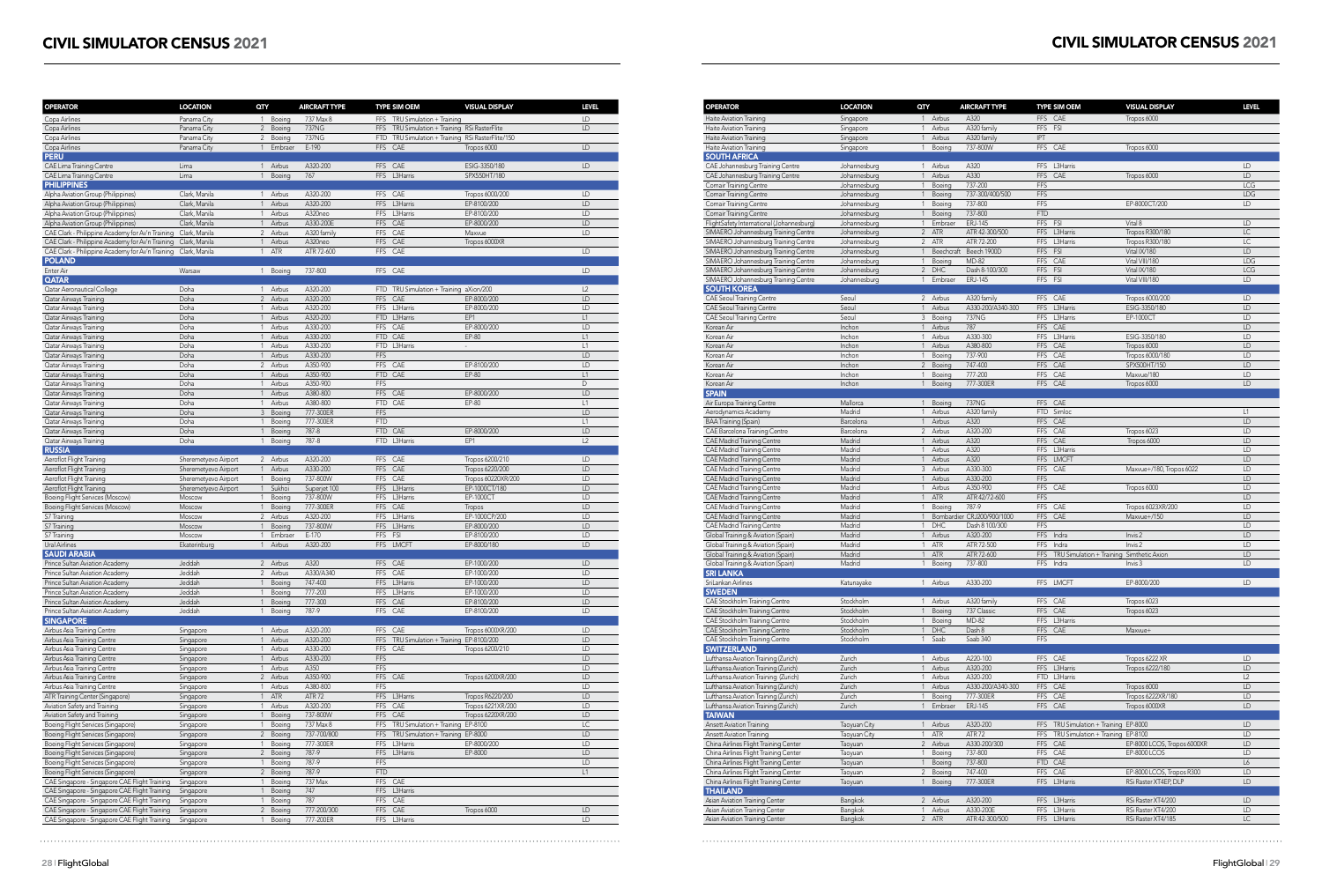| <b>OPERATOR</b>                               | <b>LOCATION</b>        | QTY                                    | <b>AIRCRAFT TYPE</b>  | <b>TYPE SIM OEM</b>                     | <b>VISUAL DISPLAY</b>                                    | <b>LEVEL</b> |
|-----------------------------------------------|------------------------|----------------------------------------|-----------------------|-----------------------------------------|----------------------------------------------------------|--------------|
| Asian Aviation Training Center                | Bangkok                | 4 ATR                                  | ATR 72-212A           | <b>FFS</b><br>L3Harris                  | RSi Raster XT4/200                                       | LD           |
| Asian Aviation Training Center                | Bangkok                | ATR<br>$\mathbf{1}$                    | ATR 72-212A           | <b>FTD</b><br>L3Harris                  |                                                          | L1           |
| Thai Airways Flight Simulator Training Center | Bangkok                | Airbus<br>$\mathbf{1}$                 | A300-600R             | L3Harris<br><b>FFS</b>                  | ESIG-3350/180                                            | LD           |
| Thai Airways Flight Simulator Training Center | Bangkok                | $\overline{2}$<br>Airbus               | A330/340              | <b>FFS</b><br>L3Harris                  | ESIG-3350GT/180                                          | LD           |
| Thai Airways Flight Simulator Training Center | Bangkok                | Airbus<br>$\mathbf{1}$                 | A380-800              | CAE<br><b>FFS</b>                       | EP-8000/200                                              | LD           |
| Thai Airways Flight Simulator Training Center | Bangkok                | Boeing<br>$\mathbf{1}$                 | 737-400               | L3Harris<br><b>FFS</b>                  | SPX550HT/150                                             | LD           |
| Thai Airways Flight Simulator Training Center | Bangkok                | $\mathbf{1}$<br>Boeing                 | 747-400               | L3Harris<br><b>FFS</b>                  | SPX550/150                                               | LD           |
| Thai Airways Flight Simulator Training Center | Bangkok                | $\overline{2}$<br>Boeing               | 777-200/300           | L3Harris<br><b>FFS</b>                  | ESIG-3350GT/180, EP-8000/200                             | LD           |
| <b>TURKEY</b>                                 |                        |                                        |                       |                                         |                                                          |              |
| CAE Pegasus                                   |                        | Boeing<br>1                            | 737NG                 | <b>FFS</b><br>CAE                       |                                                          |              |
| IFTC (Antalya)                                | Antalya                | Boeing<br>$\mathbf{1}$                 | 737-800W              | <b>FFS</b>                              | TRU Simulation + Training RSi Raster XT Flite            | LD           |
| IFTC (Istanbul)                               | Istanbul               | Airbus<br>$\mathbf{1}$<br>$\mathbf{1}$ | A320-200              | <b>FFS</b>                              | TRU Simulation + Training RSi Raster XT Flite            | LD<br>D      |
| IFTC (Istanbul)<br>IFTC (Istanbul)            | Istanbul<br>Istanbul   | Airbus<br>$\overline{2}$<br>Boeing     | A320-200<br>737-800W  | <b>FFS</b><br><b>FFS</b>                | TRU Simulation + Training RSi Raster XT Flite            | LD           |
| Pegasus Aviation Technologies                 | Kurtköy                | Airbus<br>$\mathbf{1}$                 | A320-200              | CAE<br><b>FFS</b>                       | Tropos 6200XR/200                                        | LD           |
| Pegasus Aviation Technologies                 | Kurtköy                | $\overline{2}$<br>Airbus               | A320neo               | CAE<br><b>FFS</b>                       | Tropos 6200/200                                          | LD           |
| Turkish Airlines Flight Training Centre       | Istanbul               | $\overline{2}$<br>Airbus               | A320-200              | CAE<br><b>FFS</b>                       | EP-8100/200                                              | LD           |
| Turkish Airlines Flight Training Centre       | Istanbul               | 3<br>Airbus                            | A320-200              | L3Harris<br><b>FFS</b>                  | EP-8100/1000CT                                           | LD           |
| Turkish Airlines Flight Training Centre       | Istanbul               | $\overline{2}$<br>Airbus               | A320neo               | CAE<br><b>FFS</b>                       | EP-8100/200                                              | LD           |
| Turkish Airlines Flight Training Centre       | Istanbul               | Airbus<br>$\mathbf{1}$                 | A330-200              | CAE<br><b>FFS</b>                       | EP-8100/200                                              | LD           |
| Turkish Airlines Flight Training Centre       | Istanbul               | 3<br>Airbus                            | A330-200              | FFS                                     |                                                          | LD           |
| Turkish Airlines Flight Training Centre       | Istanbul               | Airbus<br>$\mathbf{1}$                 | A330-200E             | <b>FFS</b><br>L3Harris                  | EP-8000/200                                              | LD           |
| Turkish Airlines Flight Training Centre       | Istanbul               | $\overline{2}$<br>Airbus               | A340-300E             | <b>FTD</b><br>L3Harris                  |                                                          | LD           |
| Turkish Airlines Flight Training Centre       | Istanbul               | Airbus<br>$\mathbf{1}$                 | A350-900              | <b>FFS</b><br>CAE                       | EP-8100/200                                              | LD           |
| Turkish Airlines Flight Training Centre       | Istanbul               | $\overline{c}$<br>Boeing               | 737 Max 8             | <b>FFS</b>                              | TRU Simulation + Training EP-8100/200                    | LD           |
| Turkish Airlines Flight Training Centre       | Istanbul               | 3<br>Boeing                            | 737-800               | CAE<br><b>FFS</b>                       | EP-1000CT/8000                                           | LD           |
| Turkish Airlines Flight Training Centre       | Istanbul               | Boeing<br>$\mathbf{1}$                 | 737-800W SFP          | Havelsan<br><b>FFS</b>                  | EP-8100/200                                              | LD           |
| Turkish Airlines Flight Training Centre       | Istanbul               | $\mathbf{1}$<br>Boeing                 | 737-800W SFP          | L3Harris<br><b>FFS</b>                  | EP-8100/200                                              | LD           |
| Turkish Airlines Flight Training Centre       | Istanbul               | 3<br>Boeing                            | 777-300ER             | <b>FFS</b><br>CAE                       | EP-8000/200 (2), EP-1000CT/200                           | LD           |
| Turkish Airlines Flight Training Centre       | Istanbul               | Boeing<br>$\mathbf{1}$                 | 787-9                 | CAE<br><b>FFS</b>                       | EP-8100/200                                              | LD           |
| Turkish Airlines Flight Training Centre       | Istanbul               | $\mathbf{1}$<br>Boeing                 | 787-9                 | FFS                                     |                                                          | LD           |
| <b>UAE</b><br>Air Arabia                      | Sharjah                | 2 Airbus                               | A320-200              | <b>FFS</b>                              | TRU Simulation + Training Simthetig/200, Rsi RasterFlite | LD           |
| CAE Abu Dhabi Training Centre                 | Abu Dhabi              | $\mathbf{1}$<br>Embraer                | ERJ-135/145           | <b>FFS</b><br>CAE                       | Tropos 6000XR                                            | LD           |
| CAE Dubai Silicon Oasis - Emirates-CAE FTC    | Dubai                  | $\overline{2}$<br>Airbus               | A320-200              | CAE<br><b>FFS</b>                       | Tropos R300, Tropos 6023                                 | LD           |
| CAE Dubai Silicon Oasis - Emirates-CAE FTC    | Dubai                  | 3<br>Boeing                            | 737-800               | CAE<br><b>FFS</b>                       | Tropos 6023                                              | LD           |
| CAE Dubai Silicon Oasis - Emirates-CAE FTC    | Dubai                  | $\mathbf{1}$<br>Boeing                 | 737 Max               | <b>FFS</b><br>CAE                       | Tropos 6023                                              | LD           |
| CAE Dubai Silicon Oasis - Emirates-CAE FTC    | Dubai                  | $\mathbf{1}$<br>Boeing                 | 777-200ER             | CAE<br><b>FFS</b>                       | Tropos R300/200                                          | LD           |
| <b>Emirates Training Center</b>               | Dubai                  | $\overline{4}$<br>Airbus               | A380-800              | <b>FFS</b><br>CAE                       | EP-8000/200 (3), Tropos 6220/200                         | LD           |
| <b>Emirates Training Center</b>               | Dubai                  | Airbus<br>$\mathbf{1}$                 | A380-800              | CAE<br><b>FTD</b>                       |                                                          | L1           |
| <b>Emirates Training Center</b>               | Dubai                  | $\mathbf{1}$<br>Boeing                 | 777-200 IGW           | <b>FFS</b><br>CAE                       | EP-8000/180                                              | LDG          |
| <b>Emirates Training Center</b>               | Dubai                  | 5<br>Boeing                            | 777-300ER             | CAE<br><b>FFS</b>                       | EP-8000/200 (4), EP-8000/180                             | LD           |
| <b>Emirates Training Center</b>               | Dubai                  | $\mathbf{1}$<br>Boeing                 | 777-300ER             | <b>FTD</b><br>CAE                       |                                                          | L1           |
| Etihad Airways                                | Abu Dhabi              | 3<br>Airbus                            | A320-200              | CAE<br><b>FFS</b>                       | Tropos 6221                                              | LD           |
| Etihad Airways                                | Abu Dhabi              | $\overline{2}$<br>Airbus               | A320-200              | CAE<br><b>FTD</b>                       |                                                          | L1           |
| Etihad Airways                                | Abu Dhabi              | $\mathbf{1}$<br>Airbus                 | A330-200              | <b>FTD</b><br>CAE                       |                                                          | L1           |
| Etihad Airways                                | Abu Dhabi              | $\mathbf{1}$<br>Airbus                 | A330-200E             | <b>FFS</b><br>CAE                       | Tropos 6222                                              | LD           |
| Etihad Airways                                | Abu Dhabi              | Airbus<br>$\mathbf{1}$                 | A340-600              | CAE<br><b>FFS</b>                       | Tropos 6222                                              | LD           |
| Etihad Airways                                | Abu Dhabi              | Airbus<br>$\mathbf{1}$                 | A350-900              | <b>FFS</b><br>CAE                       | Tropos 6023/200                                          | LD           |
| Etihad Airways                                | Abu Dhabi              | $\mathbf{1}$<br>Airbus                 | A350-900              | CAE<br><b>FTD</b>                       | Tropos 6000                                              | L1           |
| Etihad Airways                                | Abu Dhabi              | Airbus<br>$\mathbf{1}$<br>$\mathbf{1}$ | A380-800              | <b>FFS</b><br>CAE                       | Tropos 6222 XR 2                                         | LD<br>L1     |
| Etihad Airways<br>Etihad Airways              | Abu Dhabi<br>Abu Dhabi | Airbus<br>$\overline{2}$<br>Boeing     | A380-800<br>777-300ER | <b>FTD</b><br>CAE<br><b>FFS</b><br>CAE  |                                                          | LD           |
| Etihad Airways                                | Abu Dhabi              | Boeing<br>$\mathbf{1}$                 | 777-300ER             | <b>FTD</b><br>CAE                       | Tropos 6221                                              | L1           |
| Etihad Airways                                | Abu Dhabi              | 3<br>Boeing                            | 787-9                 | CAE<br>FFS                              | Tropos 6000 XR/200                                       | LD           |
| Etihad Airways                                | Abu Dhabi              | $\overline{2}$<br>Boeing               | 787-9                 | CAE<br><b>FTD</b>                       | Tropos 6000XR                                            | L1           |
| Pier Seven Aviation FZC                       | Sharjah                | Airbus<br>$\mathbf{1}$                 | A320-200              | FFS<br>L3Harris                         | EP-1000/180                                              | LD           |
| Pier Seven Aviation FZC                       | Sharjah                | $\mathbf{1}$<br>Boeing                 | 737-300               | FFS<br>FSI                              | RSi Raster XT/180                                        | LCG          |
| <b>UNITED KINGDOM</b>                         |                        |                                        |                       |                                         |                                                          |              |
| Avion IAGO Flight Training                    | London Gatwick         | 1 Airbus                               | A320-200              | <b>FFS</b><br>Avion                     | RSI xt5                                                  | LD           |
| Boeing Flight Services (Gatwick)              | London Gatwick         | $\mathbf{1}$<br>Boeing                 | 737 Max 8             | CAE<br><b>FFS</b>                       |                                                          | D            |
| Boeing Flight Services (Gatwick)              | London Gatwick         | $\sqrt{2}$<br>Boeing                   | 737 Max 8             | <b>FFS</b><br>TRU Simulation + Training | EP-8100/200                                              | LD           |
| Boeing Flight Services (Gatwick)              | London Gatwick         | $\mathbf{1}$<br>Boeing                 | 737-700/800           | <b>FFS</b><br><b>FSI</b>                | EP-8000/180                                              | LD           |
| Boeing Flight Services (Gatwick)              | London Gatwick         | 1<br>Boeing                            | 737-800W              | <b>MPS</b><br><b>FTD</b>                | RSi Raster XT/200                                        | L2           |
| Boeing Flight Services (Gatwick)              | London Gatwick         | $\mathbf{1}$<br>Boeing                 | 777-200/300           | CAE<br><b>FFS</b>                       |                                                          | LD           |
| Boeing Flight Services (Gatwick)              | London Gatwick         | $\overline{c}$<br>Boeing               | 777X                  | <b>FFS</b><br>TRU Simulation + Training |                                                          |              |
| Boeing Flight Services (Gatwick)              | London Gatwick         | 4<br>Boeing                            | 787-9                 | <b>FFS</b><br>L3Harris                  | EP-8100CT/200                                            | LD           |
| Boeing Flight Services (Gatwick)              | London Gatwick         | 3<br>Boeing                            | 787-9                 | L3Harris<br><b>FTD</b>                  | EP-80                                                    | L1           |
| British Airways Flight Training               | London Heathrow        | Airbus<br>$\mathbf{1}$                 | A320-200              | CAE<br><b>FFS</b>                       | RSi Raster XT/200                                        | LD           |
| British Airways Flight Training               | London Heathrow        | 3 Airbus                               | A320-200              | L3Harris<br><b>FFS</b>                  | ESIG-3350/180 (2), RSi Raster XT4/200                    | LD           |
| British Airways Flight Training               | London Heathrow        | $\mathbf{1}$<br>Airbus                 | A350-900              | L3Harris<br><b>FFS</b>                  | <b>RS200</b>                                             | LD           |
| British Airways Flight Training               | London Heathrow        | Airbus<br>1                            | A380-800              | L3Harris<br><b>FFS</b>                  | RSi Raster XT4/200                                       | LD           |
| British Airways Flight Training               | London Heathrow        | $\overline{2}$<br>Boeing               | 747-400               | <b>FFS</b><br>CAE                       | RSi Raster XT4/150                                       | LCG          |
| British Airways Flight Training               | London Heathrow        | $\mathbf{1}$<br>Boeing                 | 747-400               | L3Harris<br><b>FFS</b>                  | Rsi Raster XT4/150                                       | LDG          |
| British Airways Flight Training               | London Heathrow        | $\mathbf{1}$<br>Boeing                 | 777-200               | CAE<br><b>FTD</b>                       |                                                          | $L^2$        |

| <b>OPERATOR</b>                                                          | <b>LOCATION</b>                                              | OTY                          |                     | <b>AIRCRAFT TYPE</b>       |                          | <b>TYPE SIM OEM</b>                     | <b>VISUAL DISPLAY</b>               | <b>LEVEL</b> |
|--------------------------------------------------------------------------|--------------------------------------------------------------|------------------------------|---------------------|----------------------------|--------------------------|-----------------------------------------|-------------------------------------|--------------|
| British Airways Flight Training                                          | London Heathrow                                              |                              | 3 Boeing            | 777-200ER                  | <b>FFS</b>               | CAE                                     | RSi Raster XT4/180 (2), EP-1000/150 | LD           |
| British Airways Flight Training                                          | London Heathrow                                              | $\mathbf{1}$                 | Boeing              | 787-8                      | <b>FFS</b>               | CAE                                     | RSi Raster XT4/200                  | LD           |
| British Airways Flight Training                                          | London Heathrow                                              | $\overline{2}$               | Boeing              | 787-9                      | <b>FFS</b>               | L3Harris                                | EP-8000/200, RSi Raster XT5/200     | LD           |
| CAE London Burgess Hill Training Center                                  | <b>Burgess Hill</b>                                          | $\overline{1}$               | Airbus              | A320                       | <b>FFS</b>               | CAE                                     | Tropos 6000/200                     | LD           |
| CAE London Burgess Hill Training Center                                  | <b>Burgess Hill</b>                                          | $\mathbf{1}$                 | Airbus              | A320                       | <b>FFS</b>               | CAE                                     | Tropos 6000/180                     | LD           |
| CAE London Burgess Hill Training Center                                  | <b>Burgess Hill</b>                                          | $\mathbf{1}$                 | Boeing              | 747-400/8                  | <b>FFS</b>               | CAE                                     | SPX500/180                          | LD           |
| CAE London Burgess Hill Training Center                                  | <b>Burgess Hill</b>                                          | $\mathbf{1}$                 | Embraer             | ERJ-135/145                | FFS                      | CAE                                     | <b>Tropos R300/180</b>              | LD           |
| CAE London Gatwick Training Centre                                       | London Gatwick                                               | 5                            | Airbus              | A320 family                | FFS                      | CAE                                     |                                     | LD           |
| CAE London Gatwick Training Centre                                       | London Gatwick                                               | $\mathbf{1}$                 | Airbus              | A320                       | <b>FFS</b>               | L3Harris                                | EP-1000CT/200                       | LD           |
| CAE London Gatwick Training Centre                                       | London Gatwick                                               | $\mathbf{1}$                 | Airbus              | A320 family                | FFS                      |                                         |                                     | LD           |
| CAE London Gatwick Training Centre                                       | London Gatwick                                               | $\mathbf{1}$                 | Airbus              | A330-200                   | <b>FFS</b>               | CAE                                     | Tropos 6023                         | LD           |
| CAE London Gatwick Training Centre                                       | London Gatwick                                               | $\mathbf{1}$                 | Airbus              | A350                       | <b>FFS</b>               | CAE                                     | Tropos 6023                         | LD           |
| CAE London Gatwick Training Centre                                       | London Gatwick                                               | $\mathbf{1}$<br>$\mathbf{1}$ |                     | BAE Systems BAe 146-200    | FFS<br>FFS               | CAE<br>CAE                              | <b>ESIG-3350</b>                    | LD           |
| CAE London Gatwick Training Centre<br>CAE London Gatwick Training Centre | London Gatwick<br>London Gatwick                             | $\overline{c}$               | Boeing<br>Boeing    | 737 Classic<br>737-700/800 | <b>FFS</b>               | CAE                                     |                                     |              |
| CAE London Gatwick Training Centre                                       | London Gatwick                                               | $\mathbf{1}$                 | Boeing              | 767-300                    | FFS                      | CAE                                     |                                     |              |
| CAE London Gatwick Training Centre                                       | London Gatwick                                               | $\mathbf{1}$                 | Boeing              | 787                        | FFS                      | CAE                                     |                                     | LD           |
| CAE London Gatwick Training Centre                                       | London Gatwick                                               | $\mathbf{1}$                 | Embraer             | E-170/190                  | <b>FFS</b>               | CAE                                     | Tropos/180                          | LD           |
| CAE Manchester Training Centre                                           | Manchester                                                   | $\mathbf{1}$                 | Airbus              | A320                       | FFS                      | L3Harris                                | ESIG-3350/180                       | LD           |
| CAE Manchester Training Centre                                           | Manchester                                                   | $\mathbf{1}$                 | Airbus              | A320-200                   | FFS                      | CAE                                     |                                     | LD           |
| CAE Manchester Training Centre                                           | Manchester                                                   | $\mathbf{1}$                 | Airbus              | A330                       | FFS                      |                                         |                                     | LD           |
| CAE Manchester Training Centre                                           | Manchester                                                   | $\mathbf{1}$                 | Boeing              | 737 Classic                | <b>FFS</b>               | L3Harris                                |                                     |              |
| CAE Manchester Training Centre                                           | Manchester                                                   | $\mathbf{1}$                 | Boeing              | 757                        | <b>FFS</b>               | L3Harris                                | ESIG-3250/150                       | LB/C         |
| Cardiff Aviation                                                         | Cardiff Rhoose                                               | $\mathbf{1}$                 | Boeing              | 747-400                    | <b>FFS</b>               | L3Harris                                | RSi Raster XT5/150                  | LCG          |
| East Midlands Training (Ryanair)                                         | London Stansted                                              | 6                            | Boeing              | 737-800                    | FFS                      | CAE                                     | Tropos 6000XR/6200                  | LD           |
| East Midlands Training (Ryanair)                                         | London Stansted                                              | 3                            | Boeing              | 737 Max 8                  | FFS                      | CAE                                     | Tropos 6000XR/200                   | LD           |
| East Midlands Training (Ryanair)                                         | East Midlands Airport                                        | $\mathbf{1}$                 | Boeing              | 737-800                    | <b>FFS</b>               | CAE                                     | Tropos 6200/180                     | LB           |
| East Midlands Training (Ryanair)                                         | London Stansted                                              | 3                            | Boeing              | 737-800                    | <b>FTD</b>               | <b>MPS</b>                              | RSi Raster XT4                      | L1           |
| East Midlands Training (Ryanair)                                         | East Midlands Airport                                        | $\overline{2}$               | Boeing              | 737-800                    | <b>FTD</b>               | <b>MPS</b>                              | RSi XT4/200                         | L2           |
| Jet Masterclass                                                          | London Gatwick                                               | $\mathbf{1}$                 | Boeing              | 737-800                    | <b>FTD</b>               |                                         | RSi Raster XT                       | L1           |
| Jet2<br>Jet2                                                             | Leeds Bradford Int'l airport<br>Leeds Bradford Int'l airport | $\overline{1}$               | Boeing              | 737-800<br>737-800         | <b>FFS</b><br><b>FFS</b> | L3Harris<br>TRU Simulation + Training   | RSi Raster XT5<br>RSi Raster XT4    | LD<br>LD     |
| Jet2                                                                     | Leeds Bradford Int'l airport                                 | $\mathbf{1}$<br>$\mathbf{1}$ | Boeing              | 757-200                    | <b>FFS</b>               | CAE                                     | RSi Raster XT4                      | LCG          |
| L3Harris Commercial Aviation (London)                                    | London Gatwick                                               | $\overline{2}$               | Boeing<br>Airbus    | A320-200                   | <b>FFS</b>               | L3Harris                                |                                     | LD           |
| L3Harris Commercial Aviation (London)                                    | London Gatwick                                               | $\mathbf{1}$                 | Airbus              | A320-200                   | FFS                      | <b>LMCFT</b>                            | RSi Raster XT4                      | LD           |
| L3Harris Commercial Aviation (London)                                    | London Gatwick                                               | $\mathbf{1}$                 | Airbus              | A320-200                   | <b>FTD</b>               | L3Harris                                | RSi Raster XT4 Lite/200             | L1           |
| L3Harris Commercial Aviation (London)                                    | London Gatwick                                               | $\mathbf{1}$                 | Airbus              | A330-200                   | <b>FFS</b>               | L3Harris                                | Epic 88 XT5                         | LD           |
| L3Harris Commercial Aviation (London)                                    | London Gatwick                                               | $\mathbf{1}$                 | Boeing              | 737-700                    | <b>FTD</b>               | L3Harris                                | RSi Raster XT                       | L2           |
| L3Harris Commercial Aviation (London)                                    | London Gatwick                                               | $\overline{c}$               | Boeing              | 737-800                    | <b>FFS</b>               | L3Harris                                | RSi Raster XT5/200                  | LD           |
| L3Harris Commercial Aviation (Southampton)                               | Southampton                                                  | $\mathbf{1}$                 | Airbus              | A320-200                   | <b>FFS</b>               | L3Harris                                | RSi Raster XT4/180                  | LD           |
| PMFlight                                                                 | Redhill Airport                                              | $\mathbf{1}$                 | Airbus              | A320                       | <b>FTD</b>               |                                         | 160 degree                          |              |
| PMFlight                                                                 | Redhill Airport                                              | $\mathbf{1}$                 | Boeing              | 737-800                    | <b>FTD</b>               |                                         | 4 channel Vital                     | LD           |
| Quadrant Systems                                                         | <b>Burgess Hill</b>                                          | $\mathbf{1}$                 | Airbus              | A320-200                   | <b>FFS</b>               | CAE                                     | EP-1000/180                         | LD           |
| Quadrant Systems                                                         | <b>Burgess Hill</b>                                          | $\mathbf{1}$                 | Boeing              | 737-800                    | <b>FFS</b>               | <b>LMCFT</b>                            | EP-8000                             | LD           |
| Quadrant Systems                                                         | <b>Burgess Hill</b>                                          | $\mathbf{1}$                 | Boeing              | 757-200                    | <b>FFS</b>               | FSI                                     | EP-1000                             | LD           |
| VA Airline Training                                                      | Cambridge                                                    | $\mathbf{1}$                 | Airbus              | A320-200                   | <b>FTD</b>               | <b>MPS</b>                              | RSI XT5                             | L1           |
| VA Airline Training                                                      | Cambridge                                                    | $\mathbf{1}$                 | Boeing              | 737-800                    | <b>FTD</b>               | <b>MPS</b>                              | <b>RSi XT4/200</b>                  | L1           |
| <b>USA</b><br>ABX Air                                                    | Wilmington, Ohio                                             |                              | 1 M Douglas DC-8-62 |                            | <b>FTD</b>               | L3Harris                                | SP1/4w                              | LB           |
| ABX Air                                                                  | Wilmington, Ohio                                             | $\mathbf{1}$                 | M Douglas DC-9-30   |                            | <b>FFS</b>               | TRU Simulation + Training ESIG-3350/180 |                                     | LC           |
| AeroStar Training Services                                               | Kissimmee, Florida                                           | $\mathbf{1}$                 | Airbus              | A320-232                   | <b>FFS</b>               | CAE                                     | Maxvue+/180                         | LD           |
| AeroStar Training Services                                               | Kissimmee, Florida                                           | $\overline{2}$               | Boeing              | 737-700/800                | <b>FFS</b>               |                                         |                                     | LD           |
| Air Training Support                                                     | Denver, Colorado                                             | $\mathbf{1}$                 |                     | Beechcraft Beech 1900D     | <b>FFS</b>               |                                         |                                     | LD           |
| Air Training Support                                                     | Denver, Colorado                                             | $\overline{2}$               |                     | Beechcraft Beech 1900D     | <b>FTD</b>               |                                         |                                     | LC           |
| Air Training Support                                                     | Denver, Colorado                                             | $\mathbf{1}$                 | Boeing              | 747-200                    | <b>FFS</b>               | CAE                                     | EP-1000                             | LC           |
| Airborne Training Services                                               | Wilmington, Ohio                                             | $\mathbf{1}$                 | Boeing              | 767-200                    | <b>FFS</b>               | CAE                                     | SP3/4w                              | LC           |
| Airbus Training Centre (Denver)                                          | Denver, Colorado                                             | 1                            | Airbus              | A320-200                   | <b>FFS</b>               | <b>FSI</b>                              |                                     | LD           |
| Airbus Training Centre (Denver)                                          | Denver, Colorado                                             | $\overline{2}$               | Airbus              | A320-200                   | FFS                      |                                         |                                     | LD           |
| Airbus Training Centre (Denver)                                          | Denver, Colorado                                             | $\mathbf{1}$                 | Airbus              | A320neo                    | <b>FFS</b>               | L3Harris                                |                                     | LD           |
| Airbus Training Centre (Miami)                                           | Miami, Florida                                               | $\overline{c}$               | Airbus              | A320-200                   | <b>FFS</b>               | CAE                                     |                                     | LD           |
| Airbus Training Centre (Miami)                                           | Miami, Florida                                               |                              | 2 Airbus            | A320-200                   | <b>FFS</b>               | FSI                                     |                                     | LD           |
| Airbus Training Centre (Miami)                                           | Miami, Florida                                               |                              | 3 Airbus            | A320-200                   | FFS                      | L3Harris                                | EP-8000CT                           | LD           |
| Airbus Training Centre (Miami)                                           | Miami, Florida                                               | $\overline{2}$               | Airbus              | A320-200                   | FFS                      |                                         |                                     | LD           |
| Airbus Training Centre (Miami)                                           | Miami, Florida                                               |                              | 3 Airbus            | A320-200                   | <b>FTD</b>               |                                         |                                     | L4           |
| Airbus Training Centre (Miami)                                           | Miami, Florida                                               | $\mathbf{1}$                 | Airbus              | A330-200                   | FFS                      | CAE                                     | Tropos 6000/200                     | LD           |
| Airbus Training Centre (Miami)                                           | Miami, Florida                                               | $\overline{2}$               | Airbus              | A330-200                   | <b>FTD</b>               |                                         |                                     | L4           |
| Airbus Training Centre (Miami)                                           | Miami, Florida                                               | $\mathbf{1}$                 | Airbus              | A340-300                   | <b>FFS</b>               | CAE                                     | Tropos 6000/200                     | LD           |
| Airbus Training Centre (Miami)                                           | Miami, Florida                                               | $\mathbf{1}$                 | Airbus              | A350-900                   | <b>FFS</b>               | FSI                                     | Vital 1100/200                      | LD           |
| Alaska Airlines<br>Alaska Airlines                                       | Seattle, Washington<br>Seattle, Washington                   | $\mathbf{1}$<br>$\mathbf{1}$ | Boeing              | 737-700<br>737-700         | <b>FFS</b><br><b>FTD</b> | L3Harris<br>L3Harris                    |                                     | LD<br>L5     |
| Alaska Airlines                                                          | Seattle, Washington                                          | $\mathbf{1}$                 | Boeing<br>Boeing    | 737-800                    | FFS                      | CAE                                     | Tropos 6000                         | LD           |
| Alaska Airlines                                                          | Seattle, Washington                                          | $\mathbf{1}$                 | Boeing              | 737-800                    | <b>FTD</b>               |                                         |                                     | L5           |
| Alaska Airlines                                                          | Seattle, Washington                                          | $\overline{2}$               | Boeing              | 737-900                    | <b>FFS</b>               |                                         |                                     | LD           |
| Alaska Airlines                                                          | Seattle, Washington                                          | $\mathbf{1}$                 | Boeing              | 737NG                      | <b>FFS</b>               | L3Harris                                | ESIG-3800/180                       | LD           |
| Alaska Airlines                                                          | Seattle, Washington                                          | 1                            | Boeing              | 737 Max 9                  | <b>FFS</b>               | CAE                                     |                                     | LD           |
|                                                                          |                                                              |                              |                     |                            |                          |                                         |                                     |              |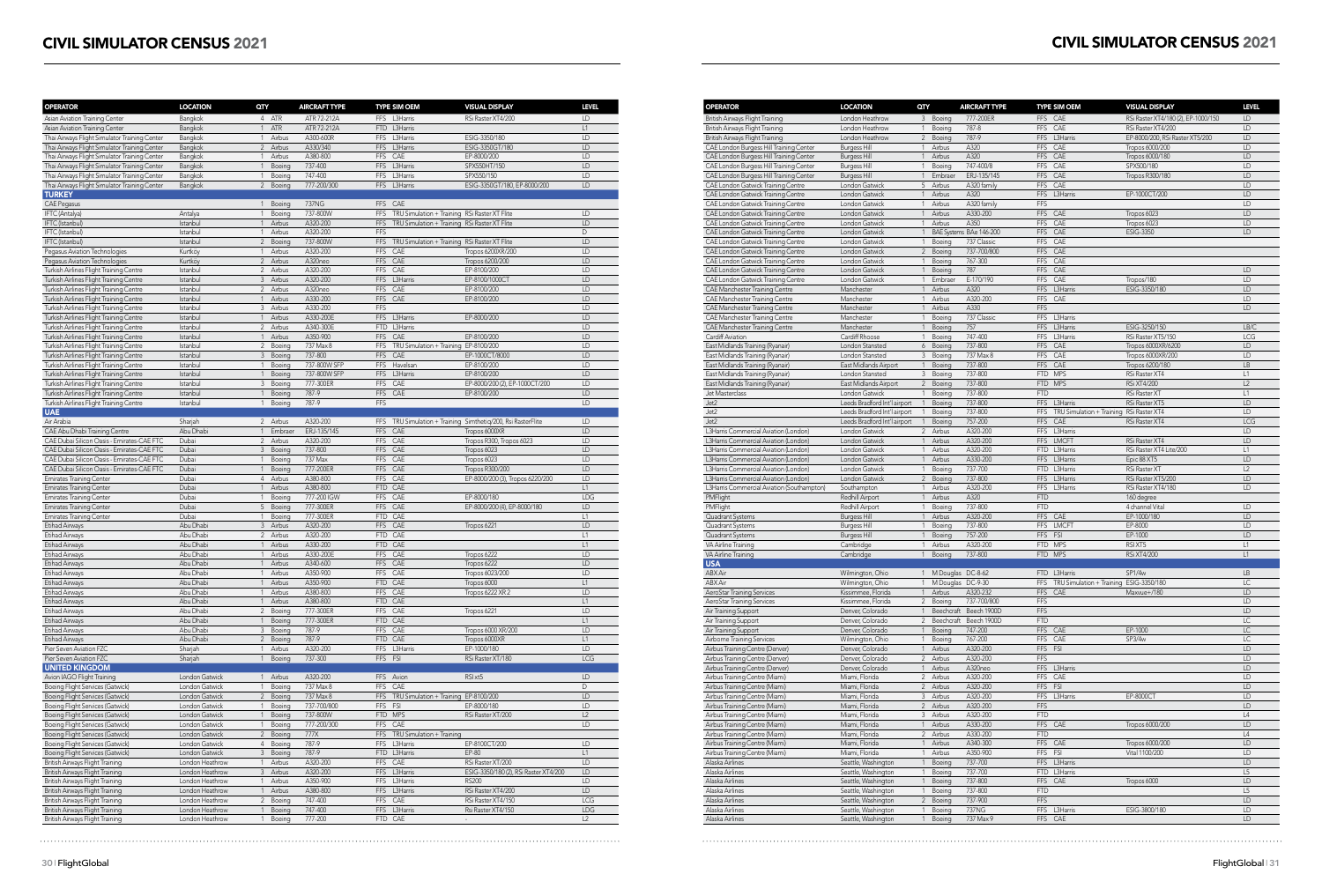| <b>OPERATOR</b>                              | <b>LOCATION</b>           | OTY            |                   | <b>AIRCRAFT TYPE</b>  |            | <b>TYPE SIM OEM</b>               | <b>VISUAL DISPLAY</b>                  | <b>LEVEL</b>   |
|----------------------------------------------|---------------------------|----------------|-------------------|-----------------------|------------|-----------------------------------|----------------------------------------|----------------|
| Allegiant Airlines                           | Las Vegas, Nevada         |                | 1 Airbus          | A320-200              | FFS        |                                   |                                        | LD             |
| American Airlines Flight Academy (Charlotte) | Charlotte, North Carolina | 4              | Airbus            | A320-200              | <b>FFS</b> | CAE                               | SPX200/4w, Tropos 6000 (2), Maxvue+180 | LD             |
| American Airlines Flight Academy (Charlotte) | Charlotte, North Carolina |                | 2 Airbus          | A320-232              | <b>FTD</b> | CAE                               |                                        | L4             |
| American Airlines Flight Academy (Charlotte) | Charlotte, North Carolina | $\overline{2}$ | Airbus            | A330-223/323          | <b>FFS</b> | CAE                               | Maxvue+/180, Tropos 6000               | LD             |
| American Airlines Flight Academy (Charlotte) | Charlotte, North Carolina |                | 3 Airbus          | A330-243              | <b>FTD</b> | CAE                               |                                        | L4             |
| American Airlines Flight Academy (Charlotte) | Charlotte, North Carolina | $\mathbf{1}$   | Boeing            | 757-200               | <b>FFS</b> | CAE                               | Vital IV/4w                            | LC             |
| American Airlines Flight Academy (Charlotte) | Charlotte, North Carolina | $\overline{1}$ | Bombardier CRJ900 |                       | FFS        | CAE                               |                                        | LD             |
| American Airlines Flight Academy (Charlotte) | Charlotte, North Carolina | $\mathbf{1}$   | Embraer           | $E-170$               | <b>FFS</b> | CAE                               | Maxvue                                 | LD             |
| American Airlines Flight Academy (Charlotte) | Charlotte, North Carolina | $\overline{2}$ | Embraer           | E-190                 | <b>FTD</b> | CAE                               |                                        | L4             |
| American Airlines Flight Academy (Charlotte) | Charlotte, North Carolina | $\overline{1}$ | Embraer           | ERJ-145               | <b>FFS</b> | CAE                               |                                        | LD             |
| American Airlines Flight Academy (Dallas)    | Dallas/Fort Worth, Texas  | 6              | Airbus            | A320-200              | FFS        | CAE                               |                                        | LD             |
|                                              |                           |                |                   |                       |            |                                   |                                        | LD             |
| American Airlines Flight Academy (Dallas)    | Dallas/Fort Worth, Texas  | $\overline{2}$ | Airbus            | A320-200              | FFS        |                                   |                                        |                |
| American Airlines Flight Academy (Dallas)    | Dallas/Fort Worth, Texas  | $\overline{1}$ | Airbus            | A320-232              | FFS        | CAE                               | Tropos 6000                            | LD             |
| American Airlines Flight Academy (Dallas)    | Dallas/Fort Worth, Texas  | $\overline{4}$ | Airbus            | A320-232              | FTD        | CAE                               |                                        | L4             |
| American Airlines Flight Academy (Dallas)    | Dallas/Fort Worth, Texas  | $\overline{7}$ | Boeing            | 737-800               | <b>FFS</b> | CAE                               | ESIG-3350/180 (4), Tropos (1)          | LD             |
| American Airlines Flight Academy (Dallas)    | Dallas/Fort Worth, Texas  | $\overline{1}$ | Boeing            | 737-800               | <b>FFS</b> |                                   |                                        | LD             |
| American Airlines Flight Academy (Dallas)    | Dallas/Fort Worth, Texas  | 1              | Boeing            | 737 Max 8             | <b>FFS</b> | CAE                               |                                        | D              |
| American Airlines Flight Academy (Dallas)    | Dallas/Fort Worth, Texas  | $\overline{c}$ | Boeing            | 757-200               | <b>FFS</b> | CAE                               | SPX200T/150, SPX500HT/150              | LD             |
| American Airlines Flight Academy (Dallas)    | Dallas/Fort Worth, Texas  | $\overline{1}$ | Boeing            | 757-200               | <b>FTD</b> | CAE                               |                                        | L5             |
| American Airlines Flight Academy (Dallas)    | Dallas/Fort Worth, Texas  | $\mathbf{1}$   | Boeing            | 767-200               | <b>FFS</b> | L3Harris                          | SP1/4w, ESIG-3350/4W                   | LC             |
| American Airlines Flight Academy (Dallas)    | Dallas/Fort Worth, Texas  | $\mathbf{1}$   | Boeing            | 767-300ER             | FFS        | CAE                               | ESIG-3350/180                          | LD             |
| American Airlines Flight Academy (Dallas)    | Dallas/Fort Worth, Texas  | 3              | Boeing            | 777-200               | FFS        | CAE                               | ESIG-3350/180                          | LD             |
| American Airlines Flight Academy (Dallas)    | Dallas/Fort Worth, Texas  | 1              | Boeing            | 777-300ER             | <b>FFS</b> | CAE                               |                                        | LD             |
| American Airlines Flight Academy (Dallas)    | Dallas/Fort Worth, Texas  | $\overline{c}$ | Boeing            | 787-8                 | <b>FFS</b> | CAE                               |                                        | LD             |
| American Airlines Flight Academy (Dallas)    | Dallas/Fort Worth, Texas  | 3              | Boeing            | 787-9                 | FFS        |                                   |                                        | LD             |
| American Airlines Flight Academy (Dallas)    | Dallas/Fort Worth, Texas  | $\mathbf{1}$   | Boeing            | MD-82                 | <b>FFS</b> | CAE                               | ESIG-3350/4w                           | LD             |
| American Airlines Flight Academy (Dallas)    | Dallas/Fort Worth, Texas  | $\overline{2}$ | Embraer           | ERJ-145               | <b>FFS</b> | CAE                               | ESIG-3350/180                          | LD             |
| Atlas Air                                    | Miami, Florida            | $\mathbf{1}$   | Boeing            | 747-400               | <b>FTD</b> | CAE                               |                                        | L4             |
| Atlas Air                                    | Miami, Florida            | $\mathbf{1}$   | Boeing            | 747-400               | <b>FTD</b> | L3Harris                          |                                        | L5             |
| Atlas Air                                    | Miami, Florida            | $\mathbf{1}$   | Boeing            | 747-8                 | <b>FTD</b> | CAE                               |                                        | L4             |
| Atlas Air                                    | Miami, Florida            | $\mathbf{1}$   | Boeing            | 767-300ER             | <b>FTD</b> |                                   |                                        | L4             |
| Atlas Air/PanAm (Miami)                      | Miami, Florida            | $\mathbf{1}$   | Boeing            | 747-200               | <b>FFS</b> | L3Harris                          | RSi Raster XT                          | LC             |
| Atlas Air/PanAm (Miami)                      | Miami, Florida            | $\mathbf{1}$   | Boeing            | 747-400               | <b>FFS</b> | CAE                               | Tropos 6000/Lcos                       | LC             |
| Atlas Air/PanAm (Miami)                      | Miami, Florida            | $\mathbf{1}$   | Boeing            | 747-400F              | <b>FFS</b> | L3Harris                          | Tropos                                 | LD             |
| ATP Jets                                     | Dallas, Texas             | 5              |                   | Bombardier CRJ100/200 | <b>FTD</b> |                                   |                                        | L4             |
| ATR Training Center (Miami)                  | Miami, Florida            | $\mathbf{1}$   | <b>ATR</b>        | ATR 72-212A           | <b>FFS</b> | CAE                               | Tropos 6220XR/200                      | LD             |
| Avenger Flight Group                         | Dallas, Texas             | $\overline{2}$ | Boeing            | 767-300ER             | <b>FFS</b> | CAE                               | Tropos 6000XR                          | LD             |
| Avenger Flight Group                         | Dallas, Texas             | $\mathbf{1}$   | Boeing            | 767-300ER             | <b>FTD</b> |                                   |                                        | L4             |
| Avenger Flight Group                         | Dallas, Texas             | $\mathbf{1}$   | Boeing            | 777-300ER             | <b>FFS</b> | CAE                               | Tropos 6000XR                          | LD             |
| Avenger Flight Group                         | Dallas, Texas             | $\overline{1}$ | Embraer           | ERJ-145               | FFS        | CAE                               | Tropos 6000XR                          | LD             |
| Avenger Flight Group                         | Dallas, Texas             | $\mathbf{1}$   | Embraer           | <b>ERJ-145</b>        | <b>FTD</b> | CAE                               |                                        | L4             |
| Avenger Flight Group (Fort Lauderdale)       | Fort Lauderdale, Florida  | $\overline{2}$ | Airbus            | A320-200              | <b>FFS</b> | CAE                               | Tropos 6000XR                          | LD             |
| Avenger Flight Group (Fort Lauderdale)       | Fort Lauderdale, Florida  | 2              | Airbus            | A320-200              | <b>FFS</b> | L3Harris                          |                                        | LD             |
| Avenger Flight Group (Fort Lauderdale)       | Fort Lauderdale, Florida  | $\mathbf{1}$   | Airbus            | A320-200              | <b>FTD</b> | <b>MPS</b>                        | Raster XT5                             | L <sub>5</sub> |
|                                              |                           | $\overline{2}$ |                   | A320-200              | <b>FFS</b> | CAE                               |                                        | LD             |
| Avenger Flight Group (Fort Worth)            | Fort Worth, Texas         | $\mathbf{1}$   | Airbus            |                       |            | <b>LMCFT</b>                      | Tropos 6000XR<br>EP-8000               | L <sub>5</sub> |
| Avenger Flight Group (Fort Worth)            | Fort Worth, Texas         |                | Airbus            | A320-200              | <b>FTD</b> |                                   |                                        |                |
| Avenger Flight Group (Fort Worth)            | Fort Worth, Texas         | $\mathbf{1}$   | Airbus            | A320-200              | FFS        |                                   |                                        | LD             |
| Avenger Flight Group (Fort Worth)            | Fort Worth, Texas         | $\overline{2}$ | Boeing            | 737-800               | <b>FFS</b> | CAE                               | Tropos 6000XR                          | LD             |
| Avenger Flight Group (Fort Worth)            | Fort Worth, Texas         | $\mathbf{1}$   | Boeing            | 737-800               | <b>FTD</b> | <b>MPS</b>                        | Raster XT4                             | L <sub>5</sub> |
| Avenger Flight Group (Fort Worth)            | Fort Worth, Texas         | $\mathbf{1}$   | Boeing            | 787-9                 | <b>FFS</b> | CAE                               | Tropos 6000XR                          | LD             |
| Avenger Flight Group (Fort Worth)            | Fort Worth, Texas         |                | Boeing            | 787-9                 | <b>FTD</b> |                                   |                                        | L <sub>5</sub> |
| Avenger Flight Group (Fort Worth)            | Fort Worth, Texas         | $\mathbf{1}$   | Embraer           | $E-170$               | <b>FFS</b> | CAE                               | EP-8000                                | LD             |
| Avenger Flight Group (Las Vegas)             | Las Vegas, Nevada         | 1              | Airbus            | A320-200              | <b>FFS</b> | L3Harris                          |                                        | LD             |
| Avenger Flight Group (Las Vegas)             | Las Vegas, Nevada         | $\overline{2}$ | Airbus            | A320-200              | FFS        |                                   |                                        | LD             |
| Boeing Flight Services (Miami)               | Miami, Florida            | 3              | Boeing            | 737 Max 8             | <b>FFS</b> | TRU Simulation + Training EP-8100 |                                        | LD             |
| Boeing Flight Services (Miami)               | Miami, Florida            | $\mathbf{1}$   | Boeing            | 737-300               |            | FFS FSI                           | EP-1000/4W                             | LC             |
| Boeing Flight Services (Miami)               | Miami, Florida            | $\overline{4}$ | Boeing            | 737-700/800           | <b>FFS</b> | CAE                               | EP-8000                                | LD             |
| Boeing Flight Services (Miami)               | Miami, Florida            |                | Boeing            | 737-700/800           | <b>FFS</b> | <b>FSI</b>                        | EP-8000                                | LD             |
| Boeing Flight Services (Miami)               | Miami, Florida            | 1              | Boeing            | 737-800               | FFS        |                                   |                                        | LD             |
| Boeing Flight Services (Miami)               | Miami, Florida            |                | Boeing            | 747-400               | <b>FFS</b> | CAE                               |                                        | LD             |
| Boeing Flight Services (Miami)               | Miami, Florida            | $\mathbf{1}$   | Boeing            | 747-400F              | <b>FFS</b> | CAE                               | EP-1000CT                              | LD             |
| Boeing Flight Services (Miami)               | Miami, Florida            | $\mathbf{1}$   | Boeing            | 747-400F              | FTD        | CAE                               |                                        | L4             |
| Boeing Flight Services (Miami)               | Miami, Florida            |                | Boeing            | 747-8                 | <b>FFS</b> | CAE                               | EP-1000CT                              | LD             |
| Boeing Flight Services (Miami)               | Miami, Florida            | $\overline{1}$ | Boeing            | 747-8                 | <b>FTD</b> | CAE                               |                                        | L4             |
| Boeing Flight Services (Miami)               | Miami, Florida            | 1              | Boeing            | 747-8F                | <b>FFS</b> | CAE                               | EP-1000CT                              | LD             |
| Boeing Flight Services (Miami)               | Miami, Florida            |                | Boeing            | 747-8F                | <b>FTD</b> |                                   |                                        | L4             |
| Boeing Flight Services (Miami)               | Miami, Florida            | $\mathbf{1}$   | Boeing            | 757-200               | <b>FFS</b> | CAE                               | Vital VIII                             | LD             |
| Boeing Flight Services (Miami)               | Miami, Florida            | $\mathbf{1}$   | Boeing            | 757-200               | <b>FFS</b> | FSI                               | EP-1000CT                              | LC             |
| Boeing Flight Services (Miami)               | Miami, Florida            | $\overline{c}$ | Boeing            | 767-300ER             | <b>FFS</b> | CAE                               | EP-1000CT, Vital VIII                  | LC             |
| Boeing Flight Services (Miami)               | Miami, Florida            | $\overline{1}$ | Boeing            | 767-300ER             | <b>FFS</b> | <b>FSI</b>                        | EP-1000CT/4W                           | LC             |
| Boeing Flight Services (Miami)               | Miami, Florida            | 1              | Boeing            | 767-300ER             | <b>FFS</b> |                                   |                                        | LD             |
| Boeing Flight Services (Miami)               | Miami, Florida            | $\overline{c}$ | Boeing            | 777-200/300ER         | <b>FFS</b> | CAE                               | EP-1000CT                              | LD             |
| Boeing Flight Services (Miami)               | Miami, Florida            | $\overline{c}$ | Boeing            | 787-8/9               | <b>FTD</b> | L3Harris                          | EP1                                    | L5             |
| Boeing Flight Services (Miami)               | Miami, Florida            |                | 4 Boeing          | 787-9                 | <b>FFS</b> | L3Harris                          | EP-1000CT/200 (2), EP8100/200          | LD             |
| Boeing Flight Services (Miami)               | Miami, Florida            |                | 1 Boeing          | 787-9                 |            | FTD L3Harris                      | $EP-1$                                 | L1             |
|                                              |                           |                |                   |                       |            |                                   |                                        |                |

| <b>OPERATOR</b>                                                                    | <b>LOCATION</b>                                      | <b>OTY</b>                       |                              | <b>AIRCRAFT TYPE</b>                              |                          | <b>TYPE SIM OEM</b> | <b>VISUAL DISPLAY</b>                           | <b>LEVEL</b> |
|------------------------------------------------------------------------------------|------------------------------------------------------|----------------------------------|------------------------------|---------------------------------------------------|--------------------------|---------------------|-------------------------------------------------|--------------|
| Boeing Flight Services (Miami)                                                     | Miami, Florida                                       | $\overline{1}$                   | Boeing                       | MD-11                                             | <b>FFS</b>               | CAE                 | EP-1000CT                                       | LD           |
| CAE Dallas East Training Centre                                                    | Dallas/Fort Worth, Texas                             | $\mathbf{1}$                     | Airbus                       | A320                                              | <b>FFS</b>               | CAE                 |                                                 |              |
| CAE Dallas East Training Centre                                                    | Dallas/Fort Worth, Texas                             | $\overline{2}$                   | Boeing                       | 737 Max                                           | <b>FFS</b>               | CAE                 | Tropos 6023                                     | LC interim   |
| CAE Dallas East Training Centre                                                    | Dallas/Fort Worth, Texas                             | $\mathbf{1}$                     | Boeing                       | 737-800                                           | <b>FFS</b>               | CAE                 | Maxvue+/180                                     | LD           |
| CAE Dallas East Training Centre                                                    | Dallas/Fort Worth, Texas                             | $\mathbf{1}$                     | Embraer                      | ERJ-135/145                                       | <b>FFS</b>               | CAE                 | Maxvue+/180                                     | LD<br>LD     |
| CAE Dallas East Training Centre<br>CAE Dallas East Training Centre                 | Dallas/Fort Worth, Texas<br>Dallas/Fort Worth, Texas | $\mathbf{1}$<br>$\mathbf{1}$     | Embraer<br>Embraer           | E-170-100<br>E-170/190                            | <b>FTD</b><br><b>FFS</b> | CAE                 | Tropos/180                                      | LD           |
| CAE Minneapolis St-Paul Training Centre                                            | Eagan, Minneapolis                                   | 3                                |                              | Bombardier CRJ200/700/900/1000                    | <b>FFS</b>               | CAE                 |                                                 | LD           |
| CAE Phoenix Training Centre                                                        | Phoenix, Arizona                                     | $\mathbf{1}$                     | Boeing                       | 737-800                                           | <b>FFS</b>               | CAE                 | EP-8000                                         | LD           |
| CAE Phoenix Training Centre                                                        | Phoenix, Arizona                                     | $\mathbf{1}$                     | Boeing                       | 737-800                                           | <b>FTD</b>               | CAE                 |                                                 | L4           |
| CAE Phoenix Training Centre                                                        | Phoenix, Arizona                                     | 3                                |                              | Bombardier CRJ200/700                             | <b>FFS</b>               | CAE                 |                                                 | LD           |
| CAE Phoenix Training Centre                                                        | Phoenix, Arizona                                     | $\mathbf{1}$                     |                              | Bombardier CRJ700/900                             | <b>FTD</b>               | CAE                 |                                                 | L4           |
| CAE Phoenix Training Centre                                                        | Phoenix, Arizona                                     | $\mathbf{1}$<br>$\mathbf{1}$     | Embraer<br>Bombardier E-170  | ERJ-145                                           | <b>FFS</b><br><b>FTD</b> | CAE<br>CAE          |                                                 | LD<br>L4     |
| CAE Phoenix Training Centre<br>CAE Phoenix Training Centre                         | Phoenix, Arizona<br>Phoenix, Arizona                 | $\mathbf{1}$                     | Embraer                      | $E-170$                                           | <b>FFS</b>               | CAE                 |                                                 | LD           |
| CAE San Francisco Training Centre                                                  | San Francisco, California                            | $\mathbf{1}$                     | Airbus                       | A320 family                                       | FFS                      | CAE                 | Maxvue+/180                                     | LD           |
| Crew Pilot Training                                                                | Freeport, Florida                                    | $\mathbf{1}$                     | Boeing                       | 737-800                                           | <b>FTD</b>               |                     |                                                 | L4           |
| Delta Air Lines                                                                    | Atlanta, Georgia                                     | $\overline{2}$                   | Airbus                       | A220-100                                          | <b>FFS</b>               | CAE                 |                                                 | LD           |
| Delta Air Lines                                                                    | Atlanta, Georgia                                     | $\mathbf{1}$                     | Airbus                       | A220-100                                          | <b>FTD</b>               |                     |                                                 | L7           |
| Delta Air Lines                                                                    | Atlanta, Georgia                                     | $\mathbf{1}$                     | Airbus                       | A320-200                                          | FFS                      | CAE                 | ESIG-3350/180                                   | LD           |
| Delta Air Lines                                                                    | Atlanta, Georgia                                     | $\mathbf{1}$                     | Airbus                       | A320-200                                          | <b>FFS</b>               | L3Harris            | SPX250CT                                        | LD           |
| Delta Air Lines<br>Delta Air Lines                                                 | Atlanta, Georgia<br>Atlanta, Georgia                 | $\mathbf{1}$<br>$\overline{2}$   | Airbus<br>Airbus             | A320-200<br>A320-200                              | FFS<br>FFS               | L3Harris            | SPX500HT/150, SPX250CT/4w                       | LC<br>LD     |
| Delta Air Lines                                                                    | Atlanta, Georgia                                     | $\overline{2}$                   | Airbus                       | A320-200                                          | <b>FTD</b>               |                     |                                                 | L7           |
| Delta Air Lines                                                                    | Atlanta, Georgia                                     | $\mathbf{1}$                     | Airbus                       | A330/A340                                         | <b>FFS</b>               | CAE                 | Vital VIII                                      | LD           |
| Delta Air Lines                                                                    | Atlanta, Georgia                                     | $\overline{2}$                   | Airbus                       | A330-300                                          | <b>FFS</b>               | L3Harris            | ESIG-3350/180                                   | LD           |
| Delta Air Lines                                                                    | Atlanta, Georgia                                     | $\mathbf{1}$                     | Airbus                       | A350-900                                          | FFS                      |                     |                                                 | LD           |
| Delta Air Lines                                                                    | Atlanta, Georgia                                     | $\mathbf{1}$                     | Airbus                       | A350-900                                          | <b>FTD</b>               |                     |                                                 | L7           |
| Delta Air Lines                                                                    | Atlanta, Georgia                                     | $\mathbf{1}$                     | Boeing                       | 717-200                                           | FFS                      | CAE                 | Vital VIII, EP-8000                             | LD           |
| Delta Air Lines<br>Delta Air Lines                                                 | Atlanta, Georgia<br>Atlanta, Georgia                 | 1<br>5                           | Boeing<br>Boeing             | 717-200<br>737-800                                | <b>FFS</b><br><b>FFS</b> | FSI<br>CAE          | Vital VIII<br>ESIG-3350/180 (3)                 | LD<br>LD     |
| Delta Air Lines                                                                    | Atlanta, Georgia                                     | $\overline{c}$                   | Boeing                       | 737-800                                           | <b>FTD</b>               | CAE                 |                                                 | L5/6         |
| Delta Air Lines                                                                    | Atlanta, Georgia                                     | 1                                | Boeing                       | 737-900                                           | <b>FTD</b>               |                     |                                                 | L7           |
| Delta Air Lines                                                                    | Atlanta, Georgia                                     | $\mathbf{1}$                     | Boeing                       | 757-200                                           | <b>FFS</b>               | CAE                 | SPX500HT/150                                    | LC           |
| Delta Air Lines                                                                    | Atlanta, Georgia                                     | $\mathbf{1}$                     | Boeing                       | 757-200                                           | <b>FTD</b>               | CAE                 |                                                 | L5           |
| Delta Air Lines                                                                    | Atlanta, Georgia                                     | $\overline{c}$                   | Boeing                       | 757-200                                           | <b>FFS</b>               | L3Harris            | SPX250CT/4w                                     | LC           |
| Delta Air Lines                                                                    | Atlanta, Georgia                                     | $\overline{4}$                   | Boeing                       | 767-300/400ER                                     | <b>FFS</b>               | CAE                 | ESIG-3350/180                                   | LD           |
| Delta Air Lines<br>Delta Air Lines                                                 | Atlanta, Georgia<br>Atlanta, Georgia                 | $\overline{c}$<br>$\overline{c}$ | Boeing<br>Boeing             | 767-300ER<br>777-200                              | <b>FTD</b><br><b>FFS</b> | CAE<br>CAE          | ESIG-3350/180, EP-1000CT                        | L5/6<br>LD   |
| Delta Air Lines                                                                    | Atlanta, Georgia                                     | $\mathbf{1}$                     | Boeing                       | 777-200                                           | <b>FTD</b>               | CAE                 |                                                 | L5           |
| Delta Air Lines                                                                    | Atlanta, Georgia                                     | $\overline{2}$                   | Boeing                       | MD-88/90                                          | <b>FFS</b>               | CAE                 | SPX550HT/150                                    | LD           |
| FAA, Simulation Branch                                                             | Oklahoma City, Oklahoma                              | $\mathbf{1}$                     | Airbus                       | A330-200                                          | FFS                      | CAE                 | Tropos 6000                                     | LD           |
| FAA, Simulation Branch                                                             | Oklahoma City, Oklahoma                              | $\mathbf{1}$                     | Boeing                       | 737-800                                           | <b>FFS</b>               | CAE                 | Tropos/180                                      | LD           |
| FedEx (Anchorage)                                                                  | Anchorage, Alaska                                    | $\mathbf{1}$                     | Boeing                       | MD-11F                                            | FFS                      | CAE                 | EP-1000CT/150                                   | LD           |
| FedEx (Memphis)                                                                    | Memphis, Tennessee                                   | $\overline{2}$                   | Airbus                       | A300-600F                                         | FFS                      | CAE                 |                                                 | LD           |
| FedEx (Memphis)<br>FedEx (Memphis)                                                 | Memphis, Tennessee<br>Memphis, Tennessee             | $\mathbf{1}$<br>$\mathbf{1}$     | Airbus<br>Airbus             | A300-600F<br>A310-300                             | <b>FFS</b><br>FFS        | L3Harris<br>CAE     | EP-1000CT/150                                   | L6<br>LC     |
| FedEx (Memphis)                                                                    | Memphis, Tennessee                                   | $\overline{4}$                   | Boeing                       | 757-200                                           | <b>FFS</b>               | CAE                 | ESIG-3350/180                                   | LD           |
| FedEx (Memphis)                                                                    | Memphis, Tennessee                                   | $\mathbf{1}$                     | Boeing                       | 757-200                                           | <b>FTD</b>               | CAE                 |                                                 | L6           |
| FedEx (Memphis)                                                                    | Memphis, Tennessee                                   | $\mathbf{1}$                     | Boeing                       | 757-200                                           | <b>FFS</b>               |                     |                                                 | LD           |
| FedEx (Memphis)                                                                    | Memphis, Tennessee                                   | 1                                | Boeing                       | 757-200                                           | <b>FTD</b>               |                     |                                                 | L6           |
| FedEx (Memphis)                                                                    | Memphis, Tennessee                                   | $\mathbf{1}$                     | Boeing                       | 767-300                                           | <b>FFS</b>               | CAE                 |                                                 | LD           |
| FedEx (Memphis)                                                                    | Memphis, Tennessee                                   | $\overline{4}$                   | Boeing                       | 767-300                                           | <b>FFS</b>               |                     |                                                 | LD           |
| FedEx (Memphis)                                                                    | Memphis, Tennessee                                   | $\mathbf{1}$                     | Boeing                       | 767-300                                           | <b>FTD</b>               |                     |                                                 | L6           |
| FedEx (Memphis)<br>FedEx (Memphis)                                                 | Memphis, Tennessee<br>Memphis, Tennessee             | 4<br>$\mathbf{1}$                | Boeing<br>Boeing             | 777F<br>777F                                      | <b>FFS</b><br><b>FTD</b> | CAE<br>CAE          |                                                 | LD<br>L6     |
| FedEx (Memphis)                                                                    | Memphis, Tennessee                                   | $\overline{c}$                   | Boeing                       | MD-10-30F                                         | <b>FFS</b>               | CAE                 | Maxvue+/150, EP-1000CT/150                      | LC           |
| FedEx (Memphis)                                                                    | Memphis, Tennessee                                   | $\overline{c}$                   | Boeing                       | MD-11F                                            | <b>FTD</b>               | CAE                 | Maxvue+/150                                     | L6           |
| FedEx (Memphis)                                                                    | Memphis, Tennessee                                   | 3                                | Boeing                       | MD-11F                                            | FFS                      | CAE                 | EP-1000CT/150                                   | LD           |
| FlightSafety International (Atlanta)                                               | Atlanta, Georgia                                     | 3                                |                              | Bombardier CRJ100/200                             | <b>FFS</b>               | FSI                 | Vital VIII+/180                                 | LD           |
| FlightSafety International (Atlanta)                                               | Atlanta, Georgia                                     | $\mathbf{1}$                     | Bombardier CRJ700            |                                                   | <b>FFS</b>               | FSI                 | Vital 1100/180                                  | LD           |
| FlightSafety International (Atlanta)                                               | Atlanta, Georgia                                     | 3                                | $DHC$                        | Dash 8-100/200/300                                | <b>FFS</b>               | FSI                 | Vital VIII/180                                  | LC           |
| FlightSafety International (Atlanta)                                               | Atlanta, Georgia                                     | $\mathbf{1}$                     | Embraer                      | EMB-120 Brasilia                                  | <b>FFS</b>               | FSI                 | Vital IV/4w                                     | LC           |
| FlightSafety International (Atlanta)<br>FlightSafety International (Cincinnati)    | Atlanta, Georgia<br>Erlanger, Kentucky               | $\mathbf{1}$<br>$\overline{4}$   | Embraer                      | ERJ-145<br>Bombardier CRJ100/200/700/900/1000 FFS | <b>FFS</b>               | FSI<br>FSI          | Vital VIII+<br>Vital VIII/180 (3), Vital IX/180 | LD<br>LD     |
| FlightSafety International (Cincinnati)                                            | Erlanger, Kentucky                                   | $\mathbf{1}$                     | Embraer                      | ERJ-145                                           | <b>FFS</b>               | FSI                 | Vital VIII/180                                  | LD           |
| FlightSafety International (Cincinnati)                                            | Erlanger, Kentucky                                   | $\overline{2}$                   | Embraer                      | $E-170$                                           | <b>FFS</b>               | FSI                 | Vital X/200, Vital 1100/200                     | LD           |
| FlightSafety International (Denver)                                                | Denver, Colorado                                     | $\mathbf{1}$                     | Boeing                       | 737-800                                           | <b>FFS</b>               | CAE                 |                                                 | LD           |
| FlightSafety International (Denver)                                                | Denver, Colorado                                     | $\mathbf{1}$                     | Boeing                       | 787-9                                             | <b>FFS</b>               | CAE                 |                                                 | LD           |
| FlightSafety International (Denver)                                                | Denver, Colorado                                     | $\overline{c}$                   |                              | Bombardier CRJ100/200/700/900/1000 FFS            |                          | FSI                 | Vital 1100                                      | LD           |
| FlightSafety International (Denver)                                                | Denver, Colorado                                     | 3                                | Embraer                      | E-170                                             | <b>FFS</b>               | FSI                 | Vital 1100                                      | LD           |
| FlightSafety International (Denver)                                                | Denver, Colorado                                     | $\overline{c}$                   | Embraer                      | $E-170$                                           | <b>FTD</b>               | FSI                 |                                                 | L4           |
| FlightSafety International (Fort Worth)<br>FlightSafety International (Fort Worth) | Fort Worth, Texas<br>Dallas, Texas                   | $\mathbf{1}$<br>$\mathbf{1}$     | Bombardier CRJ900<br>Embraer | E-170                                             | <b>FFS</b><br><b>FFS</b> | FSI<br>FSI          | Vital IX                                        | LD<br>LD     |
| FlightSafety International (Fort Worth)                                            | Dallas, Texas                                        |                                  | Embraer                      | <b>ERJ-145</b>                                    | FFS FSI                  |                     | Vital IX/180                                    | LD           |
|                                                                                    |                                                      |                                  |                              |                                                   |                          |                     |                                                 |              |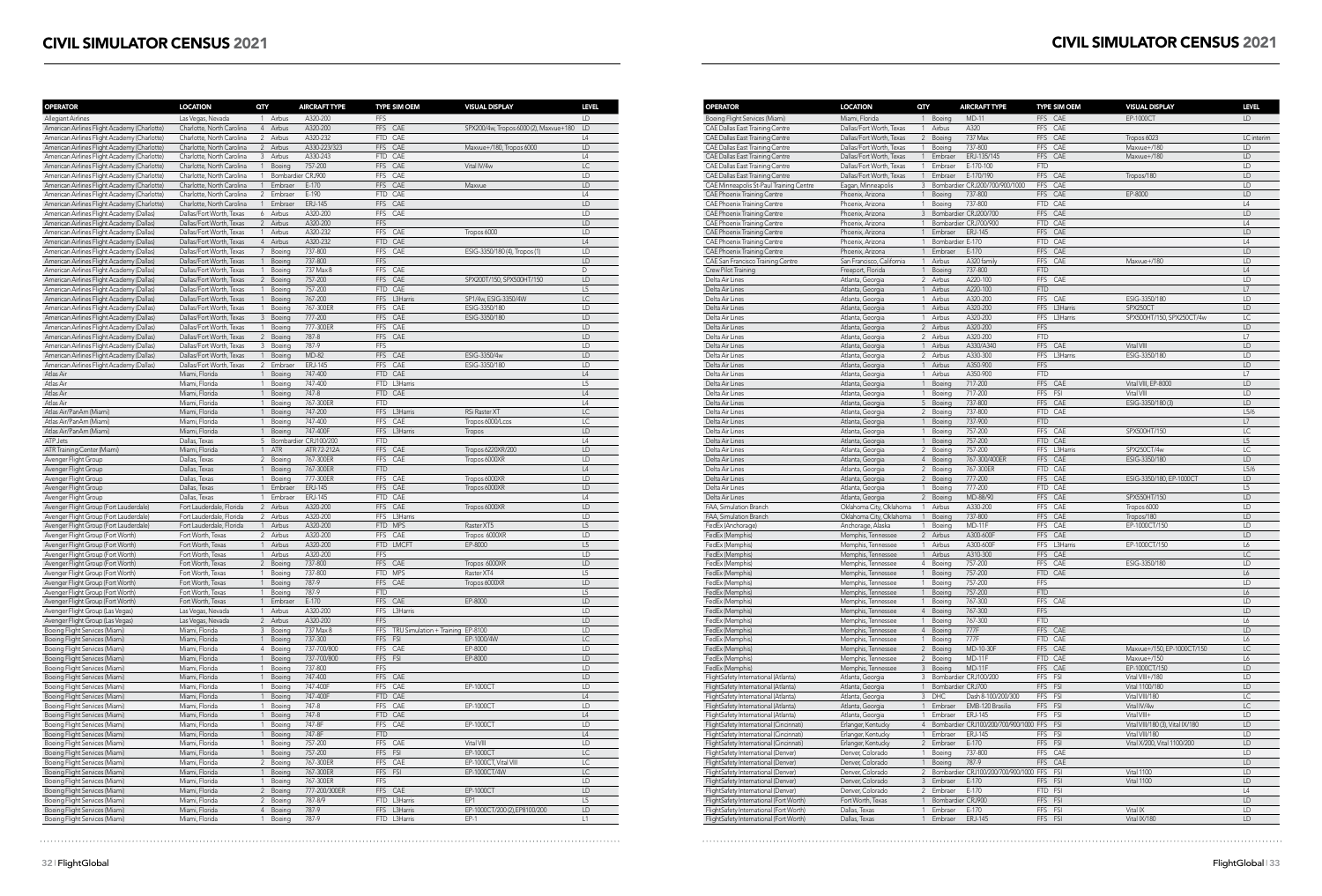| <b>OPERATOR</b>                                                                      | <b>LOCATION</b>                                | OTY                            |                    | <b>AIRCRAFT TYPE</b>              |                          | <b>TYPE SIM OEM</b> | <b>VISUAL DISPLAY</b>              | <b>LEVEL</b>   |
|--------------------------------------------------------------------------------------|------------------------------------------------|--------------------------------|--------------------|-----------------------------------|--------------------------|---------------------|------------------------------------|----------------|
| FlightSafety International (Houston)                                                 | Houston, Texas                                 |                                | 2 ATR              | ATR 42/72                         | <b>FFS</b>               | FSI                 | Vital X/4w                         | LC             |
| FlightSafety International (Houston)                                                 | Houston, Texas                                 | $\overline{2}$                 | ATR                | ATR 42/72-500                     | <b>FFS</b>               | FSI                 | Vital IX/180                       | LD             |
| FlightSafety International (Houston)                                                 | Houston, Texas                                 | 3                              | Embraer            | ERJ-145                           | <b>FFS</b>               | FSI                 | Vital 1100, Vital VIII, Vital IX   | LD             |
| FlightSafety International (Houston)                                                 | Houston, Texas                                 | $\mathbf{1}$                   | Embraer            | EMB-145-145                       | <b>FTD</b>               | CAE                 |                                    | L6             |
| FlightSafety International (Houston)                                                 | Houston, Texas                                 | 1                              | Saab               | Saab SF-340                       | <b>FFS</b>               | FSI                 | Vital VII/4w                       | LD             |
| FlightSafety International (Salt Lake City)                                          | Salt Lake, Utah                                | 3                              |                    | Bombardier CRJ100/200             | <b>FFS</b>               | FSI                 | Vital VIII/180 (2), Vital VIII/180 | LD             |
| FlightSafety International (Salt Lake City)                                          | Salt Lake, Utah                                | 3                              |                    | Bombardier CRJ200/700             | <b>FTD</b>               | FSI                 |                                    | L4             |
| FlightSafety International (Salt Lake City)                                          | Salt Lake, Utah                                | $\overline{2}$                 | Bombardier CRJ700  |                                   | <b>FFS</b>               | FSI                 | Vital X/180                        | LD             |
| FlightSafety International (Salt Lake City)                                          | Salt Lake, Utah                                | $\mathbf{1}$                   | Embraer            | ERJ-170                           | <b>FFS</b>               | FSI                 | Vital 1100                         | LD             |
| FlightSafety International (Seattle)                                                 | Seattle, Washington                            | $\mathbf{1}$                   | Beechcraft         | Beech 1900D                       | <b>FFS</b>               | FSI                 | Vital VII/4w                       | LD             |
| FlightSafety International (Seattle)                                                 | Seattle, Washington                            | 3                              | DHC                | Dash 8 Q400<br>Dash 8-100/200/300 | <b>FFS</b>               | FSI                 | Vital IX/180                       | LD<br>LD       |
| FlightSafety International (Seattle)<br>FlightSafety International (Seattle)         | Seattle, Washington<br>Seattle, Washington     | $\overline{2}$<br>$\mathbf{1}$ | DHC<br>Embraer     | E-170                             | <b>FFS</b><br><b>FFS</b> | FSI<br>FSI          | Vital X/180                        | LD             |
| FlightSafety International (Seattle)                                                 | Seattle, Washington                            | $\overline{2}$                 | Jetstream          | Jetstream 31/32                   | <b>FFS</b>               | FSI                 | Vital IV/4w                        | LC             |
| FlightSafety International (St Louis)                                                | St Louis, Missouri                             | $\mathbf{1}$                   | Bombardier CRJ200  |                                   | <b>FFS</b>               | FSI                 | Vital IX/180                       | LD             |
| FlightSafety International (St Louis)                                                | St Louis, Missouri                             | 3                              |                    | Bombardier CRJ550/700/900         | <b>FFS</b>               | FSI                 | Vital 1100                         | LD             |
| FlightSafety International (St Louis)                                                | St Louis, Missouri                             | $\overline{2}$                 |                    | Bombardier CRJ550/700             | <b>FFS</b>               | FSI                 | Vital X                            | LD             |
| FlightSafety International (St Louis)                                                | St Louis, Missouri                             | 8                              | Embraer            | E-170                             | <b>FFS</b>               | FSI                 | Vital 1100, IX, X/200              | LD             |
| FlightSafety International (St Louis)                                                | St Louis, Missouri                             | $\overline{2}$                 | Embraer            | E-170/190                         | <b>FFS</b>               | FSI                 | Vital IX/180                       | LD             |
| FlightSafety International (St Louis)                                                | St Louis, Missouri                             | 3                              | Embraer            | ERJ-145                           | <b>FFS</b>               | FSI                 | Vital VIII, IX, X/180              | LD             |
| FlyRight                                                                             | Concord, North Carolina                        | $\mathbf{1}$                   | DHC                | Dash 8-100A                       | <b>FFS</b>               | CAE                 | Image IIT/4w                       | LC             |
| FlyRight                                                                             | Concord, North Carolina                        | $\overline{2}$                 | DHC                | Dash 8-300                        | <b>FFS</b>               | CAE                 |                                    | LC             |
| Global One Training Group                                                            | Sanford, Florida                               | 1                              | Boeing             | 737-3B7                           | <b>FFS</b>               | CAE                 |                                    | LC             |
| Global One Training Group                                                            | Sanford, Florida                               | $\mathbf{1}$                   | M Douglas DC-10-10 |                                   | <b>FFS</b>               | CAE                 | SP1/4w                             | LC             |
| Hawaiian Airlines                                                                    | Honolulu, Hawaii                               | $\mathbf{1}$                   | Airbus             | A320-200                          | <b>FFS</b>               | <b>LMCFT</b>        |                                    | LD             |
| Hawaiian Airlines                                                                    | Honolulu, Hawaii                               | $\mathbf{1}$                   | Airbus             | A330-200                          | <b>FFS</b>               | <b>LMCFT</b>        |                                    | LD             |
| Hawaiian Airlines                                                                    | Honolulu, Hawaii                               | $\mathbf{1}$                   | Boeing             | 787-9                             | <b>FFS</b>               | CAE                 |                                    | LD             |
| International Aviation Services                                                      | Miami, Florida                                 | $\overline{2}$                 | Boeing             | 747-400                           | <b>FFS</b>               | CAE                 | SPX500HT/150, ESIG-3350/150        | LD             |
| JetBlue Airways                                                                      | Orlando, Florida                               | 3                              | Airbus             | A220-300                          | <b>FFS</b>               | CAE                 | Tropos 6000XR                      | LD             |
| JetBlue Airways                                                                      | Orlando, Florida                               | 5                              | Airbus             | A320-232                          | <b>FFS</b>               | CAE                 | Tropos/180                         | LD             |
| JetBlue Airways                                                                      | Orlando, Florida                               | 6                              | Airbus             | A320-232                          | <b>FTD</b>               | CAE                 |                                    | L <sub>5</sub> |
| JetBlue Airways                                                                      | Orlando, Florida                               | $\overline{2}$                 | Embraer            | E-190                             | <b>FFS</b>               | CAE                 | Tropos/180                         | LD             |
| JetBlue Airways                                                                      | Orlando, Florida                               | $\overline{2}$                 | Embraer            | E-190                             | <b>FTD</b>               | CAE                 |                                    | L <sub>5</sub> |
| Kalitta Air                                                                          | Ypsilanti, Michigan                            | $\mathbf{1}$                   | Boeing             | 747-400                           | <b>FFS</b>               | CAE                 | SPX500HT/150                       | LD             |
| Kalitta Air                                                                          | Ypsilanti, Michigan                            | $\mathbf{1}$                   | Boeing             | 747-400                           | <b>FFS</b>               | CAE                 |                                    | LC             |
| Kalitta Air                                                                          | Ypsilanti, Michigan                            | $\mathbf{1}$                   | Boeing             | 747-400                           | <b>FTD</b>               | CAE                 |                                    | L <sub>5</sub> |
| L3Harris Commercial Aviation (Arlington)                                             | Arlington, Washington                          | $\mathbf{1}$                   | Boeing             | 737-800                           | <b>FFS</b>               | L3Harris            |                                    | LD             |
| L3Harris Commercial Aviation (Dallas)                                                | Dallas/Fort Worth, Texas                       | $\mathbf{1}$                   | Airbus             | A320-200                          | <b>FTD</b>               | L3Harris            |                                    | L4             |
| L3Harris Commercial Aviation (Sanford)<br>NASA Ames Research Center                  | Sanford, Florida                               | $\mathbf{1}$                   | Airbus             | A320-200<br>747-400               | <b>FTD</b><br><b>FFS</b> | L3Harris<br>CAE     | Vital VIII/180                     | L4<br>LD       |
| PanAm International Flight Academy (Las Vegas)                                       | San Francisco, California<br>Las Vegas, Nevada | $\mathbf{1}$<br>$\mathbf{1}$   | Boeing<br>Boeing   | 737-800W                          | <b>FFS</b>               | <b>LMCFT</b>        | EP-1000CT/200                      | LD             |
| PanAm International Flight Academy (Las Vegas)                                       | Las Vegas, Nevada                              | $\mathbf{1}$                   | Boeing             | MD-87/88                          | <b>FFS</b>               | CAE                 | RSi Raster XT4                     | LC             |
| PanAm International Flight Academy (Miami)                                           | Miami, Florida                                 | $\overline{2}$                 | Airbus             | A320-200                          | <b>FFS</b>               | CAE                 | ESIG-3350GT, Rsi Raster XT4/200    | LD             |
| PanAm International Flight Academy (Miami)                                           | Miami, Florida                                 | $\mathbf{1}$                   | Boeing             | 737-200                           | <b>FFS</b>               | CAE                 | RSi Raster NX1/4w                  | LC             |
| PanAm International Flight Academy (Miami)                                           | Miami, Florida                                 | $\overline{c}$                 | Boeing             | 737-400                           | <b>FFS</b>               | CAE                 | RSi Raster XT3/180, SPX200/4W      | LC             |
| PanAm International Flight Academy (Miami)                                           | Miami, Florida                                 | $\overline{2}$                 | Boeing             | 737-800W                          | <b>FFS</b>               | <b>LMCFT</b>        | EP-1000CT/200                      | LD             |
| PanAm International Flight Academy (Miami)                                           | Miami, Florida                                 | $\mathbf{1}$                   | Boeing             | 747-400                           | <b>FFS</b>               | L3Harris            | RSi Raster XT4/200                 | LD             |
| PanAm International Flight Academy (Miami)                                           | Miami, Florida                                 | $\overline{2}$                 | Boeing             | 767-200                           | <b>FFS</b>               | CAE                 | RSi Raster XT3/150                 | LC             |
| PanAm International Flight Academy (Miami)                                           | Miami, Florida                                 | $\overline{2}$                 | Boeing             | 777-200ER                         | <b>FFS</b>               | CAE                 | RSI Raster XT4/200                 | LD             |
| PanAm International Flight Academy (Miami)                                           | Miami, Florida                                 | $\mathbf{1}$                   | Saab               | Saab 340B                         | <b>FFS</b>               | CAE                 | MAXVUE+/150                        | LD             |
| PanAm International Flight Academy (Miami)                                           | Miami, Florida                                 | $\mathbf{1}$                   | Saab               | Saab 340B                         | <b>FFS</b>               | CAE                 | SPX200T                            | LC             |
| Purdue University                                                                    | West Lafayatte, Indiana                        | $\mathbf{1}$                   | Airbus             | A320-200                          | <b>FTD</b>               | <b>MPS</b>          |                                    | L <sub>5</sub> |
| Purdue University                                                                    | West Lafayatte, Indiana                        | $\mathbf{1}$                   | Boeing             | 737-800                           |                          | FTD MPS             |                                    | L <sub>5</sub> |
| Republic Airways                                                                     | Indianapolis, Indiana                          | 5                              | Embraer            | $E-170$                           | <b>FTD</b>               |                     |                                    | L4             |
| SimCom (Orlando)                                                                     | Orlando, Florida                               | $\mathbf{1}$                   | Dornier            | Dornier 328-300                   |                          | FFS CAE             |                                    | LD             |
| SimCom (Orlando)                                                                     | Orlando, Florida                               | $\mathbf{1}$                   | Saab               | Saab 2000                         |                          | FFS FSI             | RSi Raster XT/180                  | LDG            |
| Southwest Airlines                                                                   | Dallas, Texas                                  | $\overline{2}$                 | Boeing             | 737-700                           |                          | FTD CAE             |                                    | L6             |
| Southwest Airlines                                                                   | Dallas, Texas                                  | 4                              | Boeing             | 737-700                           | <b>FFS</b>               | CAE                 | ESIG-3350/180                      | LD             |
| Southwest Airlines                                                                   | Dallas, Texas                                  | $\mathbf{1}$                   | Boeing             | 737-700                           | <b>FFS</b>               | L3Harris            | ESIG-3350/180                      | LD             |
| Southwest Airlines                                                                   | Dallas, Texas                                  | 3                              | Boeing             | 737-800                           | <b>FFS</b>               | CAE                 | Tropos 6000                        | LD             |
| Southwest Airlines                                                                   | Dallas, Texas                                  | 8                              | Boeing             | 737-800                           | <b>FFS</b>               |                     |                                    | LD             |
| Southwest Airlines                                                                   | Dallas, Texas                                  | 9                              | Boeing             | 737 Max 8                         |                          | FFS CAE             |                                    | LD             |
| <b>Spirit Airlines</b>                                                               | Miramar, Florida                               | $\mathbf{1}$                   | Airbus             | A320-200                          |                          | FTD CAE             |                                    | L4             |
| <b>Spirit Airlines</b>                                                               | Miramar, Florida                               | 5                              | Airbus             | A320-200                          | <b>FTD</b>               |                     |                                    | L4             |
| <b>Spirit Airlines</b>                                                               | Miramar, Florida                               | $\mathbf{1}$                   | Airbus             | A320-200                          | FFS                      |                     |                                    | LD             |
| Sun Country Airlines                                                                 | Mendota Heights, Minnesota                     | $\mathbf{1}$                   | Boeing             | 737-800                           | <b>FFS</b>               |                     |                                    | LD             |
| United Airlines Training Center (Denver)                                             | Denver, Colorado                               | $\mathbf{1}$                   | Airbus             | A320-200                          |                          | FTD CAE             |                                    | L5             |
| United Airlines Training Center (Denver)                                             | Denver, Colorado                               | $\mathbf{1}$                   | Airbus             | A320-200                          | <b>FFS</b>               | CAE                 | ESIG-3350/150                      | LD             |
| United Airlines Training Center (Denver)                                             | Denver, Colorado                               | $\overline{4}$                 | Airbus             | A320-200                          | <b>FFS</b>               | L3Harris            | ESIG-3350/150                      | LD             |
| United Airlines Training Center (Denver)                                             | Denver, Colorado                               | $\mathbf{1}$                   | Airbus             | A320-200                          | <b>FFS</b>               |                     |                                    | LD             |
| United Airlines Training Center (Denver)                                             | Denver, Colorado                               | $\mathbf{1}$                   | Airbus             | A320-200                          |                          | FTD L3Harris        |                                    | L5<br>LD       |
| United Airlines Training Center (Denver)<br>United Airlines Training Center (Denver) | Denver, Colorado                               | $\overline{2}$                 | Boeing             | 737-300                           | <b>FFS</b><br><b>FFS</b> | CAE<br>CAE          | SP3-T, SPX550                      | LD             |
|                                                                                      | Denver, Colorado                               | 1                              | Boeing             | 737-800                           |                          | FFS CAE             |                                    | LD             |
| United Airlines Training Center (Denver)                                             | Denver, Colorado                               |                                | 4 Boeing           | 737-800                           |                          |                     | Tropos                             |                |

| <b>OPERATOR</b>                           | <b>LOCATION</b>      | QTY                      | <b>AIRCRAFT TYPE</b> | <b>TYPE SIM OEM</b>    | <b>VISUAL DISPLAY</b>       | <b>LEVEL</b>   |
|-------------------------------------------|----------------------|--------------------------|----------------------|------------------------|-----------------------------|----------------|
| United Airlines Training Center (Denver)  | Denver, Colorado     | 2 Boeing                 | 737-800              | FTD CAE                |                             | L <sub>5</sub> |
| United Airlines Training Center (Denver)  | Denver, Colorado     | Boeing<br>$\mathbf{1}$   | 737-800              | <b>FTD</b>             |                             | L5             |
| United Airlines Training Center (Denver)  | Denver, Colorado     | 3<br>Boeing              | 737-900ER            | CAE<br><b>FFS</b>      |                             | LD             |
| United Airlines Training Center (Denver)  | Denver, Colorado     | $\overline{3}$<br>Boeing | 737 Max 9            | CAE<br><b>FFS</b>      |                             | LD             |
| United Airlines Training Center (Denver)  | Denver, Colorado     | 3<br>Boeing              | 737 Max 9            | CAE<br><b>FTD</b>      |                             | 15             |
| United Airlines Training Center (Denver)  | Denver, Colorado     | 3<br>Boeing              | 757-200              | CAE<br><b>FFS</b>      | SPX500/150 (2), SPX250/4w   | LD             |
| United Airlines Training Center (Denver)  | Denver, Colorado     | $\overline{2}$<br>Boeing | 757-200              | CAE<br>FTD             |                             | L5             |
| United Airlines Training Center (Denver)  | Denver, Colorado     | $\overline{2}$<br>Boeing | 767-300ER            | CAE<br><b>FFS</b>      | SP-X 500/150, ESIG-3350/150 | LC             |
| United Airlines Training Center (Denver)  | Denver, Colorado     | $\overline{2}$<br>Boeina | 767-400ER            | CAE<br><b>FFS</b>      | Maxvue+/180                 | LD             |
| United Airlines Training Center (Denver)  | Denver, Colorado     | $\overline{3}$<br>Boeing | 777-200              | CAE<br><b>FFS</b>      | ESIG-3350/150               | LD             |
| United Airlines Training Center (Denver)  | Denver, Colorado     | Boeing                   | 777-200              | CAE<br>FTD             |                             | L6             |
| United Airlines Training Center (Denver)  | Denver, Colorado     | Boeing<br>$\mathbf{1}$   | 777-200              | <b>FFS</b><br>L3Harris | ESIG-3350/150               | LD             |
| United Airlines Training Center (Denver)  | Denver, Colorado     | Boeing                   | 777-200              | L3Harris<br><b>FTD</b> |                             | L5             |
| United Airlines Training Center (Denver)  | Denver, Colorado     | $\overline{2}$<br>Boeing | 777-300ER            | <b>FFS</b>             |                             | LD             |
| United Airlines Training Center (Denver)  | Denver, Colorado     | Boeing                   | 787-8                | CAE<br><b>FFS</b>      | Tropos 6000LCos             | LD             |
| United Airlines Training Center (Denver)  | Denver, Colorado     | $\overline{2}$<br>Boeing | 787-8                | <b>FTD</b><br>CAF      |                             | L <sub>5</sub> |
| United Airlines Training Center (Denver)  | Denver, Colorado     | 3<br>Boeing              | 787-9                | FFS                    |                             | LD             |
| United Airlines Training Center (Houston) | Houston, Texas       | Boeing                   | 737-800              | FFS<br>CAE             |                             | LD             |
| UPS Airlines (Anchorage)                  | Anchorage, Alaska    | Boeing                   | 747-400              | CAE<br><b>FFS</b>      | EP-1000CT                   | LD             |
| UPS Airlines (Anchorage)                  | Anchorage, Alaska    | Boeing<br>$\mathbf{1}$   | 747-400F             | <b>FTD</b><br>CAE      |                             | L4             |
| UPS Airlines (Anchorage)                  | Anchorage, Alaska    | $\mathbf{1}$<br>Boeing   | 747-8                | <b>FTD</b>             |                             | L4             |
| UPS Airlines (Anchorage)                  | Anchorage, Alaska    | Boeing                   | MD-11-11F            | CAE<br><b>FFS</b>      | SPX500HT/150                | LD             |
| UPS Airlines (Anchorage)                  | Anchorage, Alaska    | Boeing<br>$\mathbf{1}$   | MD-11-11F            | CAE<br><b>FTD</b>      |                             | L4             |
| UPS Airlines (Louisville)                 | Louisville, Kentucky | 2 Airbus                 | A300-600F            | L3Harris<br><b>FFS</b> | ESIG-3800/180               | LD             |
| UPS Airlines (Louisville)                 | Louisville, Kentucky | Airbus<br>$\mathbf{1}$   | A300-B4600           | L3Harris<br><b>FTD</b> |                             | L4             |
| <b>UPS Airlines (Louisville)</b>          | Louisville, Kentucky | Boeing                   | 757-200              | FFS                    |                             | LD             |
| <b>UPS Airlines (Louisville)</b>          | Louisville, Kentucky | Boeing<br>$\mathbf{1}$   | 757                  | <b>FFS</b><br>CAE      |                             | LD             |
| <b>UPS Airlines (Louisville)</b>          | Louisville, Kentucky | Boeing<br>$\mathbf{1}$   | 747-400F             | CAE<br><b>FTD</b>      |                             | L4             |
| <b>UPS Airlines (Louisville)</b>          | Louisville, Kentucky | Boeing<br>$\mathbf{1}$   | 747-400F             | <b>FTD</b>             |                             | LD             |
| <b>UPS Airlines (Louisville)</b>          | Louisville, Kentucky | Boeing                   | 747-8                | <b>FTD</b>             |                             | L4             |
| <b>UPS Airlines (Louisville)</b>          | Louisville, Kentucky | Boeing<br>$\mathbf{1}$   | 757-200PF            | FFS<br>CAE             | SPX250/150                  | LD             |
| UPS Airlines (Louisville)                 | Louisville, Kentucky | $\overline{2}$<br>Boeing | 767-300              | <b>FTD</b>             |                             | L4             |
| <b>UPS Airlines (Louisville)</b>          | Louisville, Kentucky | Boeing                   | 767-300ER            | <b>FFS</b><br>L3Harris | EP-1000CT                   | ID             |
| UPS Airlines (Louisville)                 | Louisville, Kentucky | Boeing                   | 767-300F             | <b>FFS</b>             |                             | LD             |
| UPS Airlines (Louisville)                 | Louisville, Kentucky | Boeing<br>$\mathbf{1}$   | MD-11-11             | <b>FFS</b><br>CAE      |                             | LD             |
| UPS Airlines (Louisville)                 | Louisville, Kentucky | Boeina                   | MD-11-11             | <b>FFS</b>             |                             | LD             |
| UPS Airlines (Louisville)                 | Louisville, Kentucky | Boeing                   | MD-11-11F            | <b>FTD</b>             |                             | L4             |
| <b>VIETNAM</b>                            |                      |                          |                      |                        |                             |                |
| Airbus Training Centre Vietnam            | Ho Chi Minh City     | Airbus                   | A320-200             | FFS                    |                             | LD             |
| <b>BAA Training (Vietnam)</b>             | Ho Chi Minh City     | Airbus                   | A320 family          | <b>FFS</b><br>L3Harris |                             | LD             |
| <b>BAA Training (Vietnam)</b>             | Ho Chi Minh City     | Airbus<br>$\mathbf{1}$   | A320neo              | L3Harris<br><b>FFS</b> |                             | LD             |
| CAE Ho Chi Minh City Training Centre      | Ho Chi Minh City     | Airbus<br>$\mathbf{1}$   | A320-200             | <b>FFS</b><br>CAE      | Tropos 6023XR/200           | LD             |
| CAE Ho Chi Minh City Training Centre      | Ho Chi Minh City     | Airbus                   | A350-900             | <b>FFS</b><br>CAE      | Tropos 6023R/200            | LD             |
| CAE Ho Chi Minh City Training Centre      | Ho Chi Minh City     | $\mathbf{1}$<br>Boeing   | 787-9                | CAE<br><b>FFS</b>      | Tropos 6023XR/200           | LD             |